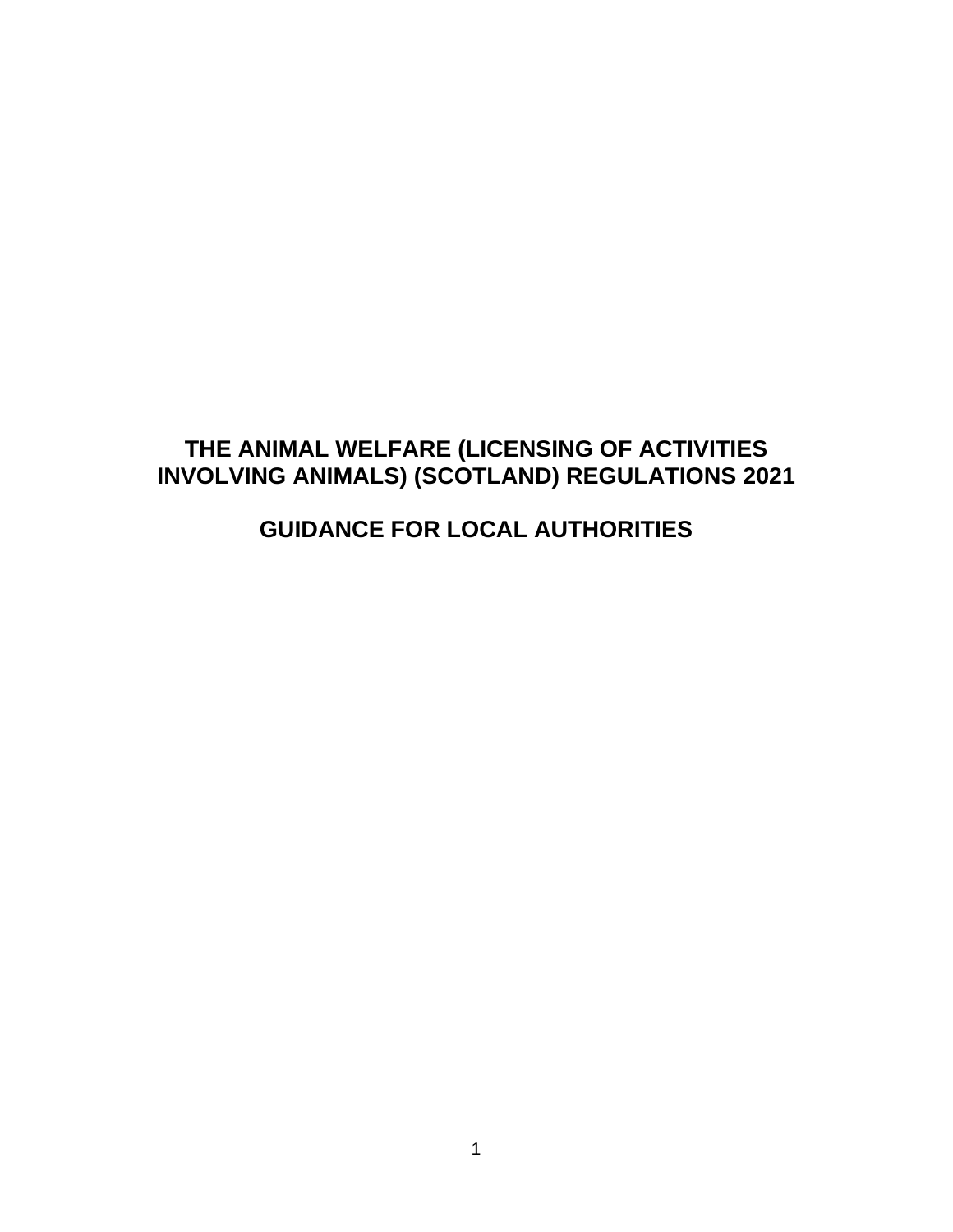# **Sections**

- **1.** Introduction
- **2.** Summary of local authority responsibilities
- **3.** Licensable activities & thresholds
- **4.** Fees
- **5.** Appointing inspectors
- **6.** Inspectors report
- **7.** Deciding on applications submitted
- **8.** Granting/renewing a licence
- **9.** Duration of licences
- **10.** Frequency of inspections
- **11.** Enforcement of licences and notices
- **12.** Offences and penalties
- **13.** Applicant / licence holder appeals against local authority decisions
- **14.** Publication of register of licence holders
- **15.** Transitional and saving provisions
- Annex A: Flowchart of licensing process
- Annex B: Guidance on general conditions
- Annex C: Guidance on activity specific conditions pet sellers
- Annex D: Guidance on activity specific conditions rehoming activities
- Annex E: Guidance on activity specific conditions animal welfare establishments
- Annex F: Guidance on activity specific conditions breeding dogs
- Annex G: Guidance on activity specific conditions breeding cats
- Annex H: Guidance on activity specific conditions breeding rabbits
- Annex I: Minimum cage/enclosure sizes applicable to all licensable activities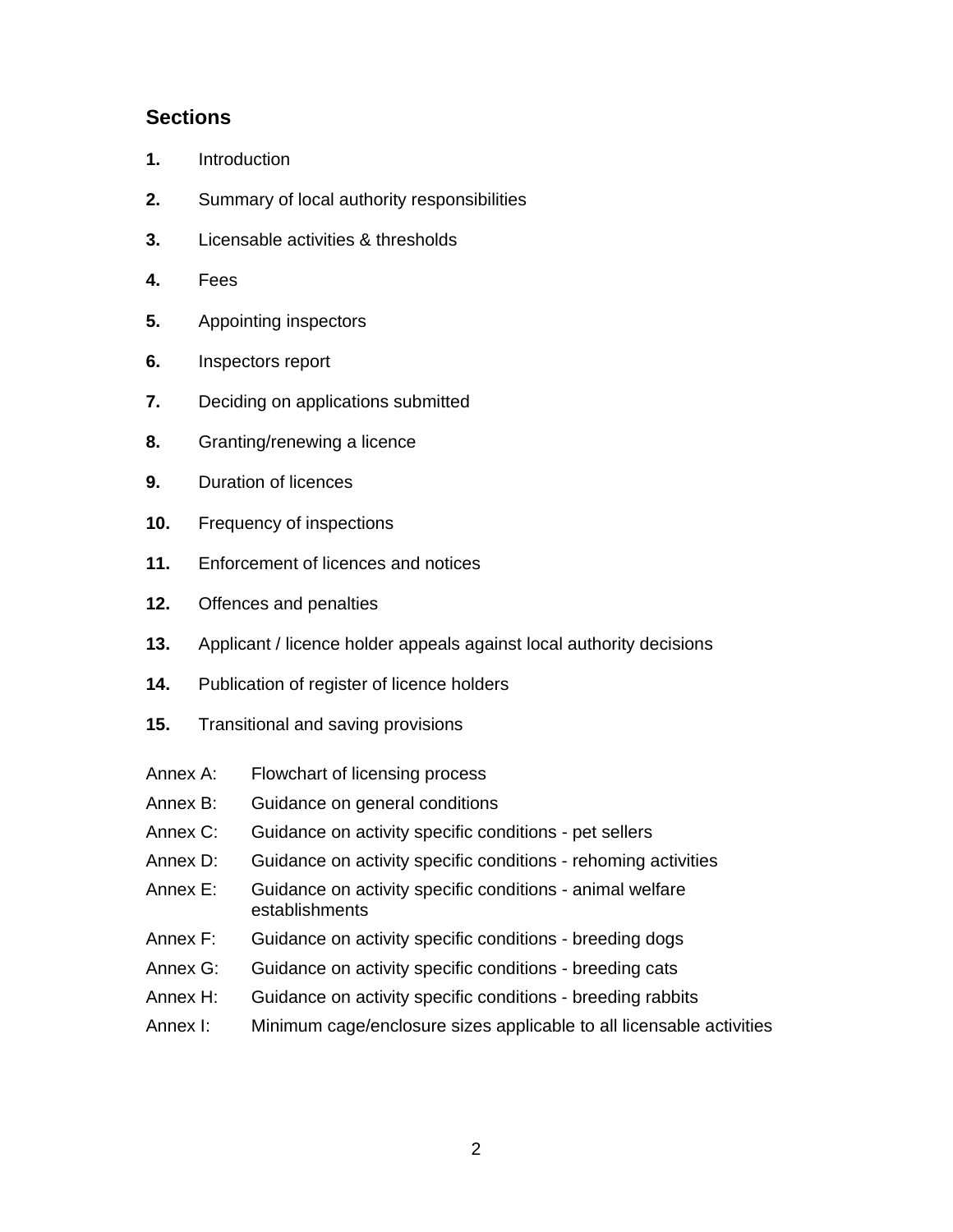# **Section 1: Introduction**

This guidance applies in Scotland only. It is issued by the Scottish Ministers under section 38 of the Animal Health and Welfare (Scotland) Act 2006. The purpose of this guidance is to help local authorities understand the requirements of and their statutory duties under the Animal Welfare (Licensing of Activities Involving Animals) (Scotland) Regulations 2021 (hereinafter referred to as "the Regulations").

This guidance is issued with the purpose of assisting local authorities in the carrying out of their functions under the Regulations. This guidance is advisory only and does not impose legal obligations on local authorities. If there are conflicts between the content of this guidance and the provisions of the Regulations or any other legislation, such binding provisions should take priority. The interpretation of legislation is ultimately a matter for the courts.

The Regulations came into force on 1 September 2021. They replace previous legislation covering pet sales and dog breeding and introduce new licensing requirements for cat and rabbit breeders, animal welfare establishments (such as animal sanctuaries and rehoming centres) and other pet rehoming activities, subject to operators meeting any licensing threshold for each activity.

The Regulations were amended by the Animal Welfare (Licensing of Activities Involving Animals) (Scotland) Amendment Regulations 2021, which came into force on 10 October 2021. The licence conditions attached to any licences for certain activities (engaging in animal rehoming and operation an animal welfare establishment) granted under the Regulations during the period 1 September  $-9$ October 2021 (inclusive) are automatically varied in accordance with the amendments. This guidance is issued in relation to the Regulations as amended.

# **Section 2: Summary of local authority responsibilities**

Under the Regulations the local authorities are, with one exception, the licensing authority. The exception applies in respect to any licence application made in connection with the activity of engaging in animal rehoming activities (described in paragraph 4 of schedule 1 of the Regulations) by persons that neither reside or have a place of business in Scotland. In such circumstances the licensing authority is the Scottish Ministers. Where the applicant for this type of licence resides or has a place of business in Scotland, the licensing authority for the rehoming activity can be any local authority in which there is such a residence or place of business. Such a licence authorises the activity in the whole of Scotland.

For the other licensable activities covered by the Regulations, a licence authorises the activity to be carried on at the premises specified in the licence. The licensing authority is the local authority for the area in which such premises are located. Such a licence does not authorise activities in any other premises.

Local authorities must make available to applicants an application form that is sufficiently detailed to capture all the information needed to enable a thorough initial assessment of any application submitted. The Regulations include a provision that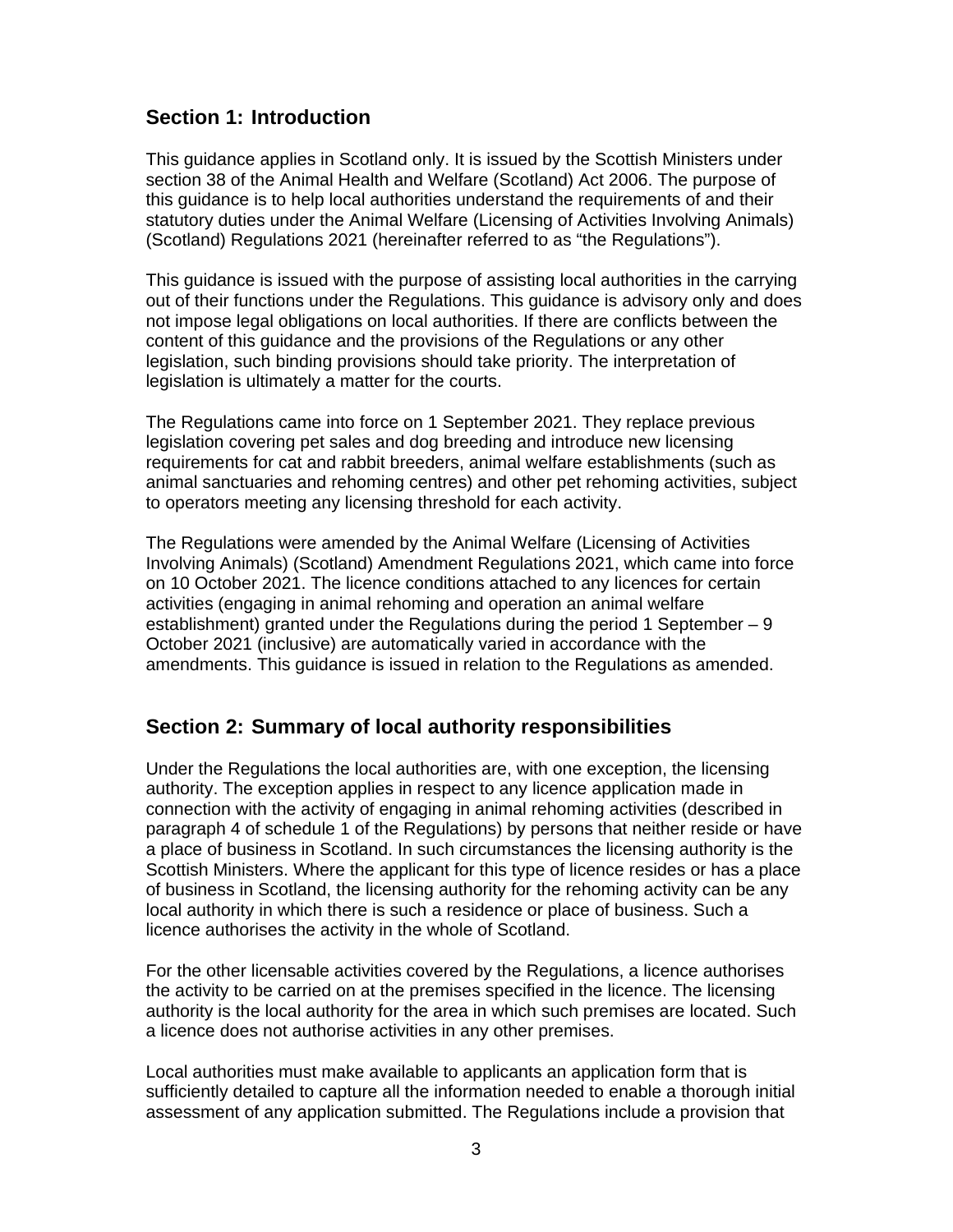allows local authorities to charge a fee for the consideration and granting of a licence for a licensable activity. Local authorities should not consider any application submitted for a licence if the applicant fails to pay the initial application fee set by a local authority. Fees and fee setting are discussed in more detail in section 4.

Upon receipt of a valid application for a licence and payment of a fee, if satisfied that on the basis of the information provided that the application should proceed, the local authority must arrange for an inspection of the premises on which the licensable activity is to be undertaken (subject to one exception).

The exception is in relation to the activity described in paragraph 4 of schedule 1 of the Regulations: engaging in animal rehoming activities (other than in the course of operating an animal welfare establishment). The authority has the power to arrange an inspection of any premises in Scotland on which that activity is being, or is to be carried on, but is not required to do so. Circumstances where such an inspection would be warranted would, for example, be where a person carrying on the activity routinely keeps animals brought in for rehoming at a particular premises in Scotland prior to rehoming them with new keepers. Where, however, animals are brought into Scotland and delivered directly to new keepers there will be no premises to inspect and therefore a local authority may decide that no inspection is warranted. Local authorities should ensure that any application submitted from persons or organisations wishing to engage in rehoming activities (other than in the course of operating an animal welfare establishment) provides information about whether animals will be held at premises prior to rehoming or directly delivered to new keepers.

Local authorities should ensure that any inspector appointed to undertake the inspection is suitably experienced and qualified to do so. The appointment of inspectors is discussed in more detail in section 5.

If an inspection arising from an application is instructed, the local authority must arrange for the submission to it of a report by the inspector. The purpose of the report is to enable the local authority to make an informed decision on whether or not to grant a licence to an applicant. The information that must be included in the inspector's report is covered in section 6.

Local authorities, having considered the report submitted by the appointed inspector, must either grant a licence or refuse it. Where a local authority decides to refuse a licence it must notify the applicant accordingly, stating the reasons why and making clear the applicant's right to appeal the decision. Appeals are covered in section 13.

Where a local authority decides to grant a licence it must ensure that any licence granted includes, for the benefit of understanding, the definitions set out in regulation 2 of the Regulations and the conditions of the licence which licence holders must comply with. Detailed guidance on the information that must be included in any licence granted is covered in section 8.

A local authority, having considered the application, any report submitted by an inspector and all other risk factors must issue a licence if certain criteria are established. The licence may be for a period of one, two or three years. Any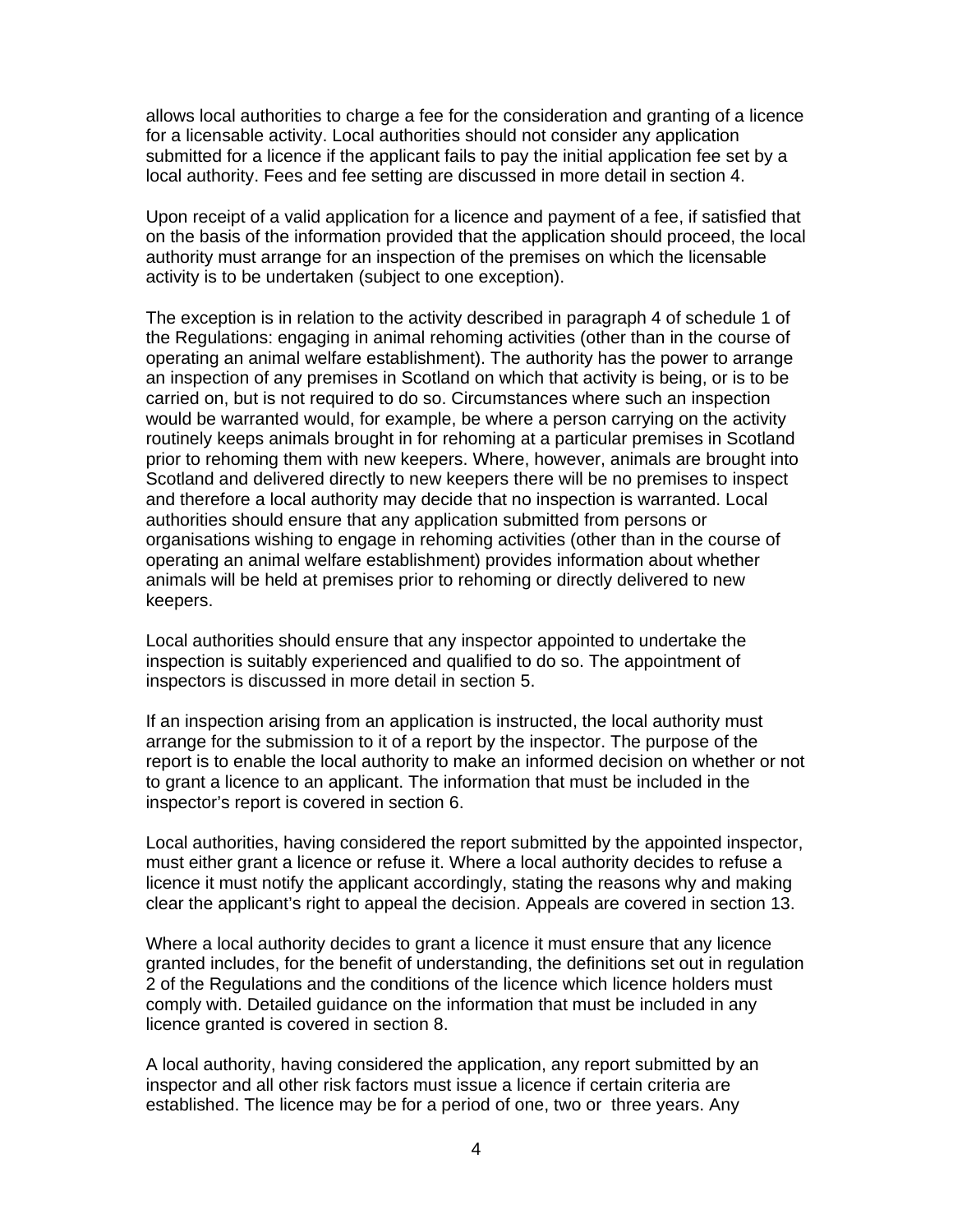decision on licence duration will need to take into account a number of factors and these are addressed in section 9.

Local authorities are responsible for administering any application for the renewal of a licence previously granted under the Regulations. The process for administering a renewal application under the Regulations mirrors that for a new application.

The Regulations require local authorities to publish and maintain a register of all those holding a licence under the Regulations (except certain operators engaging in breeding activities). The rationale for the register and for making it available to the public is to enable prospective buyers of pet animals, and other people dealing with operators carrying on licensable activities, to quickly and easily check whether the person they are dealing with is licenced by the licensing authority. Detailed guidance on what information needs to be included in the register is provided in section 14.

# **Section 3: Licensable activities & thresholds**

Under the Regulations persons engaging in the following activities and meeting, where stated, the specified thresholds **are required** to hold a licence.

### **Anyone selling animals as pets in the course of a business**

### See Part 1 of schedule 1 of the Regulations

This activity captures the following conduct:

- selling animals as pets in the course of a business,
- selling animals, with the expectation that they will be resold as pets, in the course of a business,
- keeping animals in the course of a business with a view to them being sold as pets,
- keeping animals in the course of a business with a view them being resold as pets.

The activity of selling animals as pets does not include selling or keeping animals in the course of any of the licensable activities of operating an animal welfare establishment (such as an animal sanctuary or rehoming centre), engaging in other animal rehoming activities or dog, cat or rabbit breeding (a breeding licence allows for the direct supply of animals as pets). However, if a licence holder is licenced to carry on one of those other licensable activities and carries on the activity of selling animals as pets in the course of a business outside the licenced activity, a separate licence will be required for the activity of selling animals as pets.

To determine whether a person supplying pets requires to be licensed, local authorities may consider a number of factors which must include: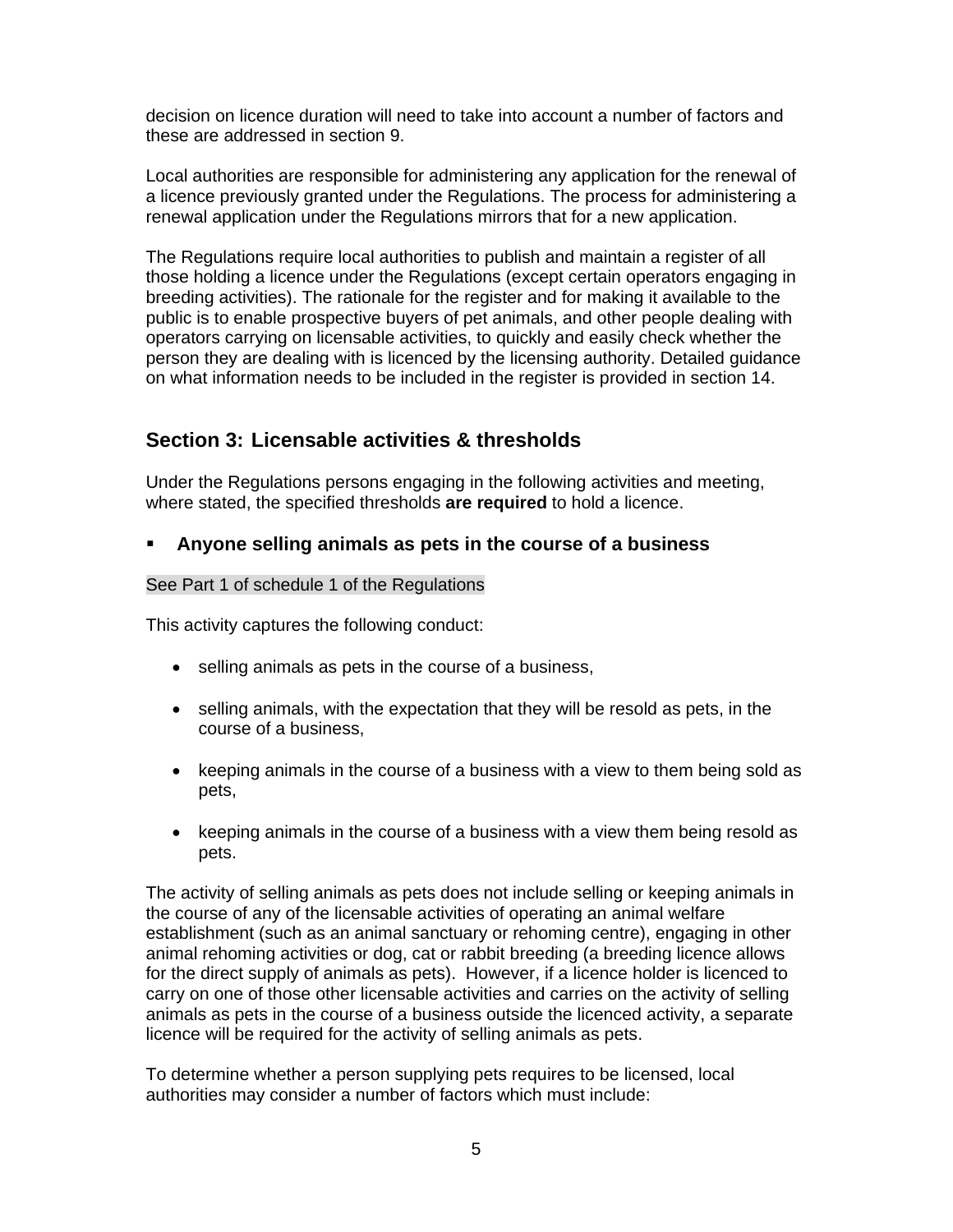- whether the person engages in the activity in order to make a profit,
- whether engaging in the activity earns the person any commission or other fee,
- the frequency of sales, and
- the number of animals kept by the person for the purposes selling them (as pets or to be resold as pets).

The criteria set out above for determining whether a person is selling animals as pets in the course of a business is not exhaustive and local authorities should use their own professional judgement and experience to decide whether a person selling pets requires to be licensed.

Other factors or situations that may need to be considered include the following:

- whether the licence holder imports, distributes and sells animals as a business,
- whether the business is registered with Companies House (some individuals operating for commercial purposes may however not be listed with Companies House),
- whether premises are open to members of the public or to other businesses where animals are available for purchase,
- whether animals are bought and then re-advertised for sale or sold within a short period of time,
- the variability in the animals traded (a wide variety of species or taxa being traded could indicate the commercial nature of the activity).

Although the frequency of sales is factor to be taken into account, a low volume of sales does not necessarily lead to the conclusion that the person is not carrying on the activity in the course of a business, particularly where high prices or large profit margins are involved.

Situations likely to be outwith the scope of licensing include the following:

- the infrequent sale of a small number of surplus offspring or excess stock by an individual who breeds animals as a hobby, for pleasure, exhibition or for education, study or scientific advancement (clearly, where hobby breeders breed 3 or more litters of dogs or cats or 6 or more litters of rabbits in any 12 month period they should be licensed as a breeder),
- the private sale of an individual animal, or animals on an infrequent basis, from one individual to another for no profit.

"Pet" means an animal kept permanently, or intended to be kept permanently, by a person mainly for personal interest, companionship, ornamental purposes or a combination of such purposes*. Horses and other equines are not normally considered to be pets as they are generally kept for riding or other sporting or recreational purposes.*

 **Anyone engaging in animal rehoming activities (other than operating an animal welfare establishment)** 

See Part 2 of schedule 1 of the Regulations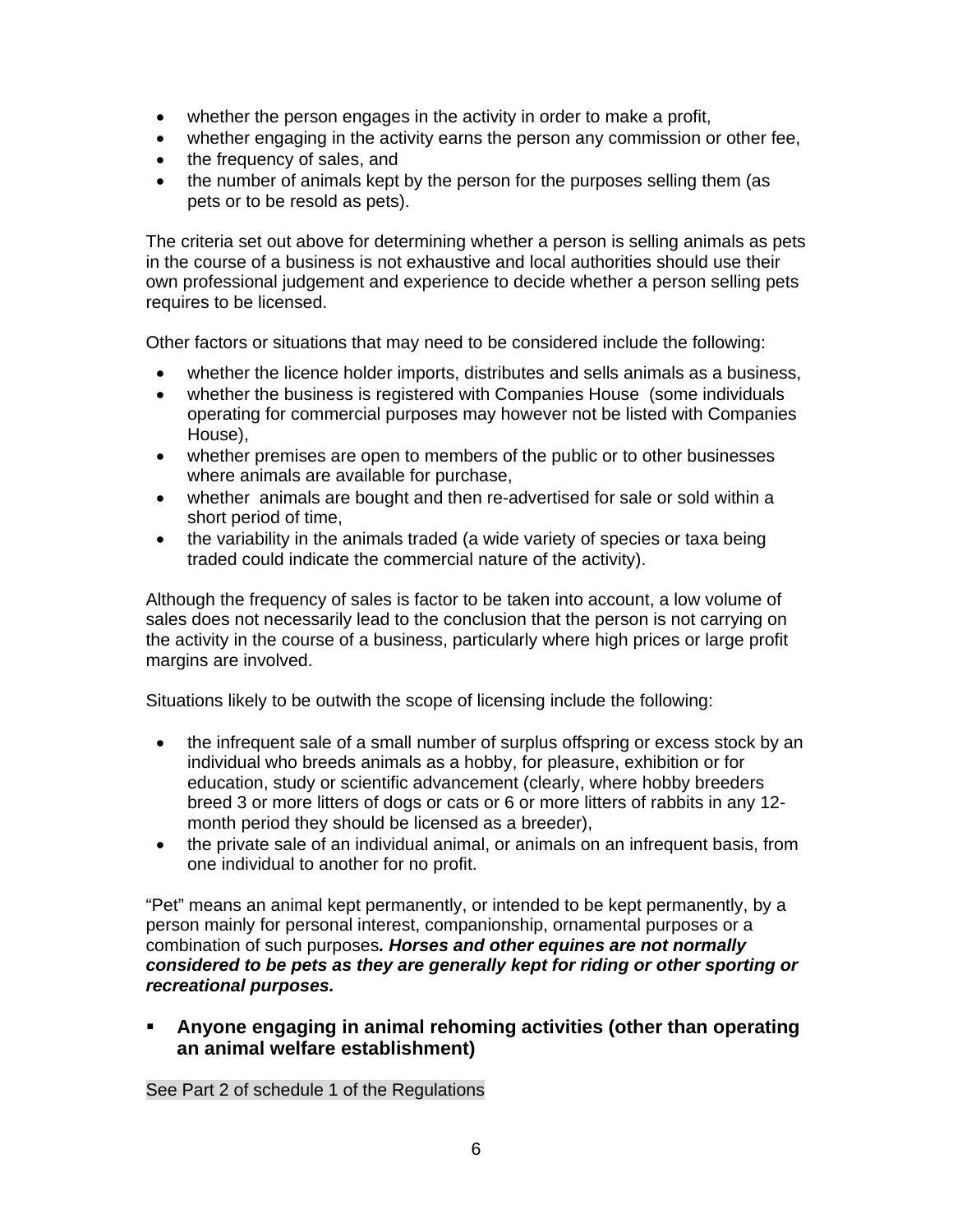**Note** that this activity **is separate** to the activity of operating an **animal welfare establishment** defined in Part 3 of schedule 1 of the Regulations. An animal rehoming centre is likely to qualify as an animal welfare establishment. A licence for engaging in animal rehoming activities **is not** required in relation to the rehoming of animals from an animal welfare establishment.

As highlighted in section 2, where the applicant for this type of licence resides or has a place of business in Scotland, the licensing authority for the rehoming activity can be any local authority in which there is such a residence or place of business. Where however the applicant neither resides or has a place of business in Scotland the licensing authority is the Scottish Ministers.

Under the Regulations this means any operator that supplies an animal as a pet to a person in Scotland is required, subject to some exceptions, to be licenced if the following conditions are met:

- the person being supplied physically receives the animal in Scotland, and
- $\bullet$  the supply takes place during a 12 month period in which at least 4 other animals are supplied by the operator as pets to persons in Scotland.

Rehoming will require a licence where 5 animals are supplied as pets in a single movement or where 5 animals are cumulatively supplied as pets over the course of a 12 month period.

This activity relates to both the rehoming of animals originating within and outwith Scotland. An example would be an operator that sources street or rescue dogs from eastern Europe for the purposes of rehoming them as pets with persons in Scotland, if the threshold number of animals is supplied within a 12 month period.

This activity does not relate to the supply of fish or animals bred by the operator and any such animals do not count towards the total number of animals supplied within a 12 month period. Additionally, horses and other equines are not normally considered to be pets as they are generally kept for riding or other sporting or recreational purposes.

### **Operators of animal welfare establishments (AWEs)**

#### See Part 3 of schedule 1 of the Regulations

Under the Regulations, an operator of an AWE (such as an animal sanctuary or animal rehoming centre) will require a licence if the number of animals kept in the AWE for their care reaches a threshold.

An AWE is a place in Scotland where—

- animals that have been abandoned or otherwise separated from their keepers, **or**
- sick, injured or captured animals that were previously living in a wild state,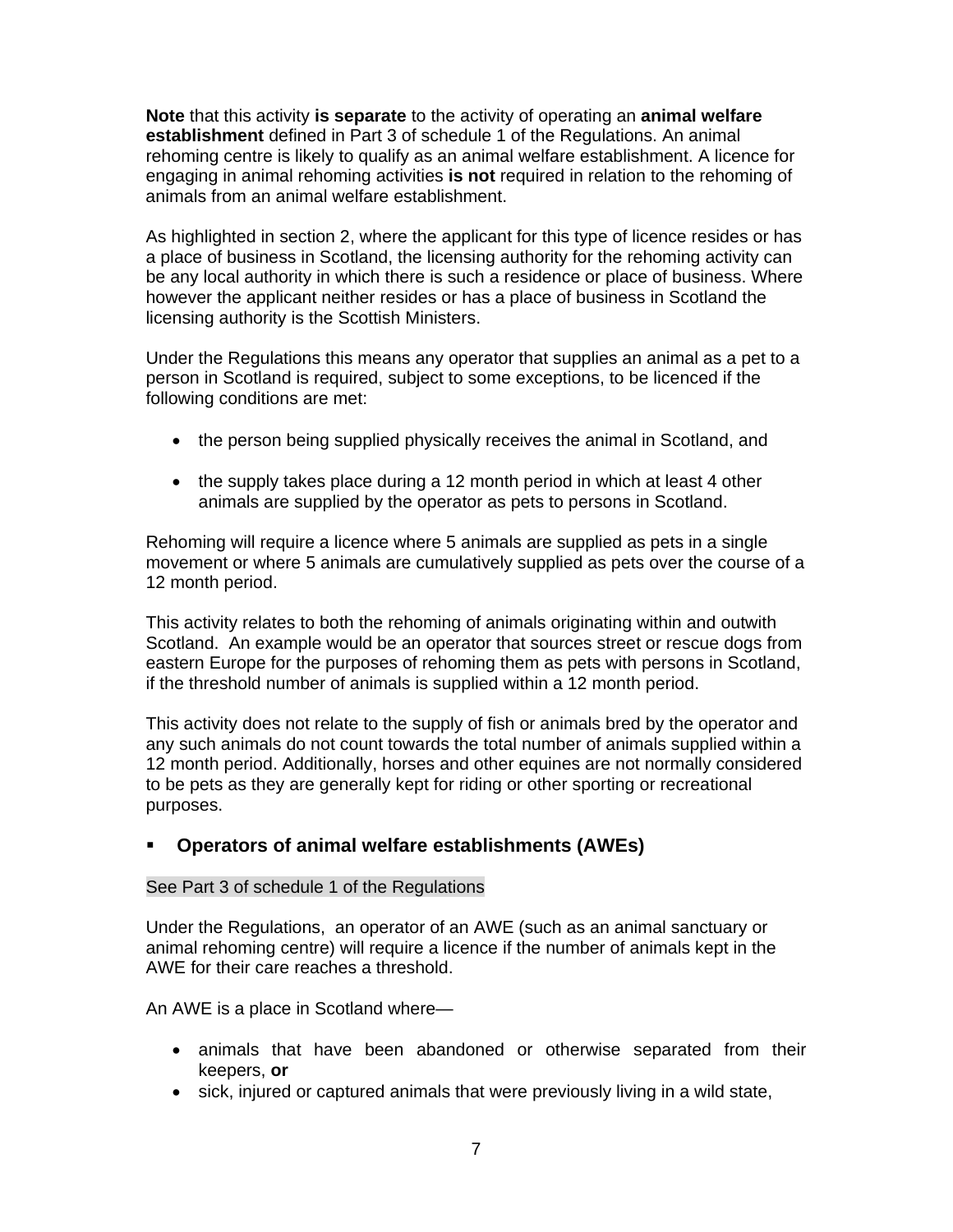are kept for their care.

This activity only requires a licence if the number of animals kept in the AWE for their care reaches a threshold. This threshold will be met if—

- 5 dogs, **or**
- 5 equines, **or**
- 5 animals comprising a mix of dogs and equines, **or**
- $\bullet$  8 animals (of any type except any animal under the age of 4 months born within the AWE or received into the AWE with its mother)

are kept in the AWE **at the same time** for their care.

An AWE can consist of multiple locations within the area of a local authority. If the operator keeps animals for their care at multiple locations within the area of the local authority, and each of those locations falls within the description of an AWE, all such animals will count towards the threshold.

A person does not carry on the activity of operating an AWE establishment by virtue of the following:

- $\bullet$  keeping an animal as a pet,
- keeping an animal at premises used for the care or treatment of animals by a person who is a veterinary surgeon,
- a local authority keeping an animal,
- keeping an animal as part of farming or for use in the course of a business,
- carrying on an activity that requires a licence under section 1(1) of the Animal Boarding Establishments Act 1963,
- keeping or training an animal solely for military, police or sporting purposes,
- keeping or training an animal solely for exhibition for the purposes of education or entertainment of an audience,
- keeping or training an assistance dog,
- keeping an animal on premises if required to do so under or because of the Animal Health Act 1981,
- keeping an animal at a zoo,
- keeping an animal in the licensable activity of selling animals as pets in the course of a business or the licensable breeding activities,
- providing food or shelter to animal which roams onto land from which it is free to leave.

A fish is not a relevant animal for the purposes of the activity of operating an animal welfare establishment.

### **Dog breeders**

#### See Part 4 of schedule 1 of the Regulations

Under the Regulations any person breeding **3 or more** litters of puppies in any 12 month period **must** be licensed. The requirement to be licensed applies regardless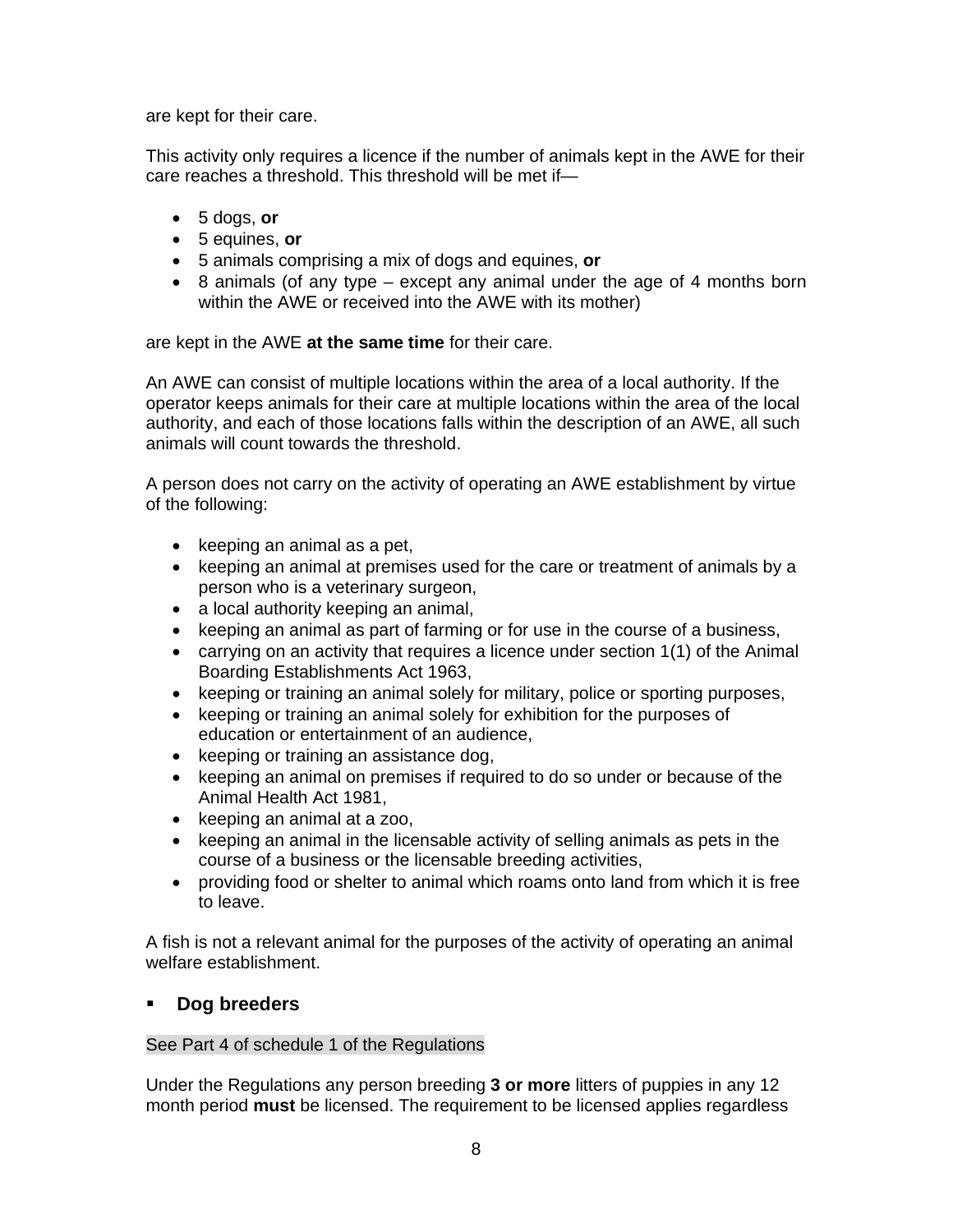of whether the breeder sells or otherwise supplies a puppy as a pet to another person. The requirement to be licensed does not apply however to the breeding of dogs where the offspring are intended to be trained and used as assistance dogs. Where a breeder claims to be breeding assistance dogs, the local authority should take all necessary steps to verify that this is indeed the case.

### **Cat breeders**

See Part 5 of schedule 1 of the Regulations

Under the Regulations any person breeding **3 or more** litters of kittens in any 12 month period **must** be licensed. The requirement to be licensed applies regardless of whether the breeder sells or otherwise supplies a kitten as a pet to another person.

### **Rabbits breeders**

#### See Part 6 of schedule 1 of the Regulations

Under the Regulations any person breeding **6 or more** litters of kits in any 12 month period **must** be licensed. The requirement to be licensed applies regardless of whether the breeder sells or otherwise supplies a kit to be kept as a pet to another person.

The requirement to be licensed as a rabbit breeder does not apply where a person is breeding rabbits for the purposes of its consumption or in the course of commercial meat production.

### **Section 4: Fees**

#### Regulation 15

The Regulations make provision for local authorities to charge a fee for the consideration of an application for grant, renewal or variation of a licence and the subsequent grant, renewal and variation of the licence. The fee for consideration of an application can include the cost of any related inspection. The fee charged for the consideration of an application and for the related inspection must not exceed the reasonable costs of the consideration and the inspection. Application fees should not be front-loaded to include the anticipated costs described in regulation 15(1)(b) and (c) of the Regulations.

Local authorities may also charge a fee for the reasonable anticipated costs of consideration of a licence holder's compliance with the Regulations and the licence conditions (including any inspection relating to that consideration). Such a fee under regulation 15(1)(b) should only be charged to successful applicants, i.e. those that are granted a licence by the local authority.

Local authorities may also charge a fee for the reasonable anticipated costs of enforcement action in relation to any licensable activity of unlicensed operators.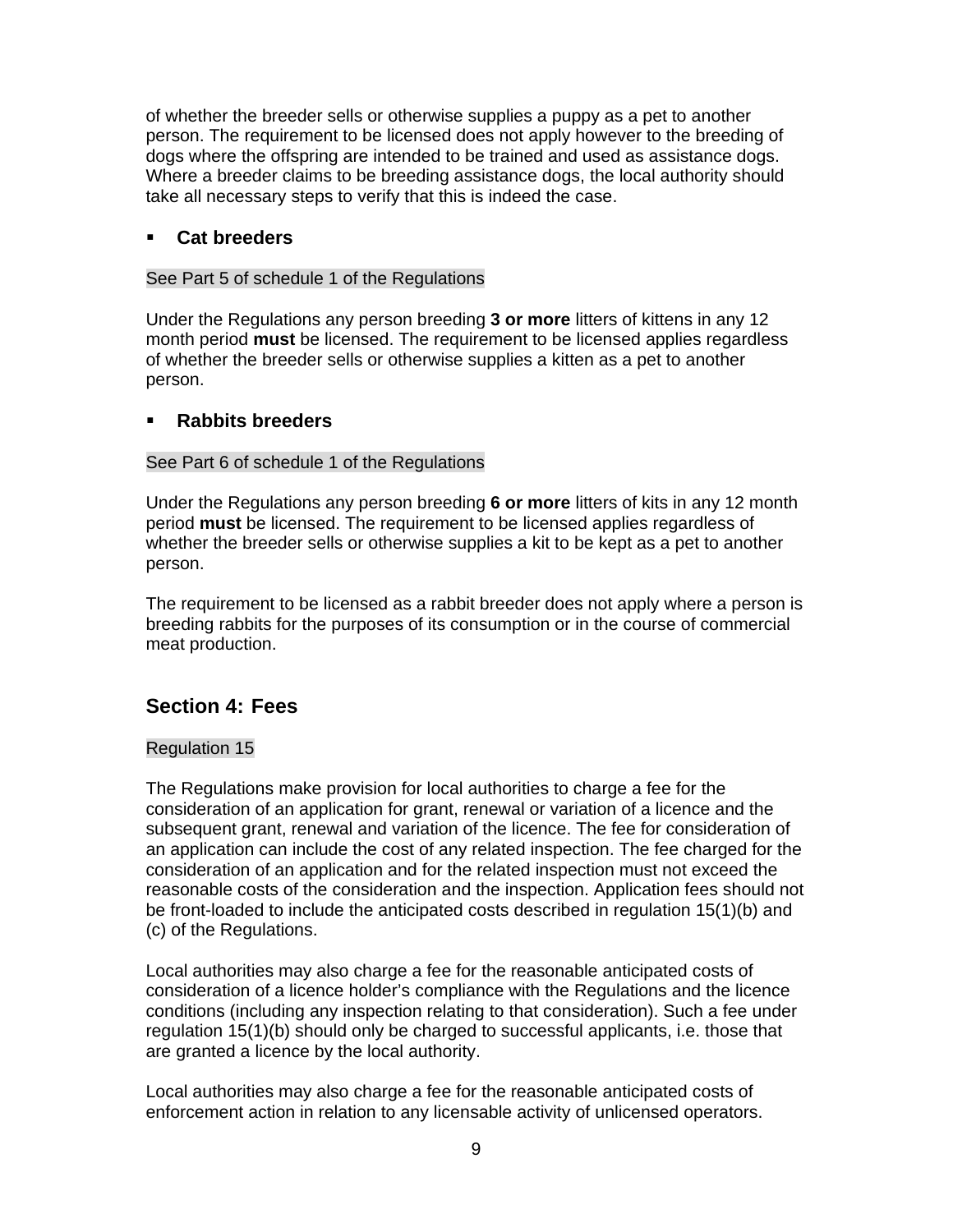Such a fee under section 15(1)(c) of the Regulations should only be charged to successful applicants.

In setting its fees local authorities must ensure that the fees charged do not exceed the reasonable cost of administering and enforcing the licensing requirements and you should be able to justify the fees charged and be able to demonstrate how fee levels have been calculated if asked to do so.

Given that the vast majority of animal welfare establishments are run by charities and are regarded as being for the wider public good (given wider society's wish to protect animals from abuse and other forms of suffering), local authorities are encouraged to do all they can to minimise the cost of licensing for AWEs.

# **Section 5: Appointing inspectors**

Except for one of the licensable activities, local authorities must instruct an inspector to inspect the premises on which the applicant intends to undertake the activity after receipt of an application if the following conditions are met:

- the application is not from a person who is not permitted to apply for a licence (see regulation 13),
- the application has been made to the correct local authority,
- the application gives such information as the local authority has required,
- any appropriate fee charged by the local authority has been paid.

The exception referred to above is in relation to an application to carry on animal rehoming activities (other than in the course of operating an animal welfare establishment). In relation to an application for that particular type of licence, a local authority may choose to instruct inspection of the premises but is not under a duty to do so.

An inspector is a person appointed by a local authority or the Scottish Ministers for the purposes of the Regulations. A person does not need to be employed by the local authority in order to be appointed as an inspector by the local authority.

In appointing an inspector local authorities should ensure that the person appointed is both suitably experienced and qualified and has a sound understanding of animal welfare. This is to provide reassurance to the applicant and ensure that any potential issues with the premises or the animals on site will be identified and addressed prior to any licence being granted. As a minimum appointed inspectors should be trained in animal welfare, have at least 1 year of experience in undertaking animal health/welfare related inspections and undertake regular CPD activities. Where local authorities cannot appoint appropriately experienced and qualified staff to undertake inspections they should consider if a neighbouring authority (with suitably qualified/experienced staff) can undertake the inspection on its behalf or consider using an **appropriately trained** private veterinary surgeon.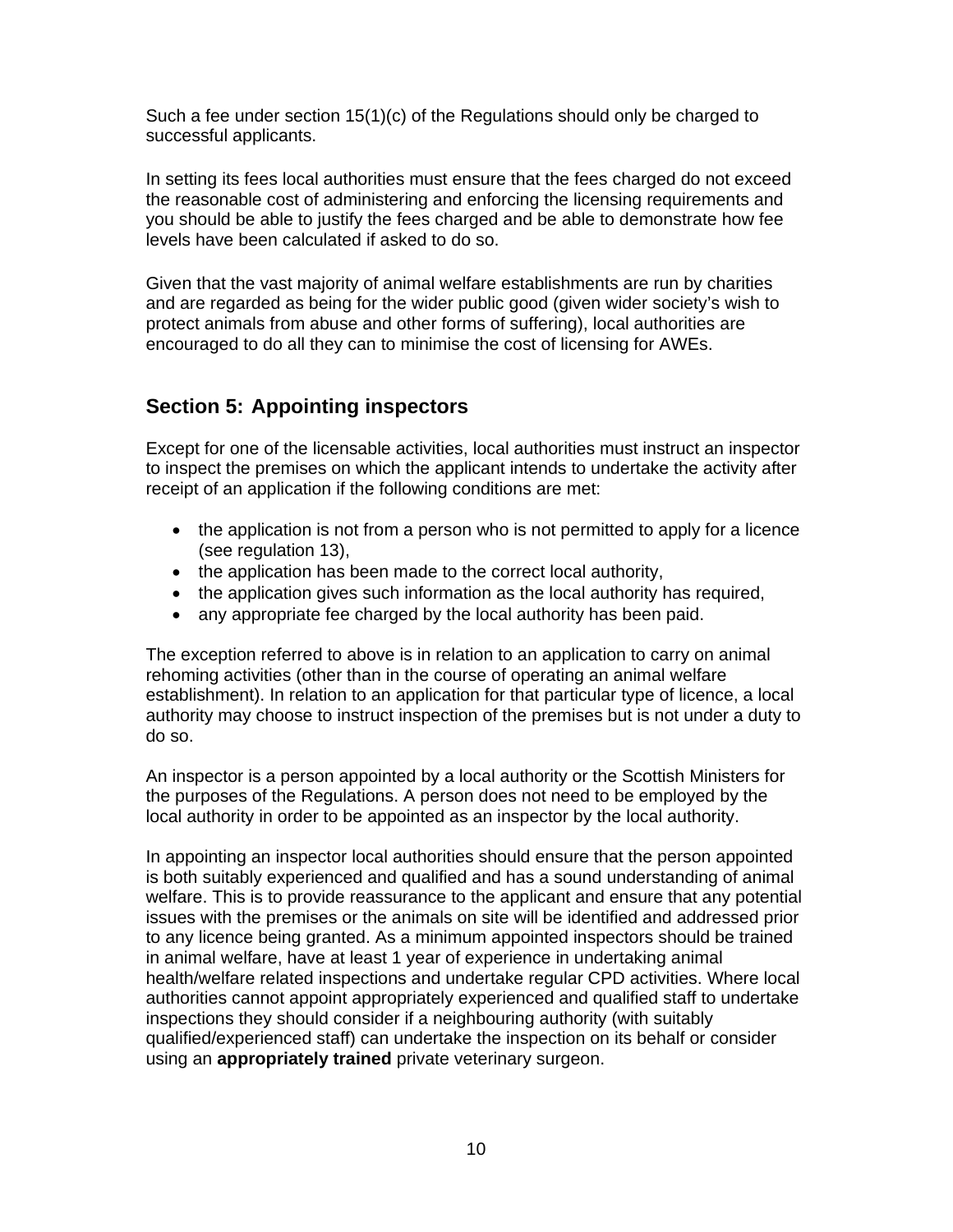The Scottish SPCA has kindly offered to assist with or undertake inspections linked to applications under the Regulations on behalf of local authorities in Scotland (excluding any inspection of its own premises) **where the authority lacks particular expertise or where an operator or premises is being considered for the first time**. The Scottish SPCA would be particularly suited to assist in relation to applications by dog breeders and AWE operators. The Scottish SPCA has indicated that it would not expect to be asked to inspect premises that have previously been licensed without issue by local authorities.

Any local authority wishing to take up this offer of assistance should contact the Scottish SPCA direct.

# **Section 6: Inspector's report**

#### Regulation 12

If instructed by the local authority, the inspector should undertake a thorough inspection of any premises and vehicles to be used for the licensable activity. As part of the inspection process the inspector must produce a report that meets the requirements of regulation 12. A key requirement of the inspection is to gather information about whether the applicant is meeting, or is ready to meet, the conditions for holding a licence. It is crucial therefore that the inspector is conversant with the conditions of licence.

The inspector's report must provide information on:

- $\bullet$  the applicant,
- the suitability of the premises for the proposed activity (the inspector should ideally take into consideration the overall condition, security, availability of necessary equipment/facilities; ventilation, cleanliness etc.),
- any relevant records.
- the condition of any animals, and
- any other relevant matter the inspector considers relevant.

The other relevant matters referred to above would normally include:

- $\bullet$  the staffing ratio,
- staff experience and, where applicable, staff qualifications,
- the quality of record keeping or the likelihood of the applicant keeping records that meet the record keeping requirements set out in the general and activity specific licence conditions in the Regulations.

*Note: any significant animal welfare issues identified at the time of inspection should be immediately addressed through existing mechanisms.*

In addition, the inspector's report **must** state whether in the inspector's opinion the general licence conditions (set out in schedule 2 of the regulations) and activity specific licence conditions (the particular conditions applicable to the activity set out in one of schedules 3 to 8 of the Regulations) are likely to be met.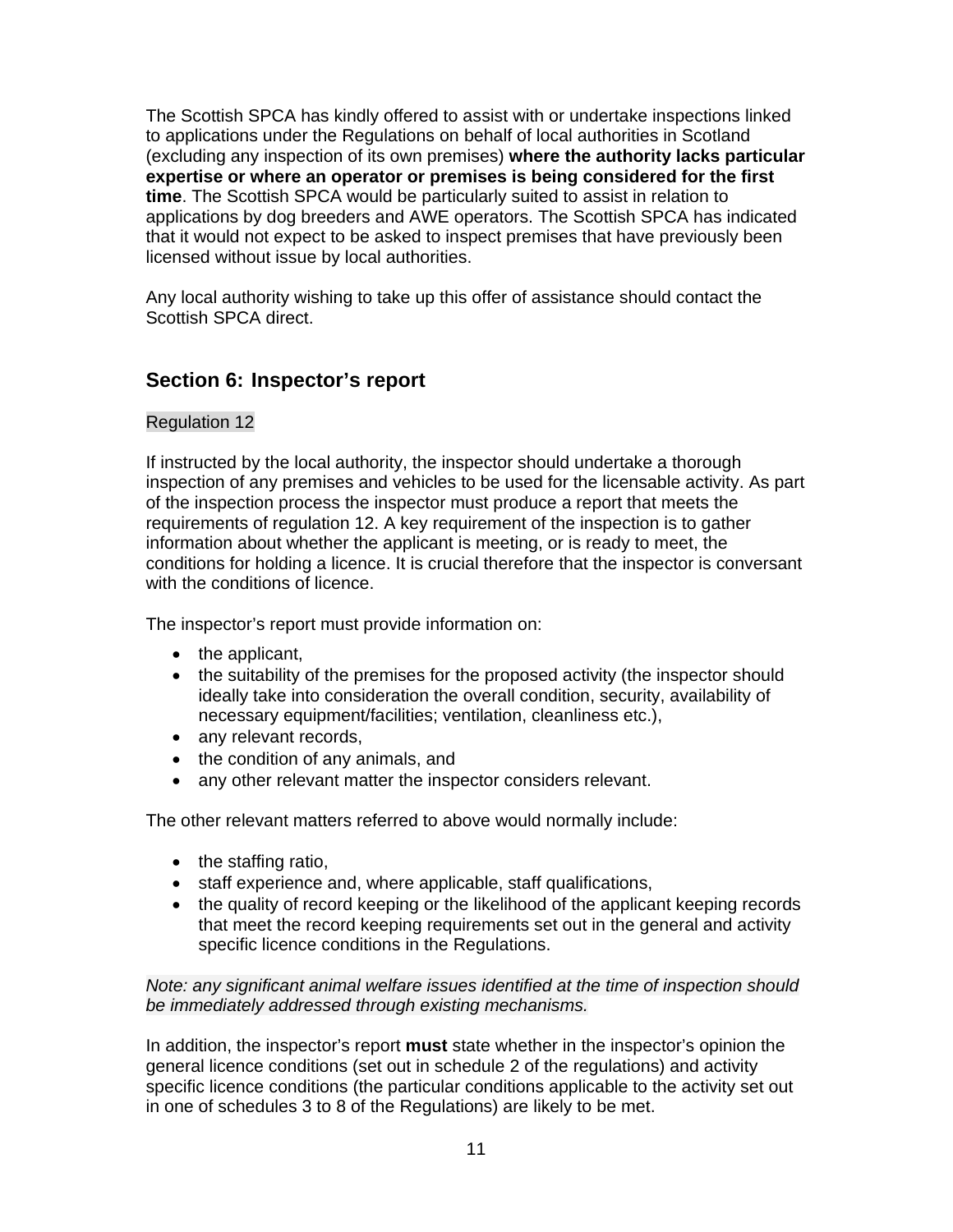It should be noted that, in relation to the breeding of dogs, cats and rabbits, the activity specific licence conditions that apply to each activity include a condition that prohibits breeding from an animal (dog, cat or rabbit) if it can be reasonably expected that, on the basis of its genotype, conformation, behaviour or state of health, breeding from it would have a detrimental effect on its health or welfare or that of its offspring. Accordingly, any inspector appointed to undertake an inspection related to the activity of dog, cat or rabbit breeding should take this into account and where relevant record and report any such concerns in the inspection report. This is covered in more detail in Annexes F, G and H.

For the activities of dog breeding, cat breeding and rabbit breeding the inspector **must** recommend in any report produced the maximum number of breeding females that should be kept on the premises at any one time for the purposes of the licensable activity. When making this recommendation the inspector should take into consideration all of the matters above, insofar as relevant. Animal welfare should however be the primary consideration.

The above is not an exhaustive list and any inspector appointed to undertake an inspection should include any other information that is considered relevant.

# **Section 7: Deciding on applications submitted**

#### Regulation 6

All applications that have been duly made must be carefully considered by the receiving authority.

Note that a person subject to a disqualification order of a type listed in regulation 13 is **not** permitted to apply for a licence. An application by such a person may therefore be refused without the need to instruct an inspector to prepare a report.

An application should not be considered unless it has been duly made in accordance with regulation 4, the application gives such information as the authority has required and any appropriate fee that has been paid.

If the application has been duly made, the authority must grant (or renew) the licence if it is satisfied of the following:

- the licence conditions (including any particular licence condition that the authority intends to impose on the operator under regulation 6(5)) are likely to be met, and
- the grant (or renewal) is appropriate.

In considering whether the standard licence conditions are likely to be met, a licensing authority **must** take account of the following:

• the applicant's conduct, if any, as the operator of the licensable activity,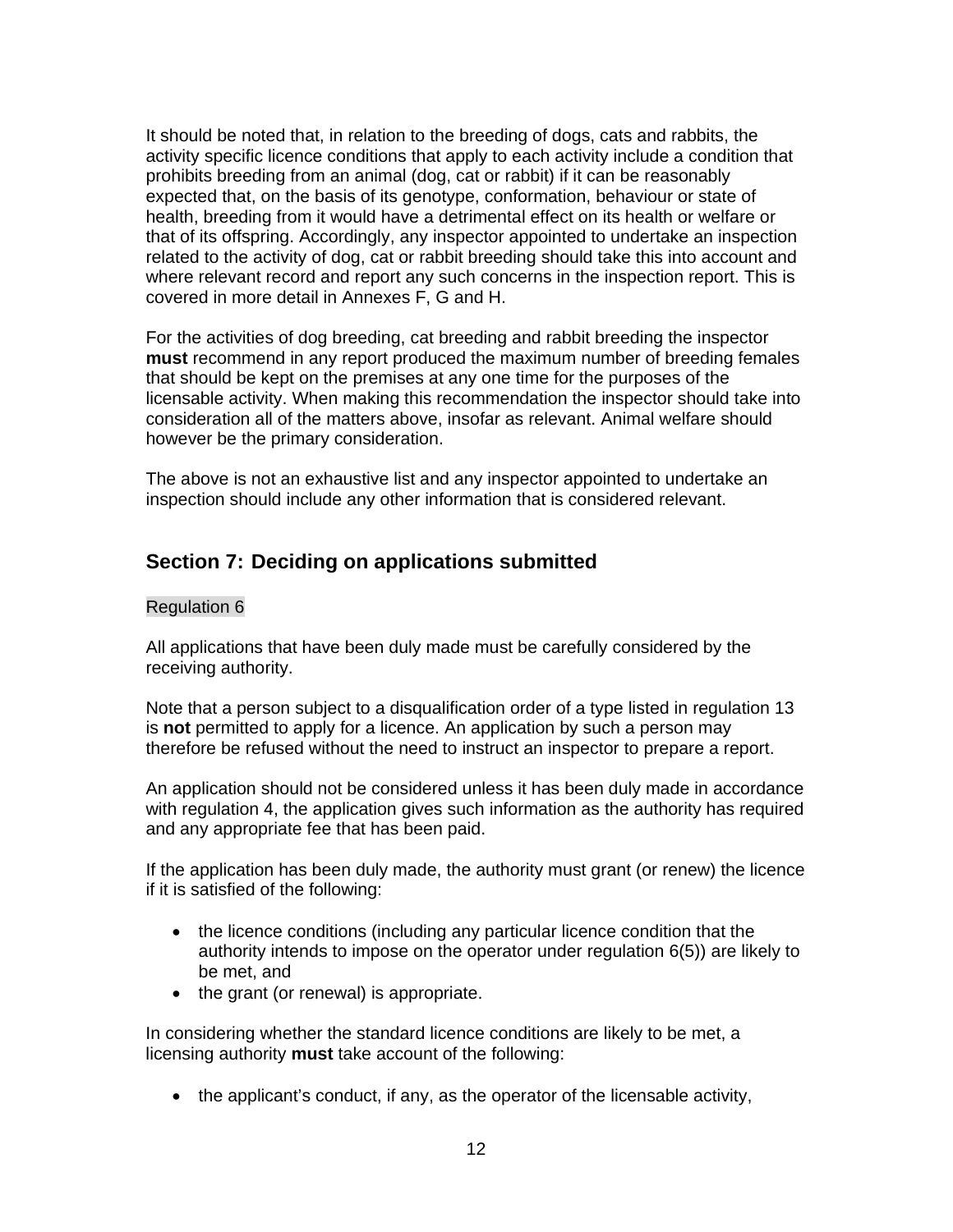- whether the applicant is a fit and proper person to be the operator in relation to the activity, and
- any other relevant circumstances.

Where the authority is not satisfied that the applicant meets the necessary criteria, the application should be refused and the applicant duly informed. The applicant has the right to appeal any decision of the local authority not to grant or renew a licence.

# **Section 8: Granting/renewing a licence**

### Regulation 6

Any licence granted or renewed by a local authority **must** include the following information:

- **except for** the activity of engaging in animal rehoming activities (other than in the course of operating an animal welfare establishment) described in paragraph 4 of schedule 1 of the Regulations, the premises (including the address) on which the licence holder may carry on the licensable activity,
- for the activities of breeding dogs, cats or rabbits, the maximum number of breeding bitches, queens or does permitted to be kept on the licenced premises at any one time,
- for the activity of selling pets, the animals or types of animals that may be sold by the licence holder, and
- a copy of the definitions set out at regulation 2 of the Regulations.

In addition to the above, local authorities **must** attach to **any** licence granted or renewed the general licence conditions set out in schedule 2 of the Regulations. The activity specific licence conditions in one of schedules 3 to 8 **must** also be included in the licence as appropriate, i.e. if you are granting a dog breeding licence you would attach the specific licence conditions for dog breeding set out at schedule 6.

Regulation 6(5) provides the licensing authority with flexibility to attach further licence conditions to any licence granted or renewed if considered necessary for the purposes of securing the welfare of animals for which any licence holder is or will be responsible. It must be stressed that this provision has been included **only** to address situations where the general and relevant specific conditions are not considered adequate to address a particular animal welfare concern; it is **not** intended to be used routinely. Where a licensing authority considers that the imposition of an additional condition or conditions is necessary, it must notify the applicant of that decision by way of a notice under regulation 7. Any such notice served must include information on the applicant's right to appeal the decision (under regulation 27) and the local authority's reason for the decision.

No condition should be specified under regulation 6(5) which relates to matters in relation to which requirements or prohibitions are or could be imposed by virtue of Part 3 of the Fire (Scotland) Act 2005. This is because section 71(2) of the Fire (Scotland) Act 2005 provides that any such condition will be of no effect.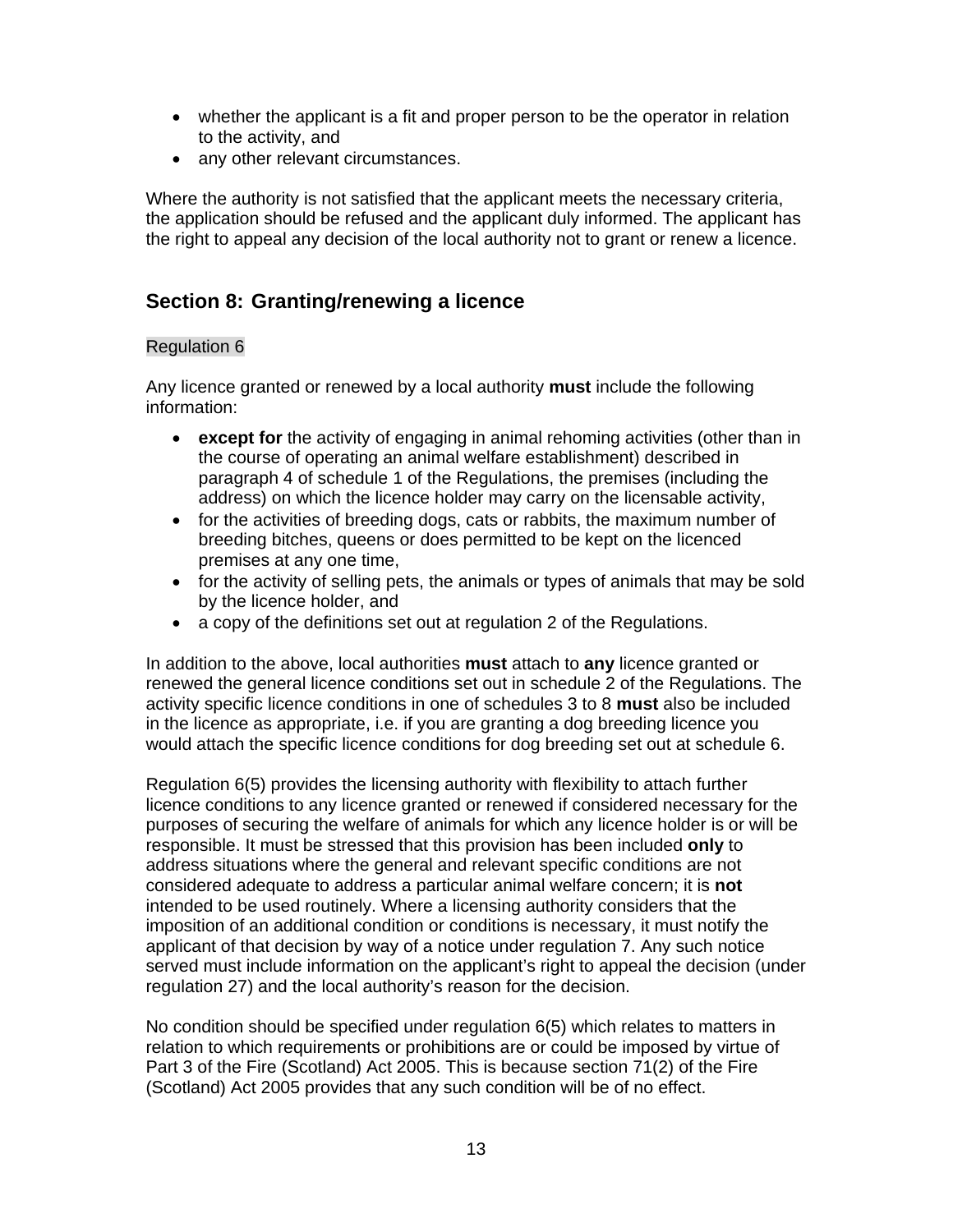# **Section 9: Duration of licences**

### Regulation 8

The Regulations allow for local authorities to issue licences with a duration of one, two or three years. In determining the duration of a licence the authority **must** be satisfied that the period to be granted is appropriate on the basis of its assessment of the following:

- the risk of the applicant breaching the licence conditions (including any particular licence conditions to be attached to the licence by the authority in relation to that particular operator),
- the possible impact of any such breaches on the welfare of any animals, and
- whether the applicant is already operating to higher standards of animal welfare than required by the licence conditions.

In assessing the risk of the applicant breaching the licence conditions, the authority should take into account the following factors:

- whether, in the case of dog, cat or rabbit breeders, the applicant is already a member of any UKAS accredited breeder scheme or governing body, such as the Kennel Club Assured Breeder Scheme or the Governing Council of the Cat Fancy (in which case the applicant can be expected to be operating to a higher standard).
- the knowledge and experience of the applicant in relation to the activity to be licenced, and
- in the case of licence renewals, whether the applicant has a history of good compliance and consistently operates to and demonstrates high animal welfare standards.

Unless the local authority is otherwise satisfied, applications for a licence from persons with no demonstrable past experience in the activity for which a licence is sought should generally be considered a higher risk. It is recommended therefore that such applicants be licensed initially for a period of one year. Once the licence holder has demonstrated compliance with the conditions of the licence and no issues have been identified local authorities should reassess the risk and determine subsequent licence duration accordingly.

Local authorities should note that the fee charged for consideration of the application should be the same regardless of whether the licence is granted for one, two or three years. Licence holders that consistently demonstrate high compliance levels and operate to high standards of animal welfare should rightly have that recognised and it would not be appropriate to apply a higher fee for consideration of the application simply because the licence is granted for two or three years' duration.

# **Section 10: Frequency of inspections**

For most of the licensable activities, local authorities **must** as a minimum arrange for the inspection of any premises linked to an application for the grant or renewal of a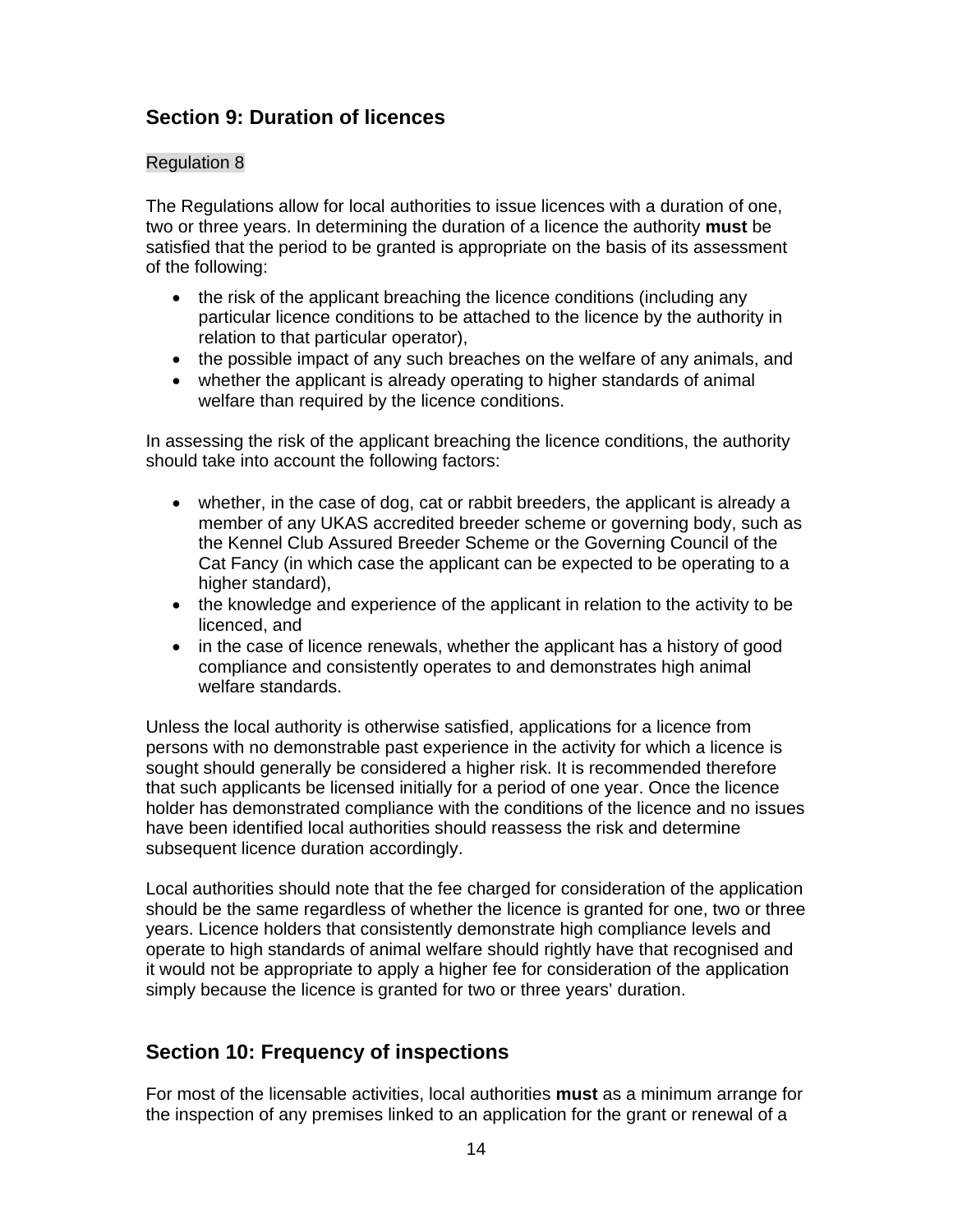licence. For the majority of premises this is likely to be the only inspection they will receive over the duration of any licence held. **Local authorities can of course choose to inspect any premises at any time during the term of a licence** if they have any reason to believe that the licence holder may not be in compliance with the terms of their licence.

The Regulations provide local authorities with powers to enter premises except domestic premises to undertake an inspection of any licensed premises and any animals on the premises and to ascertain if the requirements of the Regulations and the licence conditions of any licence held are being complied with. This is covered in detail in section 11 of this guidance which addresses enforcement of licences and notices. Domestic premises may be entered under authority of a warrant.

# **Section 11: Enforcement of licences and notices**

### Regulations 17 to 26

Part 4 of the Regulations sets out the enforcement powers available to local authorities. Local authorities should ensure therefore that they read and understand the requirements of Part 4.

# **Suspending, varying or revoking a licence (regulation 17)**

Under regulation 17 a local authority may, without the consent of the licence holder, suspend, vary or revoke a licence granted if:

- a licence condition is not being complied with,
- there has been a failure to comply with the Regulations,
- information supplied by the licence holder is false or misleading, or
- doing so is necessary to protect the welfare of an animal.

Varying a licence essentially means changing any detail of a licence held other than the general or activity specific licence conditions, but does include attachment or removal of a particular condition imposed by the authority on the licence holder under regulation 6(5).

# **Procedure for suspending or varying a licence (regulation 18)**

Any decision taken by a local authority to suspend or vary a licence under regulation 17 **must** be notified by way of a notice served on the licence holder. A notice served on the licence holder to vary or suspend their licence will take effect after a period of 7 working days, beginning from the date on which the notice is served unless the local authority specifies that the suspension or variation is to have immediate effect (see following paragraph) or the licence holder makes written representations within the prescribed period detailed below. Service of the notice constitutes the **first stage**  of the process.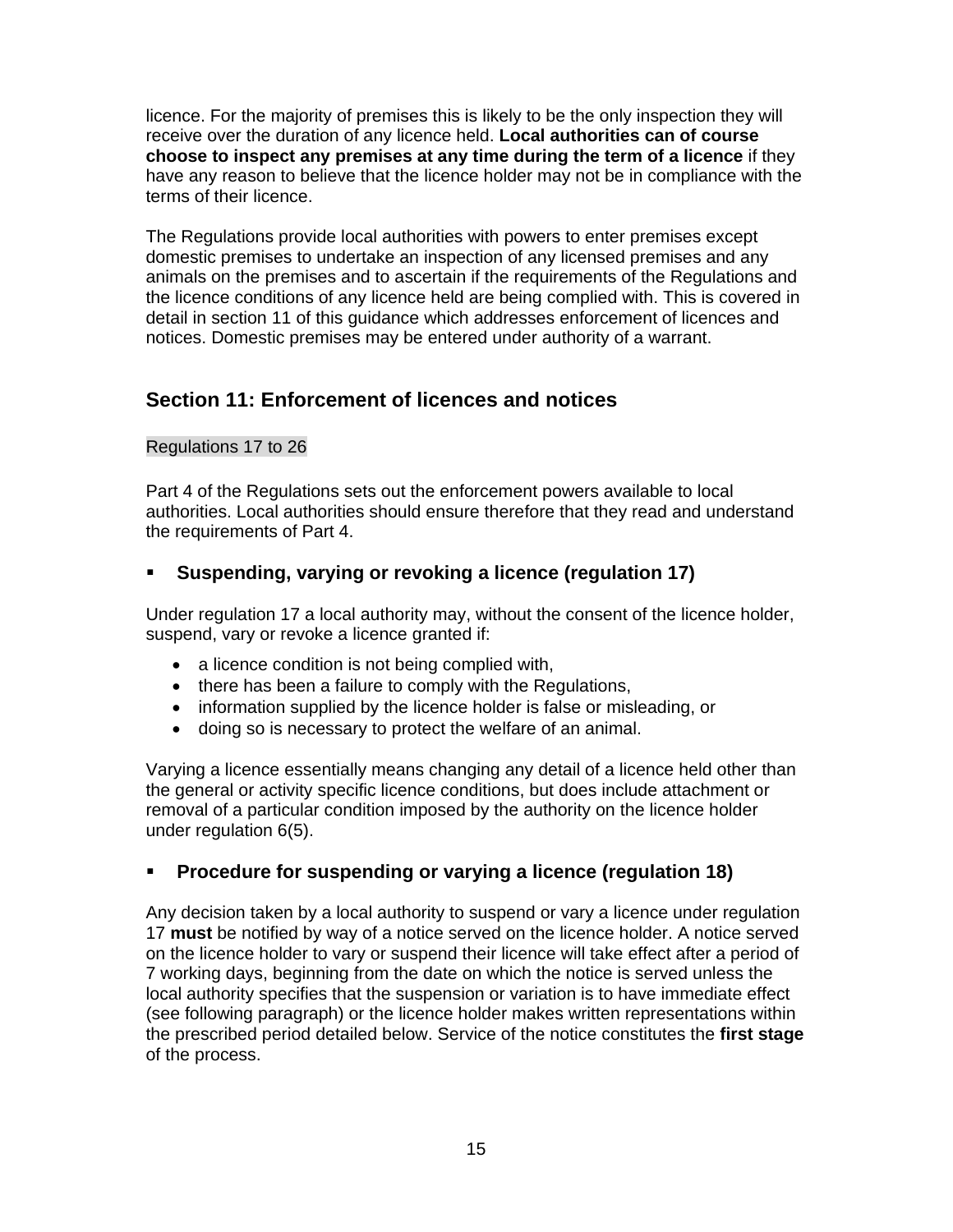**If** the local authority considers it necessary to protect the welfare of an animal, the authority may specify in any notice served on a licence holder that the suspension or variation has immediate effect (see regulation 18(2)).

Regulation 26 allows any notice served under the Regulations to be amended, suspended or revoked by service of a further notice.

When a local authority serves a notice of suspension or variation it **must** ensure that the notice includes the following information:

- the local authority's grounds for the suspension or variation of the licence,
- when the variation or suspension is to come into effect,
- specification of the remedial steps that the authority considers to be necessary in order to remedy the grounds for suspension or variation of the licence,
- an explanation of the licence holder's right to make representations in writing, and
- details of the person to who such representations may be made and the date by the end of which they must be received.

The Regulations require that any licence holder wishing to make representations to a local authority about a decision to suspend or vary a licence must do so within **7 working days** of the notice being served (or, if the date of service was not a working day, within 7 working days of the next working day). Local authorities **must** therefore ensure that this timescale is made clear in any notice served on a licence holder.

Where a local authority receives representations from a licence holder within the prescribed period of 7 working days, the suspension or variation will not come into effect unless the authority, after considering the representations, takes the positive step of suspending or varying the licence in accordance with regulation 18(6). **If** however the notice was served under regulation 18(2) and therefore had immediate effect, the variation or suspension continues to have effect for the time being.

Within a period of **14 working** days from the receipt of any timeous written representations from the licence holder (or if the date of receipt was not a working day, within 14 working days of the next working day) the authority must serve notice on the licence holder of a decision to take one of following steps:

- suspend or vary the licence,
- cancel the decision to suspend or vary the licence,
- if the suspension or variation had immediate effect under regulation 18(2), confirm the suspension or variation (so that it continues to have effect),
- if a suspension had immediate effect under regulation 18(2), reinstate the licence, or
- $\bullet$  if a variation had immediate effect under regulation 18(2), cancel the variation.

This **intermediate stage** of the process only takes place if the licence holder makes written representations in accordance with the Regulations.

The notice served must:

• state the reasons for the local authority's decision, and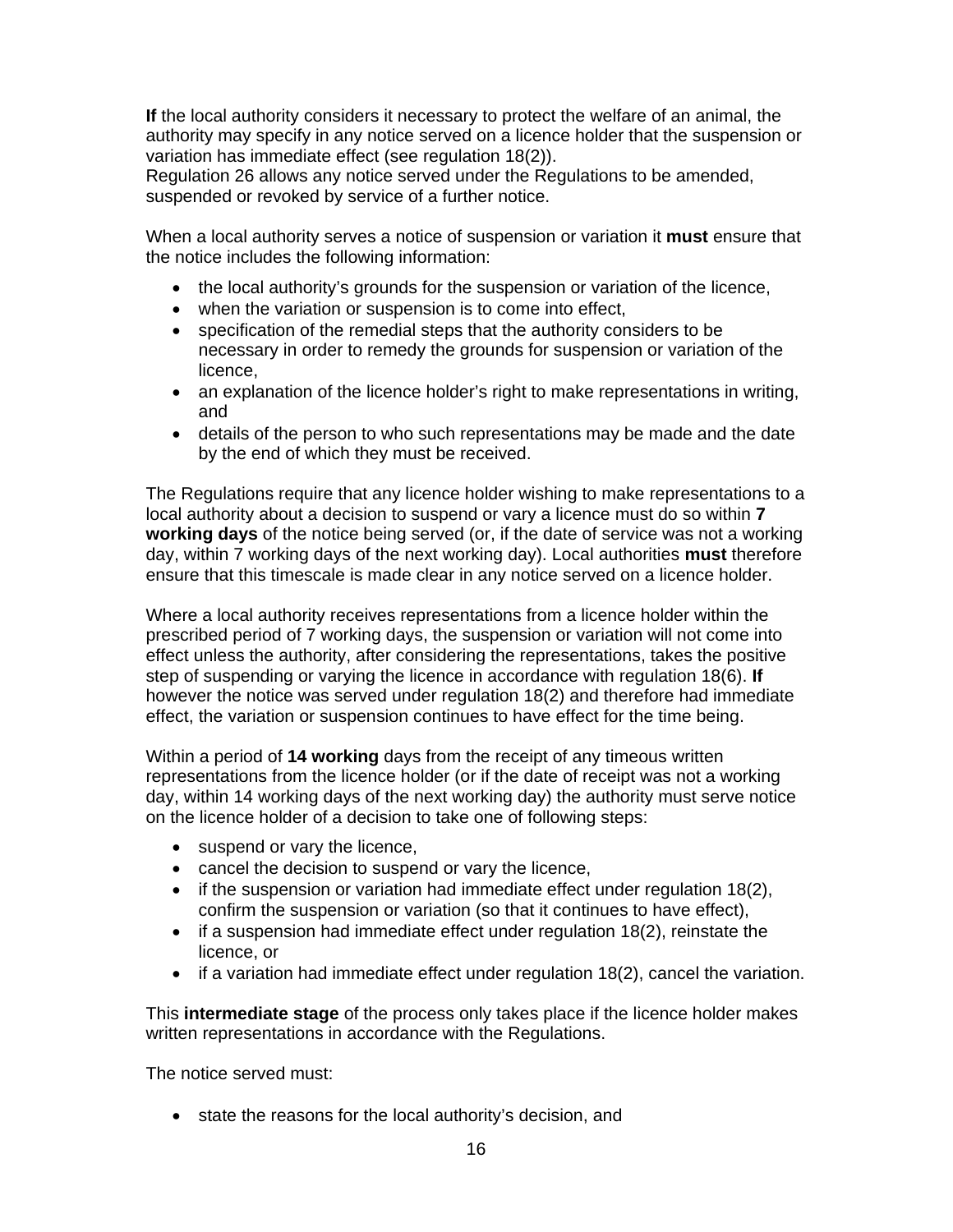if the decision is to **vary or confirm the variation** of a licence, give notice of the licence holder's right to appeal to a sheriff and the timeframe for making such an appeal (28 days beginning from the day after the date the notice is served).

If, after the designated 14 working days, a local authority has failed to make a decision in accordance with regulation 18(6) or has failed to serve notice in accordance with regulation 18(7) following receipt of written representations, then any suspension or variation imposed will no longer apply.

In circumstances where a licence has been **suspended** by a local authority for **28 days**, the Regulations require that within 14 working days of that 28 day period a local authority must make a decision to either:

- reinstate it without varying it,
- vary it and then reinstate the licence as so varied, or
- revoke it.

Note that this time period is **28 standard days** (not working days).

The authority must make this decision regardless of whether it has gone through the intermediate stage of the process (i.e. regardless of whether the licence holder made written representations). In order to communicate its decision, the local authority **must** serve on the licence holder a notice of a decision regarding a licence that has been suspended for 28 days. This **final stage** must take place within 14 working days following the lapse of the 28 days.

A decision to vary or revoke a licence at this final stage is subject to appeal. If the decision at this final stage is to vary or revoke the licence, the notice **must** state the authority's reasons and must give notice of the licence holder's right of appeal to the sheriff. Such a notice **must** also inform the licence holder about the timescale for submitting an appeal to the sheriff (28 standard days beginning from the day after the date the notice is served). If a local authority fails to notify the licence holder of its decision within the 14 working days allowed then the licence is automatically reinstated without variation with immediate effect. Any decision taken by the local authority within the 14 working day period takes effect as soon as the notice confirming the decision of the local authority is served on the licence holder.

If during any period where a licence has been suspended by a local authority, and where it is satisfied that the grounds for suspension have been or will be remedied, the local authority must, by serving a notice, reinstate the licence. If the local authority considers that there is sufficient reason, it may reduce the period of any licence so reinstated.

### **Procedure for immediate revocation (regulation 20)**

Local authorities may also revoke a licence without first suspending or varying it. A local authority may decide to do so on one of the following grounds:

- a licence condition is not being complied with,
- there has been a failure to comply with the Regulations,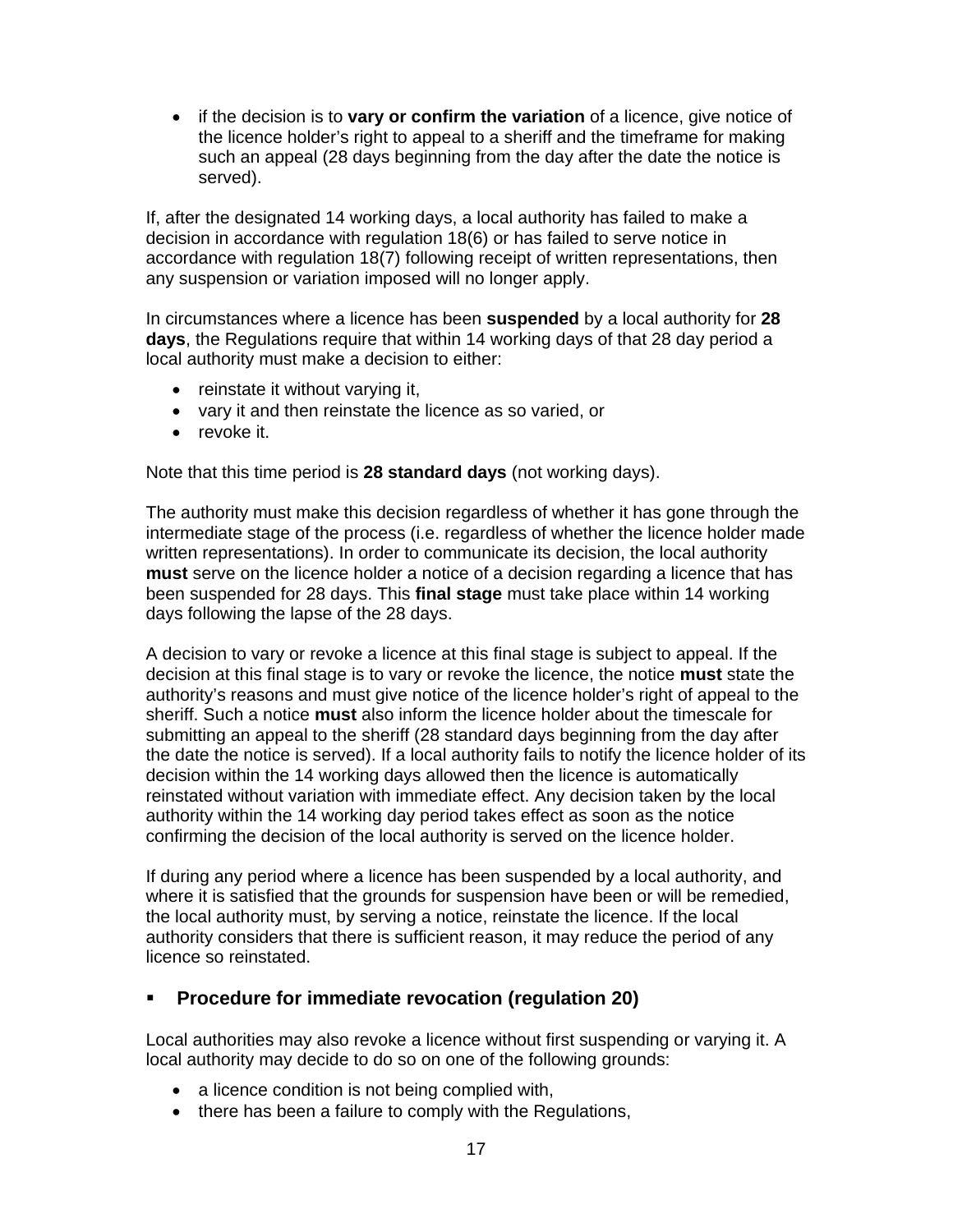- information supplied by the licence holder is false or misleading, or
- doing so is necessary to protect the welfare of an animal.

Any notice served by a local authority to revoke a licence under regulation 20 of the Regulations, **must** state the licensing authority's reasons for revoking it and make clear that the licence holder has a right of appeal to the sheriff. The notice **must** also inform the licence holder about the timescale for submitting an appeal to the sheriff (28 days beginning from the day after the date the notice is served).

### **Service of notices under regulations 18, 19 and 20**

Although not specified in the Regulations, notices under regulations 18, 19 and 20 may only be served by certain means. These permissible means of service are found in section 26 of the Interpretation and Legislative Reform (Scotland) Act 2020 and comprise the following:

- by being delivered personally to the operator,
- by being sent to the proper address of the operator by a registered post service or by a postal service which provides for the delivery of the notice to be recorded,
- by being sent to the person using electronic communications, but only where the licensing authority and the operator have previously agreed in writing that the notice may be sent to the operator by being sent to an electronic address and in an electronic form specified be the operator.

### **Powers of entry for appointed inspectors (regulation 24)**

Inspectors may enter any premises except domestic premises for the purposes of ascertaining whether the requirements of the Regulations and/or licence conditions are being complied with. When making use of this power of entry, the inspector may take on to the premises such persons to give the inspector such assistance and such equipment considered necessary. An inspector, if asked by the owner or occupant of the premises, must produce evidence of their authority to enter a premises.

If an inspector has reasonable grounds to suspect that an offence under the Regulations is being or has been committed at a domestic premises then the inspector **must** firstly obtain a warrant from a sheriff or justice of the peace before entering the domestic premises. If a warrant is issued to the inspector then the inspector can enter the premises, by reasonable force if need be and at all reasonable times, in order to inspect the premises and any animals found there.

If so required, a warrant may authorise other persons to accompany the inspector executing the warrant. Warrants issued under the Regulations remain in force for a period of one month from the date of issue.

If an inspector enters unoccupied premises, regardless of whether under authority of the statutory power of entry or a warrant, then the inspector must ensure that the premises are left as secure as he or she found them.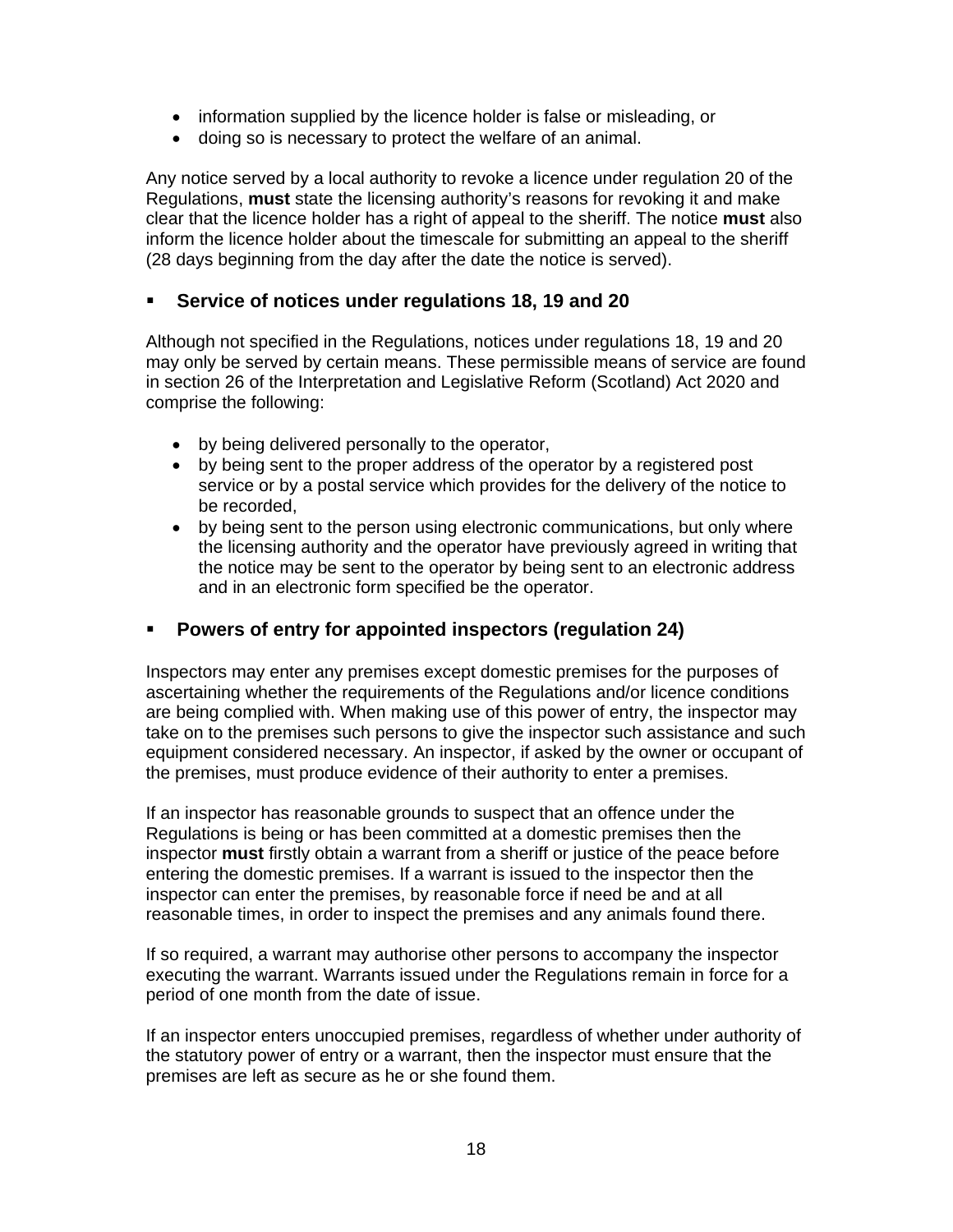# **Section 12: Offences and penalties**

### Regulation 23

The Regulations include the following offence provisions:

- The Regulations specify a number of general (welfare and animal husbandry) conditions that, regardless of which of the licensable activities is being carried out, apply to all licences issued by a local authority (the "general licence conditions"). The regulations also set out conditions that are specific to the various licensable activities (the activity specific conditions). Subject to the exceptions detailed below, licence holders will commit a criminal offence if they fail to comply with the general or relevant specific licence conditions.
- Licence holders will not commit a criminal offence by reason of breaching any of the licence conditions provided for in paragraph 3 of schedule 6, paragraph 3 of schedule 7 and paragraph 3 of schedule 8 (maximum number of breeding female animals). Whilst failing to comply with those particular conditions would not be a **criminal offence**, it would represent a breach of the licence and accordingly might result in suspension, variation or revocation of the licence.
- Licence holders will not commit a criminal offence if they fail to comply with an additional licence condition attached to the licence by the local authority under regulation 6(5) of the Regulations. Whilst failing to comply with such a condition would not constitute a **criminal offence**, it would represent a breach of the licence and accordingly might result in suspension, variation or revocation of the licence.
- It is a criminal offence to undertake a licensable activity without an appropriate licence from the local authority.
- It is a criminal offence to provide to an inspector information required by or under the Regulations which the person knows, or ought reasonably to have known, is to a material extent false or misleading.
- It is a criminal offence to fail to comply with any reasonable request from an inspector to facilitate the identification and examination of an animal and the taking of samples (including restraint of any animal where requested by an inspector).
- It is an criminal offence to intentionally obstruct any inspector appointed to enforce the regulations in the exercise of any powers conferred on them.
- It is a criminal offence for the purpose of obtaining or holding a licence
	- o to make a statement required by or under the Regulations to a local authority (of someone acting on its behalf) which the person knows, or ought reasonably to have known, is to a material extent false or misleading, or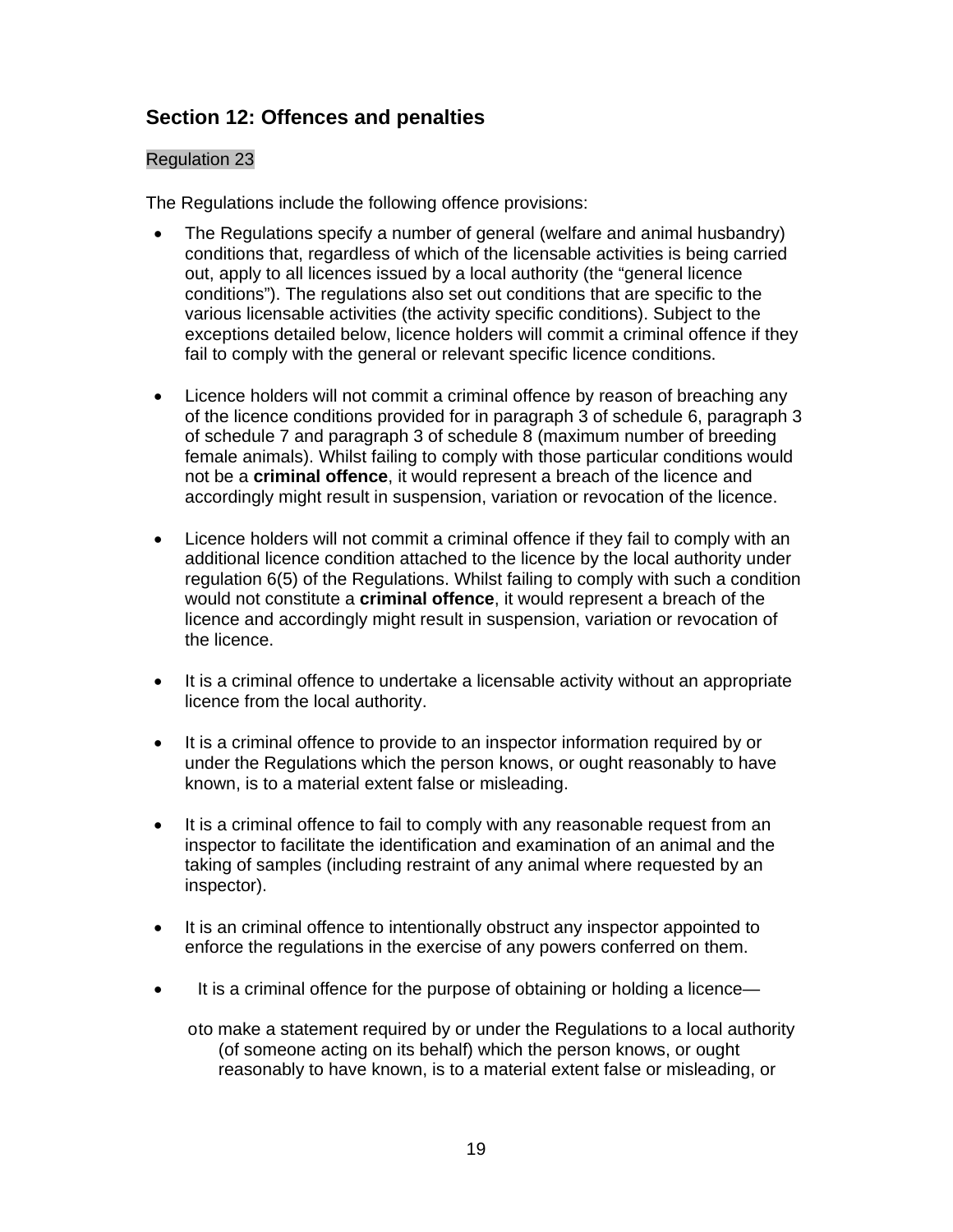o recklessly to make a statement required by or under the Regulations to the local authority (or somebody acting on its behalf) which is to a material extent false or misleading.

### **Penalties:**

A person who breaches a licence condition (where this is a criminal offence) is liable, on summary conviction only, to a fine not exceeding £5,000.

A person who commits any other criminal offence under the Regulations is liable to a fine not exceeding £40,000 or to imprisonment for a term not exceeding 12 months (or both).

### **Section 13: Applicant or licence holder appeals against local authority decisions**

### Regulation 27

The Regulations allow for licence holders or licence applicants who disagree with the decision of a licensing authority to appeal to the sheriff. Licence holders or applicants can appeal against a decision to:

- refuse to grant or renew a licence,
- $\bullet$  attach a further condition or conditions (under regulation 6(5)) to any licence granted or renewed,
- revoke or vary a licence.

Any licence holder or applicant wishing to appeal to the sheriff must do so within 28 days beginning from the day after the notice is served by the licensing authority.

Upon receipt of any appeal made, a sheriff may, until such time as the appeal is determined or withdrawn, decide to:

- permit the licence holder to continue the licenced activity where the local authority has decided not to renew a licence,
- permit the licence holder to continue the licenced activity without having to comply with the additional condition or conditions attached to their licence (under regulation 6(5)) by the local authority, or
- suspend a revocation or variation.

A sheriff may, having considered any appeal made, either confirm or overturn a local authority's decision, with or without modification.

# **Section 14: Publication of register of licence holders**

#### Regulation 28

The Regulations require local authorities to publish a register of licence holders for each of the licensable activities on its website. The rationale for the register and for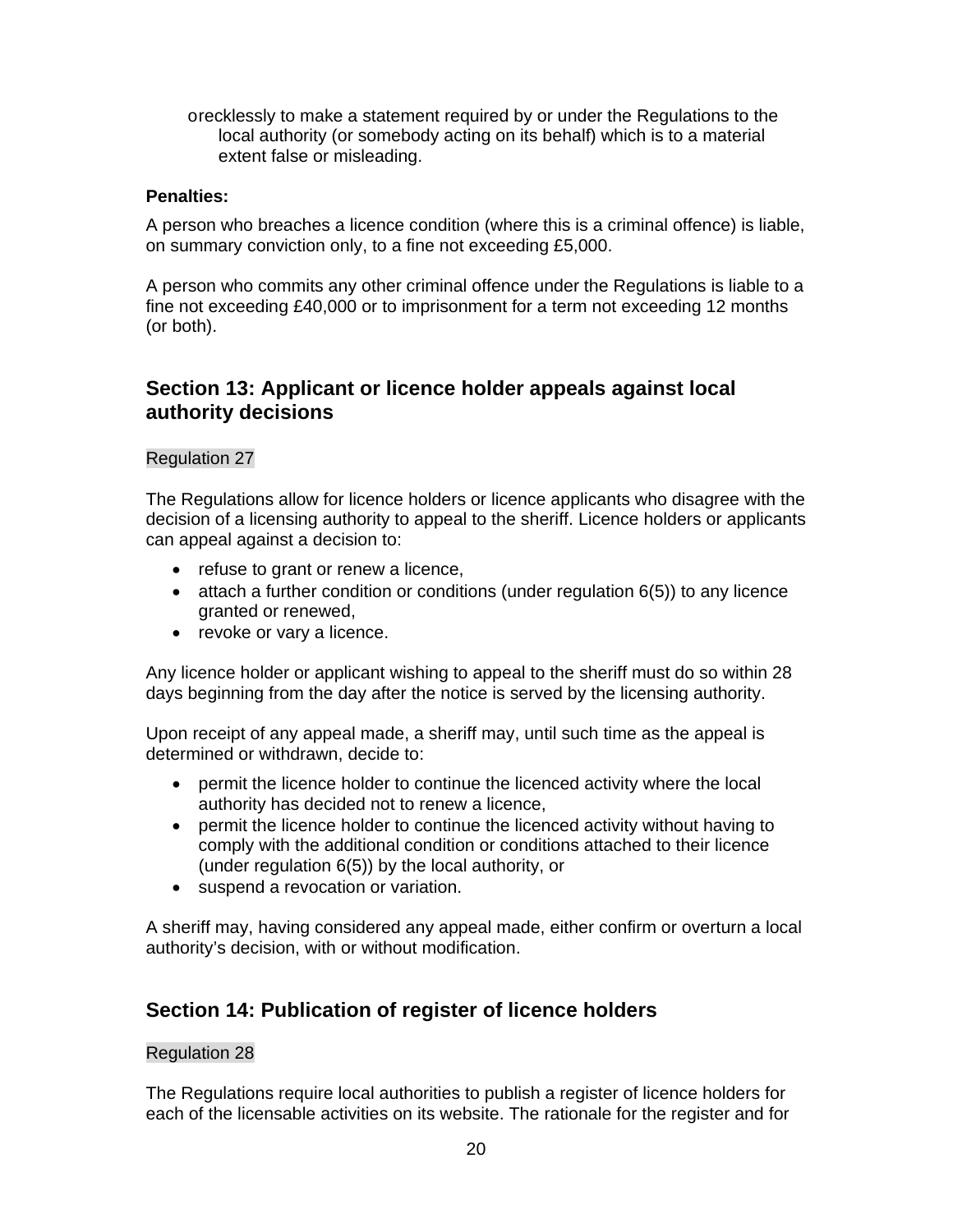making it available to the public is to enable the public to quickly and easily check whether they are dealing with a licensed operator. Unlicensed breeding and selling, particularly of puppies, is a significant and growing problem often linked to wider criminal activity. Those involved in the unlicensed trade usually have little regard for the welfare of the animals they breed and/or sell, which leads to considerable suffering for the animals concerned.

The provision of this register is seen as an important step forward insofar as it will assist the public in identifying legitimate, licensed breeders and sellers and help the public avoid falling victim to unscrupulous operators. It will also enable any person wishing to obtain an animal to check that they are sourcing it from a properly licensed charity or person and not from an individual claiming to operate as a rehoming charity when they are in fact a dealer.

Each local authority must normally publish a register on its website for each licensable activity in relation to which it has issued any licence that continues to have effect. Registers of licence holders published by a local authority **must** include the following information:

- the name of the licence holder (see below),
- the licence number,
- the postcode, or postcodes, of the licenced premises to which the licence relates within the local authority area (note additional information below regarding engaging in animal rehoming activities),
- the date on which the licence was granted,
- if a licence has been renewed, the date on which it was renewed,
- $\bullet$  the date on which the licence is due to expire,
- in the case of a pet selling licence, the animals or types of animals that can be sold by the licence holder,
- whether the licence is currently suspended.

The register of licence holders does not require to include information on persons holding a licence for pet selling or the breeding of dogs, cats or rabbits **if the authority is satisfied** that all animal sales in the course of the activity are to persons buying the animals for the purpose of reselling them (as pets or otherwise). An example of this would be a breeder of rabbits who breeds them solely for sale to a business such as Pets at Home who then resells them as pets from their stores. The breeder would of course still require to hold a breeder's licence, but as they do not supply animals directly to the public as pets they are not required to be included on the register.

In addition, holders of a dog, cat or rabbit breeding licence do not require to be included in the register of licence holders **if the authority is satisfied** that no animals are being sold by the licence holder in the course of the licensable activity. Local authorities will clearly wish to confirm that this is indeed the case before any decision is taken not to include the holder of a dog, cat or rabbit breeding licence on the register.

Local authorities **are required** under the Regulations to keep the information in the register under review and, where appropriate, to keep the information up to date, and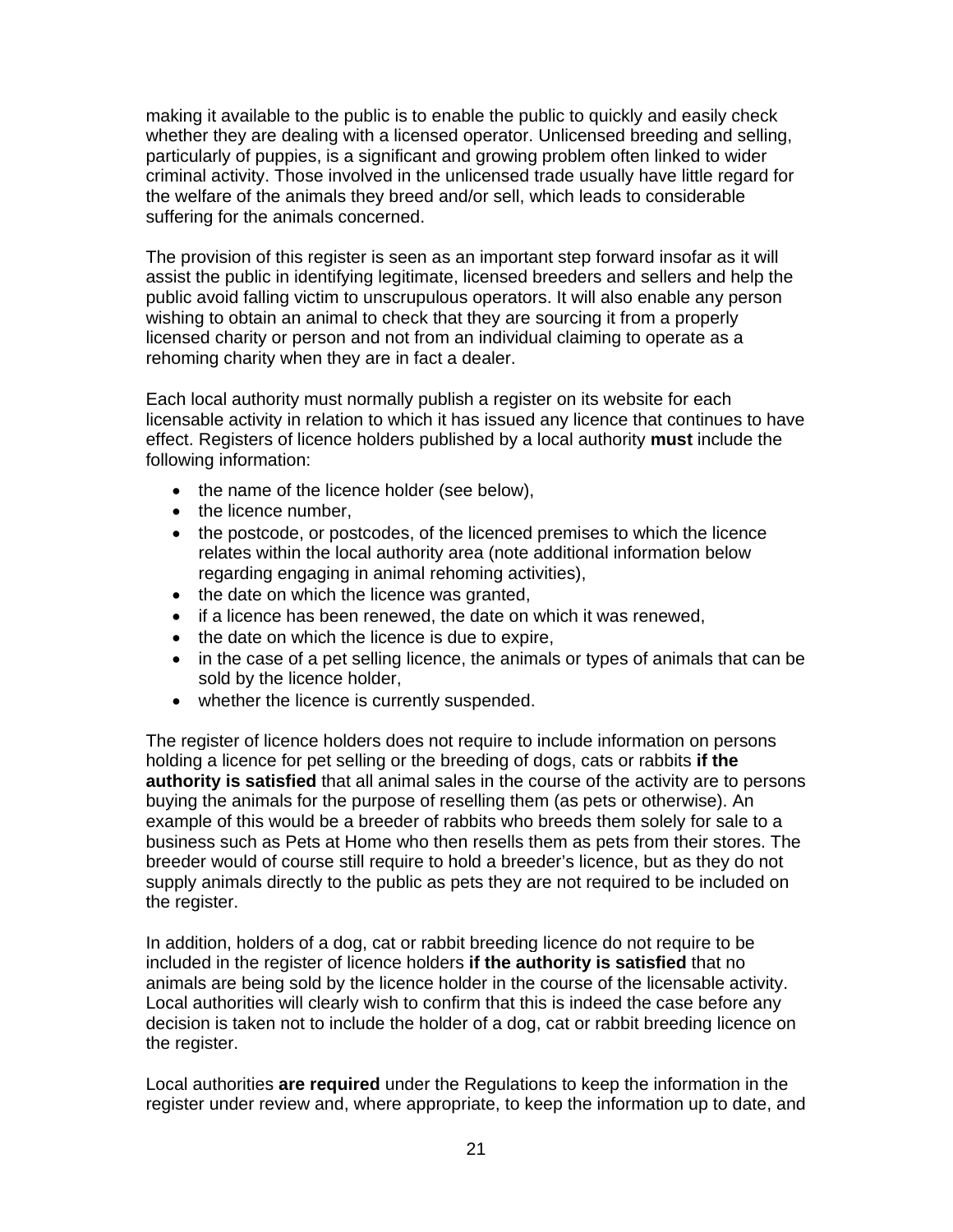publish new or revised information. Local authorities are under a duty to remove the information about a licence if the licence expires, is revoked or is otherwise no longer required to be included in the register. Suspension of a licence does not require removal of information about the licence from the register. However, the fact that the licence has been suspended **must** be recorded on the register until such time as the suspension comes to an end.

# **Section 15: Transitional and saving provisions**

### Regulation 30

The Licensing of Animal Dealers (Young Cats and Dogs) (Scotland) Regulations 2009 ("the 2009 Regulations") were revoked on 1 September 2021. The Regulations make provision for any unexpired licences granted under the 2009 Regulations to continue in force after 1 September 2021 for the remainder of their term. Holders of such a licence must continue to comply with the requirements of the 2009 Regulations until expiry of the licence granted.

Provision was made in other legislation, brought into force by the Animal Health and Welfare (Scotland) Act 2006 (Commencement No. 3 and Saving Provisions) Order 2020 ("the Commencement Order"), for the repeal of the Breeding of Dogs Act 1973 and the Pet Animals Act 1951. These two Acts were revoked on 1 September 2021. The Commencement Order makes provision for any unexpired licences granted under the Breeding of Dogs Act 1973 and the Pet Animals Act 1951 to continue in force after their repeal.

The Regulations provide that a person does not commit the offence under regulation 3, of operating without a licence, by reason of carrying on an activity authorised by a licence granted under the 2009 Regulations, the Breeding of Dogs Act 1973 or the Pet Animals Act 1951 which continues in force after 1 September 2021.

Upon the expiry of any such licence issued under the Breeding of Dogs Act 1973 or the Pet Animals Act 1951, a new licence will be required under the Regulations should the individual concerned wish to continue engaging in either activity (assuming that the activity carried on by the operator falls within the licensable activities under the Regulations).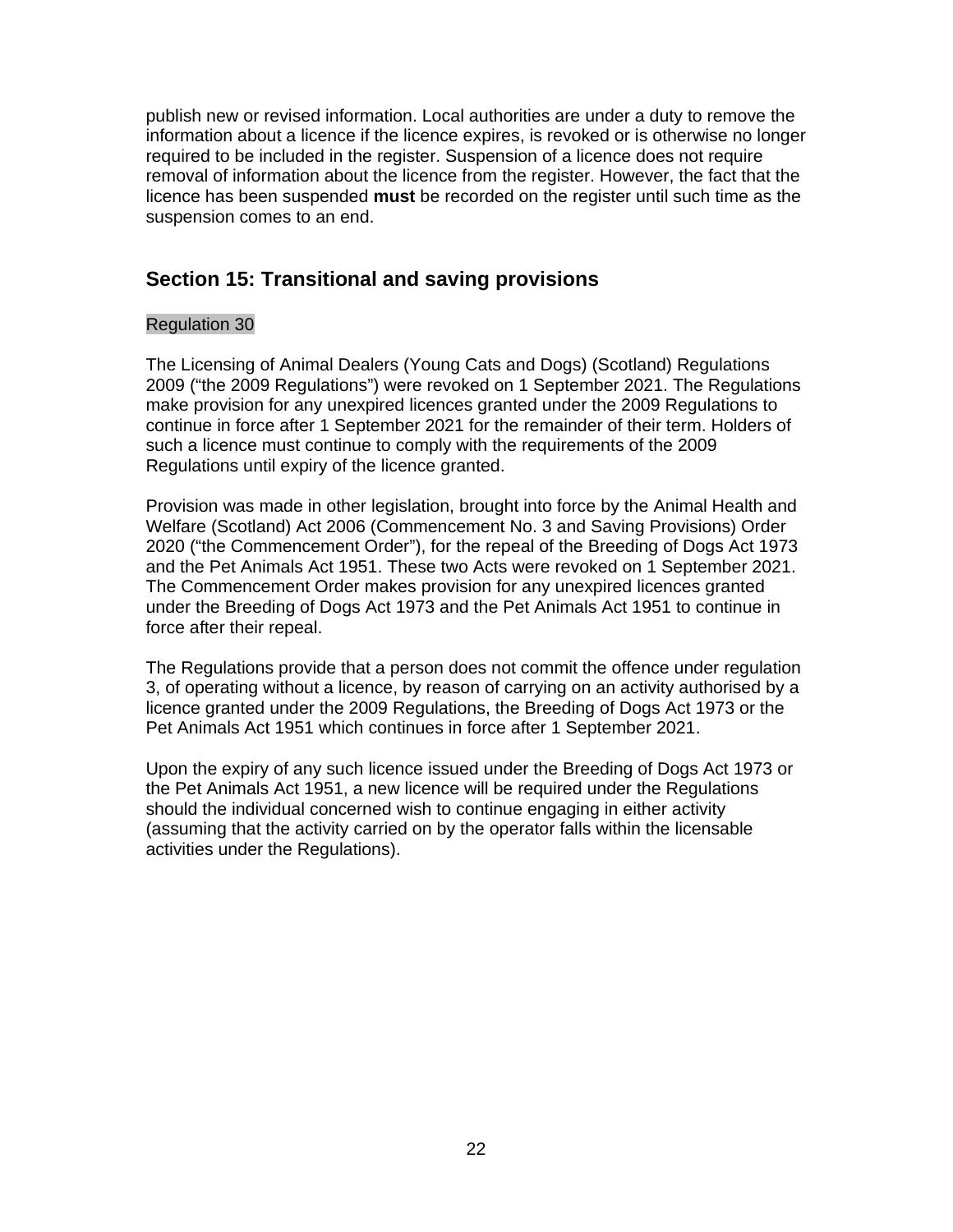# **Flowchart of licensing process**

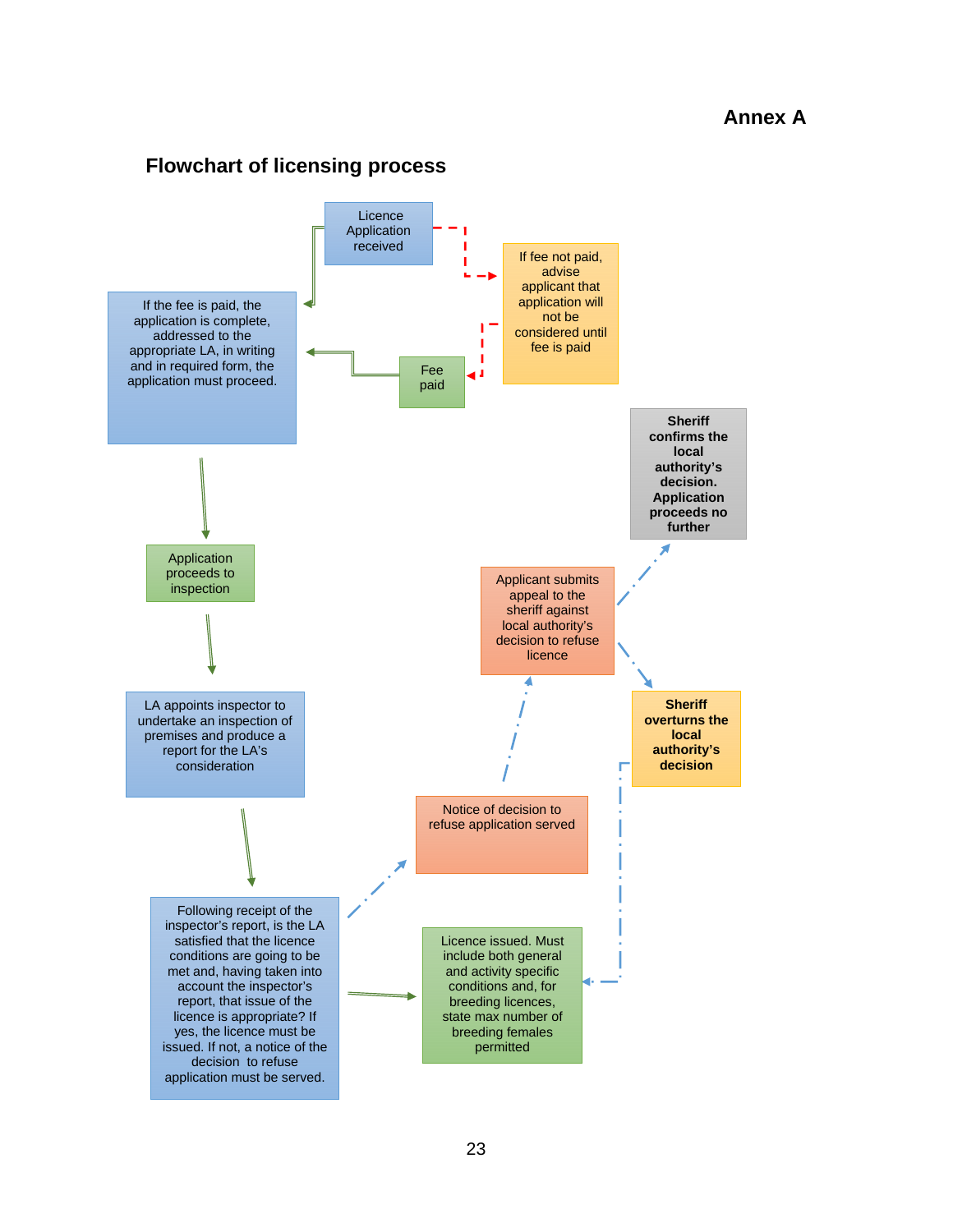# **Guidance on the General Conditions of licence**

The general conditions set out in schedule 2 of the Regulations **must** be attached to any licence granted by a local authority.

### **1. Licence display**

*Condition: A copy of the licence must be clearly and prominently displayed on any premises used for the licensable activity.* 

### **Guidance:**

The local authority should be satisfied that any licence granted will be or is being displayed in a prominent, public-facing area of the premises such as the entrance to the premises or animal introduction area. The appointed inspector should check to ensure that this is the case.

*Condition: The name of the licence holder, the number of the licence and the name of the local authority that issued the licence must be clearly and prominently displayed on any website used in respect of the licensable activity.* 

#### **Guidance:**

Local authorities should ensure that where the holder of a licence operates a website as part of the licensable activity the required information is displayed on that website or, in the case of new applicants, will be clearly displayed. Inspectors should ensure that this requirement is understood by applicants during any inspection.

Local authorities should note that the name of the licence holder on the licence should be the person that will carry on the business (regardless of whether that person is an individual or a legal person such a limited company).

# **2. Records**

*Condition: The licence holder must ensure that all the records that the licence holder is required to keep as a condition of the licence are either***—**

*(a) available for inspection by an inspector in a visible and legible form at any premises specified in the licence at which the licensable activity is carried on, or* 

*(b) if not kept as such premises, are kept in a manner in which they can be readily made available to an inspector.* 

*Condition: Where any records that the licence holder is required to keep as a condition of the licence are stored in electronic form they must be in a form from which they can readily be produced in a visible and legible form.*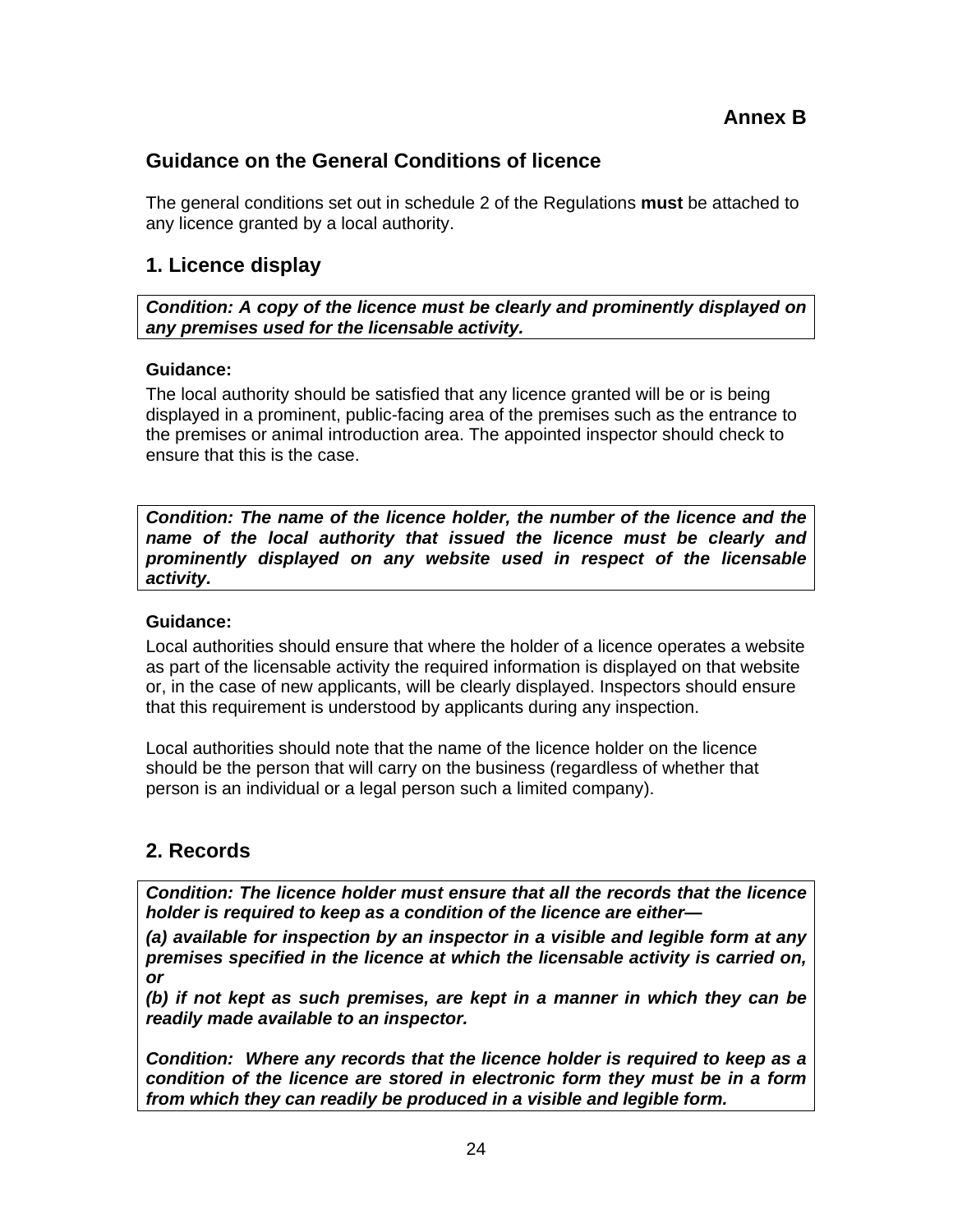*Condition: The licence holder must keep all such records for at least 3 years beginning with the date on which the record was created.* 

*Condition: Where records are not kept at any premises specified in the licence at which the licensable activity is carried on, the licence holder must promptly make such records available (whether in electronic format or otherwise) for inspection upon request by an inspector.* 

#### **Guidance:**

Clearly, premises being inspected for the first time for the purposes of becoming licensed may not be keeping records to the level of detail required or in the format required. Initial inspections should therefore determine what records are being kept and in what format, with advice provided to applicants on any remedial actions required to ensure compliance. Only upon further inspection will compliance or otherwise with the record keeping conditions become evident. Where issues are identified, appropriate steps should be taken by the local authority to ensure compliance. Where records are retained electronically, inspectors should encourage applicants or licence holders to ensure that they regularly back-up all necessary records.

Local authorities should ensure that licence holders are aware of the requirement to retain all required records for a period of three years from the date on which a record is created.

### **3. Number of animals**

*Condition: The total number of animals kept for the licensable activity at any time must not exceed the maximum that is reasonable taking into account the facilities and numbers of employed staff and volunteers on any premises on which the licensable activity is carried on.* 

#### **Guidance:**

For dog, cat and rabbit breeding activities the total number of breeding females permitted to be kept for the licensable activity on the premises must be specified on the licence granted by the local authority. Clearly, the size and quality of the facilities and the numbers of staff and their experience will be important factors that will help local authorities to determine the number of animals to be permitted under licence.

For all activities, and having considered the relevant activity specific guidance, a local authority will need to determine whether it is satisfied that the number of animals kept is appropriate for the facilities and staff ratio. Where it considers the numbers to be more than is acceptable, the local authority should ensure that the licence holder takes whatever action is agreed and necessary to address the situation. Local authorities should be prepared to explain the rationale for why any such action is necessary. Such action could include reducing the number of animals on site or providing additional accommodation to reduce stocking density etc. This will be particularly relevant in the context of operating an animal welfare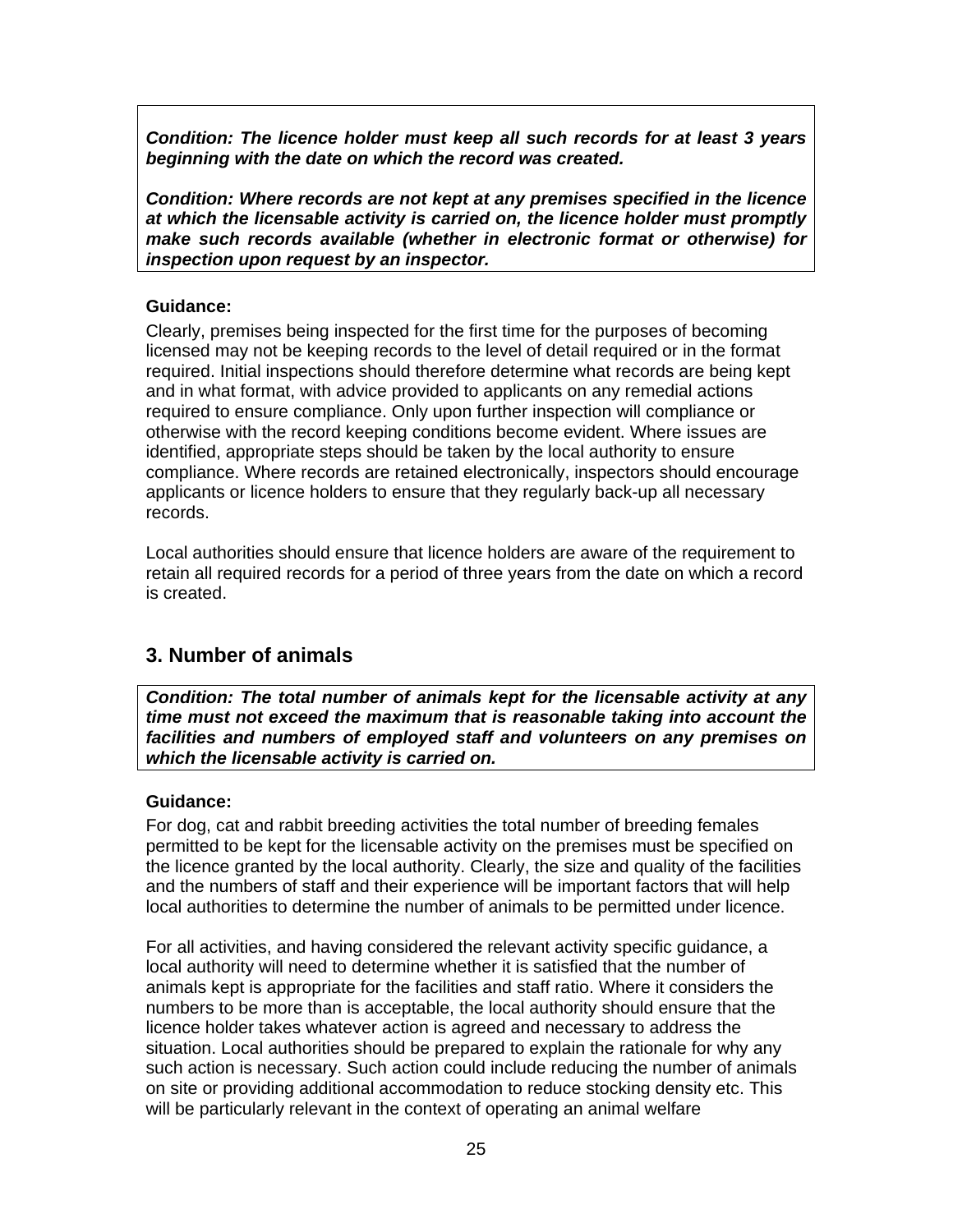establishment, where an operator could potentially find themselves taking in more animals than they or the premises can reasonably cope with.

AWEs provide a vital and important safety net for vulnerable animals in Scotland and, while the Regulations clearly need to be complied with, this must be considered alongside the practical challenges of protecting vulnerable animals. In some cases it may become necessary to stipulate the maximum number of animals that can be kept as an additional licence condition (under regulation 6(5)) to avoid an operator of an AWE becoming overwhelmed or if there appears to be a risk of "animal hoarding" by the licence holder.

# **4. Staffing**

*Condition: Sufficient numbers of people who are competent for the purpose must be available to provide a level of care that ensures that the welfare needs of all the animals in the licenced premises are met.* 

*Condition: The licence holder or a designated manager and any staff employed to care for the animals must be competent to identify the normal behaviour of the species for which they routinely care and to recognise signs of, and take appropriate measures to mitigate or prevent, suffering, injury, disease or abnormal behaviour.* 

*Condition: Volunteers who assist in relation to the licensable activity must only undertake tasks for which they have been suitably trained.* 

*Condition: The licence holder must provide and ensure the implementation of a written training policy for all staff members and volunteers who care for the animals.* 

### **Guidance:**

Local authorities should consider the following when determining whether the above staffing conditions are being met by the licence holder:

- the size of the premises,
- the layout of the premises i.e. how many animals are permitted in each specific area,
- the type of animal; species, breed, age, health status and needs,
- the qualifications/experience of staff,
- use of part-time or voluntary staff,
- staffing levels can in part be influenced by site-specific and automated processes.

Suitable and sufficient training of staff must be demonstrated to have been carried out in the following areas:

- animal welfare, including recognising poor welfare,
- animal handling,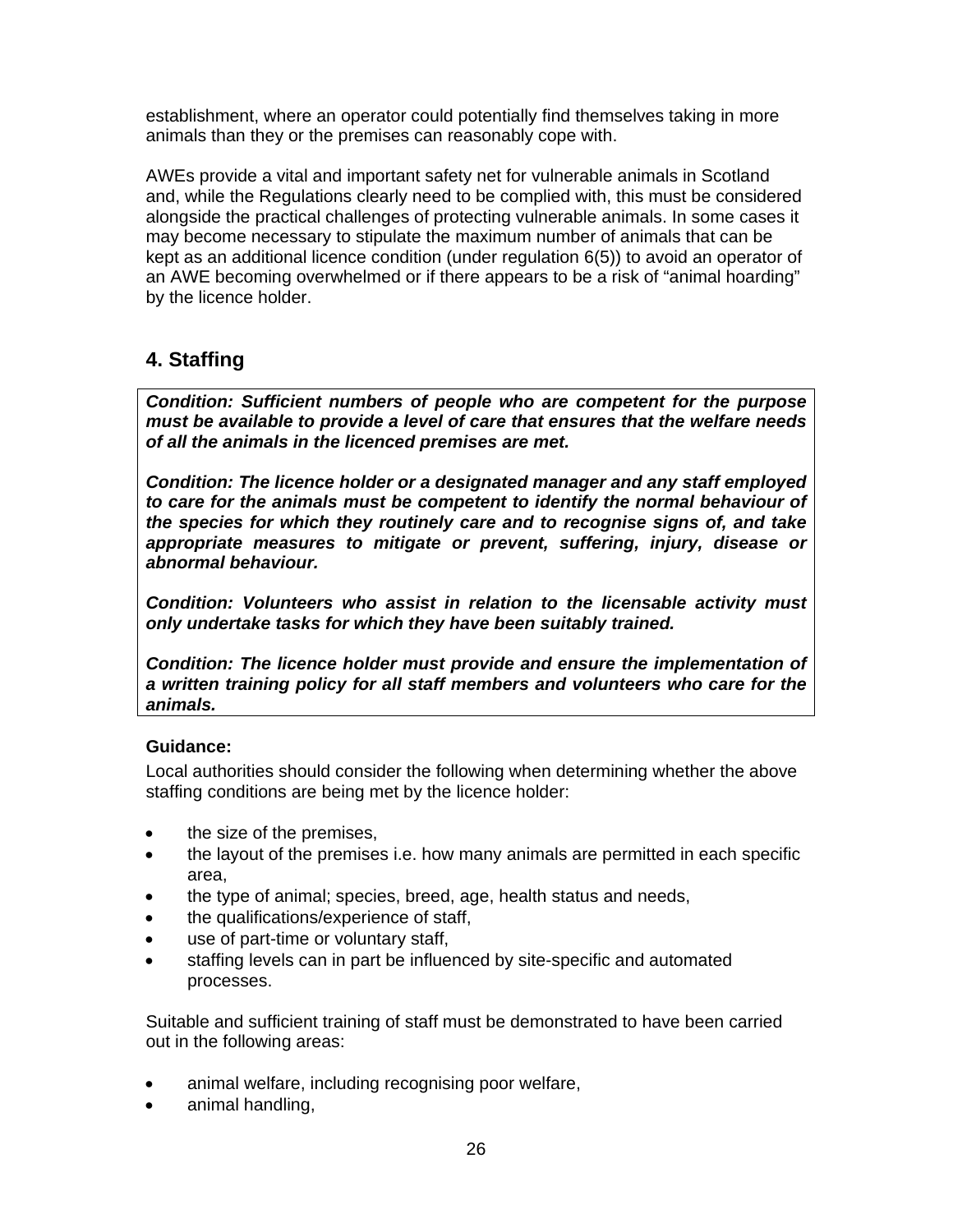- animal behaviour,
- cleanliness and hygiene,
- feeding and food preparation,
- disease control,
- recognition and first aid action for sick animals,
- new information on disease and inherited disease, legislation and behaviour.

Staff should hold a relevant qualification and/or be able to clearly evidence knowledge through experience, for example through on the job in-house training.

The training policy for staff should be reviewed and updated on an annual basis and may include:

- annual appraisal,
- planned continued professional development,
- recognition of knowledge gaps,
- use of online courses and literature,
- if no staff are employed the licence holder must demonstrate their own knowledge development.

The training policy must be applicable to any members of staff and volunteers and can be evidenced by engagement with courses, written or online learning, keeping up to date with any research or developments for specific species and the documentation of the annual appraisal. Evidence of staff and volunteer attendance or completion of the training should be provided. Training records for individual staff and volunteers should be retained.

### **5. Suitable Environment**

In determining whether the licence holder is meeting the conditions under this section, local authorities should consider the following and be satisfied that the licence holder meets the requirements and that appropriate controls and procedures are in place to ensure animal health and welfare.

*Condition: All areas, equipment and appliances to which the animals have access must present minimal risks of injury, illness and escape and must be constructed in materials that are robust, safe and durable, in a good state of repair and well maintained.* 

#### **Guidance:**

#### Non-domestic environment

 Housing should be secure to prevent injuries and reduce risk of disease transmission. Structural integrity must be maintained, and housing designed to ensure dry, easily cleansed surfaces (including junctions) for non-aquatic species. Materials must be non-toxic and non-porous or be appropriately treated.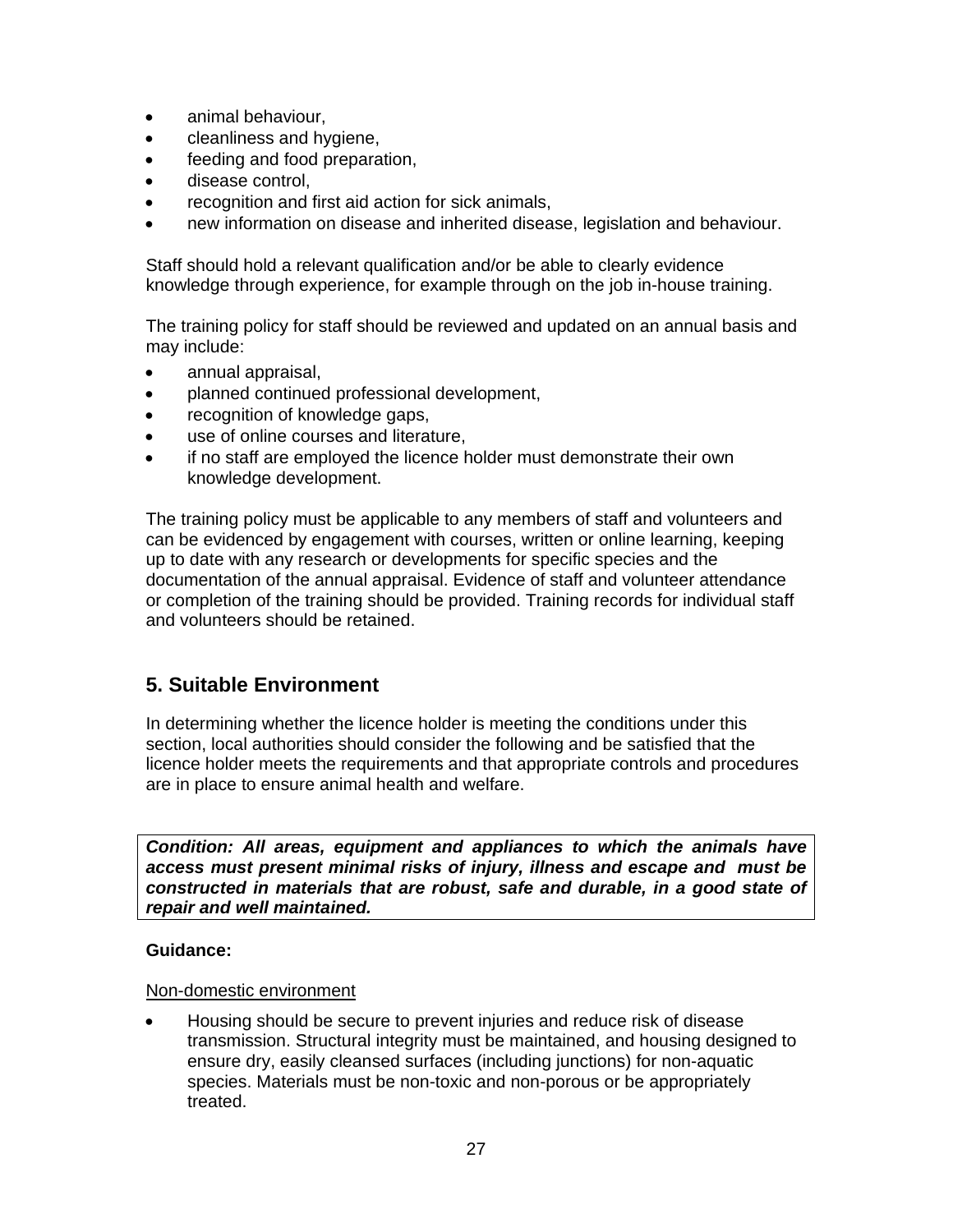- Accommodation should be regularly inspected for damage and potential injury or escape points. Damaged accommodation must be repaired or, where an immediate repair isn't possible, made safe and secure until it can be repaired or replaced.
- For dogs, floors should be non-slip, impervious and easily capable of being cleaned and disinfected. Doors should be strong enough to resist impact, scratching and chewing and should be capable of being secured.
- Hazards must be minimised in accommodation. There should be no projections or rough edges liable to cause injury. No electrical cables must be within reach of any animal that could chew or damage them.
- All licence holders should be able to demonstrate that both environmental and biosecurity, including zoonotic disease, risks have been considered in the enclosure selection and use.
- Drainage in enclosures, activity areas, passageways and preparation areas should be adequate to reduce the risk of pathogens associated with standing water. Enclosures should be designed to minimise issues with standing or pooling liquids which may be hazardous to animals.
- Where new accommodation units are built, they should be built in compliance with relevant building regulations and ensure that any animals to be housed therein have sufficient space and are protected from the effects of weather.

#### Domestic (home) environment

- The home should be well maintained and in good repair. There should not be any sharp edges, projections, rough edges or other hazards which may present risk of injury to an animal.
- Where pens are used in domestic properties, e.g. pens in the garden, they must meet the standards of the non-domestic dwelling.
- For dogs, all outdoor fencing should be strong and secure and kept in a good state of repair.

*Condition: If the licensable activity is carried on from premises at which animals are kept, such premises must provide an environment suitable to their species and condition (including health status and age) with respect to***—**

- *(a) their behavioural needs,*
- *(b) its situation, space, air quality, cleanliness and temperature,*
- *(c) the water quality (where relevant),*
- *(d) noise levels,*
- *(e) light levels,*
- *(f) ventilation.*

#### **Guidance:**

- Animals must be able to exhibit normal behaviour in their environment e.g. move around freely climb, fly, swim or jump where appropriate.
- Accommodation must provide shelter from adverse environmental conditions and predators.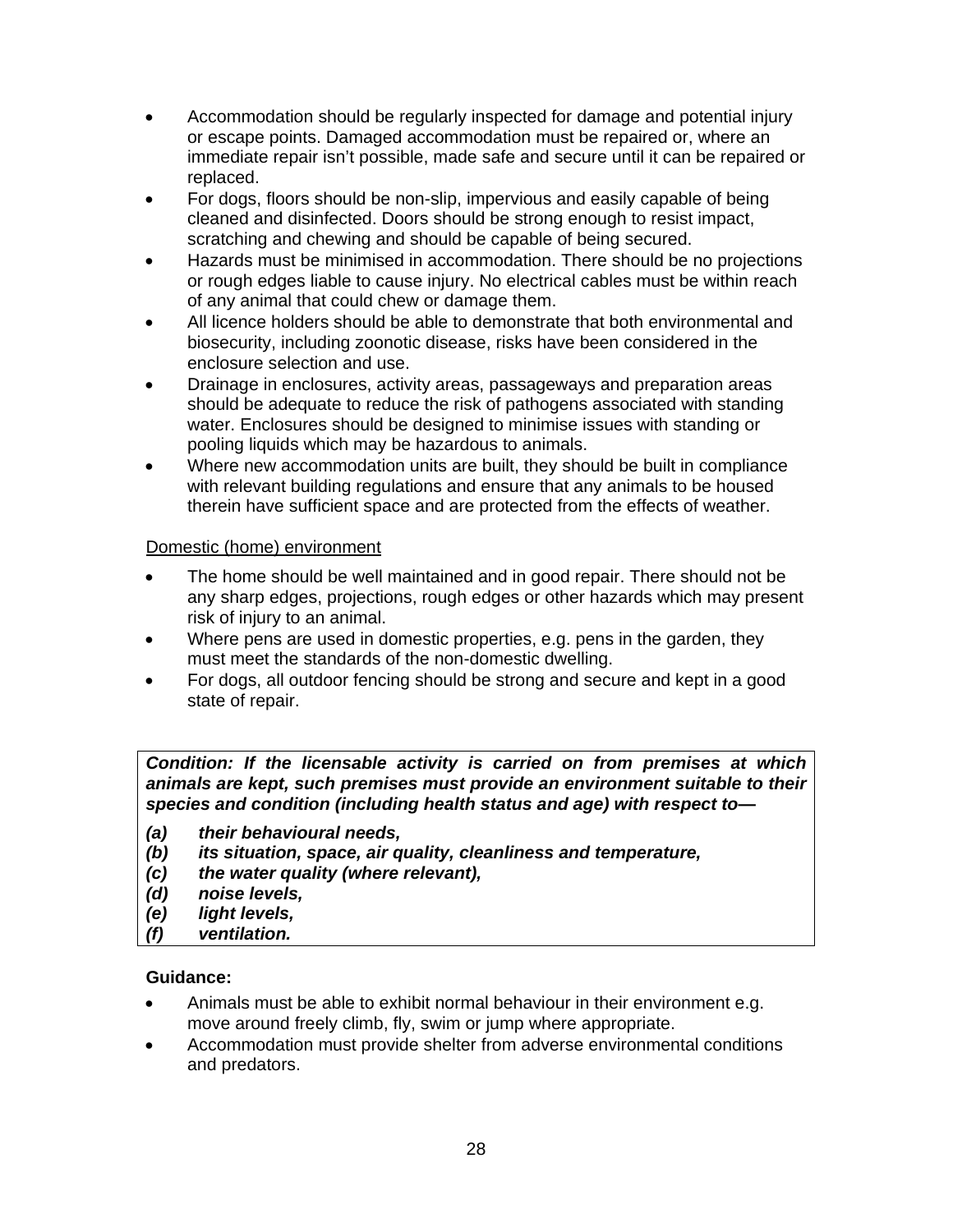- Enclosure sizes should be appropriate to the species, and be adjusted to the animal's size as it grows **(see Annex I for guidance on the acceptable minimum enclosure/cage sizes for all licensable activities)**.
- Where animals are kept communally they should be monitored to ensure none are disadvantaged. Any change in group dynamics may require separation or larger enclosures.

(a) Behavioural needs

 Where appropriate, animals should have separate areas for hiding, sleeping, toileting and exercising. Sleeping areas must be dry, draught-free, well ventilated and clean as well as large enough to allow all the animals housed to rest together fully outstretched where appropriate and turn around unimpeded. Any substrate used should be appropriate to the species concerned.

(b) Situation, space, air quality, cleanliness and temperature

- Licence holders must ensure that environmental conditions such as temperature, relative humidity, ventilation and lighting are carefully controlled at all times, are within the appropriate range for the species housed and monitored as appropriate, with any deviations recorded.
- Staff should be able to outline the remedial action taken when parameters deviate from the acceptable ranges for the species housed. Over-exposure to direct sunlight and other unintended heat sources must be avoided.
- Animals held or displayed outdoors must always have access to suitable protection from adverse weather conditions.
- Animals should not be exposed to draughts.

(c) Water quality (where relevant)

- For aquatic species appropriate water testing and recording must be undertaken as water quality and temperature is a major part of the life support mechanism for aquatic species. The frequency of such testing should be appropriate to the scale and complexity of the system, but as a minimum water temperature should be checked once a day and water quality checked weekly. The results of these checks should be recorded along with any remedial action which has been undertaken to restore water quality to acceptable parameters. Remedial action may include the use of electric cooling fans, water chillers etc.
- Detailed information on water quality and its impact on the health and welfare of aquatic species can be can be found here: water quality criteria-FINAL 13-03-08.doc (ornamentalfish.org). Information on testing water quality can be found here: understand and test water quality (ornamentalfish.org).

(d) Noise levels

 Noise and vibration should only be at levels appropriate to the species, and enclosures must be situated away from sources causing stress or disturbance.

### (e) Light levels

 Light should be provided in a suitable natural cycle for the species and where natural light is insufficient, suitable artificial lighting must be used.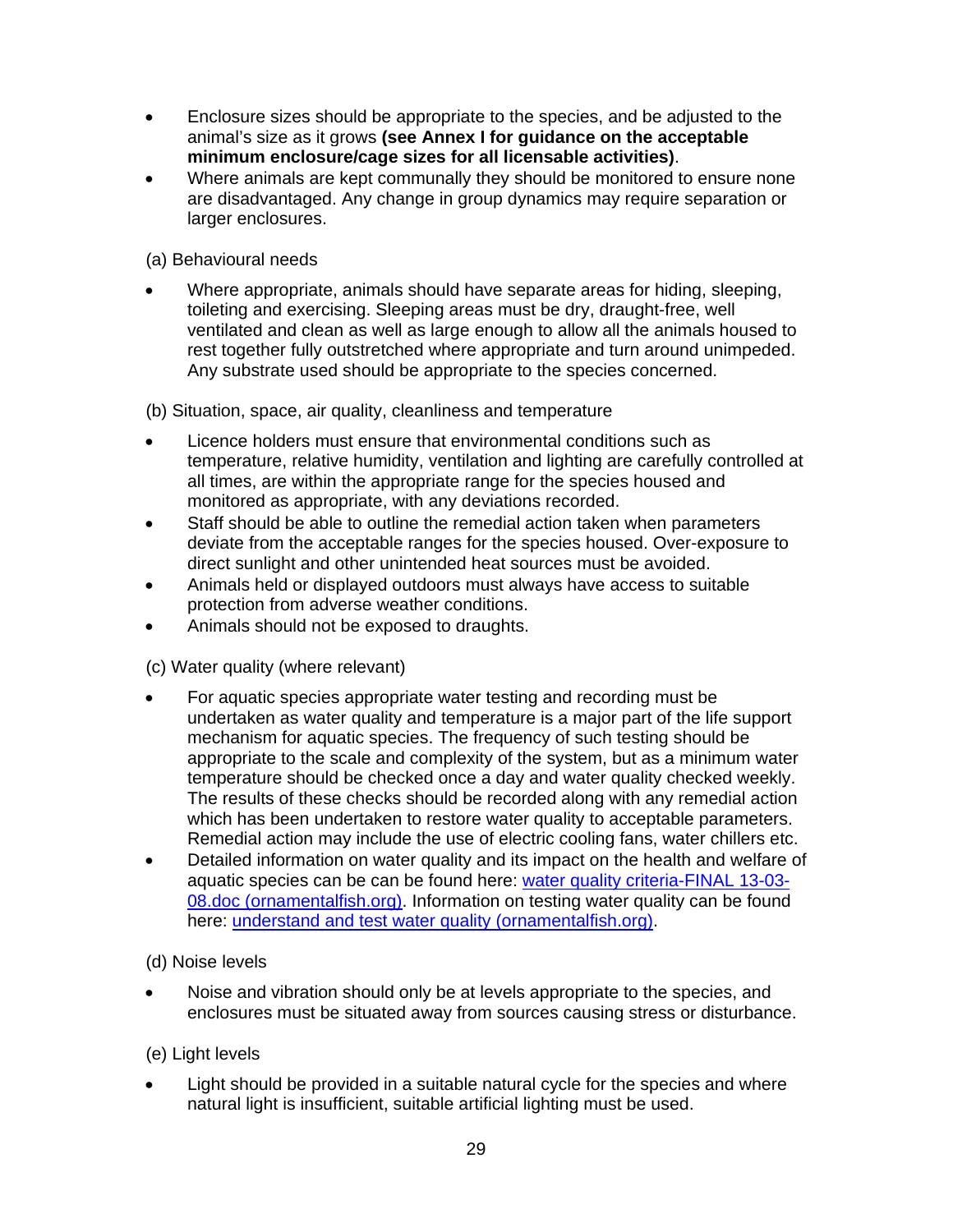(f) Ventilation

 Ventilation should be provided to all interior areas. Ventilation should be appropriate to the species and have no detrimental effect on temperature or humidity. Humidity must be appropriate for the species.

### *Condition: Animals must be kept clean and comfortable.*

#### **Guidance:**

Local authorities should ensure that where accommodation is on a tiered system, it must be designed such that water, food or waste products must not be allowed to contaminate lower levels. All tiered accommodation should be secure to ensure that no animal can escape or fall out.

*Condition: Where appropriate for the species***—** *(a) opportunities for toileting must be provided, and (b) a toileting area must be provided if the licensable activity is carried on from premises at which animals are kept.*

### **Guidance:**

Local authorities should ensure that all animals kept by the licence holder for the licensable activity are provided with a toileting area that is appropriate for the animal or species concerned. Where a separate area is provided this must be thoroughly cleaned at regular intervals to maintain cleanliness and reduce the risk of illness or disease. For animals kept in pens or cages etc. procedures must be in place to ensure accommodation and any equipment within it is cleaned and disinfected as often as necessary to minimise the risk of disease and protect the health of the animals. Spot cleaning is acceptable if done frequently. Local authorities should be satisfied that accommodation is capable of being thoroughly cleaned and disinfected.

*Condition: Procedures must be in place to ensure that***—**

*(a) accommodation in any premises from which the licensable activity is carried on and in which animals are kept is capable of being thoroughly cleansed and disinfected.* 

*(b) any equipment within the accommodation is cleaned as often as necessary, and* 

*(c) good hygiene standards are maintained.*

### **Guidance:**

 All units, corridors, common areas, kitchens etc. should be capable of being kept clean and free from accumulations of dirt and dust and must be kept in a condition which will reduce the risk of disease spread and possible accidents. Moveable items should be removed for cleaning at regular and appropriate intervals.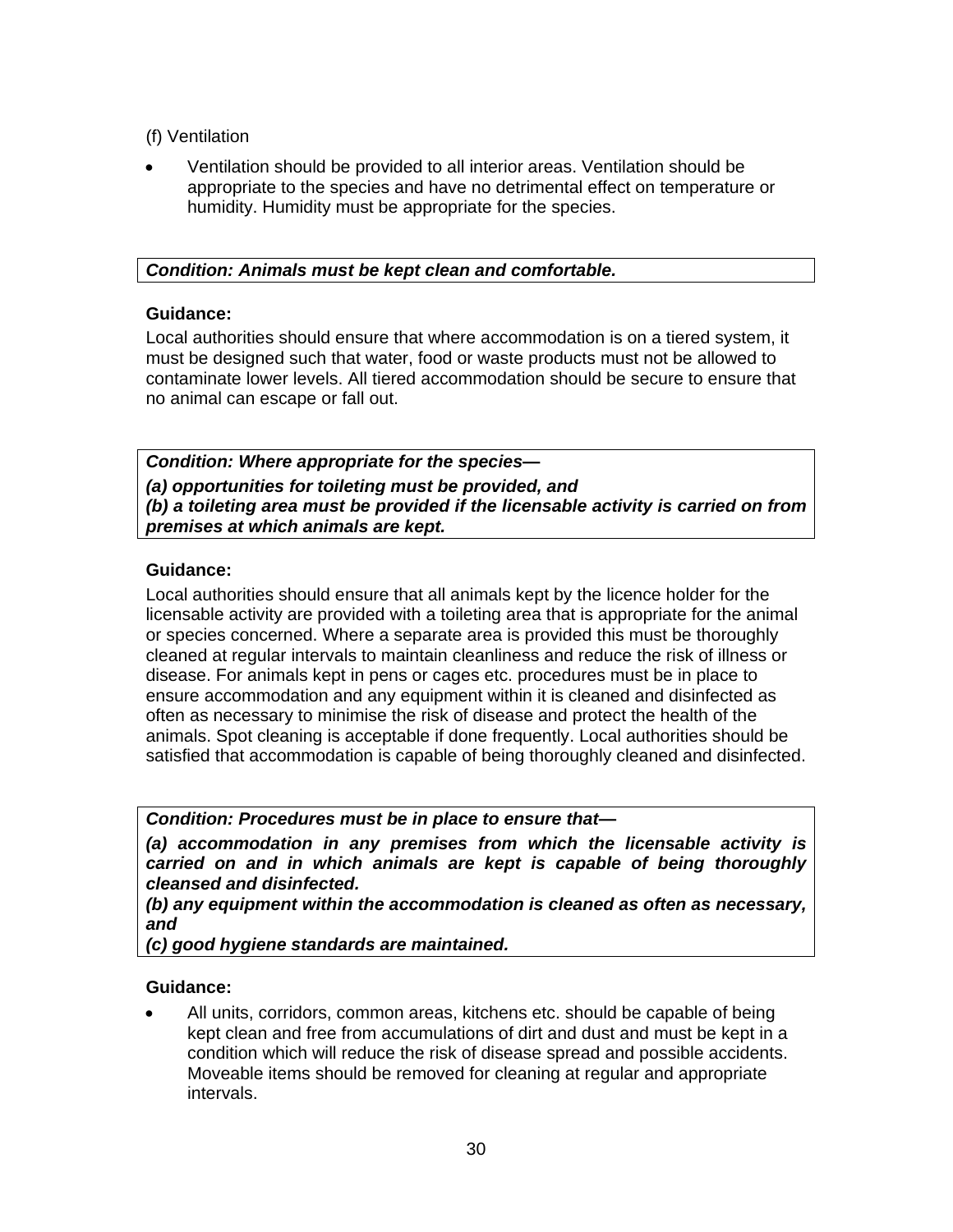- Accommodation must be cleaned and disinfected with products effective against likely pathogens. At normal usage levels, disinfectants must be nontoxic to the species housed, used at an appropriate dilution factor and as per the manufacturer's instructions, with appropriate timed separation between disinfection and (re)introduction of animals observed
- Soiled bedding must be removed in a timely fashion and immediately replaced.
- Empty enclosures should be fully cleaned and, where appropriate, disinfected and allowed to dry when vacated and before new animals arrive. Substrate must be replaced as appropriate, and enclosure fixtures and fittings where they exist should be adequately disinfected.
- Enclosures should be cleaned at least daily and as necessary, unless such routine cleaning would cause stress or otherwise impact negatively on the welfare of the animals. Spot cleaning of enclosures is acceptable where appropriate.

*Condition: The animals must be transported and handled in a manner (including, for example, in relation to housing, temperature, ventilation and frequency) that protects them from pain, suffering, injury and disease.* 

#### **Guidance:**

- The local authority should take all reasonable steps to confirm that any vehicles used in connection with the licensable activity are suitably equipped with appropriate ventilation, temperature control, security etc.
- Any animals received or consigned must be transported in accordance with current legislation.
- Where predator and prey animals are being transported in the same vehicle care should be taken to ensure that there is no visual contact.
- Vehicles or relevant carriers / compartments should be cleaned and disinfected after each collection / delivery of animals.
- Animals must be transported in suitable containers and/or be suitably restrained and must not be mixed with different species or unfamiliar animals. Where a number of animals are transported in the same container then it must be of an appropriate size and construction to minimise stress and avoid welfare issues.
- Animals should not be left in vehicles for unreasonable periods and must never be left unattended in a car or other vehicle when the temperature may pose a risk.
- On longer journeys, there must be planned stops to allow for toileting, access to water etc as appropriate, and to allow checks to be made on the welfare of all animals being transported.
- Injured, diseased or ill animals must not be transported unless being taken to a veterinarian, quarantine or isolation facility. In these situations, where applicable, there must be barriers between containers to reduce the transmission of disease or avoid further injury, where applicable, and the vehicle and equipment should be appropriately disinfected following transportation.
- Details of diseased or ill animals being transported should be recorded.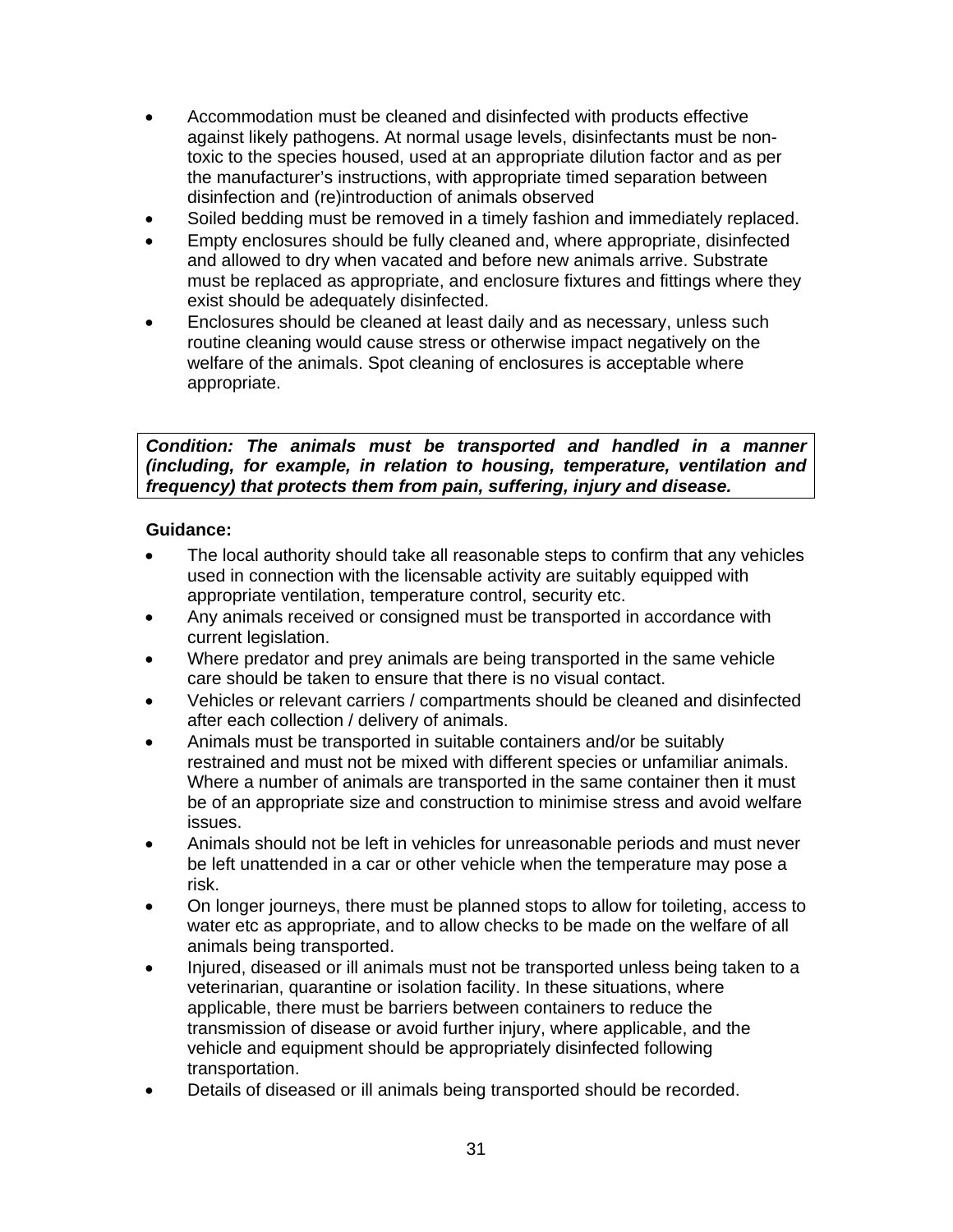*Condition: If the animals are kept in premises from which the licensable activity is carried on, all the animals must be easily accessible to staff and for inspection and there must be sufficient light for the staff to work effectively and observe the animals.*

### **Guidance:**

- Local authorities will need to be satisfied that the premises on which animals are kept or enclosures where they are housed are so designed to allow for at least daily visual inspection, with minimal disturbance to the animal.
- Easy, safe access to animals is required to enable ready access to any animal in distress or is otherwise in need of assistance.
- Unless a particular animal or species requires to be kept in a low light environment, premises must have lighting that is adequate to allow for thorough inspection.

*Condition: All resources must be provided in a way (for example as regards frequency, location and access points) that minimises competitive behaviour or the dominance of individual animals.*

#### **Guidance:**

- Resources include, but are not limited to: food, water, enrichment items and resting/sleeping/toileting areas.
- There must be sufficient resources for each individual animal in any shared enclosure to minimise monopolisation of resources by dominant animals, and where this is identified, additional resources must be provided, or dominant animals removed where appropriate.
- Staff must be trained to recognise signs of group disruption (e.g. competition and aggression), which could compromise animal welfare.

*Condition: The animals must not be left unattended in any situation or for any period likely to cause them distress.*

#### **Guidance:**

 Licence holders should demonstrate that they have appropriate procedures and sufficient staff in place to ensure that animals kept for the licensable activity are routinely checked and not subjected to situations that would impact negatively on the animals' welfare or lead to unnecessary stress. Where a local authority has reason to believe that animals are being left unattended in such circumstances it should discuss any concerns with the licence holder and ensure that remedial action is taken. Examples would be keeping an animal that normally lives in social groups completely isolated from its own kind unnecessarily or without good reason, e.g. for reasons of disease or aggressive dominance.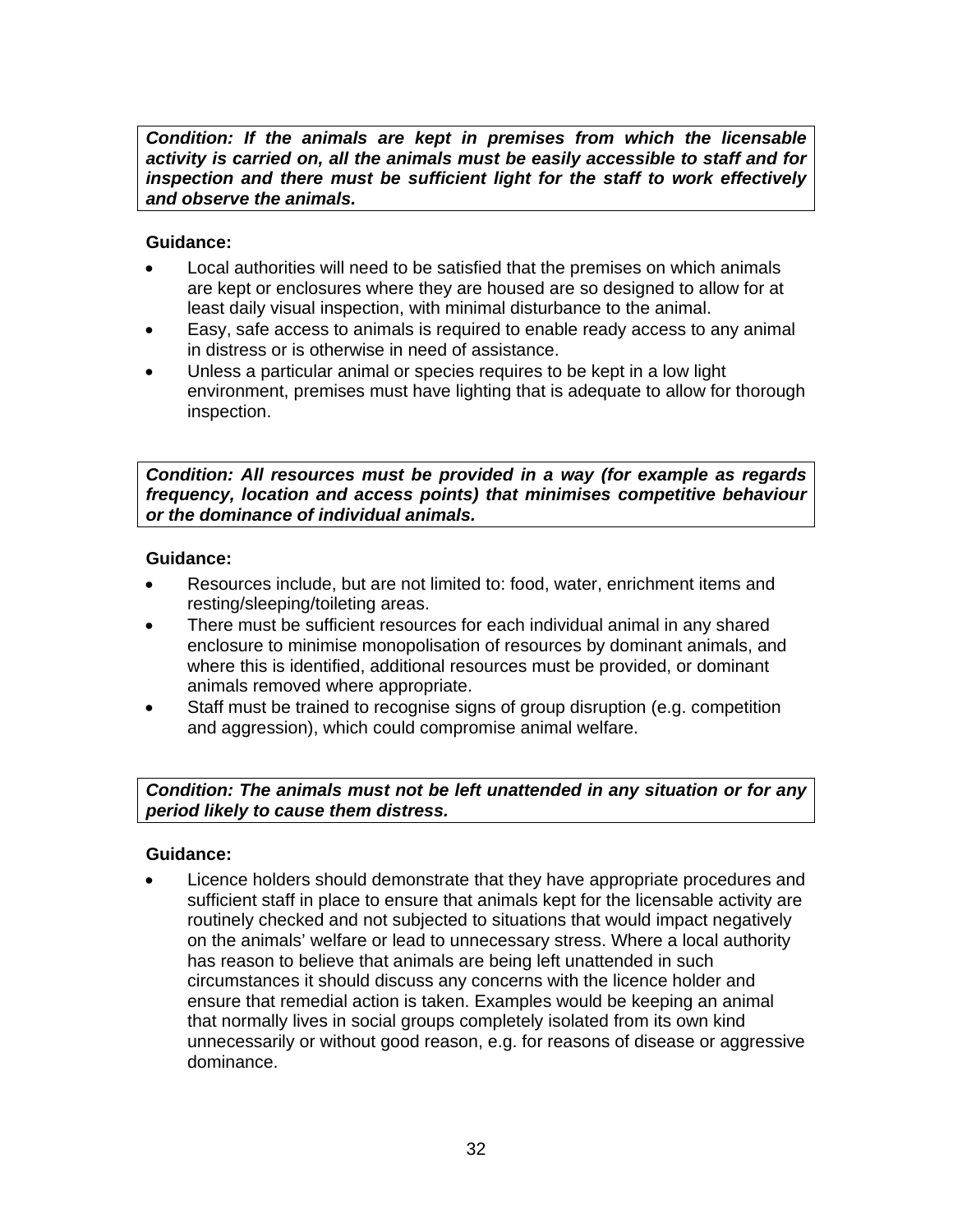# **6. Suitable Diet**

*Condition: The animals must be provided with a suitable diet in terms of quality, quantity and frequency and any new feeds must be introduced gradually to allow the animals to adjust to them.*

### **Guidance:**

- The quantity, frequency, delivery and type of food must be determined by what is appropriate for the species, its life stage and the individual animal's behavioural and nutritional needs. Staff should have knowledge of the feeding requirements for all the species held for which they are responsible.
- Fresh foods must be kept refrigerated where appropriate. Frozen foods intended for use should be stored in an appropriate deep freeze and defrosted thoroughly to room temperature before use.
- Live invertebrate food intended for use must be housed in suitable escape proof containers.
- Live food, if uneaten in a short period, should be removed where it may pose a risk to the species housed e.g. crickets biting reptiles.

### *Condition: Feed and (where appropriate) water intake must be monitored, and any problems recorded and addressed.*

### **Guidance:**

- Licence holders should demonstrate adequate procedures to record abnormalities in animals eating and/or drinking habits and the actions to be taken in such circumstances. Licence holders should know when to seek appropriate veterinary advice if necessary.
- Dogs must not remain inappetent (without appetite) for longer than 24 hours without veterinary advice being sought. Where there are specific concerns about the welfare of the dog veterinary advice must be sought earlier.
- If an animal is housed as part of a social group, the establishment should have the ability to isolate an individual to ascertain whether it is eating or not.
- For small mammals, guinea pigs, rabbits and birds, if there is no improvement in food intake within 12 hours following remedial action by a competent person or the condition of the individual deteriorates a veterinary surgeon must be consulted without delay.
- Significant weight loss or gain in animals kept for the licensable activity must be assessed by a competent person. Where the underlying reason cannot be identified, and/or remedial measures have been unsuccessful, the animal must be assessed by a veterinarian.

*Condition: Feed and drinking water provided to the animals must be unspoilt and free from contamination.* 

### **Guidance:**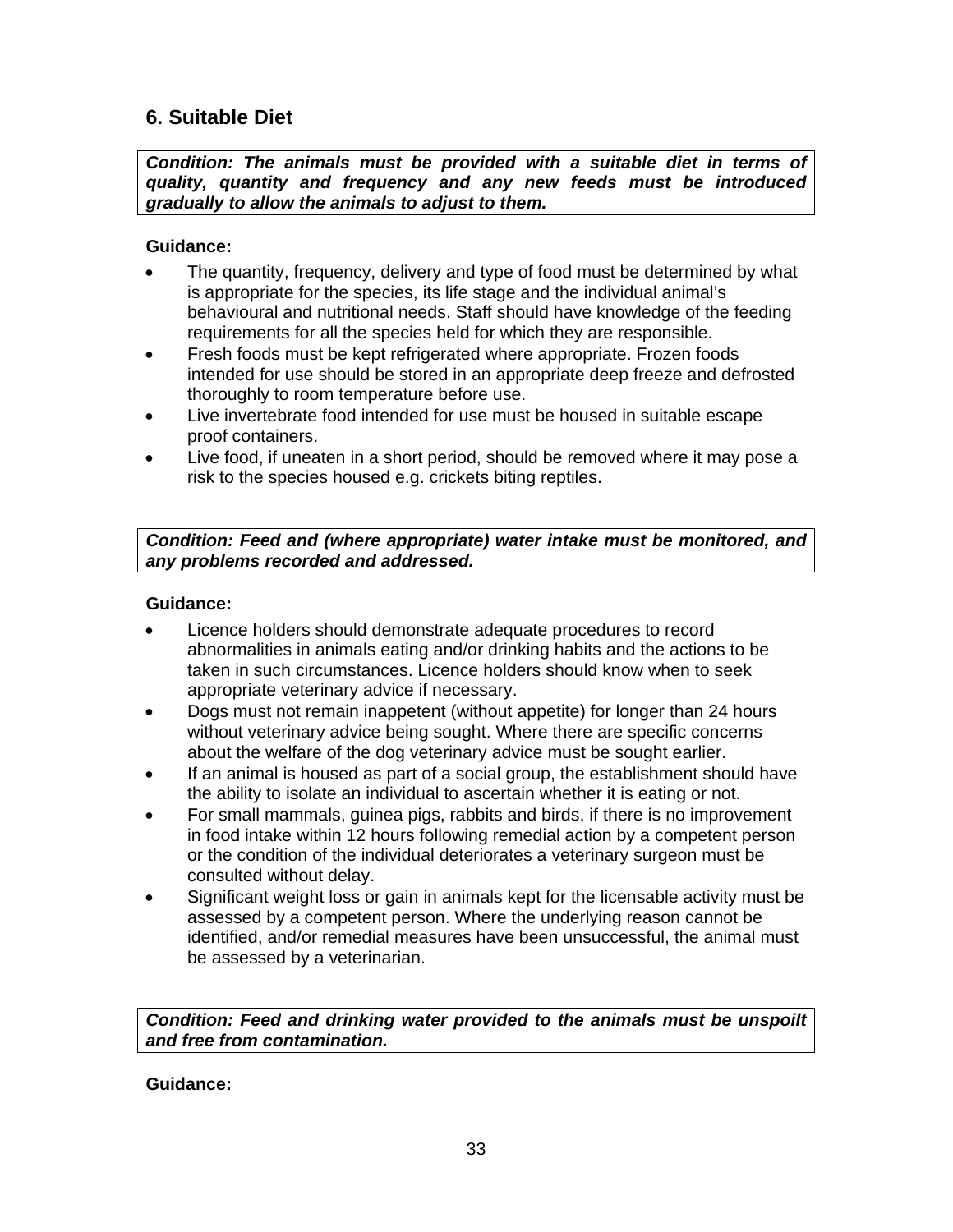- Animals must have access to fresh, clean drinking water at all times, unless it is being restricted on veterinary advice.
- Any uneaten food should be removed within 24 hours of being supplied to an animal or sooner if spoilt.
- Refrigeration facilities for food storage should be provided. High risk foods (such as cooked or raw meat and fish, or dairy products) and the remains of opened tinned or pouched food must be stored in covered, non-metal, leak proof containers and refrigerated.
- Dried food should be stored in appropriately cool and dry places.
- Food must be protected against dampness, deterioration, mould or from contamination by other animals.

*Condition: Feed and drinking receptacles must be capable of being cleaned and disinfected, or disposable.* 

### **Guidance:**

- Receptacles should be non-porous, or disposable.
- Receptacles must be cleaned daily and disinfected at least once a week. If damaged they must be disposed of.
- Disposable receptacles should only be used once.
- Animals undergoing treatment for illness or disease must have separate food and water containers whilst treatment is ongoing to protect the health of other animals on the premises.

*Condition: If the animals are kept in premises from which the licensable activity is carried on, constant access to fresh, clean drinking water must be provided in a suitable receptacle for species that require it.* 

#### **Guidance:**

- Fresh clean water must be available at all times, except when withdrawn on veterinary advice, and during the transitional period when water supplies are being changed e.g. when water bottles are removed for filling, cleaning etc.
- Water should be located away from the sleeping area to help prevent this becoming damp or waterlogged.
- There should be sufficient water receptacles for the number of animals kept on site.

*Condition: Where feed is prepared on any premises from which the licensable activity is carried on, there must be hygienic facilities for its preparation, including a working surface, hot and cold running water and storage.* 

### **Guidance:**

 Staff should conform to good hygiene practice in the preparation of food, having due regard to the risk of cross contamination between equipment, utensils and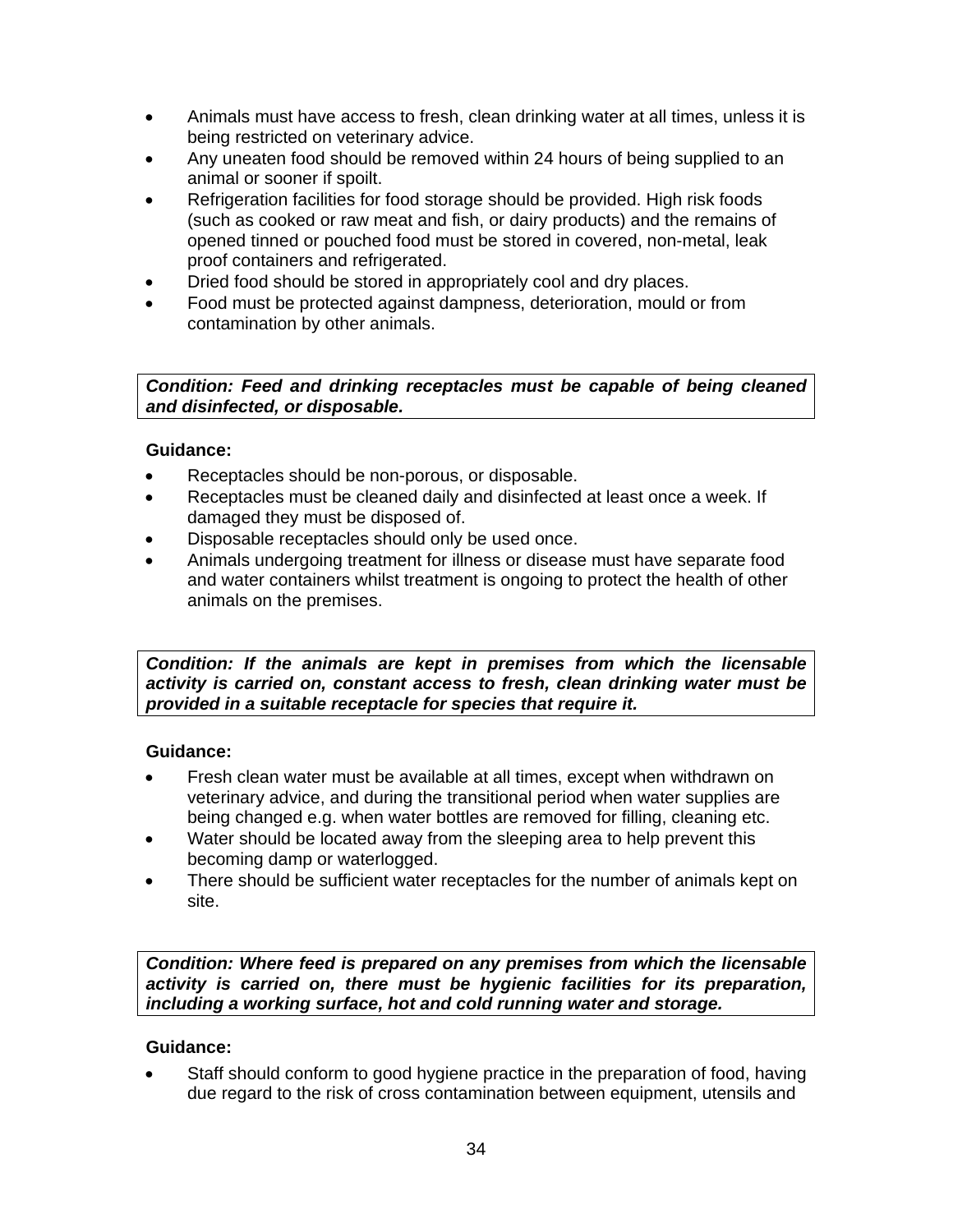surfaces. There should be appropriate disinfectants available to clean the food preparation area immediately following its use.

- The food preparation area must be kept clean and vermin free.
- Human and animal food preparation should not take place in shared preparation areas at the same time or using shared utensils.
- In establishments where staff are employed, appropriate hand washing facilities with an adequate supply of hot and cold water must be provided for them to wash their hands.

# **7. Enrichment and training of animals**

*Condition: If the animals are kept in premises from which the licensable activity is carried on, active and effective environmental enrichment must be provided to the animals in inside and any outside environments.* 

### **Guidance:**

- Licence holders should demonstrate, where appropriate for the species, enrichment both inside and outside, including activities such as training, grooming, socialisation and play.
- Environmental enrichment accessories which stimulate natural behaviour must be provided as appropriate to the species maintained. Such accessories could include ramps, tunnels, hides and toys etc. These must not have the potential to cause injury, must be checked daily and replaced if damaged.
- As appropriate to the species, enrichment devices should be changed on a regular basis to introduce novelty and maintain interest. When adding new enrichment devices, staff should ensure that the animal is closely monitored for signs of distress.
- Accessories should be disposable or be disinfected between animals where there is an identified risk of disease spread if enrichment toys or other forms of enrichment are allowed to be shared.
- Where training is undertaken it must not involve methods that may cause pain, injury or suffering. Training should be reward based, i.e. it should reward desired behaviour and ignore unwanted behaviour.

# **8. Animal Handling and interactions**

*Condition: All people responsible for the care of the animals must be competent in the appropriate handling of each animal to protect it from suffering, injury or disease.* 

### **Guidance:**

- All staff must be trained and competent in the handling of the animals for which they are responsible and be able to demonstrate that they understand the signs of an animal that is stressed or uncomfortable with being handled.
- Where a customer, visitor or potential adopter is handling an animal, a competent member of staff should be present to demonstrate how the animal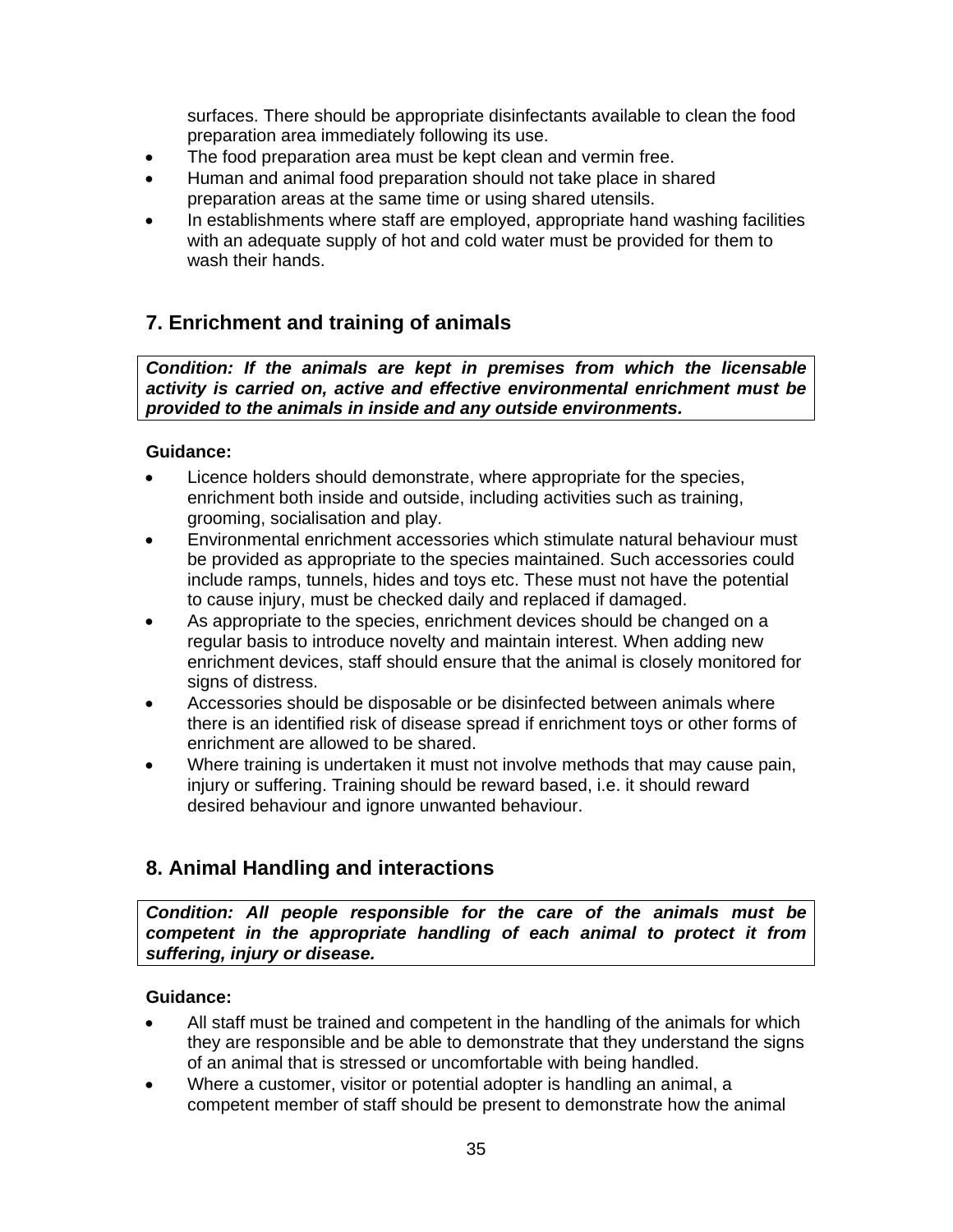should be handled and ensure the interaction is appropriate and is stopped if the animal shows sign of fear, suffering or fatigue.

- Visitors, especially children, handling animals must be supervised and offered facilities (and encouraged) to clean their hands before and afterwards (e.g. hand sanitisers). Hand washing facilities should be available.
- Appropriate handling equipment should be available and used when necessary. All equipment used should be safe and appropriate for the intended use.

*Condition: If the animals are kept in premises from which the licensable activity is carried on, the animals must be kept separately or in suitable compatible social groups appropriate to the species and individual animals. No animals from a social species may be isolated or separated from others of their species for any longer than is necessary.* 

### **Guidance:**

- Where appropriate, all animals should be housed in social groups of suitable size. Group-housed animals must be monitored for any signs of domination or wider group disruption and remedial action taken, and documented if necessary.
- Acceptable reasons for isolation/separation of social species if remedial action has not been successful include demonstrable risk of disease, injury, stress or behavioural issues such as persistent domination/aggression.
- Where practical and appropriate for the species, to help avoid unwanted litters, all animals should be sexed immediately on arrival to the premises and housed in single sex groups unless this would compromise welfare.
- Species that are not social or of limited sociability, e.g. cats, should be housed individually or in small groups with animals that they are sociable with. Individual animals must be monitored and separated if necessary, even if in small groups as some individuals that tolerated one another in a household may not be so tolerant in the confines of a pen or enclosure.

# **9. Protection from Pain, Suffering, Injury and Disease**

### *Condition: Written procedures must—*

*(a) be in place and implemented covering—* 

- *(i) feeding regimes,*
- *(ii) cleaning regimes,*
- *(iii) transportation,*
- *(iv) the prevention of, and control of the spread of, disease,*

 *(v) monitoring and ensuring the health and welfare of all the animals,* 

 *(vi) the death or escape of an animal (including the storage of deceased animals);* 

*(b) be in place covering the care of the animals—* 

- *(i) following the suspension or revocation of the licence,*
- *(ii) during an emergency, and*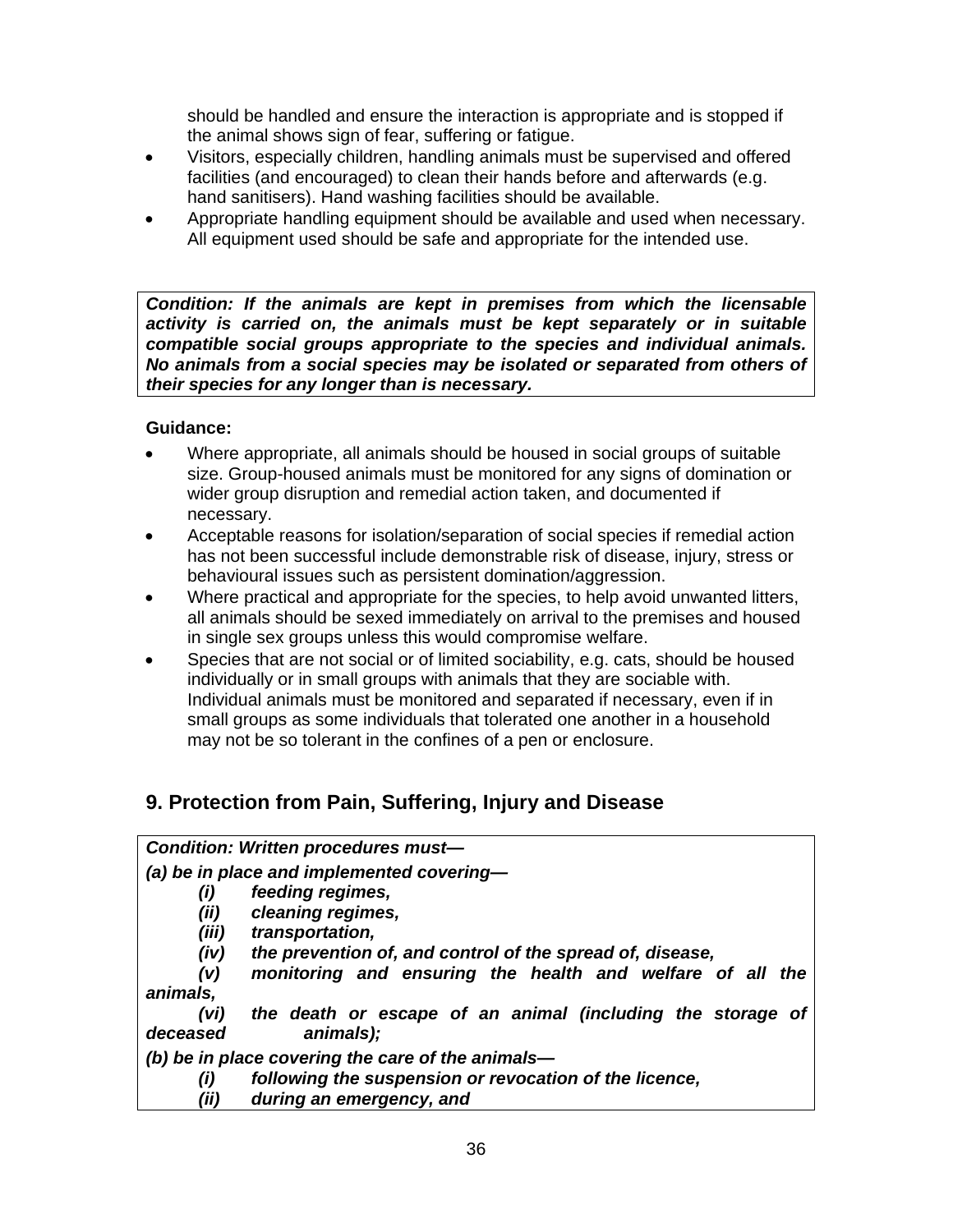## *(iii) following an emergency.*

*Condition: All people responsible for the care of the animals must be made fully aware of these procedures before they attend to any animal in the course of the licensable activity.* 

## **Guidance:**

- Written procedures should be proportional to the size and complexity of the licenced activity. Written procedures must be made available to inspectors when requested. The licence holder and any staff (including volunteers) must be fully aware of these procedures and be confident in their application.
- Procedures should demonstrate how the conditions outlined in this guidance are met.

*Condition: If animals are kept in premises from which the licensable activity is carried on, appropriate isolation, in separate self-contained facilities, must be available for the care of sick, injured or potentially infectious animals.*

## **Guidance:**

- Provision must be made for the isolation of sick/injured/infectious animals and those that are potentially infected or otherwise a risk, e.g. a rescued animal that is clearly in a poor state of health.
- Adequate isolation facilities may be on site or at another location, such as a local veterinary practice or introduced through specific changes in management practices demonstrated by written procedures. If the isolation facility is at another location, such as a local veterinary practice, a letter must be provided by the practice stating that they are prepared to provide such facilities. Isolation facilities must be available 24 hours per day. Where isolation facilities are not provided through a local veterinary practice, the local authority should be satisfied that the facilities are indeed appropriate and secure.
- Documented procedures must be in place, and understood by all staff, to prevent the spread of infectious disease, parasites etc between isolated animals and the other animals on the premises.
- Where infectious disease is present in premises, appropriate procedures to mitigate against further spread must be implemented. This includes use of protective clothing and footwear (where applicable) changed between enclosures; separate storage and use of equipment, thorough cleaning of utensils, and segregation of waste.
- Isolated animals must be kept in a secure, comfortable location where their condition and needs can be monitored and a record kept of their treatment.
- Sick, injured or infectious animals must not be handled by members of the public.

*Condition: All reasonable precautions must be taken to prevent and control the spread among the animals and people of infectious diseases, pathogens and parasites.*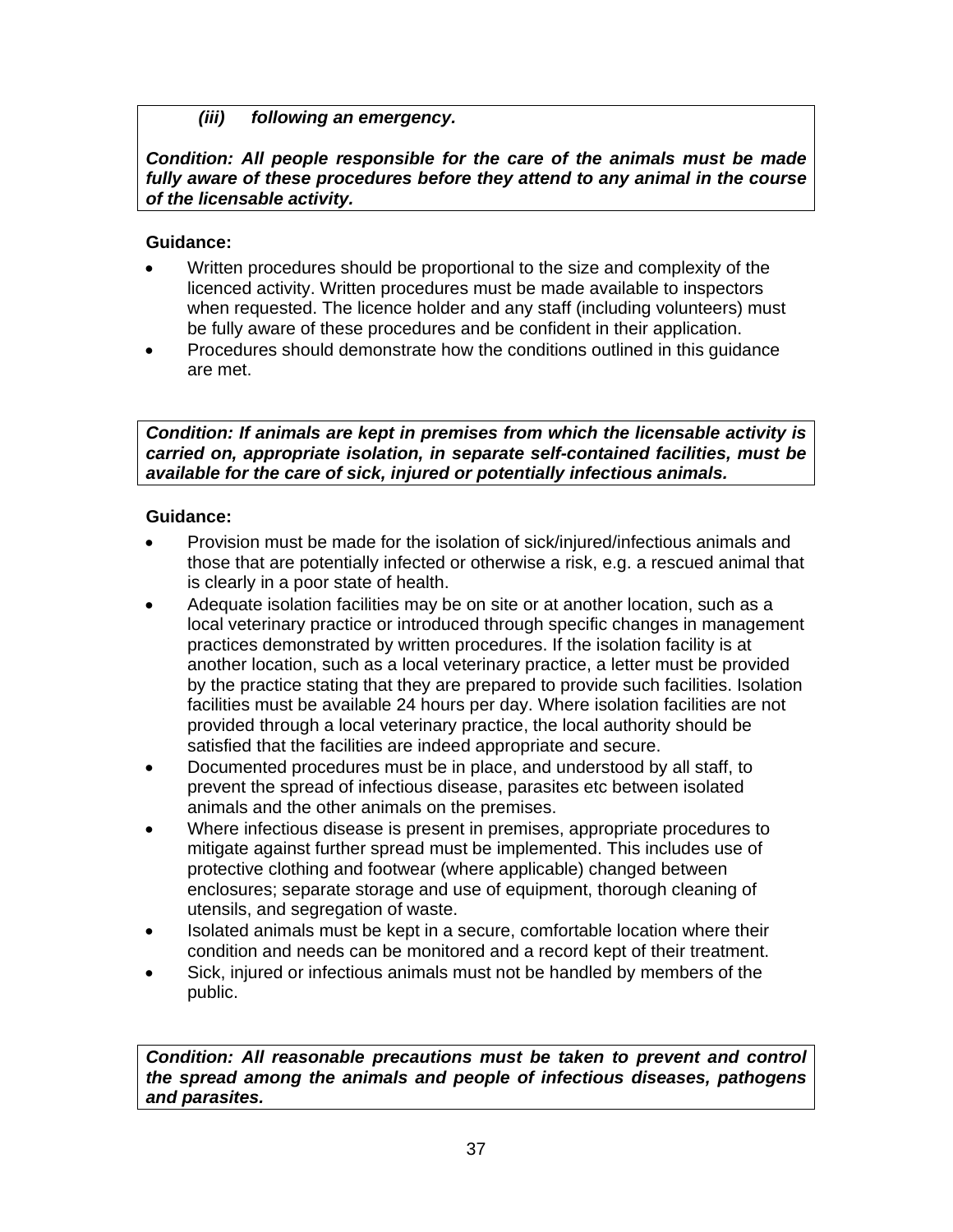## **Guidance:**

- Procedures should be in place so that signage, care information and/or staff inform visitors about the risks of infectious disease transmission.
- Any animal which is suffering from, or is reasonably suspected of having come into contact with any other animal suffering from, any infectious or contagious disease or which is clinically infested with parasites, must be quarantined from healthy animals.
- Where appropriate, any animals brought on to a facility that is suspected of having disease or parasitic infestation must be kept isolated until cleared by a veterinarian.

*Condition: All excreta and soiled bedding for disposal must be stored and disposed of in a hygienic manner and in accordance with any relevant legislation.* 

## **Guidance:**

- Licenced premises must have facilities for the appropriate storage, treatment and disposal of all classifications of waste produced as part of the licensable activity.
- Excreta and soiled bedding should be removed from the premises on a regular basis, at least weekly, disposed of to the satisfaction of the appropriate local authority, and in accordance with current regulations and good waste management practice.
- All excreta and soiled bedding must be stored away from where food and animals are kept.

*Condition: Sick or injured animals must receive prompt attention from a veterinary surgeon or, in the case of any sick or injured fish, an appropriately trained person and the advice of that veterinary surgeon or that trained person must be followed.* 

- Licence holders should demonstrate that they have procedures in place to ensure that any sick or injured animal receives appropriate care and treatment without delay. Animals must only be treated by appropriately competent and trained staff or veterinarians. "Care and treatment" may include euthanasia. Where euthanasia is to be carried out it must only be done by a suitably qualified and trained person.
- With the exception of fish (where the usual practice is to treat all fish in a tank), any animal showing any sign of disease, injury or illness must be kept separate from other animals and veterinary advice, or that of a competent person in the case of fish, must be promptly sought. Any instructions for the treatment of an animal must be strictly followed, with appropriate records kept (see relevant specific guidance).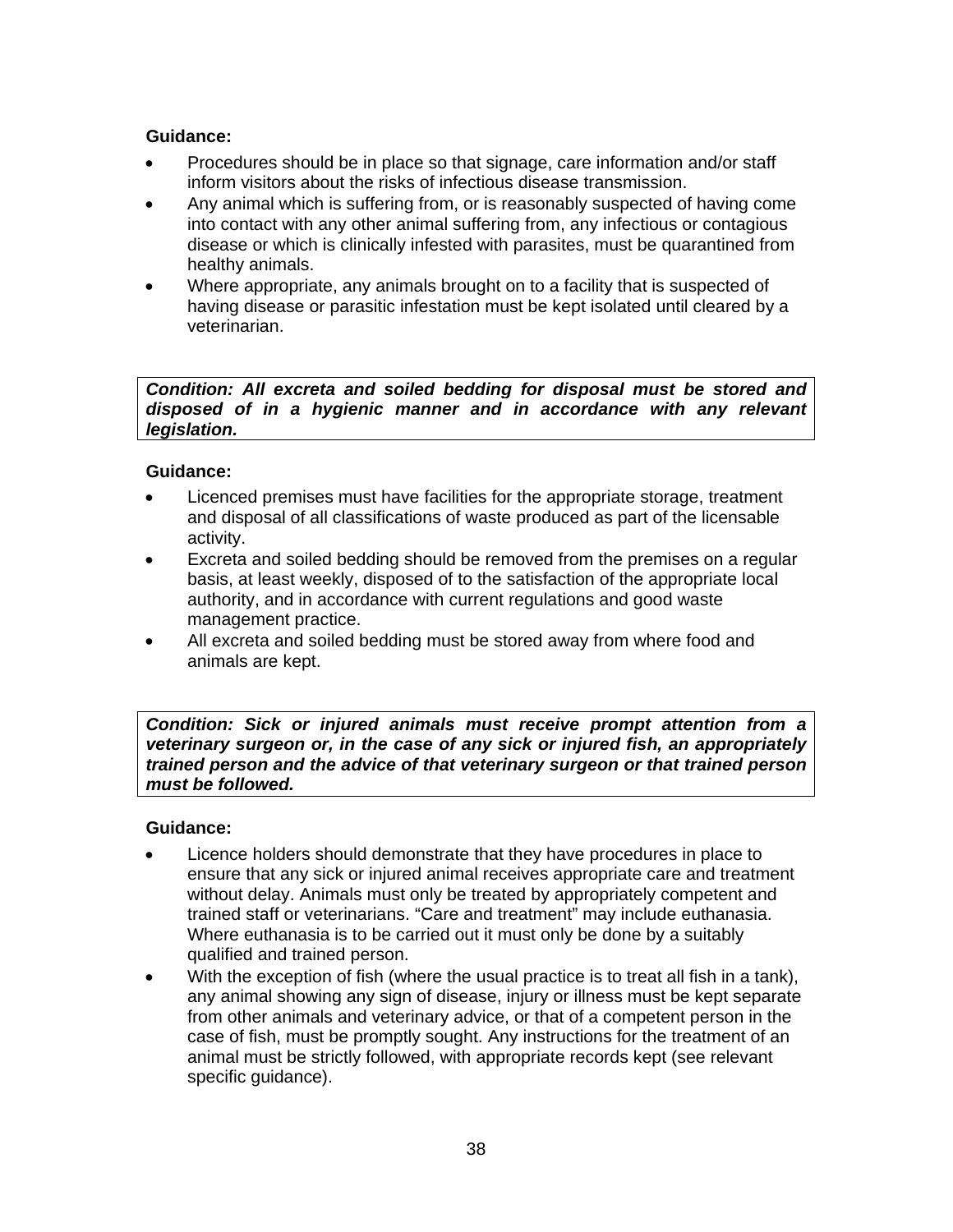*Condition: Where necessary, animals must receive preventative treatment by an appropriately competent person in consultation with a veterinary surgeon.* 

**Guidance:** See guidance notes directly above.

*Condition: The licence holder must register with a veterinary surgeon and the contact details of that veterinarian must be readily available to all staff on any premises on which animals are kept and where the licensable activity is carried on.* 

## **Guidance:**

- Licence holders must provide local authorities with evidence of registration with a veterinary practice.
- The name, address and telephone contact number, including out of hours provision, of the veterinary practice used by the licenced premises must be easily available to all staff and included as part of overall emergency planning.

*Condition: Prescribed medicines must be stored safely and securely to safeguard against unauthorised access, at the correct temperature, and used in accordance with the instructions of the veterinary surgeon.* 

## **Guidance:**

- Local authorities should ensure that, where applicable, licence holders can demonstrate safe and secure storage for prescribed medicines and appropriate procedures to ensure that only staff with sufficient knowledge or training have access to medicines on site.
- Local authorities should be satisfied that appropriate procedures are in place to record any use of prescribed medicines.

*Condition: Medicines other than prescribed medicines must be stored, used and disposed of in accordance with the instructions of the manufacturer or veterinary surgeon.* 

## **Guidance:**

 Local authorities should be satisfied that the licence holder has appropriate storage and usage and disposal procedures for non-prescribed medicines.

*Condition: Cleaning products must be suitable, safe and effective against pathogens that pose a risk to the animals and must be used, stored and disposed of in accordance with the manufacturer's instructions and used in a way which prevents distress or suffering of the animals.*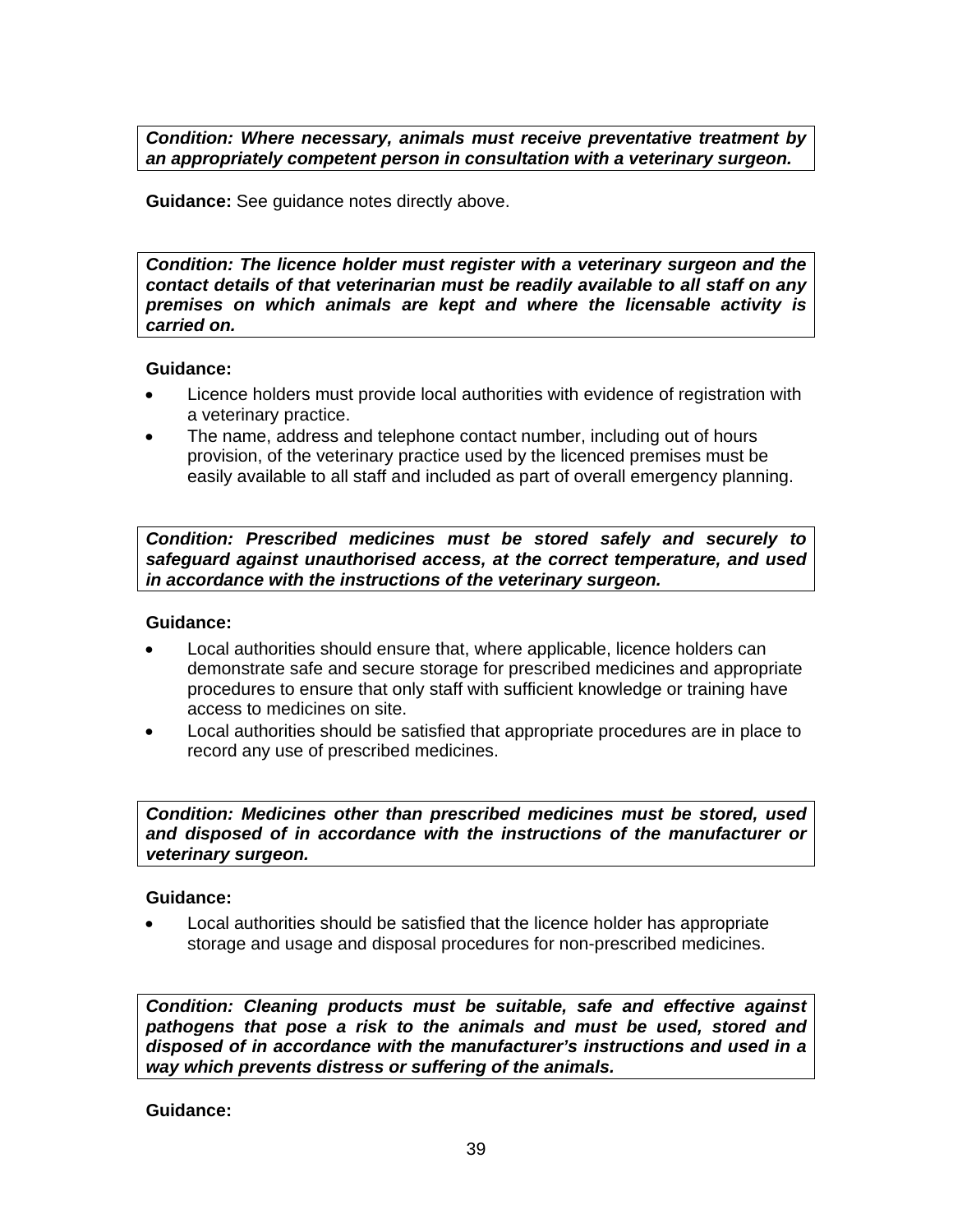- Manufacturers' recommended guidelines for use, correct dilutions and contact time for use in cleaning and disinfection procedures must be followed.
- Any equipment that has been used on an infectious or suspected infectious animal must be cleaned and disinfected after use, or disposed of.
- Staff using cleaning products must be competent in the safe use of those cleaning products and understand the compatibility or otherwise of different bactericides, fungicides and virucides.

*Condition: No person may euthanase an animal except a veterinary surgeon, a person acting under supervision of a veterinary surgeon, a person who has been authorised by a veterinary surgeon as competent for such purpose or***—**

*(a) in the case of fish, a person who is competent for such purpose,* 

*(b) in the case of equines, and species generally regarded as farmed livestock, a person who is competent, and who holds a licence or certificate which is relevant to the species, for such purpose,* 

*except where the purpose of the euthanasia is to end suffering that has arisen suddenly and unexpectedly and to arrange for such a person to euthanase the animal would prolong the suffering.* 

## **Guidance:**

- Euthanasia must be carried out using a humane and effective method in a manner compliant with current legislation, including, but not limited to, the Animal Health and Welfare (Scotland) Act 2006.
- Under no circumstances may an animal be euthanized other than in a humane and effective manner. In case of doubt as to humane and effective methods of euthanasia, veterinary advice must be sought.
- Where a licence holder is breeding or purchasing live vertebrate animals that are to be euthanased for the purpose of feeding to other animals held on the premises, the method of euthanasia must be assessed by a veterinarian and signed off as to the satisfaction of the veterinarian that the method is humane and effective and continues to be so. The method of euthanasia must be safe and humane for both the culled animal and the animal that is to be fed.

*Condition: All animals must be checked at least once daily and more regularly as necessary for any signs of suffering, injury, disease or abnormal behaviour and vulnerable animals must be checked more frequently.* 

*Condition: Any signs of suffering, injury, disease or abnormal behaviour must be recorded and if necessary the advice of a veterinary surgeon (or in the case of fish, of an appropriately competent person) must be sought and followed.*

- Checks should not cause unnecessary stress or disturbance. Visual checks are acceptable.
- A system of recording abnormalities must be maintained and demonstrated to the satisfaction of the local authority.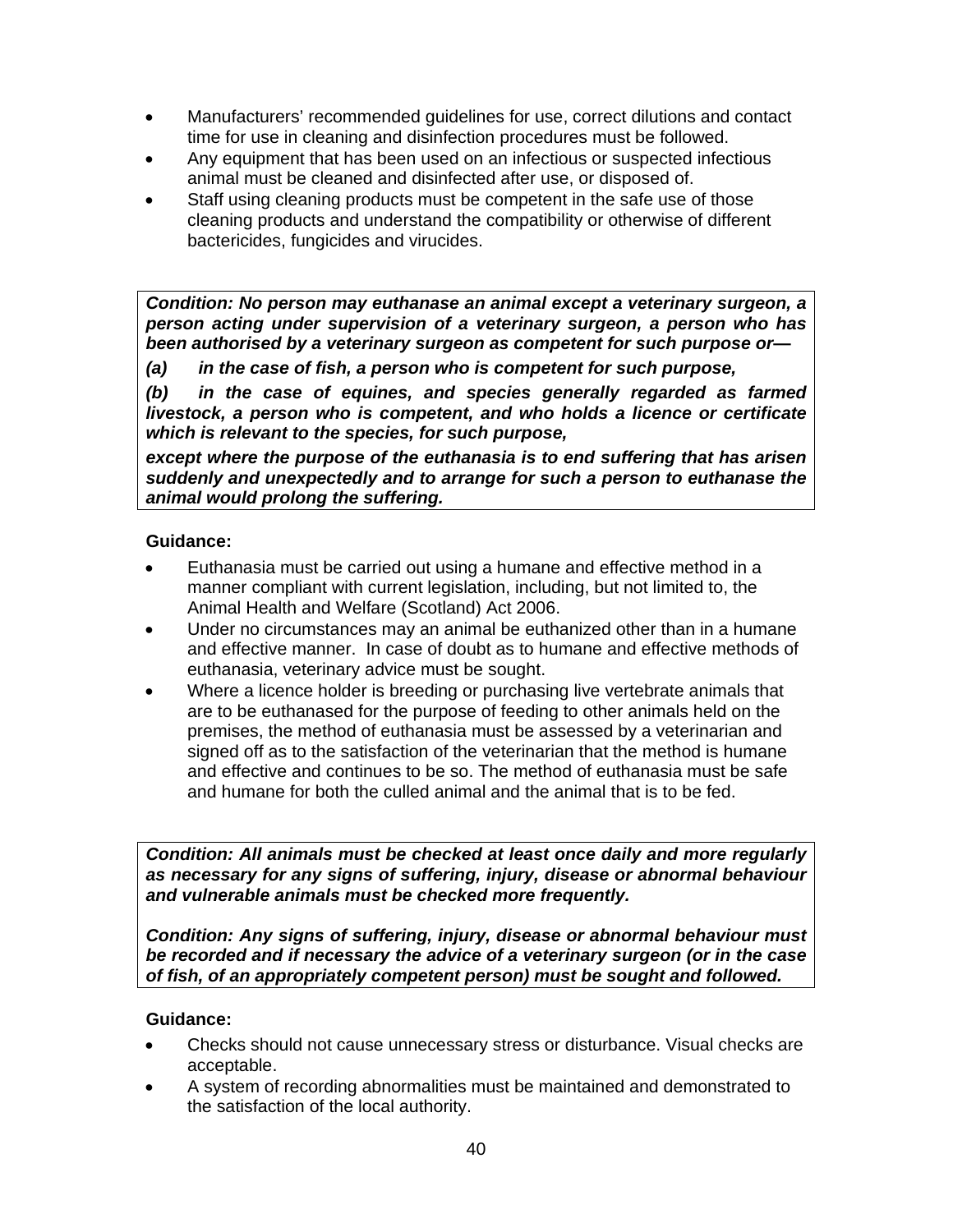- Where necessary for specific species, vulnerable animals, such as young, pregnant, sick or injured animals, must be checked more frequently than the minimum of once daily.
- Licence holders or any staff responsible for the care of animals should be competent in identifying signs of suffering or abnormal behaviour and know whom to contact for advice.

# **10. Emergencies**

*Condition: If animals are kept in premises, other than domestic premises, from which the licensable activity is carried on*—

*(a) a written emergency plan, acceptable to the licensing authority, must be in place, known and available to all the staff on the premises, and* 

*(b) such a plan must be followed where necessary to ensure appropriate steps are taken to protect all animals on the premises (without risking human life) in case of fire, breakdowns of essential heating, ventilation and aeration or filtration systems or other emergencies.* 

- Local authorities must be satisfied that the licence holder has an emergency plan in place that is appropriate for the size and complexity of the premises and facilities on which animals are kept.
- A copy of the emergency plan must be permanently available and displayed to allow staff to access it as and when required.
- Both the licence holder and, where applicable, all staff on site must be able to demonstrate that they are both aware of and conversant with the requirements of the emergency plan.
- Suitable emergency response plans must cover arrangements for emergency evacuation, housing, husbandry and loss of power/water. Emergency evacuation must detail how and by what means animals, staff and the public must evacuate the establishment, identify designated fire assembly points, designated holding areas for animals and which animals can and cannot be evacuated (such as aquaria and ponds).
- Consideration must be given to using systems which would allow timely removal of the animals in the case of emergency. Where emergencies are potentially life threatening, humans must not be put at risk attempting to remove animals.
- Emergency drills should be regularly practised and practices recorded with any failings noted and addressed in the procedures. Drills should be undertaken at least annually, or as determined by fire risk assessments.
- All staff and volunteers should undergo regular training and records must be kept of such training. Sufficient nominated staff must be properly trained on the use of any emergency equipment provided.
- All emergency equipment must be maintained in a good state of repair and serviced according to manufacturer's guidelines.
- Entrances and fire exits must be clear of obstructions at all times.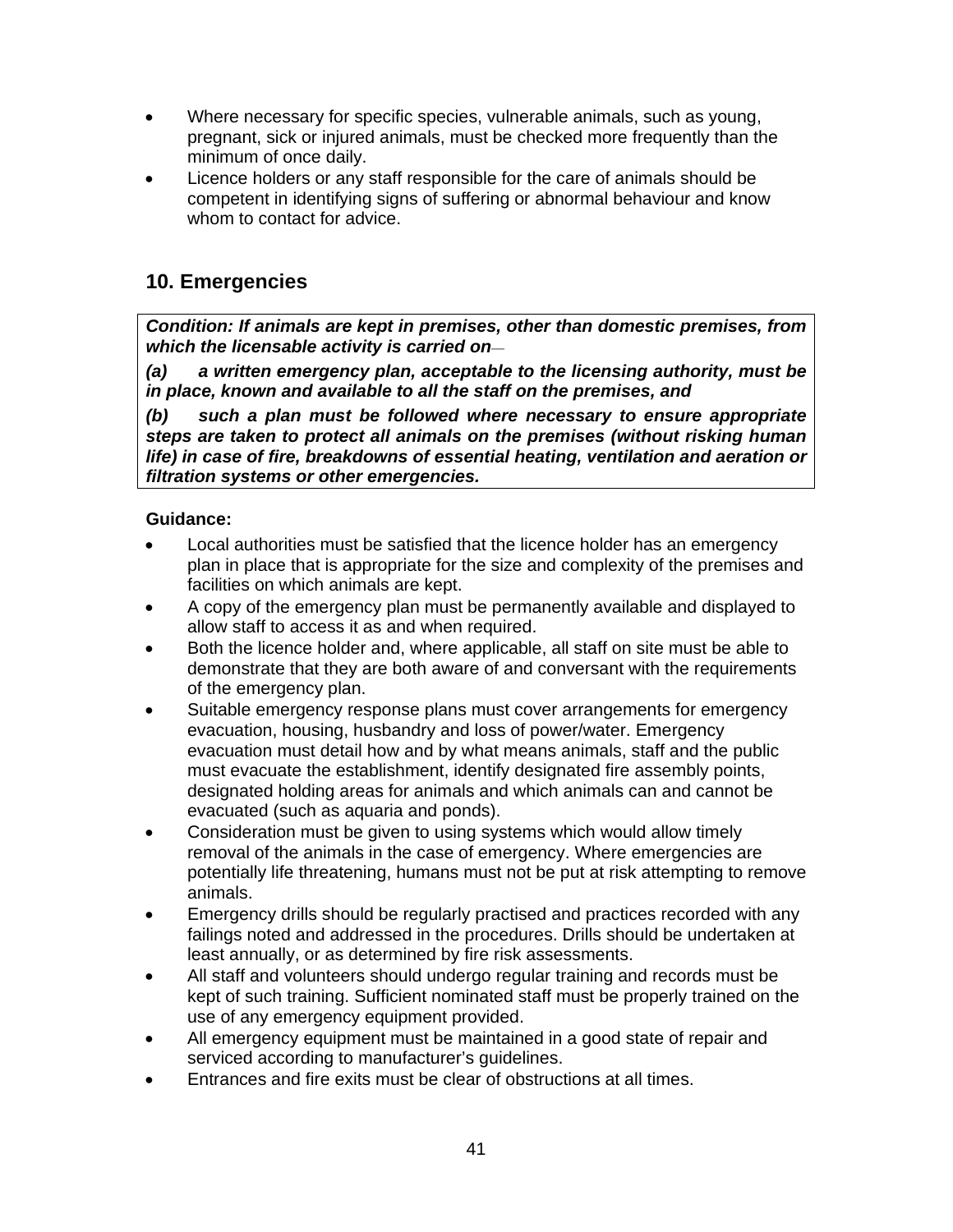Suitable firefighting, prevention and detection equipment must be provided and maintained in good working order. Any buildings must have at least one working smoke detector (or other suitable fire detection system) installed in a suitable location on each separate level / floor of the property and there must be at least one carbon monoxide detector.

*Condition: Any such emergency plan must include details of the emergency measures to be taken for the extrication of the animals should the premises become uninhabitable and an emergency telephone list that includes the fire service and police.*

## **Guidance:**

- The emergency plan should include a list of any species listed in the first column of the current schedule of the Dangerous Wild Animals Act 1973 held on site, where applicable, and a specific action plan for their safe removal and immediate appropriate rehoming in the case of emergency. Enclosures where such animals are housed must be secure and marked accordingly.
- There must be a plan for the relocation and accommodation of animals kept for the licensable activity should the premises become uninhabitable.
- There must be a documented policy in place for dealing with emergencies, including extremes of temperature and weather conditions (both hot and cold).

## *Condition: External doors and gates must be lockable.*

## **Guidance:**

- Licence holders must demonstrate that any areas where animals are kept for the purposes of the licensable activity have secure and lockable external doors and gates. This is to ensure that only authorised persons can access areas where animals are kept and keep animals on the premises from escaping.
- If any of the animals kept by the licence holder are classed as dangerous wild animals, then local authorities must ensure that the licence holder is complying with all relevant legislation regarding security and public safety.

*Condition: If animals are kept in premises from which the licensable activity is undertaken, a designated key holder with access to all animal areas must at all times be within reasonable travel distance of the premises and available to attend in an emergency.* 

- A reasonable distance would, in normal conditions, be no more than 30 minutes travelling time.
- On non-domestic premises an emergency contact name / number should be displayed on the outside of the premises.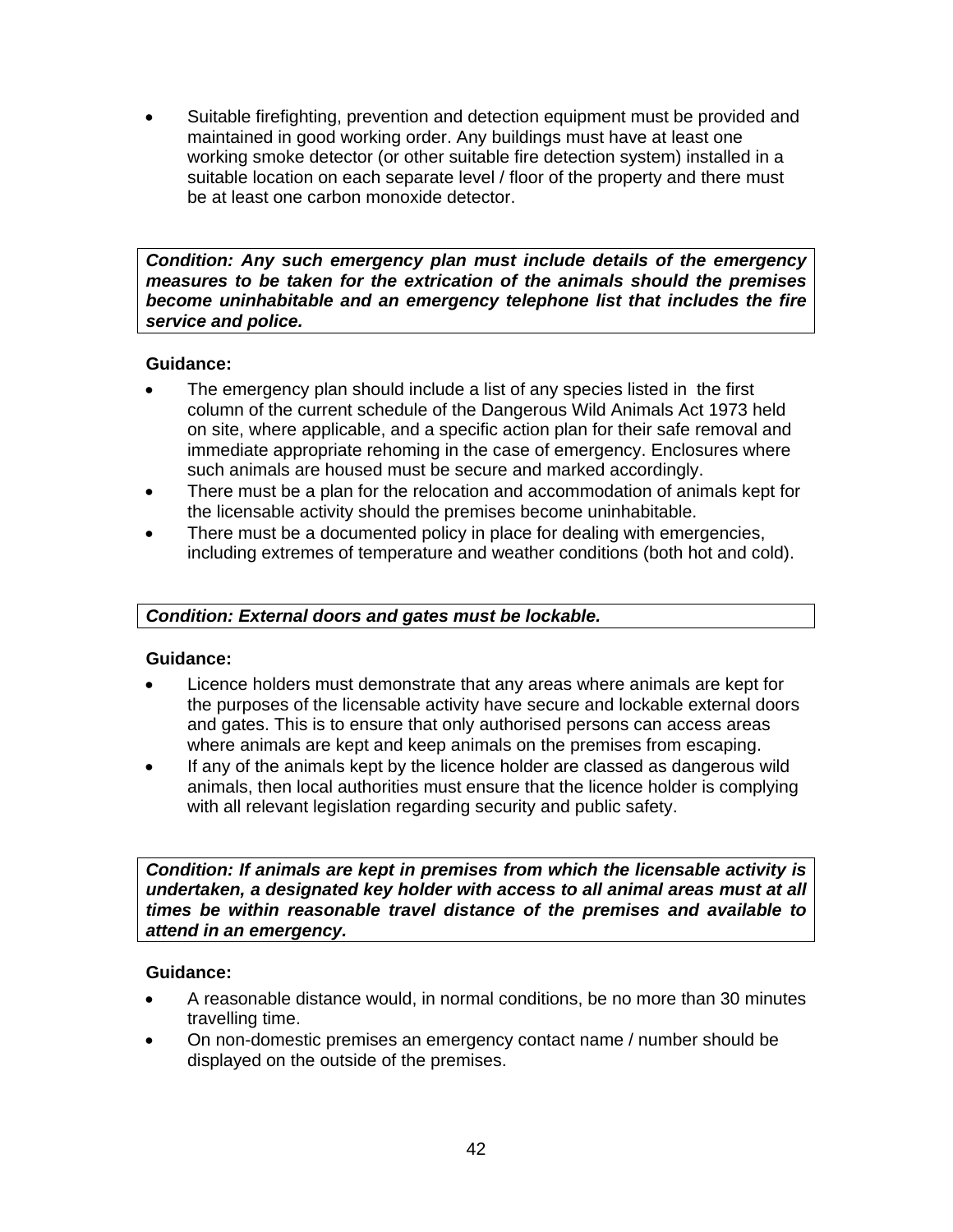- The designated key holder must be fully conversant with the emergency plan and know exactly what animals are on the premises and where they are located. They should be familiar with the layout of the licensed premises.
- Ideally, an on-call rota system should be in place.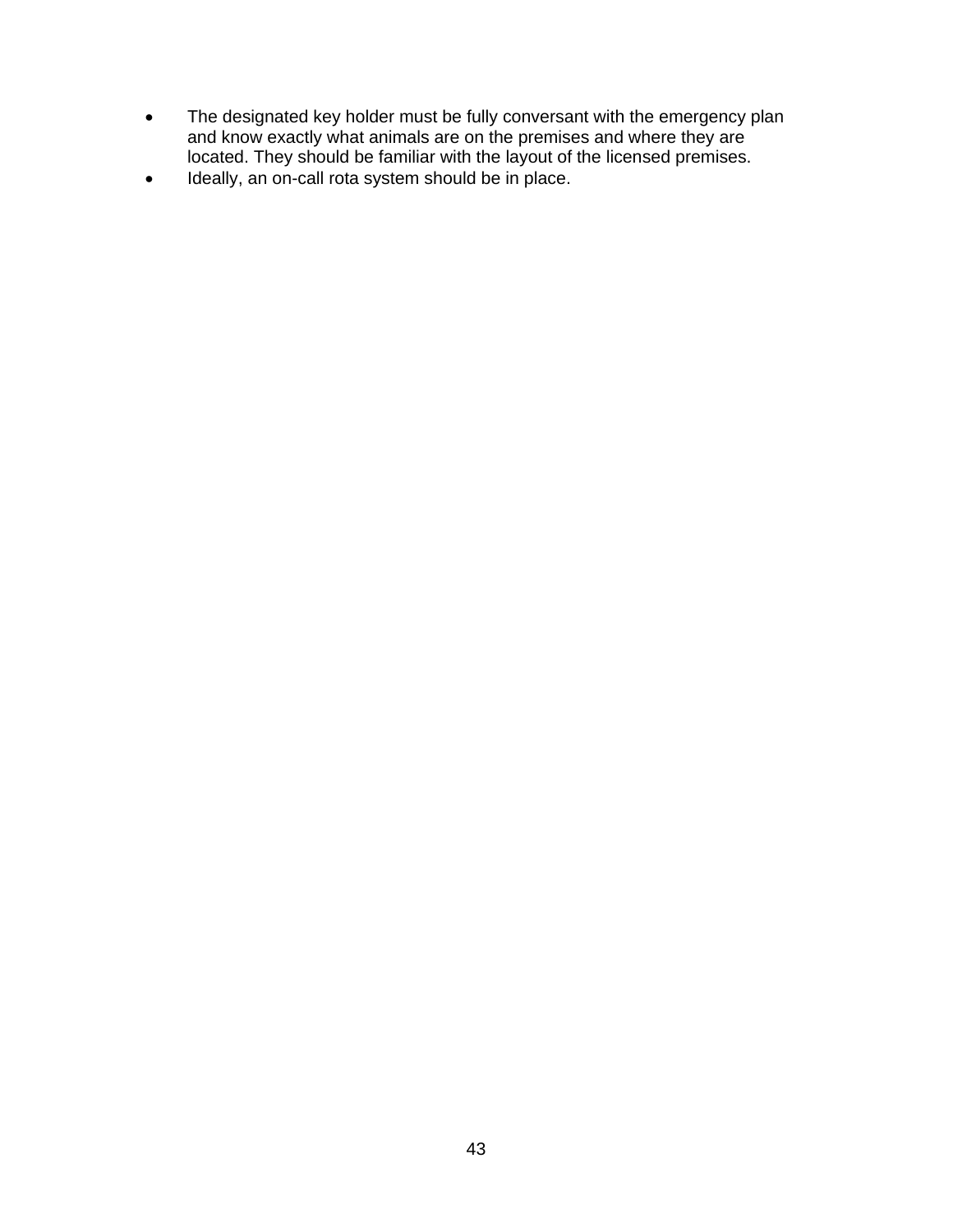# **Guidance on activity specific conditions - pet sellers**

# **1. Definitions**

*"prospective owner"* means a person who seeks to purchase an animal to be kept or to be resold as a pet,

*"premises"* means the premises specified in the licence and on which the licensable activity of selling animals as pets, as described in paragraph 1 of schedule 1 of the Regulations is carried on,

*"purchaser"* means a person who purchases an animal to be kept or to be resold as a pet.

# **2. Records and advertisements**

*Condition: A register must be maintained for all the animals or, in the case of fish or other animals (not including dogs and cats) kept in groups where it is not practicable to keep individual records, all the groups of such animals, on the premises which must include—* 

*(a) the full name of the supplier of the animal,* 

*(b) the animal's sex (where known),* 

*(c) (except in the case of fish) the animal's age (where known),* 

*(d) details of any veterinary treatment (where known),* 

*(e) the date of birth of the animal or, if the animal was acquired by the licence holder, the date of its acquisition,* 

*(f) the date of sale of the animal by the licence holder,* 

*(g) the date of the animal's death (if applicable), and* 

*(h) the animal's microchip number (if any).*

## **Guidance:**

The information to be recorded and retained by licence holders is set out above. Where a licence holder is clearly failing to record the information required under licence, the local authority must take such action as it considers necessary to address the situation. Local authorities should recognise however that for certain types of animal, for example small furries (gerbils, hamsters etc.) bought in batches for resale, licence holders may not know an animal's exact date of birth or its precise age. So long as the licence holder can demonstrate that all known information is being recorded then this should be considered acceptable.

For fish sales the acceptable minimum for the licence holder to record is the type of fish sold, i.e. tropical marine, tropical freshwater or cold water along with the number of each sold per day. For example: on [date] sales were: 15 cold water and 10 tropical freshwater; total fish sales for the day 20. For fish, deaths should be recorded when mortality exceeds 5% of a fish type on site, over a 24 hour period. As for all records this information needs to be retained for 3 years.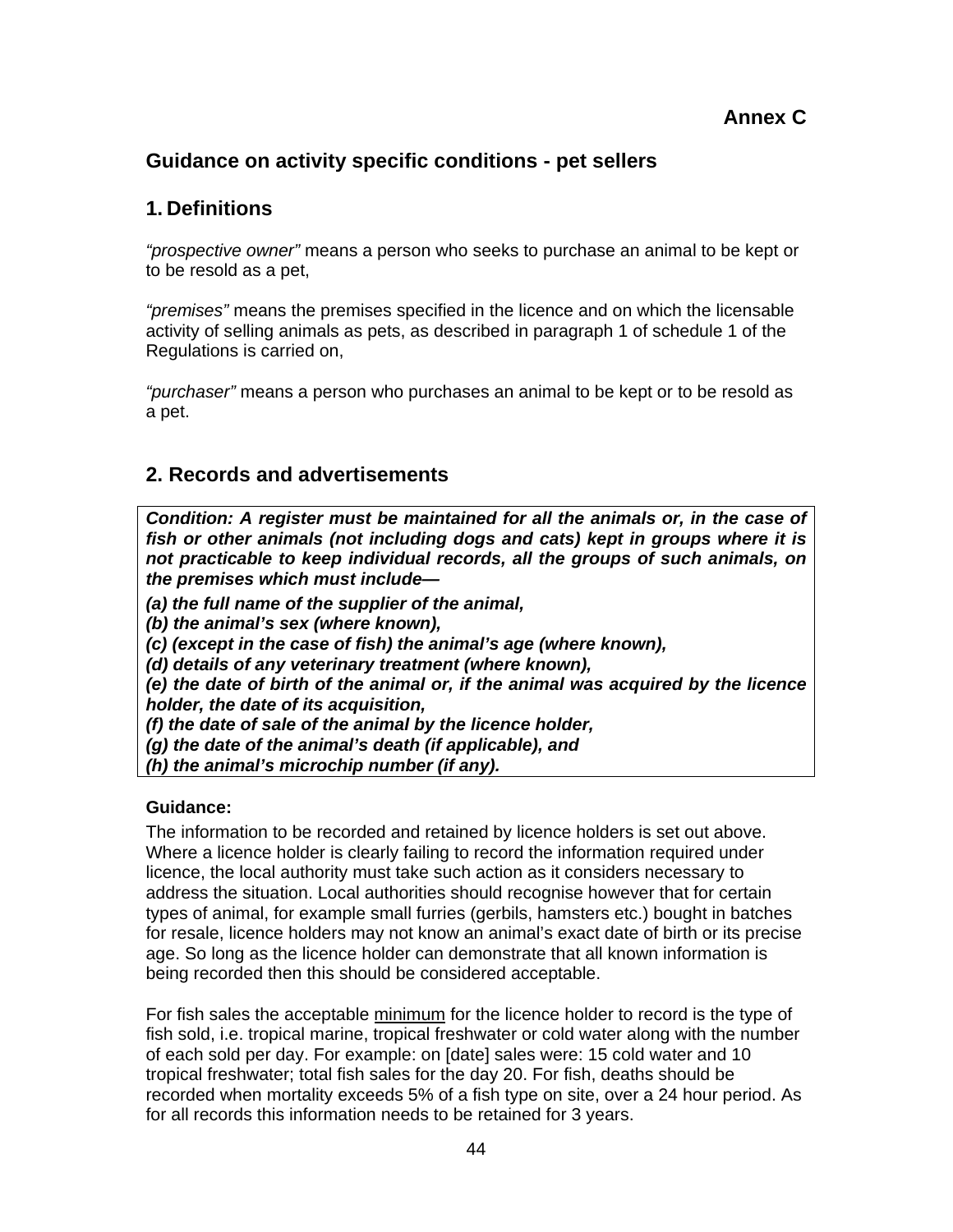The register must be a stand-alone dedicated document. This can be a centralised system, but must either be accessible in store or be readily and promptly made available to an inspector upon request. The register may be in electronic or paper format. Registers must be inspected on site, treated in confidence and not routinely removed from the licensed premises. Regulation 24 does however provide inspectors with powers to copy or remove registers where there is cause to suspect that an offence has been committed.

The register must contain sufficient detail as to allow identification of the supplier of the animals.

*Condition: Where an animal is undergoing any medical treatment— (a) this fact must be clearly indicated—* 

 *(i) in writing next to it, or* 

 *(ii) (where appropriate) by labelling it accordingly,* 

 *if it is on display in the premises for the purposes of being sold, and (b)it may only be sold to a prospective owner if—* 

 *(i) a veterinary surgeon advises that the animal is in a suitable condition to be rehomed, and* 

 *(ii) details of, and the reasons for, the treatment are communicated to the prospective owner prior to the sale.* 

## **Guidance:**

Local authorities should ensure that licence holders understand that they must not sell any animal that is undergoing any medical treatment unless a veterinarian confirms that it is in a fit state to be rehomed. Licence holders should retain proof of such advice and this should be shared with any prospective owner or purchaser along with reasons for the treatment. Licence holders should be able to demonstrate the procedures that are in place to ensure that an animal undergoing treatment that makes it unsuitable for sale is clearly identified, segregated where necessary and not sold.

For clarity, medical treatment does not include routine, preventative measures such as the administration of wormers or flea/tick treatments, unless a veterinary surgeon advises otherwise.

*Condition: Any advertisement for the sale of an animal must—* 

- *include the number of the licence holder's licence,*
- *specify the local authority that issued the licence,*
- *if the animal being advertised is a dog or cat, include a recognisable photograph of the animal,*
- *(except in the case of fish) display the age of the animal being advertised,*
- *state the country of residence of the animal from which it is being sold, and*
- *state the country of origin of the animal.*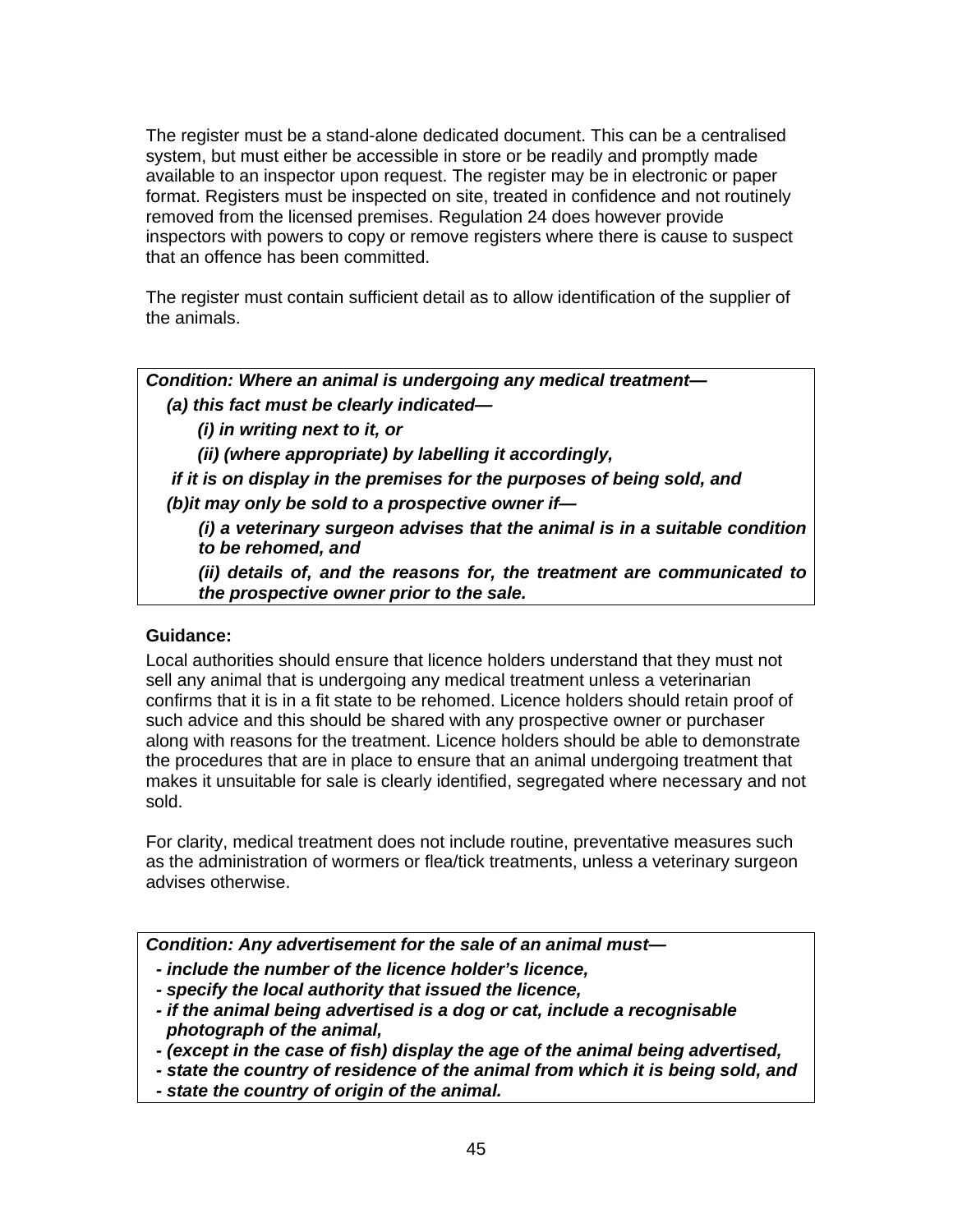## **Guidance:**

Local authorities should ensure that the licence holder understands that **"any advertisement"** includes ads placed on social media platforms, ad sites like Gumtree, Pets4Homes etc., and any other web site on which the licence holder advertises animals for sale to the public.

Where an ad is for a dog or cat, the ad must include a recognisable photograph of the animal for sale.

The country of origin must refer to the country of birth of the specific animal. Where this is not known, the country of export of the specific animal may be used.

# **3. Prospective sales: pet care and advice**

*Condition: Any equipment and accessories being sold with an animal must be suitable for the animal.* 

## **Guidance:**

Inspections undertaken by local authorities should, as far as possible, confirm that licensed pet sellers only stock and supply equipment and accessories that are designed for and are suitable for the particular animal or animals being sold.



- *a) feeding,*
- *b) housing,*
- *c) handling,*
- *d) husbandry,*
- *e) the life expectancy of its species,*
- *f) the provision of suitable accessories, and*
- *g) veterinary care.*

## **Guidance:**

Local authorities should be satisfied that the licence holder is fulfilling their obligation to provide pet purchasers with appropriate and accurate advice on the care of any animal sold. The information provided must as a minimum include that set out in the box above. Local authorities should be satisfied that the licence holder understands that only suitably qualified or experienced staff should provide such advice. Pet care advice may be in the form of pet care leaflets or other similar written or electronic instructions, given at the point of sale to the purchaser.

Ideally, any advice given by licence holders should outline the 5 Welfare Needs of Animals and make reference to an owner's legal obligations under the Animal Health and Welfare (Scotland) Act 2006. Advice on microchipping should also be covered where appropriate. Where such advice is not being given by the licence holder, local authorities should encourage its inclusion.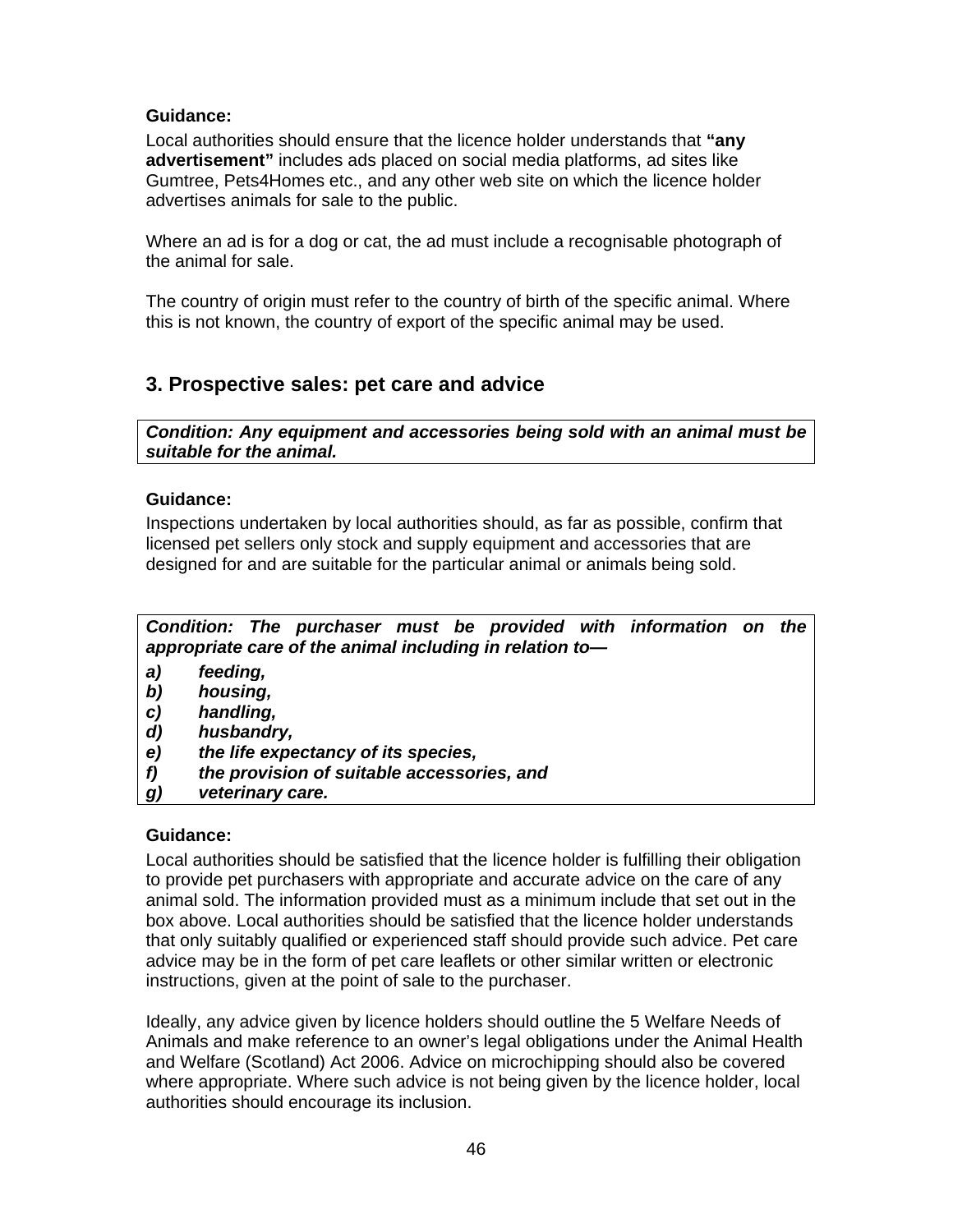In particular, licence holders must provide the following information for each of the animals below:

#### *Dogs:*

 Information provided to the purchaser must include advice on updating microchip database registration, vaccinations, routine worming, socialisation and neutering. A transitional feeding schedule must also be provided showing the day by day ratio if changing puppies on to a different food. A puppy contract and puppy information pack must be provided at the point of sale.

## *Cats:*

 This must include advice on, vaccinations, worming, socialisation and neutering. A transitional feeding schedule must also be provided showing the day by day ratio if changing kittens on to a different food.

**NOTE:** HOLDERS OF A PET SELLING LICENCE CAN ONLY SELL PUPPIES OR KITTENS THAT THEY HAVE BRED THEMSELVES. WHERE A LICENSED PET SELLER IS SELLING PUPPIES OR KITTENS (DEFINED IN THE REGULATIONS AS A DOG OR CAT UNDER 6 MONTHS OLD) THE AUTHORITY SHOULD SEEK EVIDENCE TO CONFIRM THAT THE SELLER IS INDEED THE BREEDER. IF THEY ARE BREEDING MORE THAN 3 LITTERS OF PUPS OR KITTENS IN ANY 12 MONTH PERIOD THEY MUST HOLD A DOG OR CAT BREEDING LICENCE.

#### *Rabbits:*

 Where sold singly, the licence holder and/or staff must ask if the purchaser owns a compatible conspecific and if not, encourage them to purchase one, or check that they have a care plan in place for a single housed rabbit. This must also include advice on vaccinations and reproductive health care.

## *Ferrets:*

 This must include advice on vaccinations, socialisation and reproductive management.

## *Reptiles:*

 Advice must be given on enclosure setup, lighting, appropriate environmental conditions and dietary and water requirements. Advice on common ailments and how to spot and treat these should be provided.

## *Fish:*

Advice must cover feeding and appropriate feed types, aquarium setup and maintenance, the importance of water quality to fish health, compatible and incompatible fish species and stocking densities. Purchasers of fish should be signposted to relevant online resources such as the web site of the Ornamental Aquatic Trade Association. Licence holders should ensure that when fish are being sold any tank and equipment also purchased is appropriate for the type of fish and the numbers of fish being purchased in order to ensure that the recommended stocking density is not likely to be exceeded.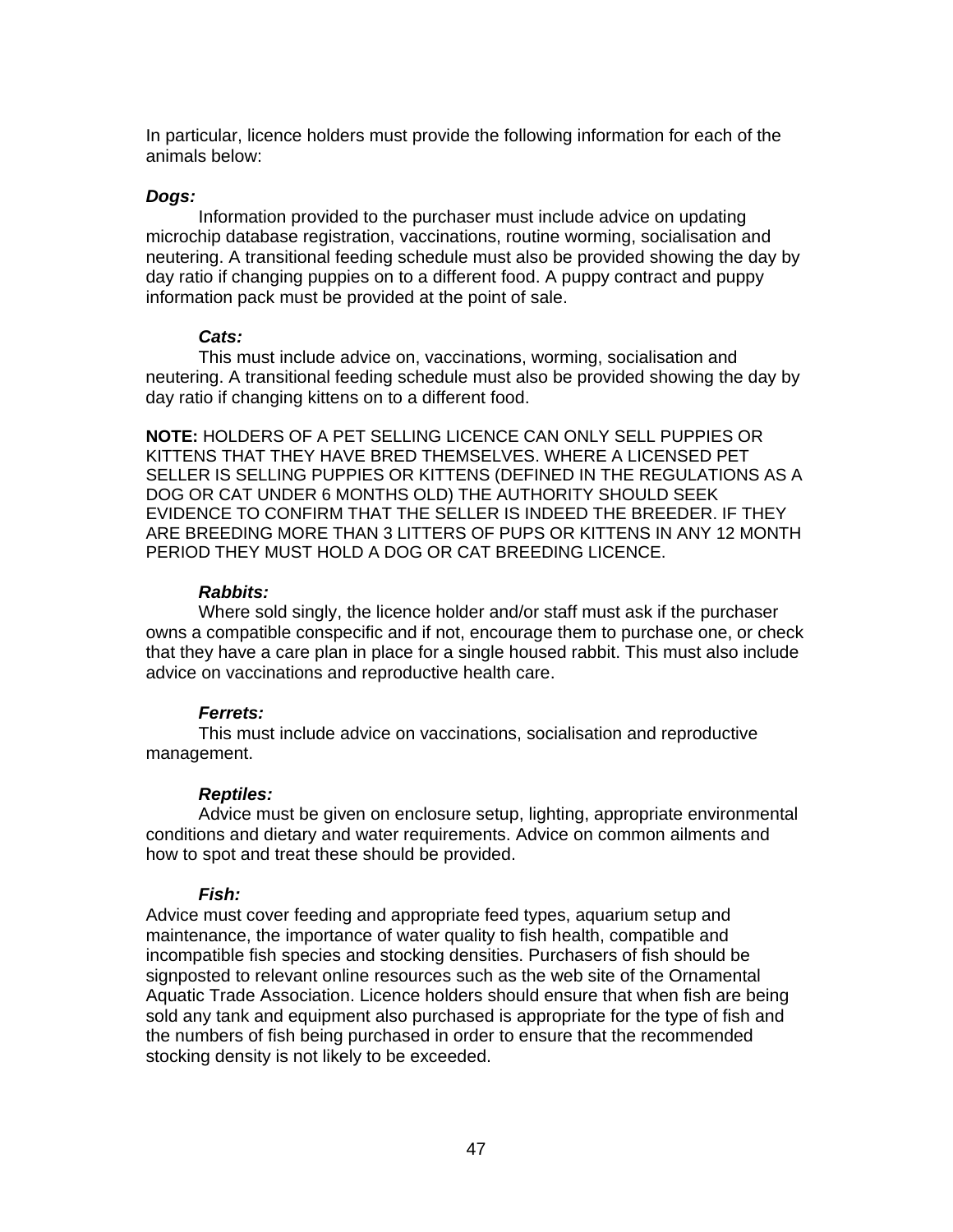*Condition: Appropriate reference materials on the care of all animals for sale must be—* 

*(a) on display and available to be consulted by prospective owners in the premises, or* 

*(b) provided to prospective owners in an electronic format,* 

*if the licensable activity is conducted in a way that involves persons attending the premises to view animals available for sale as pets, or otherwise in relation to arranging the purchase of animals as pets.* 

## **Guidance:**

Information could include Codes of Practice issued by Government, animal welfare organisations or the veterinary profession.

*Condition: The licence holder and all staff must have been suitably trained to advise prospective owners about the animals being sold.* 

## **Guidance:**

Local authorities should be satisfied that the licence holder and any staff employed are suitably experienced, knowledgeable and appropriately trained to advise prospective purchasers about an animal in which they are interested and its longterm needs and care. This could be evidenced, for example, through the provision of an established and ongoing staff training program or the holding of a recognised, relevant qualification.

*Condition: The purchaser must be informed of, where known, the country of origin, age, sex and veterinary record of the animal being sold.* 

## **Guidance:**

If the licence holder is keeping the required records then the provision of such information, where it is known or can be determined, should not be problematic. Local authorities should therefore ensure that the required information is being recorded whenever the premises is inspected. Clearly, it may not be possible to provide the age and/or sex for all animals being sold under licence, for example fish.

# **4. Suitable accommodation**

*Condition: Animals must be kept in housing which minimises stress including from other animals and the public.* 

## **Guidance:**

Housing or other accommodation must be suitable for the species/animals kept. It must have lighting and ventilation appropriate for the needs of the animal/species and offer the animals a sense of security where appropriate. For dogs and cats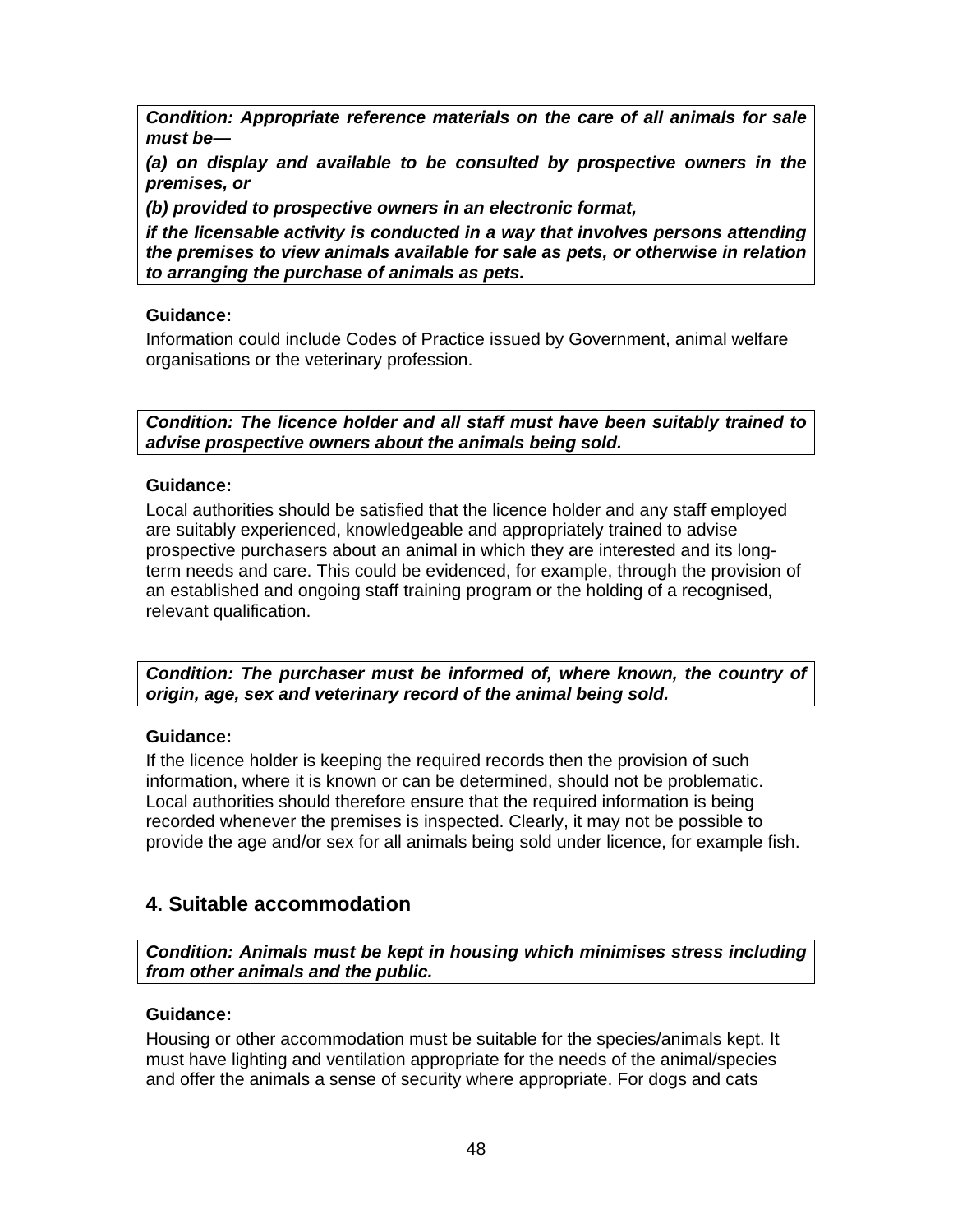particularly, the design and layout of accommodation should be such that the animal can control visual contact with its surroundings and animals in other enclosures.

Generally speaking, animals presented for sale by pet sellers will only remain on the premises from which they are being sold for a relatively short period of time. Whilst on site they must however be kept in housing that provides each animal with sufficient space to stretch out, turn around unimpeded, and, where applicable, lie down fully stretched out without touching any other animal in the enclosure. **The minimum enclosure/cage sizes (where these are used) that apply to all the licensable activities are as specified in Annex I.**

*Condition: Where members of the public can view or come into contact with the animals, signage must be in place to deter disturbance of the animals.* 

## **Guidance:**

If animals are on public display, signs must be displayed on enclosures to deter members of the public from tapping on glass or poking fingers into cages. When licensed premises are inspected the inspector should ensure that suitable signage is in place, with appropriate action taken when it clearly is not.

Clear signage should be in place at all times outlining health and safety risk to customers and appropriate behaviour around animals on the premises relevant to the specific species. In addition to signs, other measures may be required, such as limiting access to some animal enclosures. The licence holder must ensure that no animal is handled by the public without the licence holder's or a staff member's supervision. Signs should inform the public that they should not handle an animal without first speaking to the licence holder or a member of staff.

## *Condition: Dangerous wild animals (if any) must be kept in secure accommodation that is lockable and appropriate for the species.*

## **Guidance:**

For species listed in the first column of the schedule of the Dangerous Wild Animals Act 1976 (DWAA), licence holders must be able to demonstrate to the local authority that the safety of staff and the general public has been considered in the design of the enclosures, layout of the premises where the animals are kept, and in the design of any safety barriers that may be present.

Design must also demonstrate that prevention of escape has been considered and addressed. Licence holders selling animals on the Schedule to the DWAA must inform the purchaser that they require a licence under the DWAA and also inform the issuing authority of the details of the purchase. Local authorities should be satisfied that the licence holder is aware of these obligations.

Whilst pet shops are exempt from the DWAA, consideration must be given to complying with any special requirement(s) specified in the DWAA for the safe accommodation and care of any DWAA listed animal. The licence holder must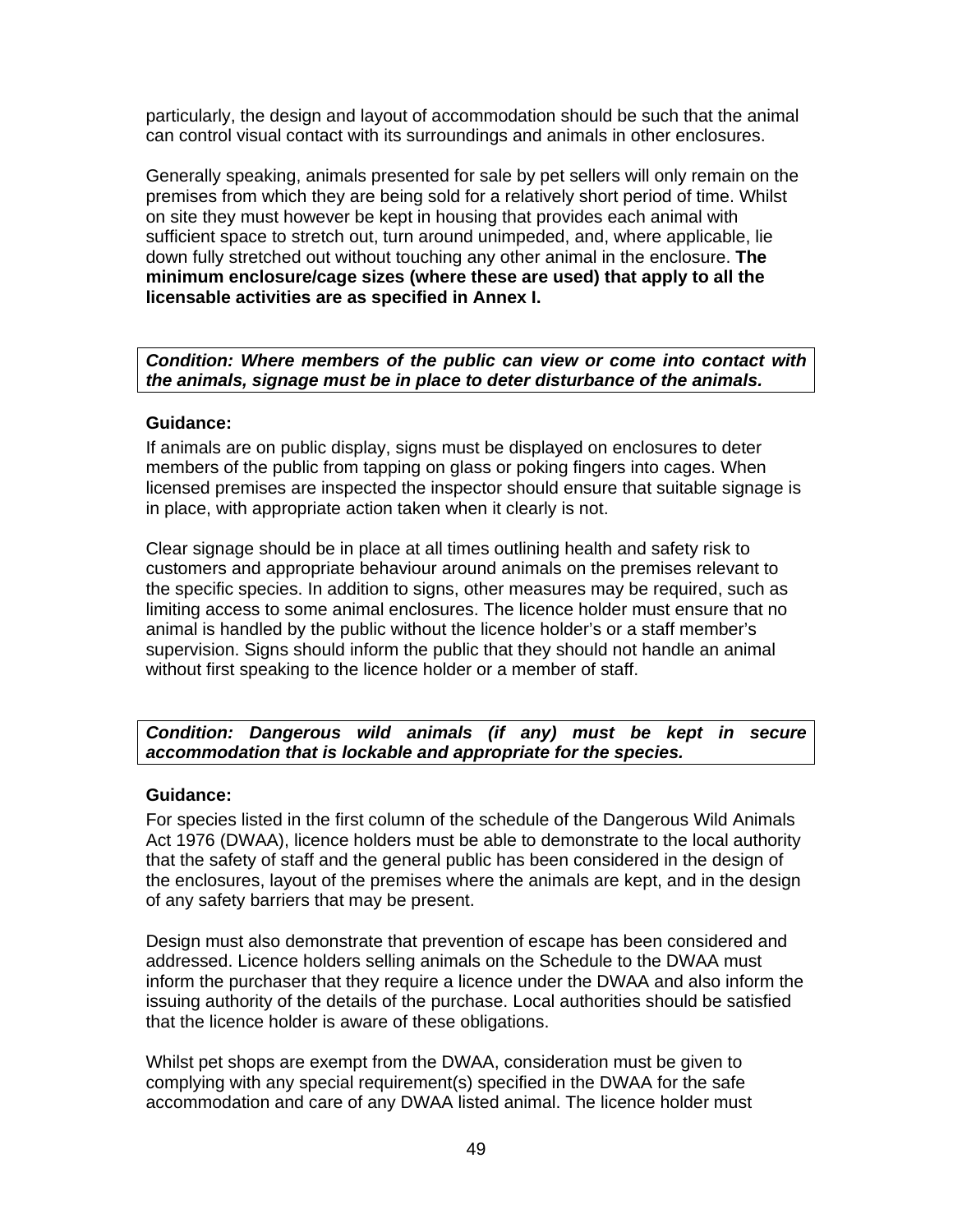demonstrate that effective plans are in place to deal with the escape of any dangerous wild animal.

# **5. Training and exercise**

*Condition: For species whose welfare depends partly on exercise, opportunities to exercise which benefit the animals' physical and mental health must be provided, unless advice from a veterinary surgeon recommends otherwise.* 

## **Guidance:**

While it is recognised that animals kept for sale may only be on the premises for a short length of time, licence holders must be able to demonstrate that where it is necessary for an animal's physical and mental wellbeing there are designated areas where animals can play and exercise. Periods of exercise should include social interaction with animals of the same species where this clearly benefits an animal's welfare. For birds kept in aviaries or animals kept in enclosures the provision of appropriate environmental enrichment (physical stimuli) would be acceptable and should be encouraged.

*Condition: All immature animals must be given suitable and adequate opportunities to learn how to-* 

*(a) interact with people, their own species and other animals where such interaction benefits their welfare, and* 

*(b) become habituated to noises, objects and activities associated with a domestic environment.* 

*Condition: The animals must have at least daily opportunities to interact with people where such interaction benefits their welfare.* 

## **Guidance:**

For animals destined to be sold as pets, interaction with and habituation to people, noise and other stimuli is important. Licence holders must be able to demonstrate therefore that they understand the need to provide regular opportunities to allow for such interaction and habituation and that they have the time, staff and, where appropriate, the required facilities to facilitate this.

# **6. Sale of animals**

*Condition: No animal of any of the following descriptions may be sold as a pet, or sold with a view to being resold as a pet, by or on behalf of the licence holder—* 

*a) unweaned mammals,* 

*b) mammals weaned at an age at which they should not have been weaned,* 

*c) non-mammals that are incapable of feeding themselves,* 

*d) puppies, kittens, ferrets or kits, aged under 8 weeks, and*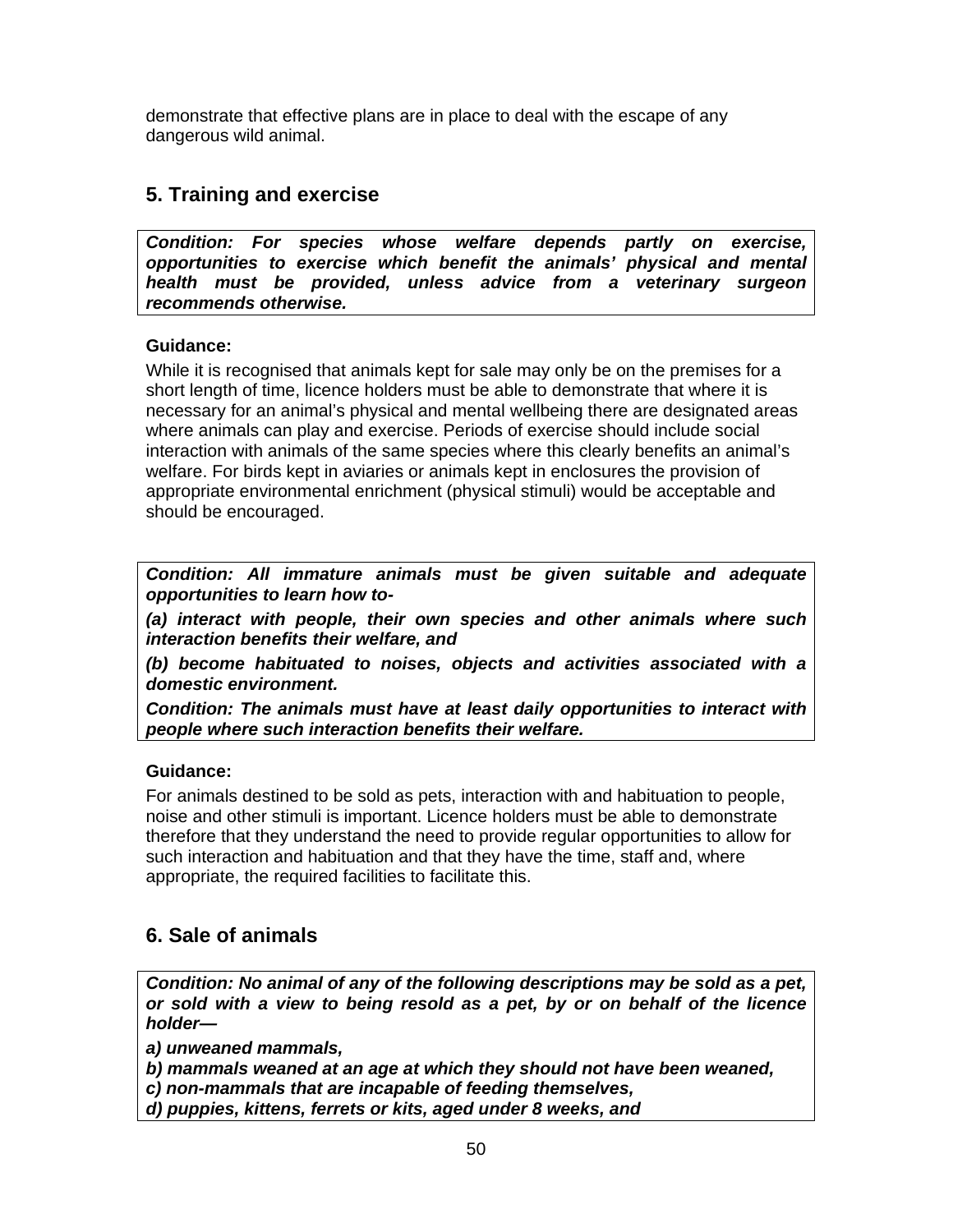## *e) puppies or kittens which were not bred by the licence holder.*

## **Guidance:**

Puppies and kittens can only be sold in the course of a business by the person responsible for breeding them. The breeder must be the person named as the licence holder on the pet selling licence. If the holder of a pet selling licence is also a regular breeder of dogs and cats (3 or more litters in any 12-month period) then they must be licenced as a breeder and comply with the conditions of that licence.

In order to demonstrate that they are the breeder of any puppies or kittens being offered for sale, the holder of a pet selling licence must be able to provide evidence to the local authority, when requested to do so, that they had control over the decisions made for the complete reproductive process from dam/sire selection, conception and gestation to birth. Local authorities must be shown records of the mating(s), including the location of mating/fertilisation, the identity of the sire (where known), as well as being shown where the animals are or will be born, reared and kept until sale. Where the holder of a pet selling licence is also a licenced breeder of dogs or cats, they must comply with the conditions on that licence regarding record keeping.

Licence holders selling puppies or kittens that they have bred (but who are not licenced as breeders due to not meeting the criteria for licensing) should be encouraged by the local authority to retain other supporting evidence such as photographs, microchip and veterinary records to show that they housed and cared for the young and their mother for the first 8 weeks of its life.

## *Condition: The sale of a dog or a cat must be completed in the presence of the purchaser on the premises.*

## **Guidance:**

Where the holder of a pet sellers licence sells dogs or cats (including puppies and kittens) that sale must take place on the premises used by the licence holder for the licensable activity and the purchaser must be on the premises. Where a prospective purchaser of a puppy or kitten wishes to see the animals for sale, but the animals are under 8 weeks old and therefore not able to be sold, they should only be shown to the prospective purchaser if they are with their biological mother and the viewing should be supervised to ensure the safety of the mother and pups.

*Condition: No animals or types of animal other than those animals and types of animal specified in the licence may be sold.* 

## **Guidance:**

Local authorities must ensure that any licence issued specifies the type of animals that may be sold by the holder of the licence. Where a licence holder wishes to sell other animal types not specified on the licence they must make a request to the issuing authority to have the licence varied. Before any variation is granted the local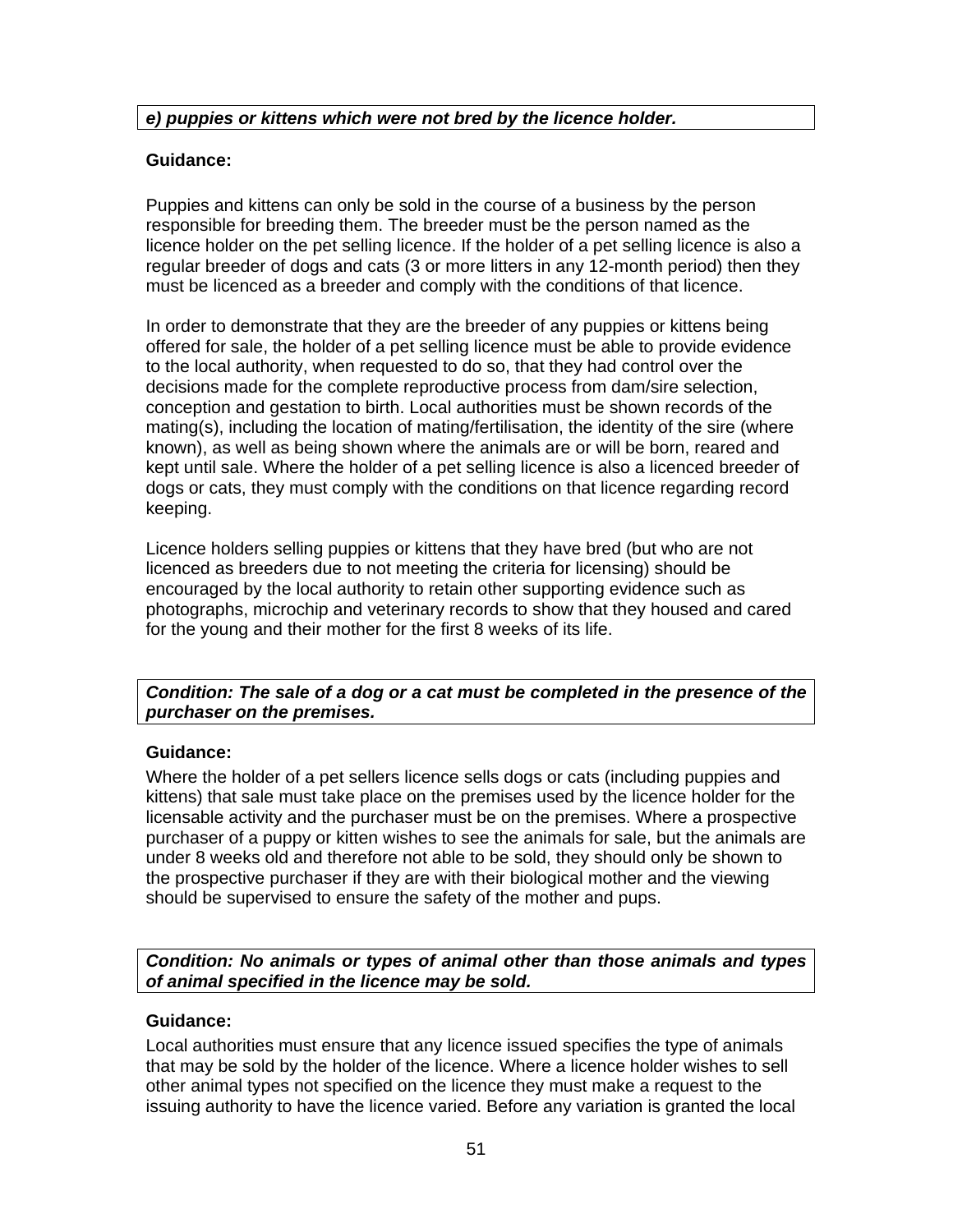authority must be satisfied that the holder of the licence has the required facilities, staff ratio and knowledge to both keep and care for the animal in question.

*Condition: No animal may be sold in any part of a road or public place or at a point of sale at a market (unless the point of sale at the market forms part of the premises).* 

## **Guidance:**

The local authority should ensure that the licence holder understands that the sale of animals from these locations is prohibited under the terms of the licence granted.

# **7. Protection from suffering, injury and disease**

*Condition: All animals for sale must be in good health.* 

## **Guidance:**

Licence holders must not knowingly sell any animal that is not fit, healthy or, where applicable, socialised. Where it is clear that an animal that is for sale is not in good physical or mental health it must be removed from sale and provided with appropriate care, including veterinary care where necessary, until it is considered fit for sale. In order to meet this licence obligation the licence holder and any staff employed must be adequately trained and experienced enough to identify when an animal is unsuitable for sale due to ill-health, injury or another form of suffering. Local authorities should therefore be satisfied that the licence holder has sufficient experience and knowledge to identify such animals and the action that should be taken. Procedures should be in place to deal with ill and injured animals.

*Condition: Any animal with a condition which is likely to affect its quality of life must not be moved, transferred or offered for sale but may be moved to an isolation facility or veterinary care facility if required until the animal has recovered.* 

## **Guidance:**

Local authorities should be satisfied that the licence holder has provision on the licenced premises or at another nearby suitable facility to isolate any animal with a condition that is likely to be affecting its quality of life, either short-term or long-term. If the animal is to remain on the licensed premises it should be located in a suitably quiet and safe part of the premises which is readily accessible to allow for regular monitoring of its condition. Veterinary opinion should be sought where necessary, and must be sought, except in the case of fish, where it is clear that the animals condition is long-term or unlikely to improve. If the animal requires to be transported to a veterinary facility then it should be done in a manner that minimises the stress on the animal.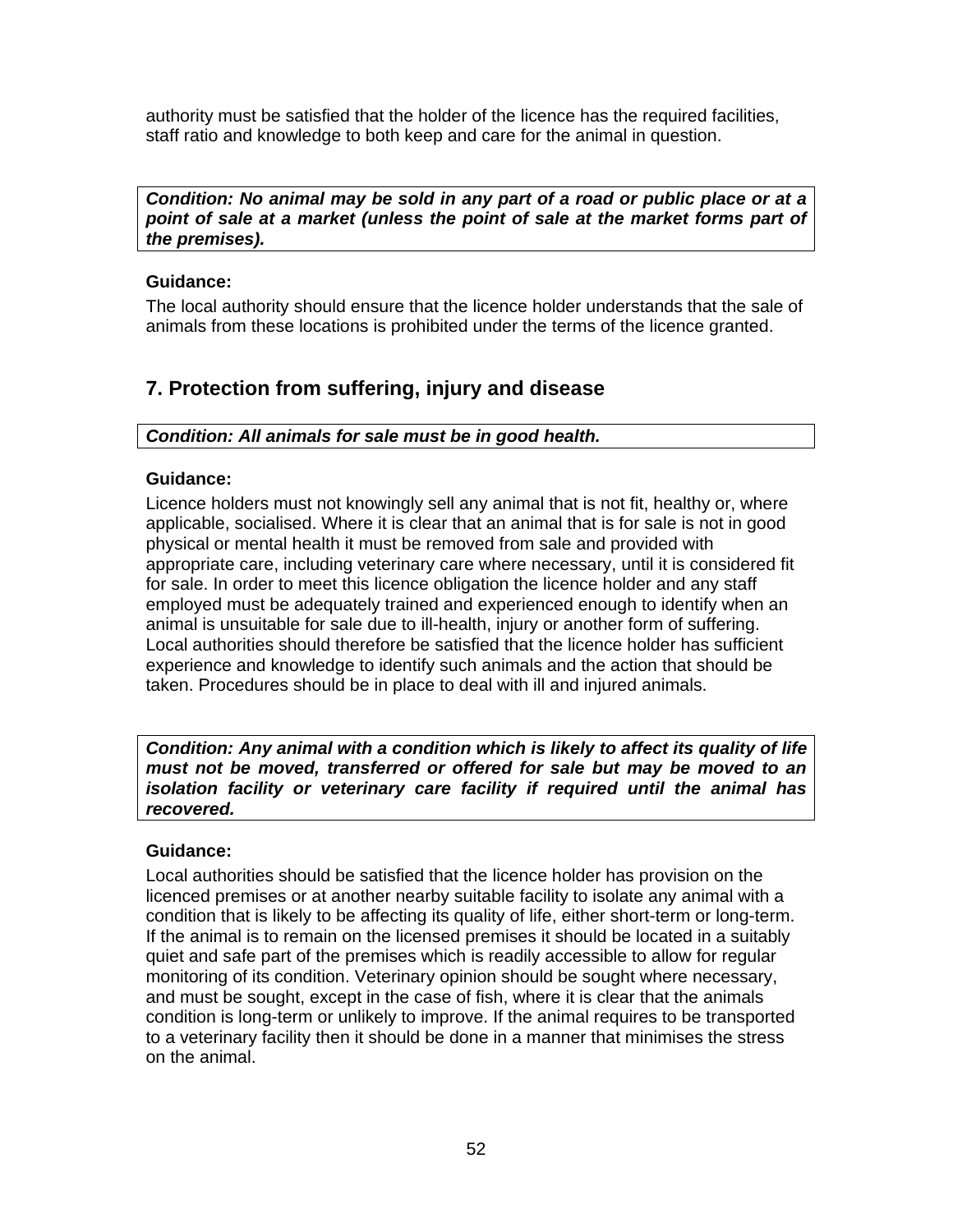*Condition: When arranging for the receipt of animals, the licence holder must make reasonable efforts to ensure that they will be transported in a suitable manner.* 

*Condition: When an animal is to be transported or handed to a purchaser in a container, the container must be suitable for the species and expected duration of the journey.* 

#### **Guidance:**

In a suitable manner means, in a manner that ensures the animal is safe from harm, unable to escape and has both space and ventilation commensurate with the animal type and distance to be travelled. The licence holder should be able to demonstrate that containers used meet these requirements. All reasonable steps should be taken to minimise the stress on the animal during transportation.

Where fish are being sold or transported any containers used must contain a sufficient oxygen supply for the duration of the journey plus some contingency. They must contain appropriate quantities of water and be suitably insulated to protect against large fluctuations in temperature. Ideally, fish should be transported in specifically designed fish transportation bags and these should be made available to any purchaser of fish. For longer journeys consideration should be given to using protective and insulated containers, for example a polystyrene box with a lid. If the purchaser is travelling longer distances oxygen tablets should be used or alternatively an air pump.

Species of fish that may be aggressive to one another must be packed separately. Fish should not be transported with other aquatic species, including invertebrates, aquatic plants, corals etc.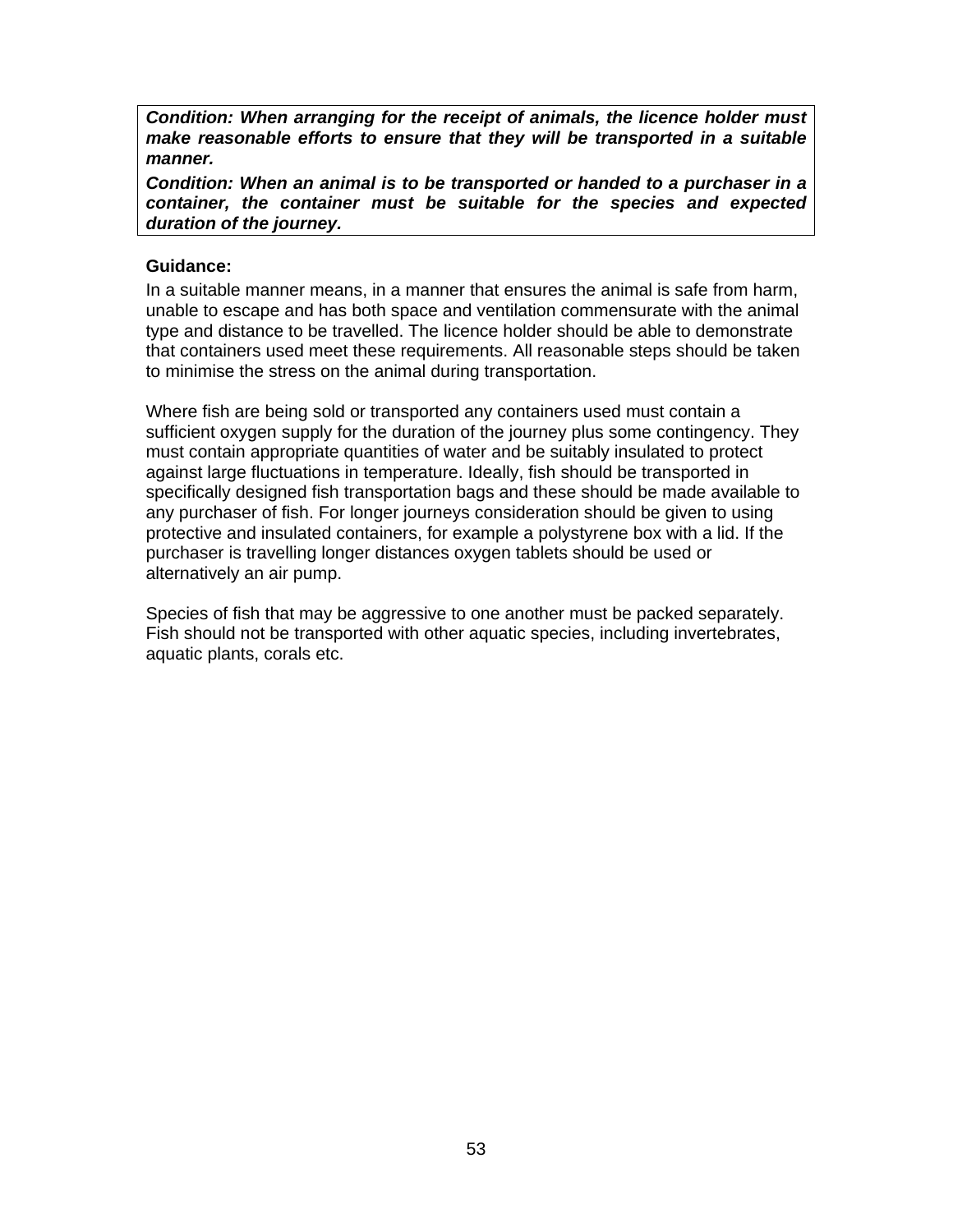**Guidance on specific conditions – rehoming activities (other than in the course of operating an AWE)** 

# **1. Supply of animals**

*Condition: No animal of any of the following descriptions may be supplied as a pet by or on behalf of the licence holder—* 

*a) unweaned mammals,* 

*b) mammals weaned at an age at which they should not have been weaned,* 

*c) non-mammals that are incapable of feeding themselves,* 

*d) puppies, kittens, ferrets or kits, aged under 8 weeks, and* 

*e) puppies which were not bred by the licence holder.* 

## **Guidance:**

Holders of a rehoming licence **must not** supply any puppy (a dog under 6 months old) as a pet unless they are the breeder of the animal being supplied. Evidence of such **must** be provided where requested by an inspector. Such evidence could include records of the mating(s), including the location of mating/fertilisation, the identity of the sire (where known), being shown where the animals were or will be born, reared and kept until old enough to be supplied as a pet and other documentary/photographic evidence.

# **2. Protection from suffering, injury and disease**

# *Condition: All animals supplied as pets must be in good health.*

## **Guidance:**

Licence holders must not knowingly rehome any animal that is not fit, healthy or, where applicable, socialised. Where it is clear that an animal is not in good physical or mental health it must not be rehomed. The animal must be provided with appropriate care, including veterinary care where necessary, until it is fit for rehoming. In order to meet this licence obligation the licence holder and any staff employed must be adequately trained and experienced enough to identify when an animal is unsuitable for rehoming due to ill-health, injury or another form of suffering. Local authorities should therefore be satisfied that the licence holder has sufficient experience and knowledge to identify animals that are ill, stressed or injured and know the remedial action that needs to be taken. Procedures must be in place to deal with ill and injured animals.

*Condition: Any animal with a condition which is likely to affect its quality of life must not be moved, transferred or supplied as a pet but may be moved to an isolation facility or veterinary care facility if required until the animal has recovered.*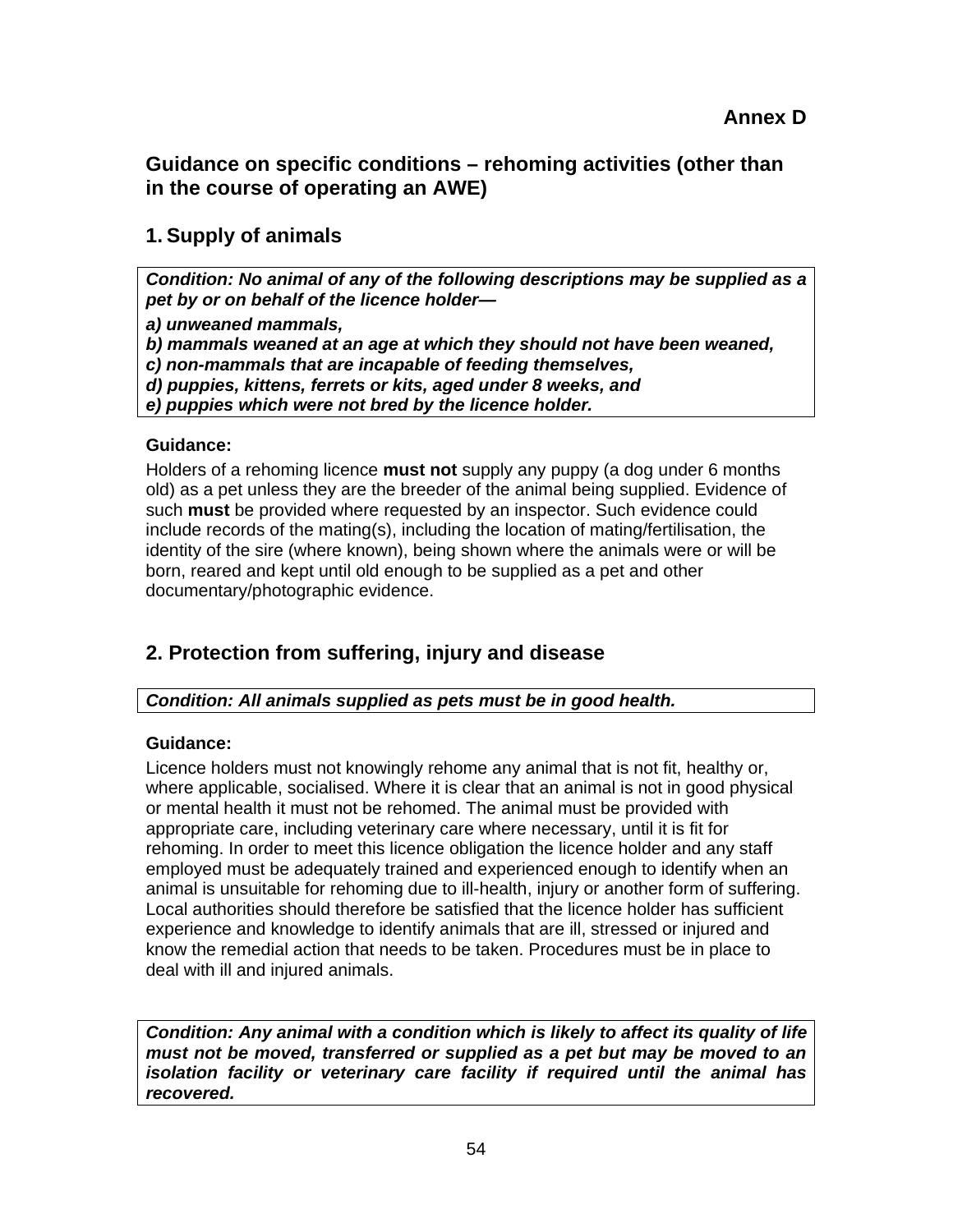## **Guidance:**

Local authorities should be satisfied that the licence holder has provision on any associated licensed premises or at another nearby suitable facility to isolate any animal with a condition that is likely to be affecting its quality of life, either short-term or long-term. If the animal is to remain on the premises, it should be located in a suitably quiet and safe part of the premises which is readily accessible to allow for regular monitoring of its condition. Veterinary opinion should be sought where necessary, and must be sought where it is clear that the animals condition is longterm or unlikely to improve. If the animal requires to be transported to a veterinary facility then it should be done in a manner that minimises the stress on the animal.

*Condition: When arranging for the receipt of animals, the licence holder must make reasonable efforts to ensure that they will be transported in a suitable manner.* 

## **Guidance:**

In a suitable manner means, in a manner that ensures the animal is safe from harm, unable to escape and has both space and ventilation commensurate with the animal type and distance to be travelled. The licence holder should be able to demonstrate that any containers used for the handover of animals meet these requirements. All reasonable steps should be taken to minimise the stress on the animal during transportation.

*Condition: When an animal is transported in or handed over in a container to the person to whom the licence holder is supplying the animal, the container must be suitable for the species and expected duration of the journey.* 

## **Guidance:**

Licence holders must ensure, and demonstrate where asked to do so, that only appropriate containers, ideally designed for the purpose, are being used to transport an animal or when an animal is being transferred to its new owner or keeper. Containers used must meet the needs of the animal in terms of ventilation, temperature, light and security. Where an animal needs to stay in a container until reaching its new home consideration must be given to the animals water, food and toileting requirements where relevant.

# **3. Pet care and advice**

*Condition: Any equipment and accessories being supplied with an animal must be suitable for the animal.* 

## **Guidance:**

Inspections undertaken by local authorities should, as far as possible, confirm that where applicable licence holders only supply new keepers with equipment and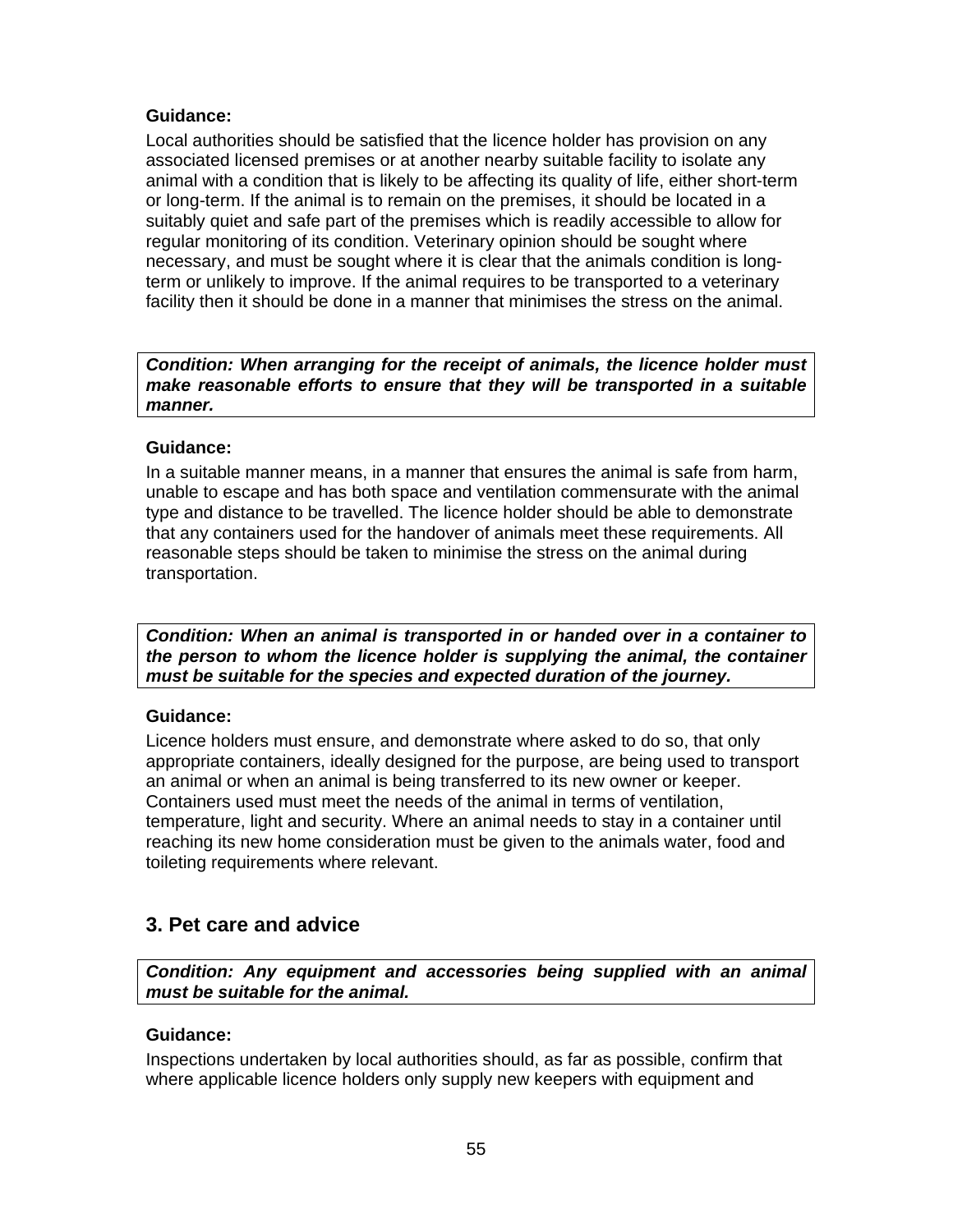accessories that are designed for and are suitable for the particular animal being supplied as a pet.

*Condition: A person supplied with an animal as a pet by the licence holder must be provided with information on the appropriate care of the animal including in relation to—* 

*a) feeding,* 

*b) housing,* 

*c) handling,* 

*d) husbandry,* 

*e) the life expectancy of its species,* 

*f) the provision of suitable accessories, and* 

*g) veterinary care (including details of any vaccinations and disease testing that the licence holder has arranged for the animal).* 

## **Guidance:**

Local authorities should be satisfied that the licence holder is fulfilling their obligation to provide persons being supplied with an animal with appropriate and accurate advice on the care of any animal rehomed. The information provided must as a minimum include that set out in the box above. Local authorities should be satisfied that the licence holder understands that, where applicable, only suitably qualified or experienced staff should provide such advice. Pet care advice may be in the form of pet care leaflets or other similar written or electronic instructions, given at the point of handover to the person being supplied with an animal.

Ideally, any advice given by licence holders should outline the 5 Welfare Needs of Animals and make reference to an owner's legal obligations under the Animal Health and Welfare (Scotland) Act 2006. Advice on microchipping should also be covered where appropriate. Where such advice is not being given by the licence holder, local authorities should encourage its inclusion.

If the animal being rehomed is a dog or cat then licence holders should provide advice on microchipping or updating the microchip database registration, vaccinations, routine worming, socialisation and neutering. A transitional feeding schedule must also be provided showing the day by day ratio if dietary changes are required.

*Condition: A person supplied with the animal as a pet must be informed of the country of origin of the animal and the species, and where known, the age, sex and veterinary record of the animal.* 

## **Guidance:**

In order to meet this condition of licence the licence holder will need to ensure that they are recording this information where it is known or can be determined. Local authorities should therefore ensure that the required information is being recorded whenever the premises is inspected. Where it is established that the licence holder is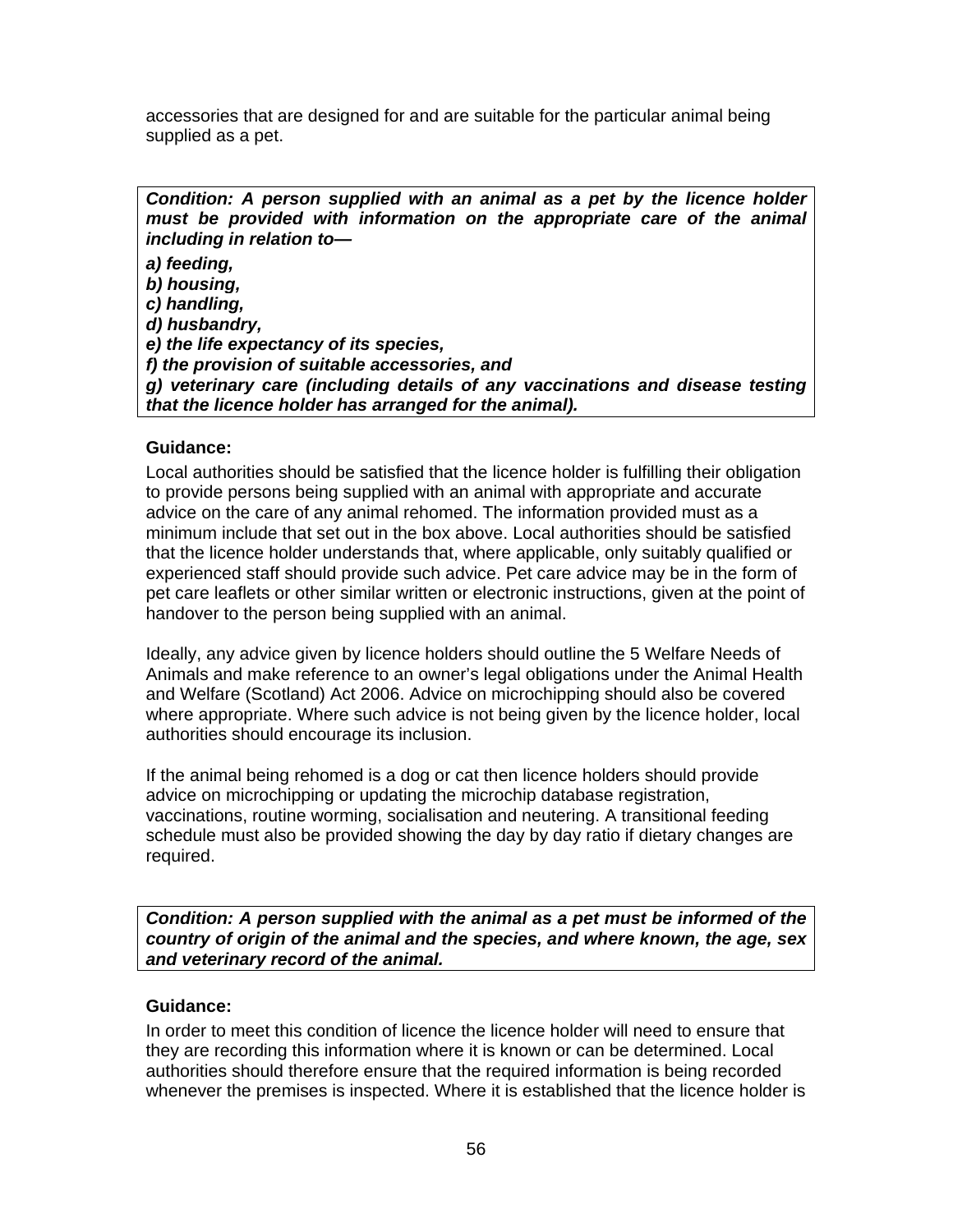failing to record this information the local authority should seek to establish how the licence holder is meeting this condition of their licence.

# **4. Return of animals**

*The licence holder must accept return of any live animal that the licence holder has supplied to a person in the course of the licensable activity, and arrange*  for the collection of the animal to facilitate the return if requested by the *person supplied, if—* 

*a) the person supplied notifies the licence holder of the intention to return the animal within the 10 days following the date the animal was supplied, and b) the animal is in a fit state to be transported.* 

## **Guidance:**

Licence holders should be able to demonstrate that they have appropriate return procedures in place to facilitate the return of any animal that they have supplied as a pet if requested to do so within 10 days of the date of handover. Licence holders should be able to demonstrate that they have robust contingency measures in place to accommodate returned animals or can readily organise accommodation for any animal being returned.

Where an animal cannot be returned within the 10 day window due to it not being fit for transport, but the licence holder has been requested to accept its return within the 10 days, the licence holder must arrange for the return of the animal once the animal is fit enough to travel.

To avoid such situations licence holders should take all reasonable steps to rehome animals responsibly and only rehome an animal where they are satisfied that the animal is a suitable match for the adopter and the adopter's home situation, particularly when there are children and/or vulnerable adults in the household.

Unless circumstances dictate otherwise, licence holders should not rehome any equine, dog or cat with anyone that has not met and interacted with the animal beforehand. Ideally such interaction should be supervised by the licence holder or where appropriate suitably experienced staff. Ideally, the licence holder as part of the rehoming process will ensure interaction with the animal to be rehomed takes place in the prospective new owners premises to allow for an assessment of the environment in which the animal will be rehomed. It should be recognised however that this will not always be possible or practical.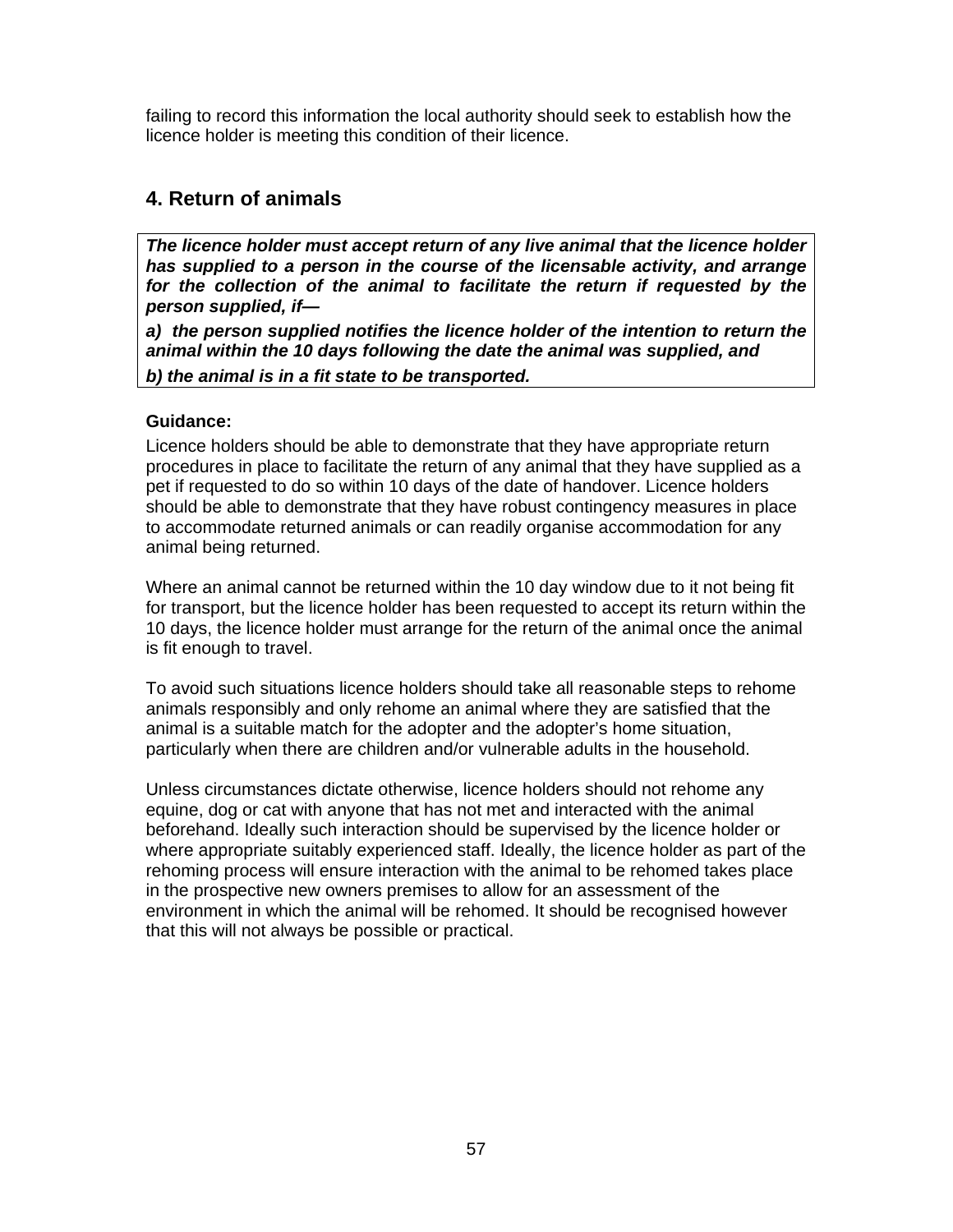# **Guidance on specific conditions - animal welfare establishments**

The Regulations require anyone operating an animal welfare establishment (AWE) to be licensed by the local authority. Essentially, AWEs will, for the most part, generally fall into one of two general categories - **animal rehoming centres** or **animal sanctuaries**.

In considering an application for a licence to operate an AWE, local authorities should establish if the applicant is a member of any recognised sector body that already requires operators to operate to agreed standards of animal welfare. An example of such is the Association of Dog and Cat Homes (ADCH), which exists to set high standards of animal care amongst dog and cat rescue and rehoming organisations, develop and disseminate good practice and provide mutual support across the sector. The ADCH requires all its members to operate to the standards set out in its "Minimum Welfare and Operational Standards" which can be found here: ADCH-minimum-welfare-and-operational-standards-2020v1.pdf.

Applicants that are members of such bodies are likely to be lower risk than those that are not and are likely to already be operating to high animal welfare standards. However, this will not always be the case and local authorities need to consider each application for a licence on the basis of information provided by the applicant and the information provided in the inspector's report.

Any AWE licence granted under the Regulations must include the general conditions set out in schedule 2 of the Regulations and the activity specific conditions in schedule 5. Any inspector appointed to undertake an inspection of any premises must ensure that they are familiar with these conditions prior to the inspection. A key requirement of the inspection is to gather information about whether the applicant is meeting, or can demonstrate that they are ready to meet the conditions for holding a licence. It is crucial therefore that the inspector understands the conditions of licence.

The specific conditions that must apply to AWEs are detailed below. For each condition we have provided guidance for appointed inspectors on what is expected and what the applicant therefore needs to demonstrate in order to meet the requirements for licensing. It must be stressed however that this guidance is simply to aid the inspector. Ultimately, the decision on whether to grant a licence is one for the local authority to make. Clearly, as this has previously been an unregulated activity, initial inspections will need to determine whether the applicant can demonstrate that they are suitably prepared and ready to comply rather than demonstrating how they have complied.

# **1. Definitions**

*"animal welfare establishment"* means the place or places within the areas of the local authority at which the licensable activity of operating an animal welfare establishment is carried on,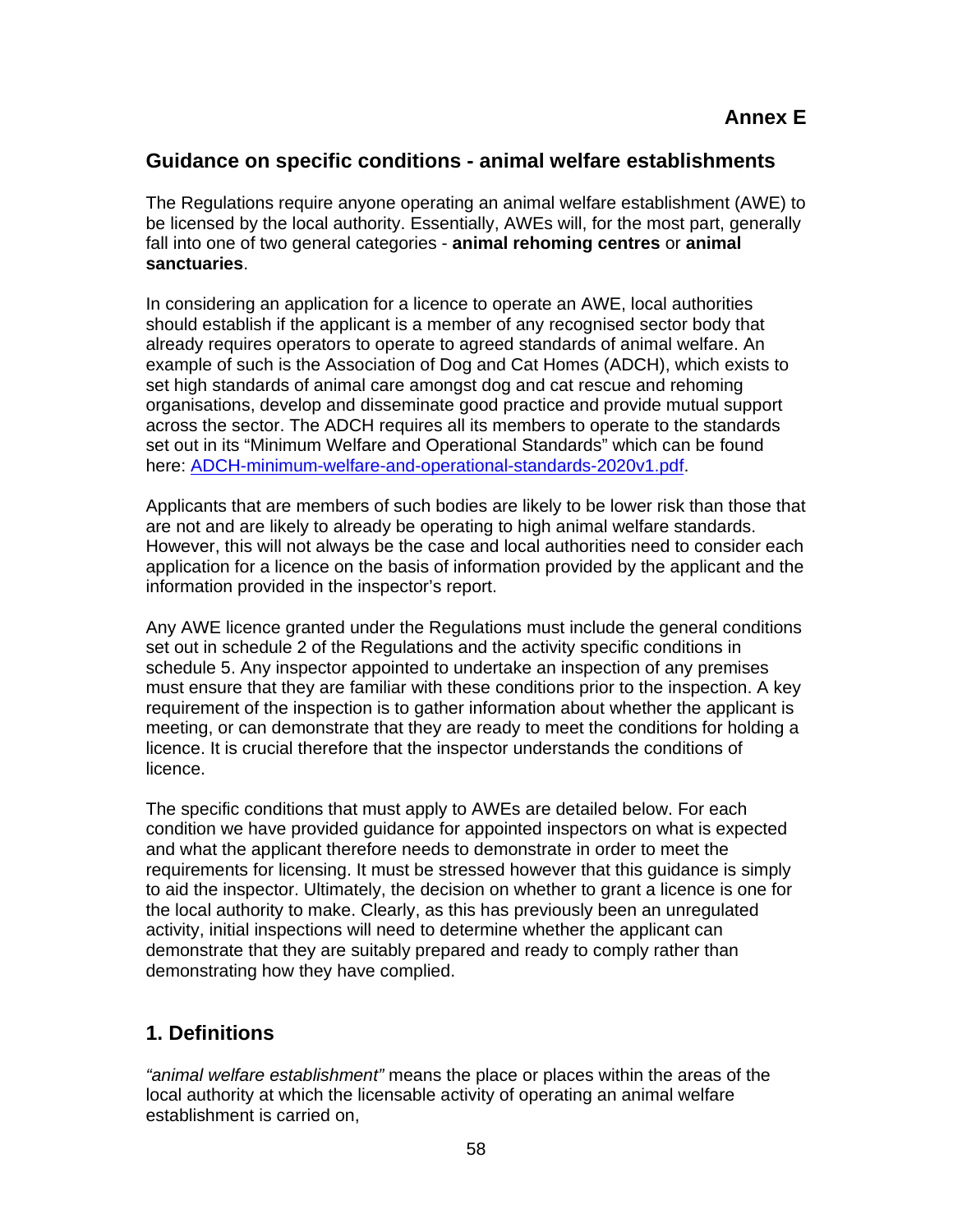*"prospective keeper"* means a person who seeks to become the keeper of the animal (or where it is proposed that there be more than one keeper of the animal, one of such persons).

# **2. Records and Advertisements**

*Condition: A register must be kept of all the animals or, in the case of animals (not including dogs and cats) kept in groups where it is not practicable to keep individual records, all the groups of such animals, in the animal welfare establishment which must include—* 

- *the species of the animal where known,*
- *the animal's sex where known,*
- *the animal's age where known (except in the case of fish),*
- *details of any veterinary treatment where known,*
- *the date on which the animal was received by the licence holder,*
- *the date on which the animal was rehomed or otherwise released from the establishment (if applicable),* 
	- *the site of the animal's release into the wild (if applicable), the date of the animal's death.*

## **Guidance:**

Local authorities must ensure that AWE licence holders are keeping records in accordance with the requirements of paragraph 2 of schedule 2 of Regulations. The information to be recorded and retained by licence holders is set out above. Where a licence holder is clearly failing to record the information required under licence, the local authority must take such action as it considers necessary to address the situation. All records must be kept for at least 3 years beginning from the date on which the record is created and made available for inspection by an inspector when so requested. Licence holders should be encouraged to back up any records if this is not already being done.

*Condition: Where an animal is undergoing any medical treatment it may only be supplied as a pet to a prospective keeper if—* 

- *details of, and the reasons for, the treatment are communicated to the prospective keeper of the animal prior to any agreement being concluded with that person for the supply of the animal, and*
- a veterinary surgeon advises that the animal is in a suitable condition to  *be supplied as a pet.*

## **Guidance:**

Local authorities should ensure that licence holders understand that they must not rehome any animal that is undergoing any medical treatment unless a veterinarian confirms that it is in a fit state to be rehomed. Licence holders should retain proof of such veterinary advice and this should be shared with any prospective owner along with reasons for the treatment and whether ongoing treatment will be required.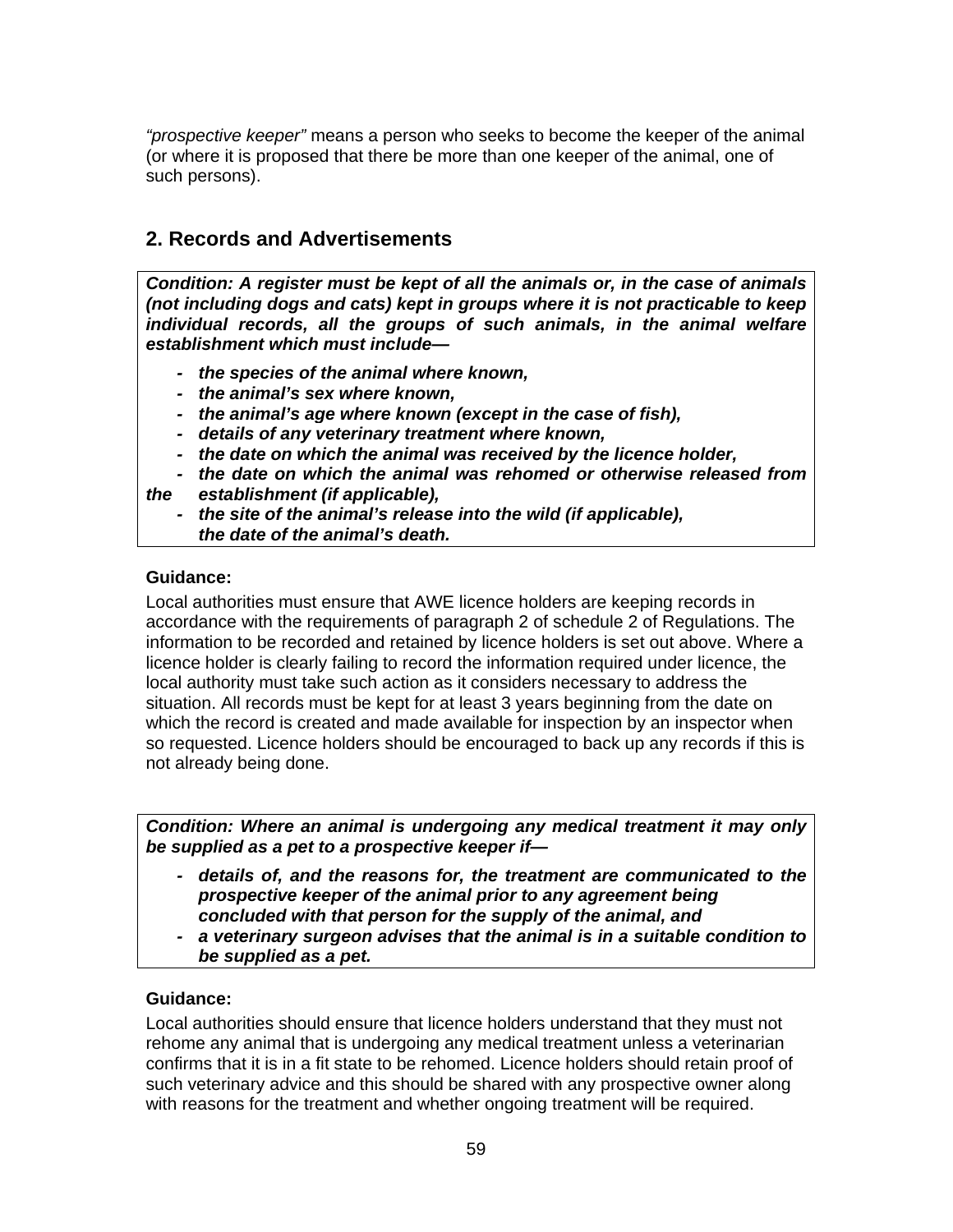Licence holders should be able to demonstrate the procedures that are in place to ensure that an animal undergoing treatment that makes it unsuitable for rehoming is clearly identified, segregated where necessary and not rehomed.

Treatments administered as part of any routine, preventative measures are not considered as an animal under treatment e.g. worming treatments as part of new acquisition admission policies.

*Condition: Any advertisement for the rehoming of an animal must—* 

- *include the number of the licence holder's licence,*
- *state the local authority that issued the licence,*
- *if the animal being advertised is a dog, cat or horse, include a recognisable photograph of the animal, and*
- *except in the case of fish, display the age of the animal being advertised (where known).*

## **Guidance:**

Local authorities should ensure that the licence holder understands that "any advertisement" includes ads placed on social media platforms, ad sites like Gumtree, Pets4Homes etc., and any other web site on which the licence holder advertises animals for the purpose of rehoming them.

Where an ad is for a horse, dog or cat the licence holder must ensure the ad includes a recognisable photograph of the animal for sale.

# **3. Rehoming: Pet Care and Advice**

*Condition: Any equipment and accessories being provided with an animal must be suitable for the animal.* 

## **Guidance:**

Inspections undertaken by local authorities should, as far as possible, confirm that AWE licence holders only supply equipment and accessories that are designed for and/or are suitable for the particular animal or animals being rehomed. In particular any housing supplied with an animal that is being rehomed must meet the minimum size recommended for the animal or species concerned. Only suitably qualified or experienced staff should provide advice to prospective or new owners on housing and equipment that is both required and appropriate for the animal being rehomed.

Minimum enclosure/housing sizes (where used) are as specified in Annex I.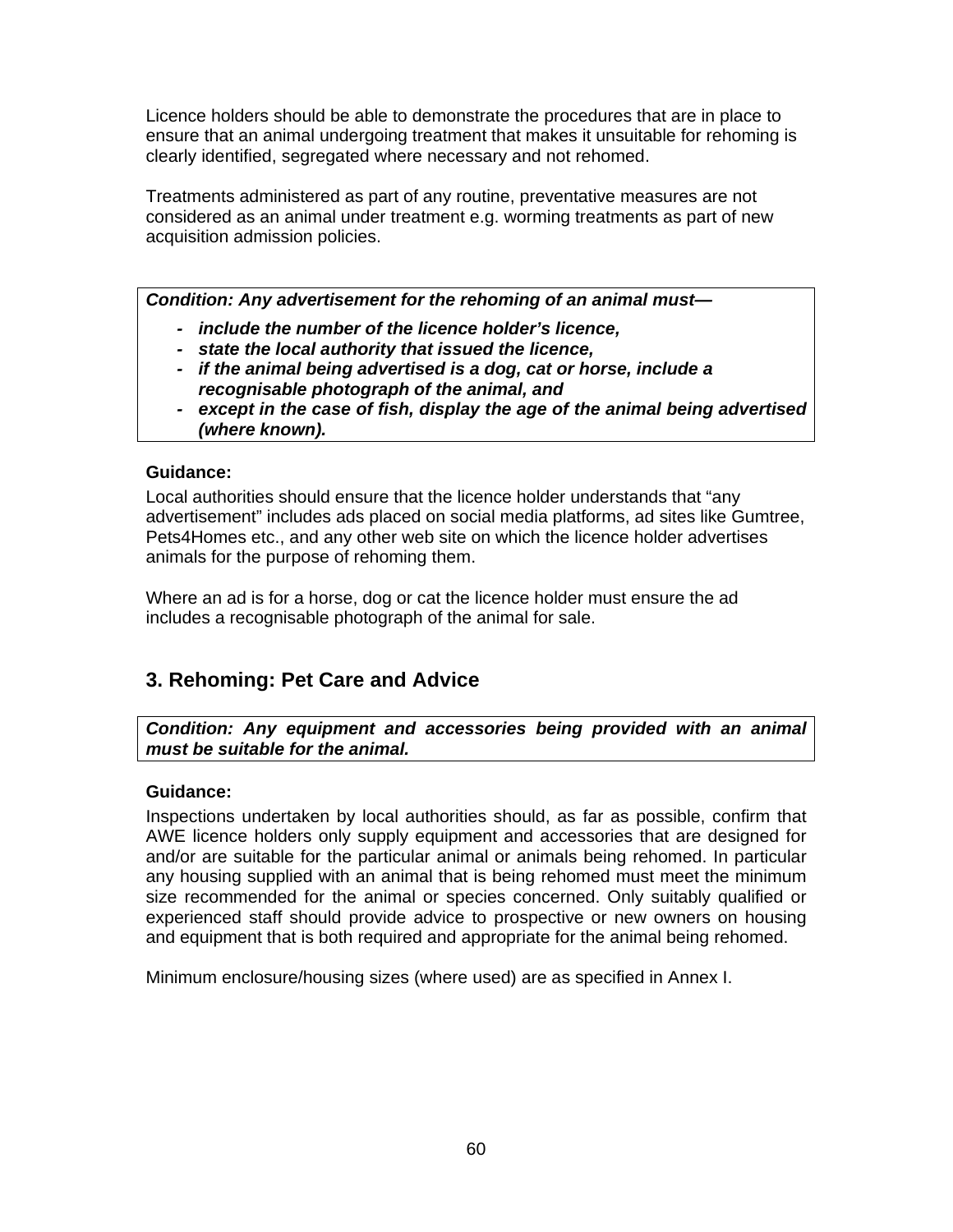*Condition: Prospective keepers must be provided with information on the appropriate care of the animal including in relation to—* 

- *feeding*
- *housing*
- *husbandry*
- *the life of expectancy of its species*
- *the provision of suitable accessories, and*
- *veterinary care*

#### **Guidance:**

Local authorities should be satisfied that the licence holder is fulfilling their obligation to provide new owners with appropriate and accurate advice on the care of any animal being rehomed. The information provided must as a minimum include that set out in the box above. Local authorities should be satisfied that the licence holder understands that only suitably qualified or experienced staff should provide such advice. Pet care advice may be in the form of pet care leaflets or other similar written or electronic instructions, given at the point of handover to the new owner.

Ideally, any advice given by licence holders should outline the 5 Welfare Needs of Animals and make reference to an owner's legal obligations under the Animal Health and Welfare (Scotland) Act 2006. Advice on microchipping should also be covered where appropriate. Where such advice is not being given by the licence holder, local authorities should encourage its inclusion.

In particular, licence holders must provide the following information for each of the animals below:

## *Equines:*

 Information provided to the new owner must include advice on official equine identification requirements, vaccination, routine worming and other veterinary care, feeding, shoeing/hoof care, feeding, socialisation with other equines, grazing/stabling requirements and fitting of tack as appropriate. Specific advice should be given on the suitability of the animal for its intended purpose (such as the appropriate age and ability of riders) and any previous relevant history of training, injury, health or behavioural issues.

## *Dogs:*

 Information provided to the new owner must include advice on updating microchip database registration, vaccinations, feeding, routine worming, socialisation and neutering. A transitional feeding schedule must also be provided showing the day by day ratio if changing puppies on to a different food. Advice must be provided on any specific dietary needs that apply to individual animals, e.g. an animal may require to be fed a particular diet or receive a routine supplement to ensure its health.

## *Cats:*

This must include advice on, vaccinations, worming, parasite control, socialisation and neutering. A transitional feeding schedule must also be provided showing the day by day ratio if changing kittens on to a different food. Advice must be provided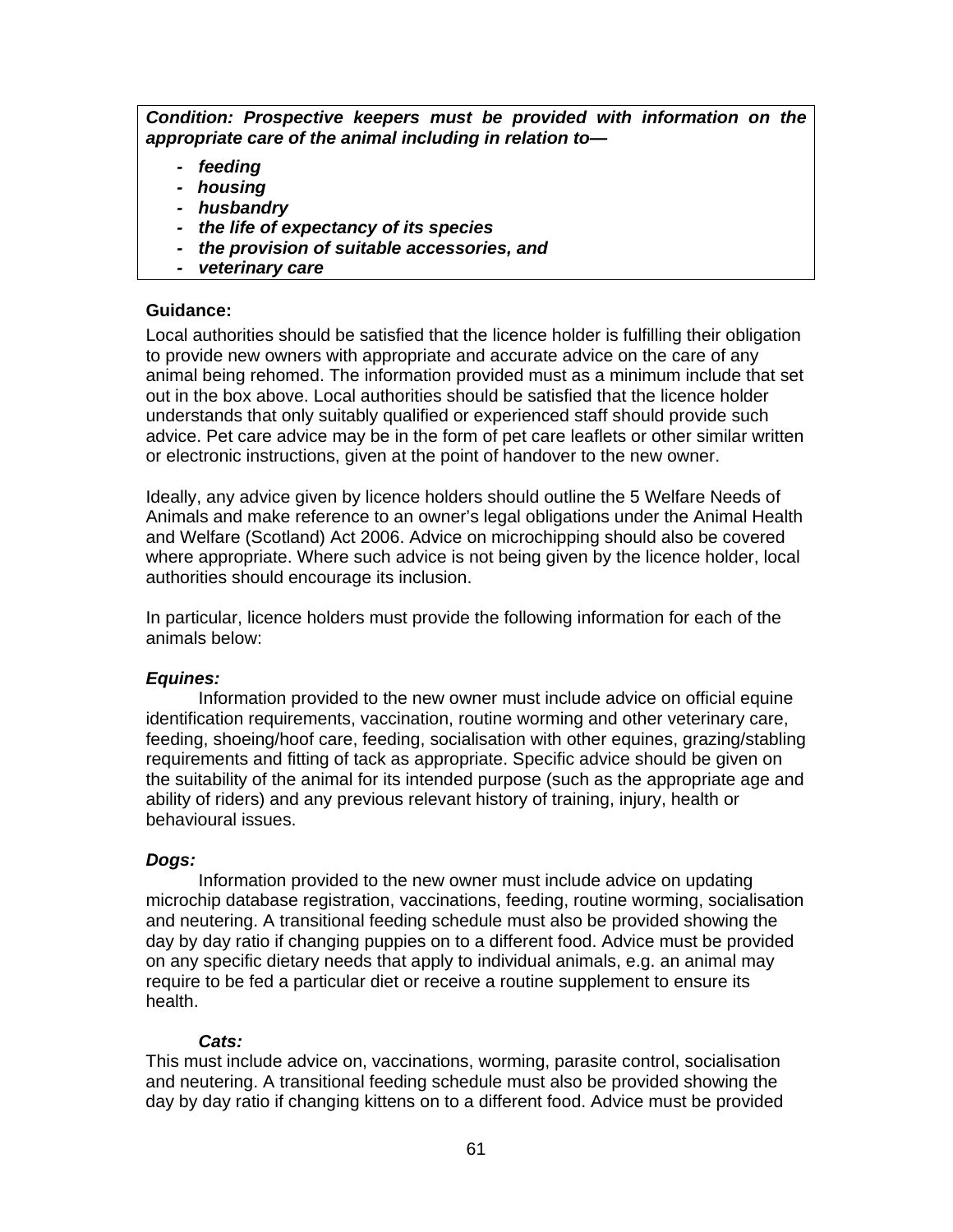on any specific dietary needs that apply to individual animals, e.g. an animal may require to be fed a particular diet or receive a routine supplement to ensure its health.

#### *Rabbits:*

 If being rehomed singly, the licence holder and/or staff should ask if the prospective or new owner owns a compatible conspecific and if not, encourage them to rehome one, or check that they have a care plan in place for a single housed rabbit. The licence holder must also provide advice on vaccinations and reproductive health care.

#### *Ferrets:*

Licence holders must include advice on vaccinations, socialisation and reproductive management.

*Condition: A suitably trained person must be available to provide advice to prospective keepers about the animals made available for rehoming.* 

#### **Guidance:**

Licence holders must be able to demonstrate that only suitably trained staff are allowed to provide advice to prospective keepers. This is to ensure that any prospective owner receives accurate advice, background and guidance on any animal that they are considering rehoming, allowing them to make an informed decision about whether the animal is right for them and their household. Advice should ideally include the likely costs of keeping the animal, particularly food and veterinary costs.

*Condition: Any new keeper to whom an animal is being rehomed must be informed of, where known, the age, sex and veterinary record of the animal.* 

## **Guidance:**

If the licence holder is recording the information required as a condition of their licence then the provision of this information, where it is known, should be straightforward. Where it becomes clear to the local authority that such information is not being recorded and/or not being provided to new keepers, the local authority must take such action as it considers necessary to ensure compliance.

# **4. Release of Animals into the wild**

*Condition: An animal that has been kept at the animal welfare establishment must only be released into the wild in an area that is suitable for its species.* 

## **Guidance:**

The chosen area should provide for the animal's requirements for food, shelter and ability to join other animals of the same species or establish its own territory as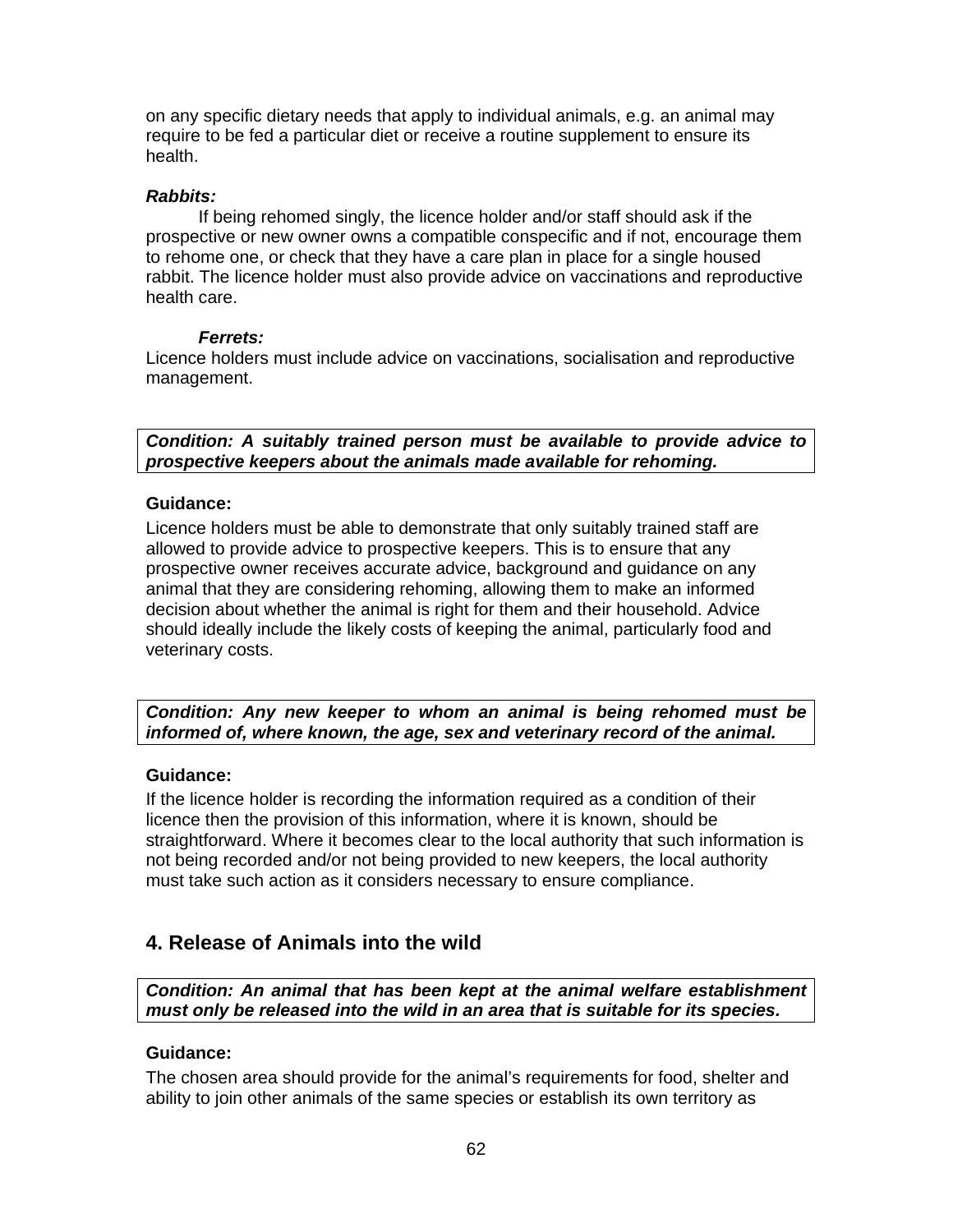appropriate. Risks from predators, conflict with animals of the same species or human interactions should be minimised. Risks of possible harm to the environment or to other animals should also be considered.

## *Condition: An animal that has been kept at the animal welfare establishment must only be released into the wild if it is able to feed and fend for itself.*

## **Guidance:**

AWE licence holders that release wild animals back to the wild must have protocols in place relating to the release of animals back to the wild. The licence holder and any staff involved in the release of animals to the wild must be suitably trained and have a good understanding of the factors that must be considered prior to any release. Local authorities should be satisfied that the protocols in place include, as a minimum, the following considerations:

- procedures for determining when an animal is fit and healthy enough for release,
- appropriate locations depending on the species or type of animal (consider whether social animals will be able to and readily find a flock or group to join and whether animal from solitary species will be able to establish a territory,
- the most appropriate time of year to maximise the animals chances of survival and adapt to its new environment,
- weather forecast for the day of release and several days after,
- food and water availability, availability of shelter, likelihood of predation or disturbance by humans or human activity,
- for animals that are tracked or monitored after release actions to be taken if it becomes clear that the released animal is not coping or becomes injured etc.

Animals must only be released with the landowners knowledge and permission.

# **5. Dangerous wild animals: duty to notify**

*Condition: The licence holder must notify the licensing authority of any dangerous wild animals held in the animal welfare establishment.* 

## **Guidance:**

Holders of a AWE licence must notify the local authority if they wish to keep or temporarily hold any dangerous wild animal at any premises used for the licensable activity. Before keeping any dangerous wild animal operators must obtain a licence that permits them to do so from the local authority.

Local authorities should be satisfied that licence holders and any person applying for a licence to operate an AWE are familiar with the requirements of the Dangerous Wild Animals Act 1976 (as amended) and understand that no dangerous wild animal can be held or kept without first obtaining a licence permitting them to do so.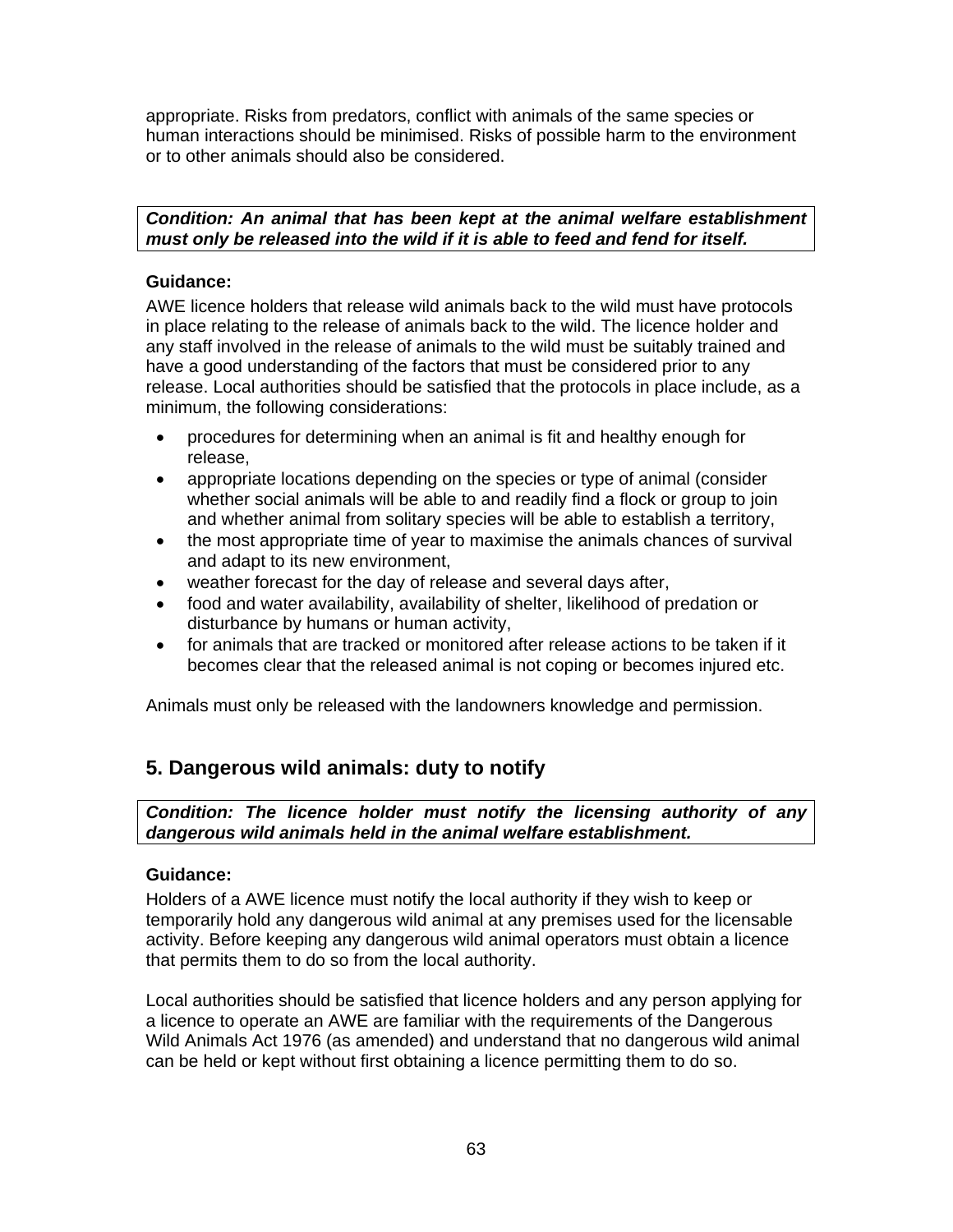Guidance for local authorities on licensing under the Dangerous Wild Animals Act 1976 can be found here: Dangerous wild animals: licensing guidance for local authorities - gov.scot (www.gov.scot).

# **6. Suitable accommodation**

*Condition: Animals must be kept in housing which minimises stress including from other animals and the public.* 

## **Guidance:**

Housing or other accommodation must be suitable for the species/animals kept. It must have lighting and ventilation appropriate for the needs of the animal/species and offer the animals a sense of security where appropriate. Accommodation must protect temperature sensitive animals from wide temperature fluctuations. Where at all possible housing must be designed to avoid sensory contact between prey and predator species. Naturally social animals should be housed together whenever possible.

Each animal must be provided with sufficient space to stretch out, turn around unimpeded, and, where applicable, lie down fully stretched out without touching any other animal in the enclosure. **The minimum enclosure/cage sizes to apply are as specified in Annex I.**

*Condition: Where members of the public can view or come into contact with animals, signage must be in place to deter disturbance of the animals.* 

## **Guidance:**

If animals are on public display, signs must be displayed on enclosures to deter members of the public from tapping on glass or poking fingers into cages. When licensed premises are inspected the inspector should ensure that this is the case and where such signage is lacking this should be discussed with the licence holder.

Clear signage must be in place at all times outlining health and safety risk to customers and appropriate behaviour around animals on the premises relevant to the specific species. In addition to signs, other measures may be required, such as limiting access to some animal enclosures. The licence holder must ensure that no animal is accessed or handled by the public without the licence holder's or a staff member's supervision. Signs should inform the public that they should not enter an enclosure or handle an animal without first speaking to the licence holder or a member of staff.

*Condition: Dangerous wild animals must be kept in secure accommodation that is lockable and appropriate for the species.*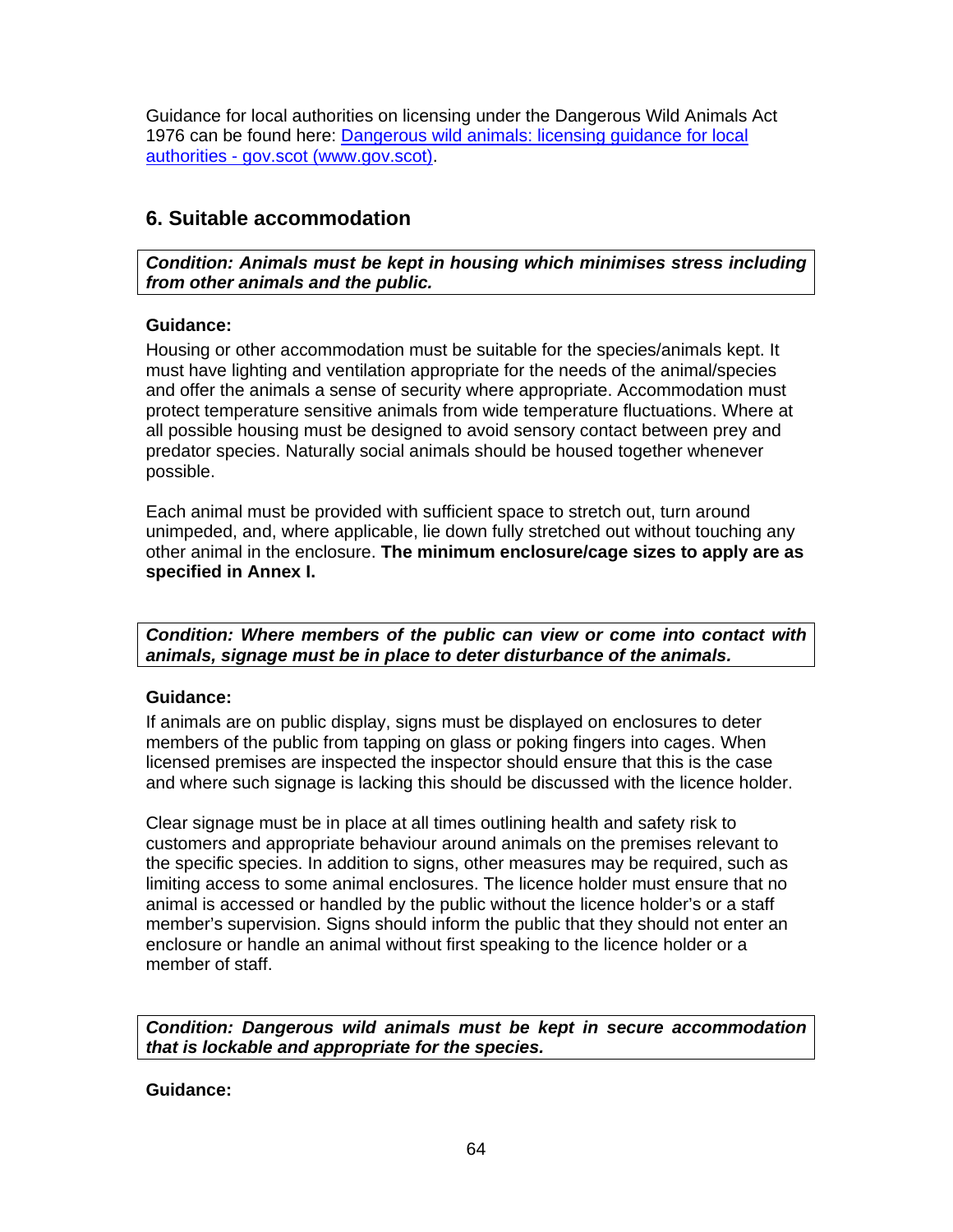For species listed in the first column of the schedule of the Dangerous Wild Animals Act 1976, licence holders must be able to demonstrate to the local authority that the safety of staff and the general public has been considered in the design of the enclosures, layout of the premises where the animals are kept, and in the design of any safety barriers that may be present. Design must also demonstrate that prevention of escape has been considered and addressed.

As AWE licence holders will also need to be licensed to keep dangerous wild animals (if such animals are to be kept) the requirements around secure accommodation will have been discussed and agreed with the relevant authority.

*Condition: No animal kept in the course of operating the animal welfare establishment, of any of the following descriptions, may be supplied as a pet by or on behalf of the licence holder—* 

- *(a) unweaned animals,*
- *(b) mammals weaned at an age at which they should not have been weaned,*
- *(c) non-mammals that are incapable of feeding themselves,*
- *(d) puppies, kittens, ferrets or kits, aged under 8 weeks.*

#### **Guidance:**

Local authorities should ensure that licence holders understand that they are prohibited by licence from supplying any of the above animals in the course of operating and animal welfare establishment. These are particularly vulnerable animals and any non-compliance should be timeously addressed.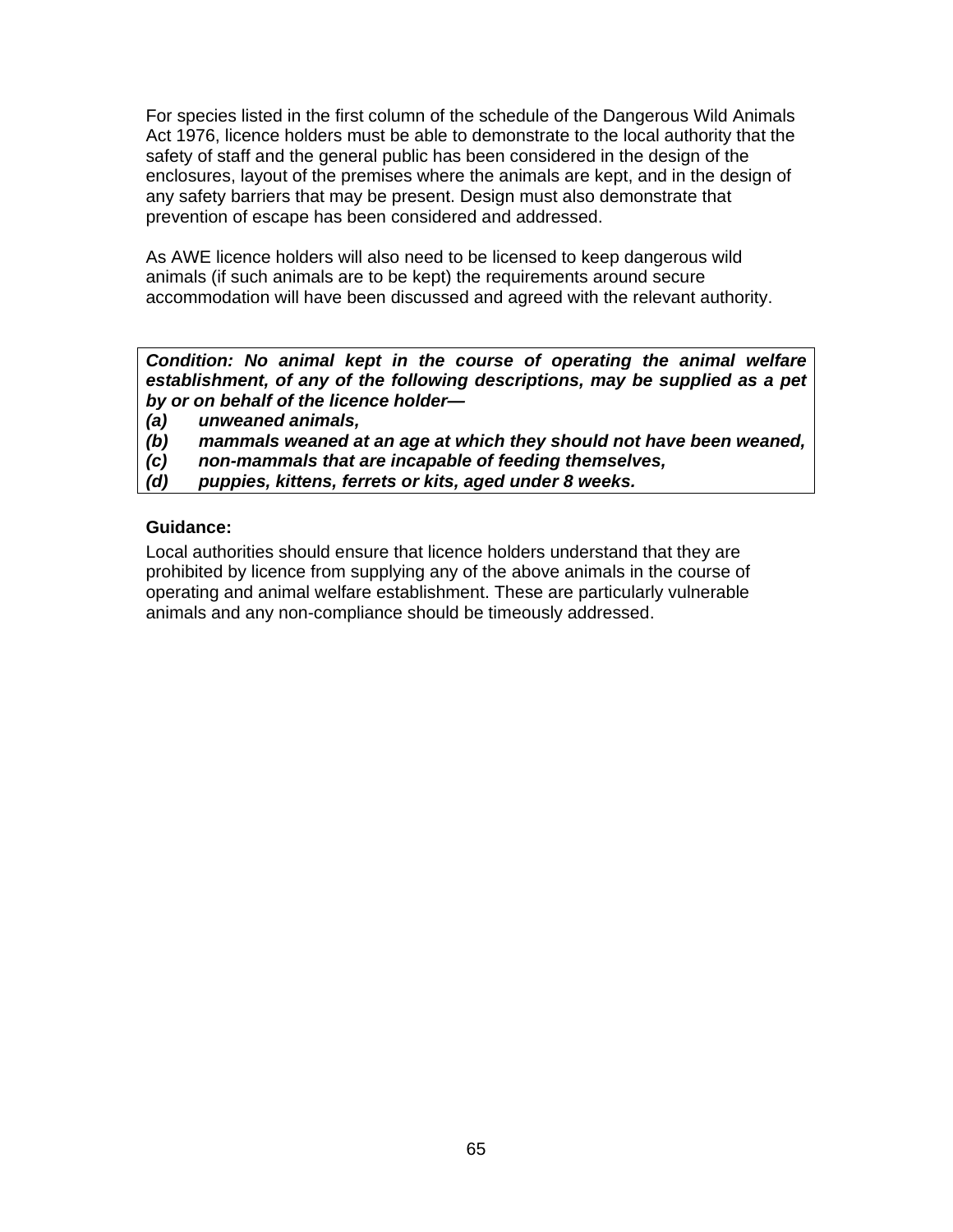# **Guidance on specific conditions – breeding dogs**

# **1. Definitions**

*"dogs"* includes breeding bitches and male dogs,

*"exercise area"* means a secure area where dogs may exercise and play,

*"puppy"* means a dog aged less than 6 months,

*"prospective purchaser"* means a person who seeks to purchase a puppy,

*"sleeping area"* means a fully-enclosed indoor area in which a dog can rest and sleep,

*"breeding"* when used in the context of *"breeding dog"* means any adult dog intended to be used, being used or that has been used for the purposes of producing offspring.

# **2. Advertisements and sales**

*Condition: A dog must not be advertised or offered for sale—* 

*a) which was not bred by the licence holder,* 

*b) from any place other than the premises where it was born and reared under the licence,* 

*unless the dog is over the age of 12 months and was procured by the licence holder for breeding purposes.* 

## **Guidance:**

The steps from birth to sale must be clear, and the licensing authority must be shown how and where puppies are bred, born, reared and kept until sale. Local authorities should also see what potential buyers are shown including the details of mating.

To demonstrate that they are the breeder, the licence holder's involvement in the complete reproductive process from conception and gestation to birth must be evident. Where requested, local authority inspectors must be shown details of the mating(s) and both parents.

Licence holders may provide other supporting evidence such as photographs, microchip and veterinary records to show that they housed and cared for the pups and their mother for the first 8 weeks of its life.

*Condition: Any advertisement for the sale of a dog must—* 

*a) include the number of the licence holder's licence,* 

*b) specify the local authority that issued the licence,* 

*c) include a recognisable photograph of the dog being advertised, and* 

*d) display the age of the dog being advertised.*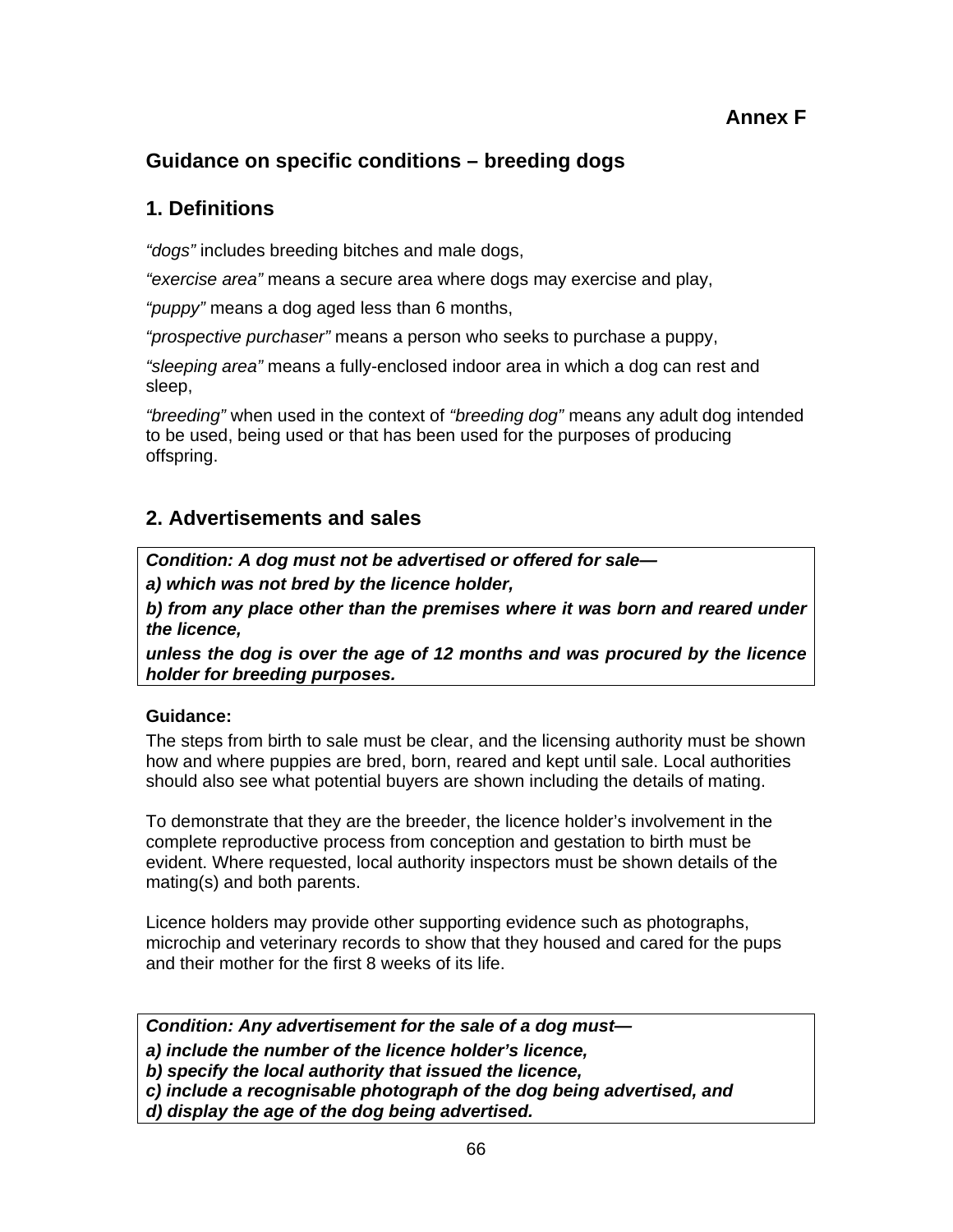## **Guidance:**

Local authorities should ensure that the licence holder understands that "any advertisement" includes ads placed on social media platforms, ad sites like Gumtree, Pets4Homes etc, and any other web site on which the licence holder advertises animals for sale to the public.

The ad must include a recognisable photograph of the animal for sale and state its age. Local authorities should take all practicable steps to verify that ads posted by the licence holder meet these requirements and take steps to ensure compliance where it becomes clear that this condition of licence is not being met.

*Condition: Any equipment and accessories being sold with a dog must be suitable for it.* 

#### **Guidance:**

Inspections undertaken by local authorities should, as far as possible, confirm that licenced breeders only supply equipment and accessories that are designed for and are suitable for the puppies (or dogs) being sold.

*Condition: The purchaser must be informed of the age, sex and veterinary record of the dog being sold.* 

## **Guidance:**

Local authorities should ensure that the licence holder provides this information as a minimum for any puppy sold.

*Condition: No puppy aged under 8 weeks may be—* 

*(a) sold, or* 

*(b) permanently separated from its biological mother.* 

*Condition: A puppy may only be shown to a prospective purchaser if it is together with its biological mother.* 

*Condition: The conditions regarding permanent separation from the biological mother (para. 2(5)(b) of schedule 6) and only showing a puppy to a prospective purchaser if together with its biological mother (para. 2(6) of schedule 6) do not apply in relation to a puppy if such separation is necessary for the health or welfare of the puppy, the other puppies in the litter or its biological mother or if the puppy's biological mother is deceased.* 

#### **Guidance:**

Puppies must remain with their mother for the first eight weeks of life unless the mother dies or there is a health risk to the puppy or its littermates or the mother from remaining with her. Where necessary, a veterinarian may certify that it is in the best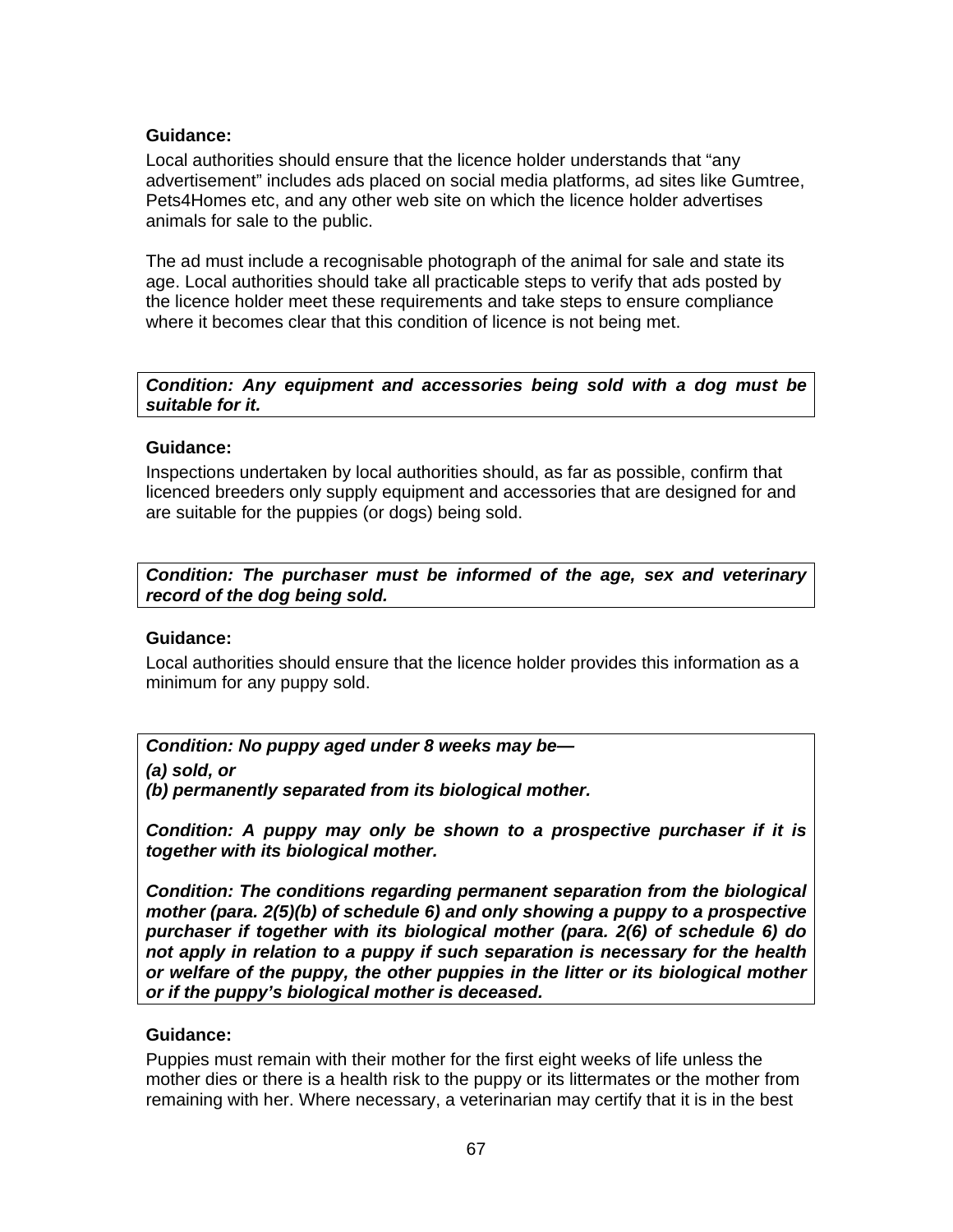interests of the animal to be removed earlier, **but it must not be sold**. The local authority should be satisfied that licence holders retain records that are sufficient to demonstrate compliance with these conditions.

If during any inspection of the premises puppies are present, inspectors should request sight of the mother and where there is any doubt about the bitch being the mother relevant records should be requested to confirm the relationship of the pups and bitch.

Where an inspector finds a puppy less than 8 weeks old that has been separated from its mother, they must take steps to determine why and any evidence provided to justify the separation should be supported by veterinary advice.

When puppies are being viewed by a prospective purchaser licence holders should ensure that such viewings are supervised to protect the welfare of the pups and their mother.

*Condition: A dog may only be sold if the name, and an address, of the licence holder are disclosed to the purchaser.* 

#### **Guidance:**

Local authorities should ensure that the holder of a dog breeding licence understands this condition of licence. It is recommended that local authorities establish upfront with the breeder the address that will be used and where this differs from the address on which the licensable activity is undertaken take the necessary steps to confirm that the address given is legitimate. Ideally, local authorities should seek to establish the association between the address given and the licence holder.

# **3. Number of breeding bitches and litters produced**

*Condition: The number of breeding bitches kept in relation to the licensable activity of breeding dogs at any time on the premises specified in the licence and on which the licensable activity is carried on must not exceed the maximum number specified by the local authority in the licence.* 

## **Guidance:**

Regulation 6(6)(b) of the Regulations requires local authorities to specify in any breeding licence granted the maximum number of breeding bitches that can be kept on the premises for the licensable activity. During any inspection local authorities should determine as far as possible that the licence holder is complying with this condition and where more bitches are found on site than are permitted by licence action must be taken to establish the status of any additional bitches and whether they are or have been used for breeding purposes (again as far as this is possible). Veterinary advice should be sought where this is considered necessary.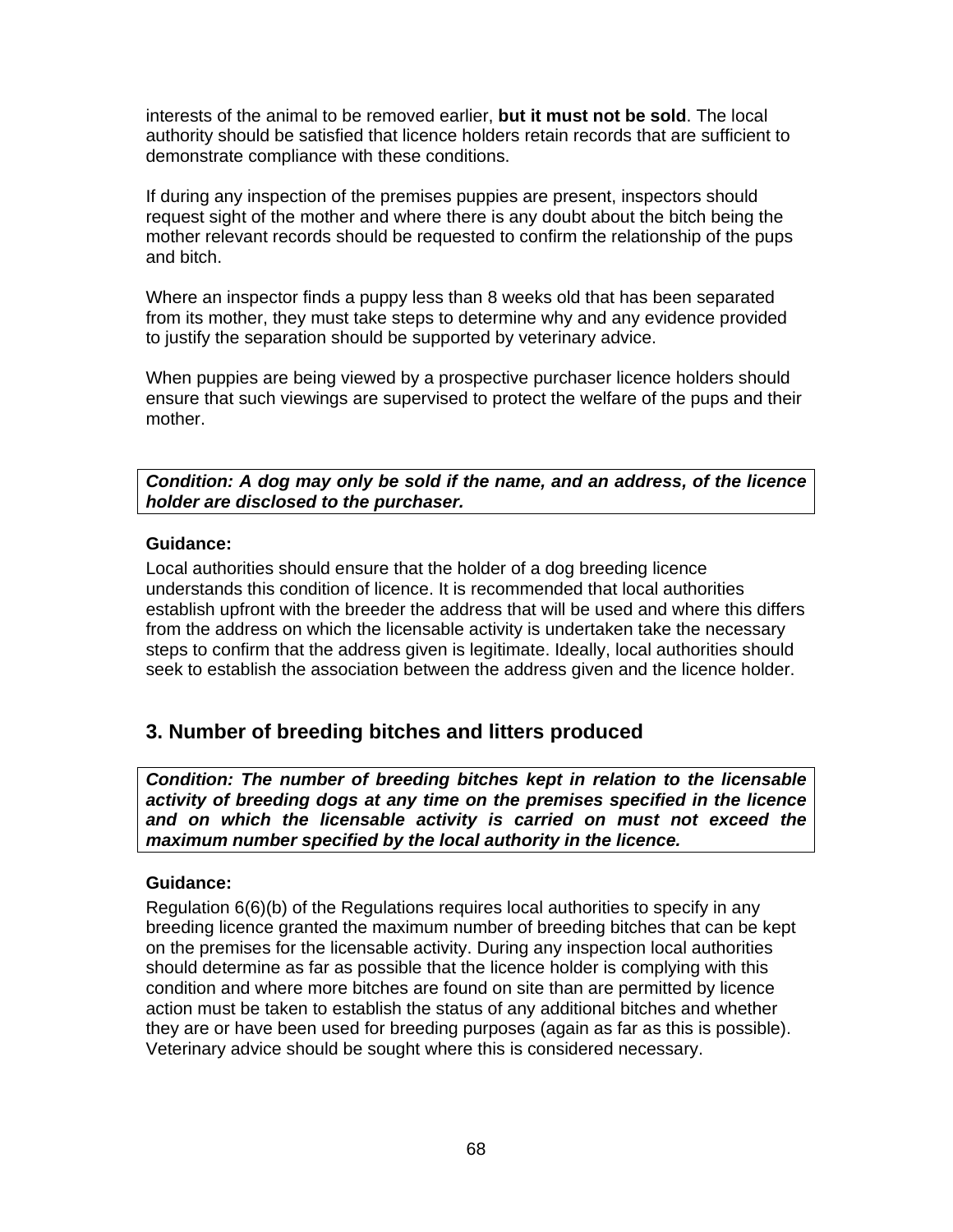*Condition: The number of litters produced on the premises during each consecutive 12 month period commencing with the date on which the licence was granted or, as the case may be, renewed must not exceed the maximum number of breeding bitches specified in the licence.* 

## **Guidance:**

Records should be thoroughly checked during any local authority inspection to ensure that the number of litters produced in the preceding 12 month period correlates with the maximum number of breeding bitches permitted under licence. Action must be taken where it is evident that more litters of pups have been bred than is permitted based on bitch numbers (remember, the breeder's licence restricts each bitch to a maximum of one litter in a 12-month period).

# **4. Suitable environment**

*Condition: Each dog must have access to a clean, dry and warm sleeping area with comfortable bedding and which is free from draughts and an exercise area.* 

## **Guidance:**

Dogs kept in domestic premises for the licensable activity should have access to more than one room, a separate sleeping location, outdoor access for toileting as needed and be exercised at least twice daily.

Dogs kept by the licence holder in a kennel environment must have an adjoining run or be given access to an outside secure area where they can exercise. Kennels must be secure, protect the dogs from weather and provide a comfortable and warm sleeping area. Each dog must have sufficient space within its enclosure to lie down fully stretched out without coming into contact with another dog. Ideally, the design and layout of accommodation should be such that dogs can control visual contact with their surroundings and animals in other enclosures.

*Condition: Each dog must be provided with sufficient space to a) stand upright on its hind legs, b) lie down fully stretched out, c) wag its tail, d) walk, and e) turn around, without touching another dog or the walls of the sleeping area.* 

## **Guidance:**

The minimum acceptable kennel/enclosure sizes for breeding dogs are as set out in Annex I. **Bitches with a litter of pups should have an enclosure size double that stated for its normal weight range.**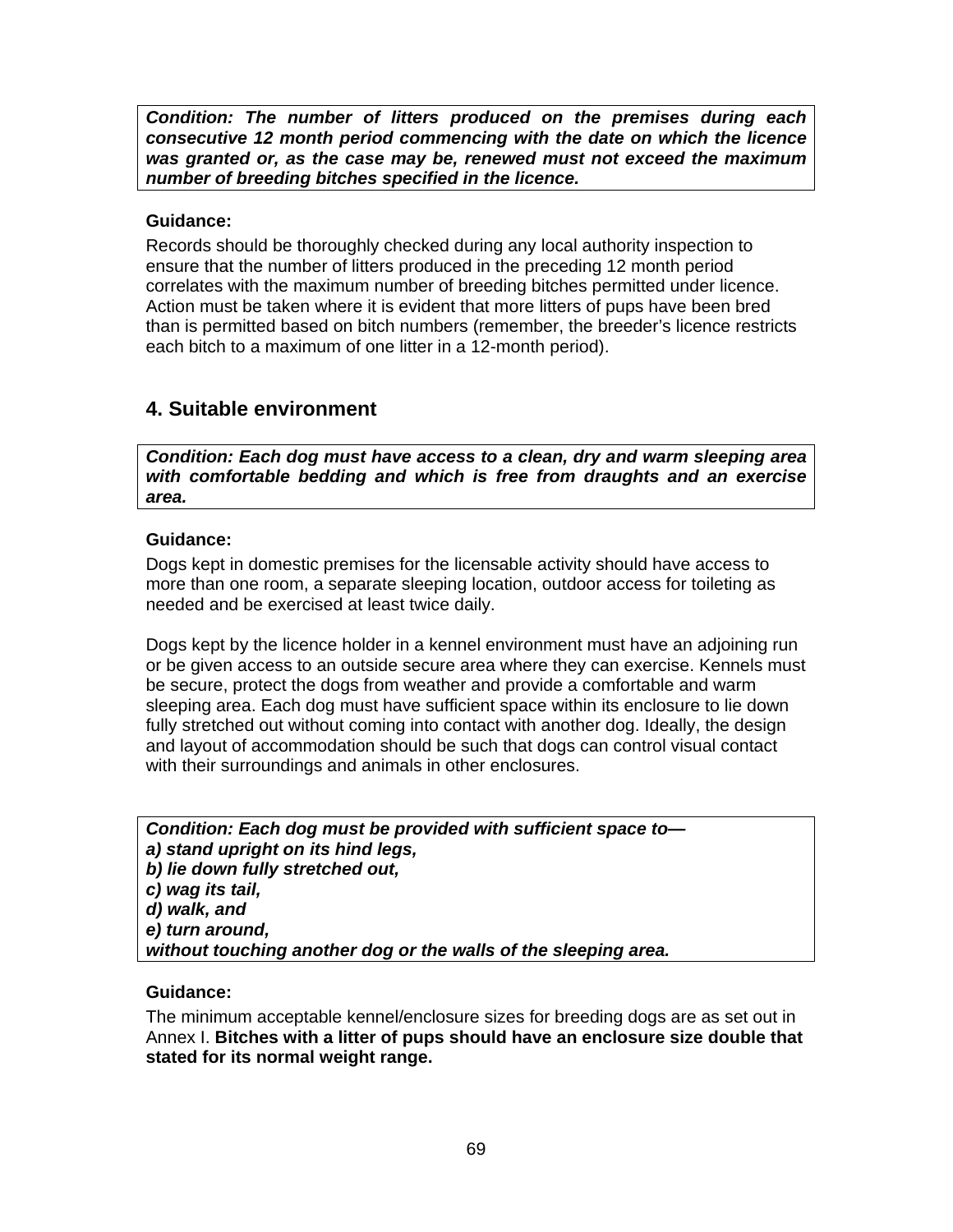## *Condition: The exercise area must not be used as a sleeping area unless the dog chooses to do so.*

## **Guidance:**

Local authorities need only confirm that both a separate sleeping area and exercise area are provided for each dog kept for the licensable activity and that these meet the needs of the dogs.

*Condition: There must be a separate whelping area for each breeding bitch to whelp in which contains a suitable bed for whelping.* 

#### **Guidance:**

There must be a whelping bed raised off the floor and with sides high enough to prevent new born puppies from falling out. The bed must contain sufficient bedding to ensure a soft surface for the bitch and to enable the absorption of mess resulting from whelping.

The bed must be constructed of easily cleanable impervious material and must be thoroughly cleaned and disinfected between litters.

Bitches must be moved to their whelping accommodation 60 days after mating or sooner if signs of imminent whelping are shown.

There should be access to the whelping area without disturbing other dogs.

Where a bitch is whelped in a domestic environment it is acceptable for a temporary disposable covering to be used.

*Condition: Each whelping area must be maintained at an appropriate temperature and include an area which allows the breeding bitch to move away from heat spots and from her young if she chooses to do so.* 

#### **Guidance:**

Licence holders must be able to demonstrate that the whelping area is capable of being maintained within a temperature range of 18°C – 24°C, with provision for higher temperatures in a whelping box for the first two weeks after puppies are born if appropriate. Monitoring of the temperature in the whelping area must be in place. The whelping area must be designed to allow the bitch and growing pups to move away from areas that are either too warm or too cold.

*Condition: Each dog must be provided with constant access to a sleeping area.*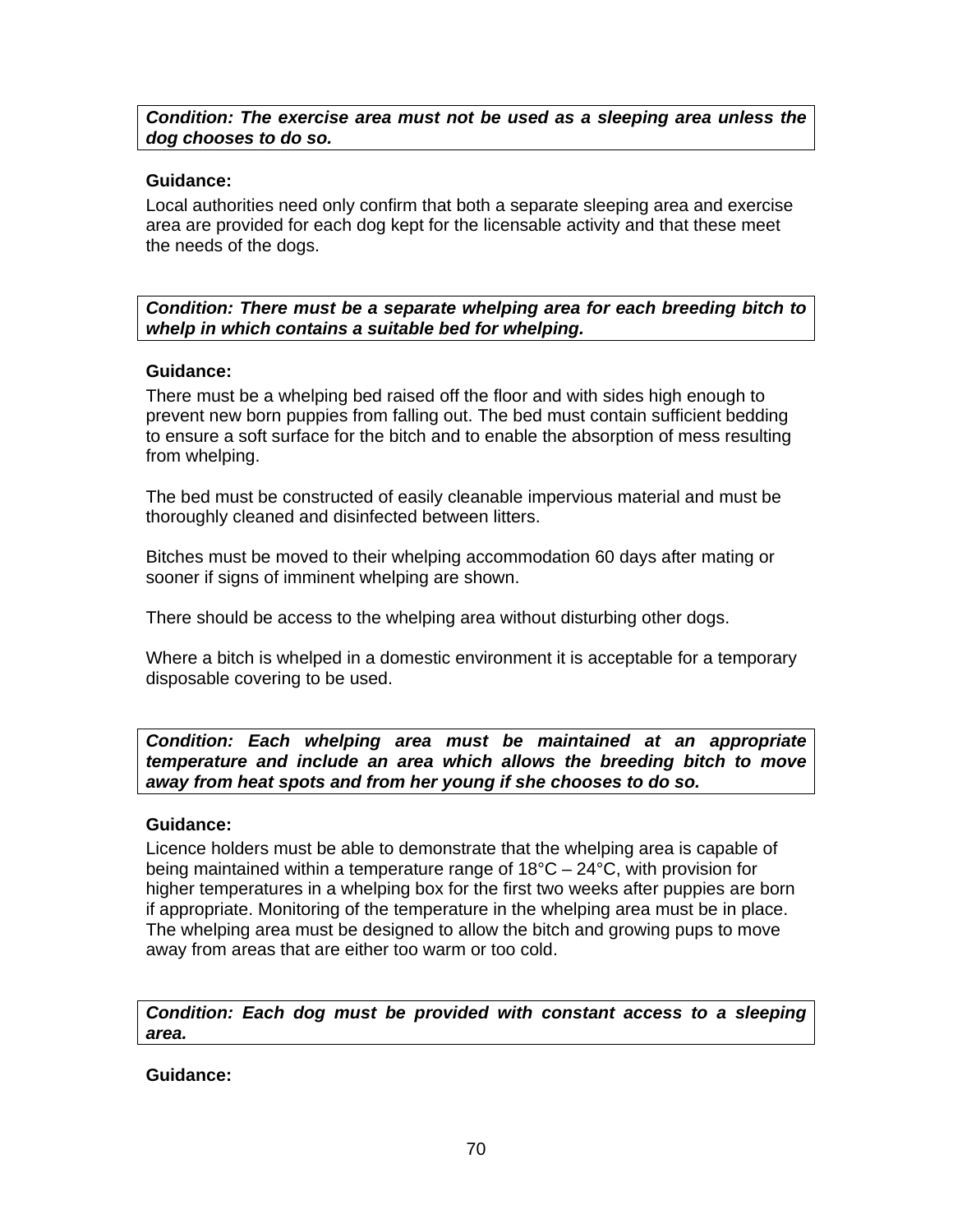Each dog kept for the licensable activity must have access to a safe and comfortable sleeping area where it can rest protected from the weather. The sleeping area must also protect the dog from temperature extremes.

## *Condition: A separate bed or area with bedding must be provided for each adult dog.*

## **Guidance:**

Clean and dry beds or bedding material must be provided for each dog. Any bedding material used must clearly be non-toxic, be absorbent, non-allergenic and padded so not to cause injury.

Bedding material must be cleaned or disposed of in accordance with the documented cleaning and disinfection procedure.

The bed must be easy to clean and disinfect, sited away from draughts and free from

hazards. Bedding material must be non-irritant and dry and used in sufficient

amounts to provide the necessary comfort and warmth required.

*Condition: No puppy aged under 8 weeks may be transported without its biological mother except—* 

*(a) if a veterinary surgeon agrees for health or welfare reasons that it may be so transported, or* 

*(b) in an emergency.*

## **Guidance:**

Local authorities should encourage licence holders to record the detail of any such instance where it is necessary to transport a puppy under 8 weeks old without its mother, including any agreement from a veterinary surgeon that such transportation should take place. For the avoidance of doubt, the term emergency includes transporting or moving a puppy to a place of safety due to it being seized due to welfare concerns and to protect its welfare.

*Condition: No pregnant breeding bitch may be transported later than 54 days after the date of successful mating or breeding procedure except to a veterinary surgeon.* 

## **Guidance:**

Licence holders should make all reasonable efforts to ensure that where veterinary advice is needed the vet visits the premises on which the pregnant bitch is kept rather than transporting the bitch to the vet.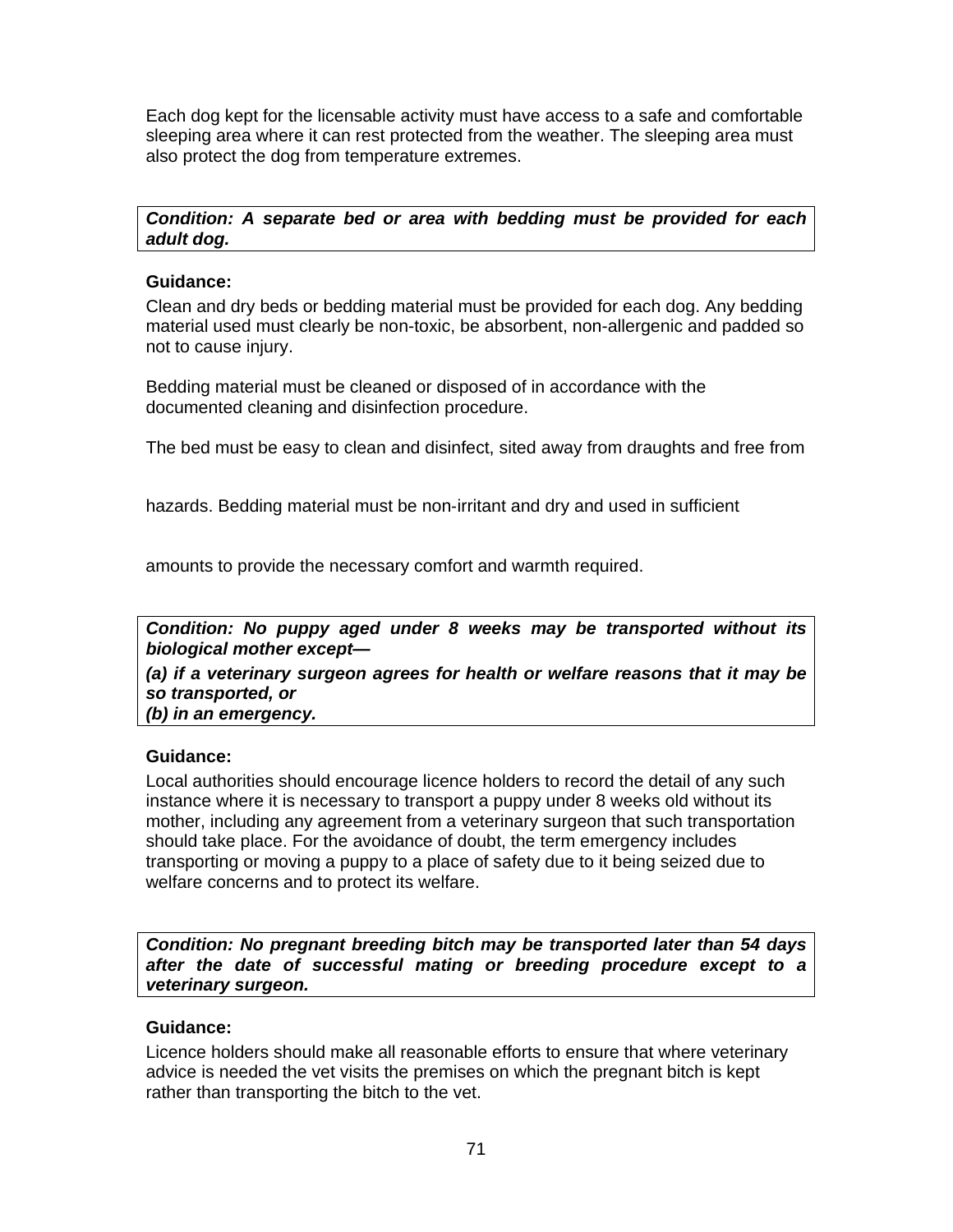A pregnant breeding bitch can of course still be transported if it has been seized due to welfare concerns and in order to safeguard its welfare.

*Condition: No breeding bitch may be transported earlier than 48 hours after whelping except to a veterinary surgeon where it is not otherwise practicable or appropriate for that person to attend to the bitch.* 

## **Guidance:**

All efforts should be made to have the veterinary surgeon attend the premises where the bitch is located rather than transporting the dog to the veterinary surgery, unless the circumstances require urgent transportation to a veterinarian.

A breeding bitch can of course still be transported earlier than 48 hours after whelping if it has been seized due to welfare concerns and in order to safeguard its welfare.

# **5. Suitable diet**

*Condition: Each puppy must be provided with the opportunity to start weaning as soon as it is capable of ingesting feed on its own.* 

*Condition: Each adult dog must be provided with feed appropriate to its needs.* 

## **Guidance:**

Licence holders should have appropriate feeding plans in place for both breeding bitches and any pups produced. Where advised by a veterinary surgeon, dietary supplements should be given.

*Condition: Each puppy must be provided with feed appropriate for its stage of development.* 

*Condition: Reasonable efforts must be made so that each puppy ingests the correct share of the feed provided.* 

## **Guidance:**

Licence holders must have a feeding plan in place that ensures puppies are being fed a diet appropriate for their age. All reasonable efforts should be made by the licence holder to supervise feeding to ensure that less dominant or smaller pups get their allocated share of the food. Where it is evident that a pup is not eating as expected or is struggling to compete for its share, the licence holder must take steps to address this.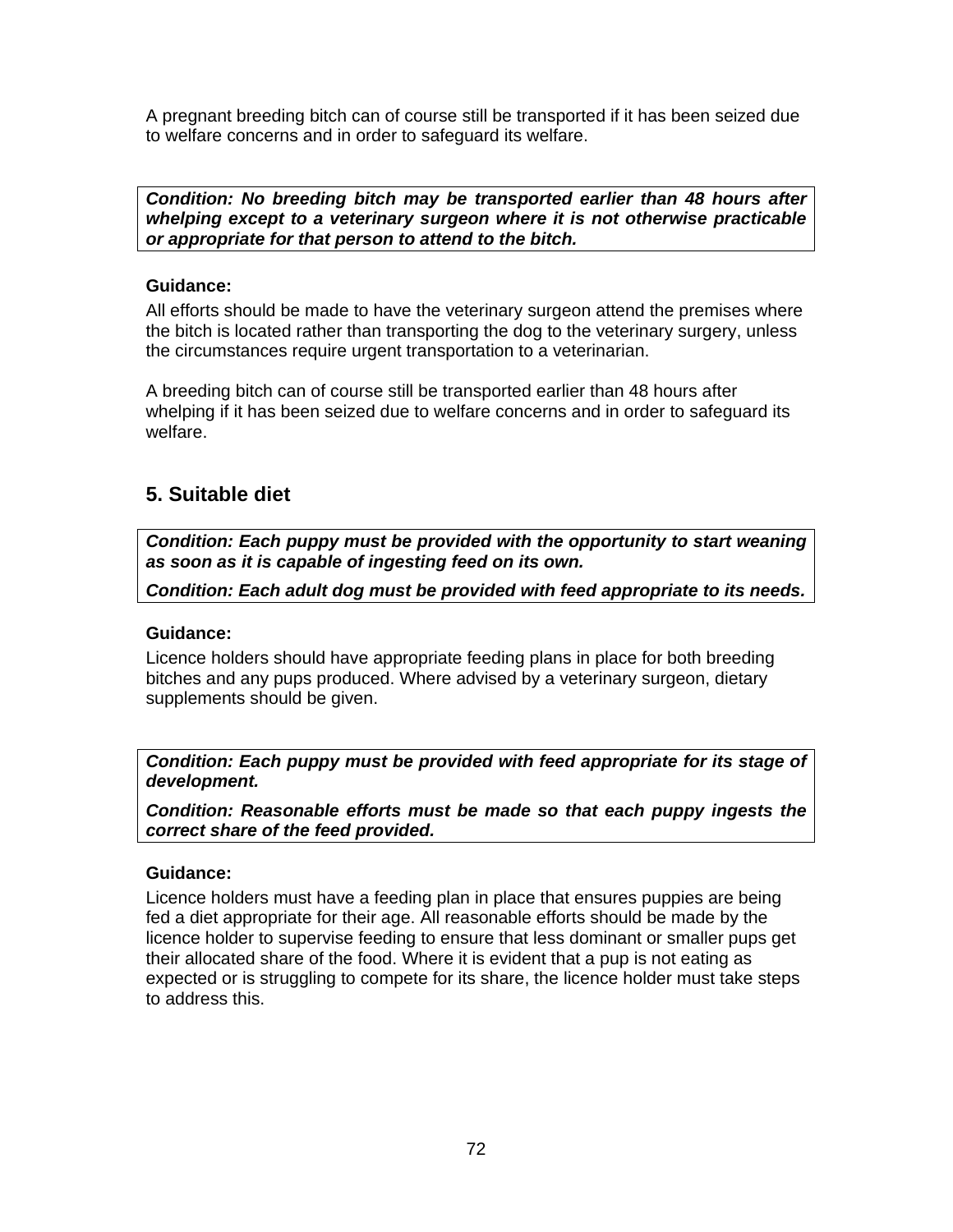# **6. Monitoring of behaviour, exercise and training**

*Condition: The licence holder must implement and be able to demonstrate use of a documented socialisation and habituation programme for the puppies.* 

#### **Guidance:**

The licence holder must have in place an adequate programme to socialise puppies and prepare them for life in the environment in which they are going to live. Procedures must be available so that all staff know how to appropriately socialise puppies.

Where bitches are anxious or aggressive when puppies are approached, this process should be gradual.

Puppies must be handled regularly from shortly after birth for short periods (e.g. gently picking up and examining) to habituate them to human contact and to examine them for any sign of disease and to ensure they are feeding properly.

Toilet training of puppies should be started before sale.

*Condition: All puppies must be given suitable and adequate opportunities to— (a) learn how to interact with people, dogs and other animals where such interaction benefits their welfare, and* 

*(b) become habituated to noises, objects and activities associated with a domestic environment.* 

#### **Guidance:**

See guidance directly above regarding a socialisation and habituation programme for puppies.

*Condition: Each dog must be provided with toys or feeding enrichment (or both) unless advised otherwise by a veterinary surgeon.* 

#### **Guidance:**

Food provision can be used to enhance enrichment, for example through the use of devices increasing the time and effort taken to access food (e.g. puzzle feeders, activity balls, stuffed rubber toys etc).

Where dogs are kept in pairs or larger groups, more devices must be available than the number of dogs and use should ideally be supervised carefully to identify where adverse behaviour occurs.

Dogs which show adverse behaviour associated with feeding, or when provided with food based enrichment, must be separated from other dogs prior to feeding.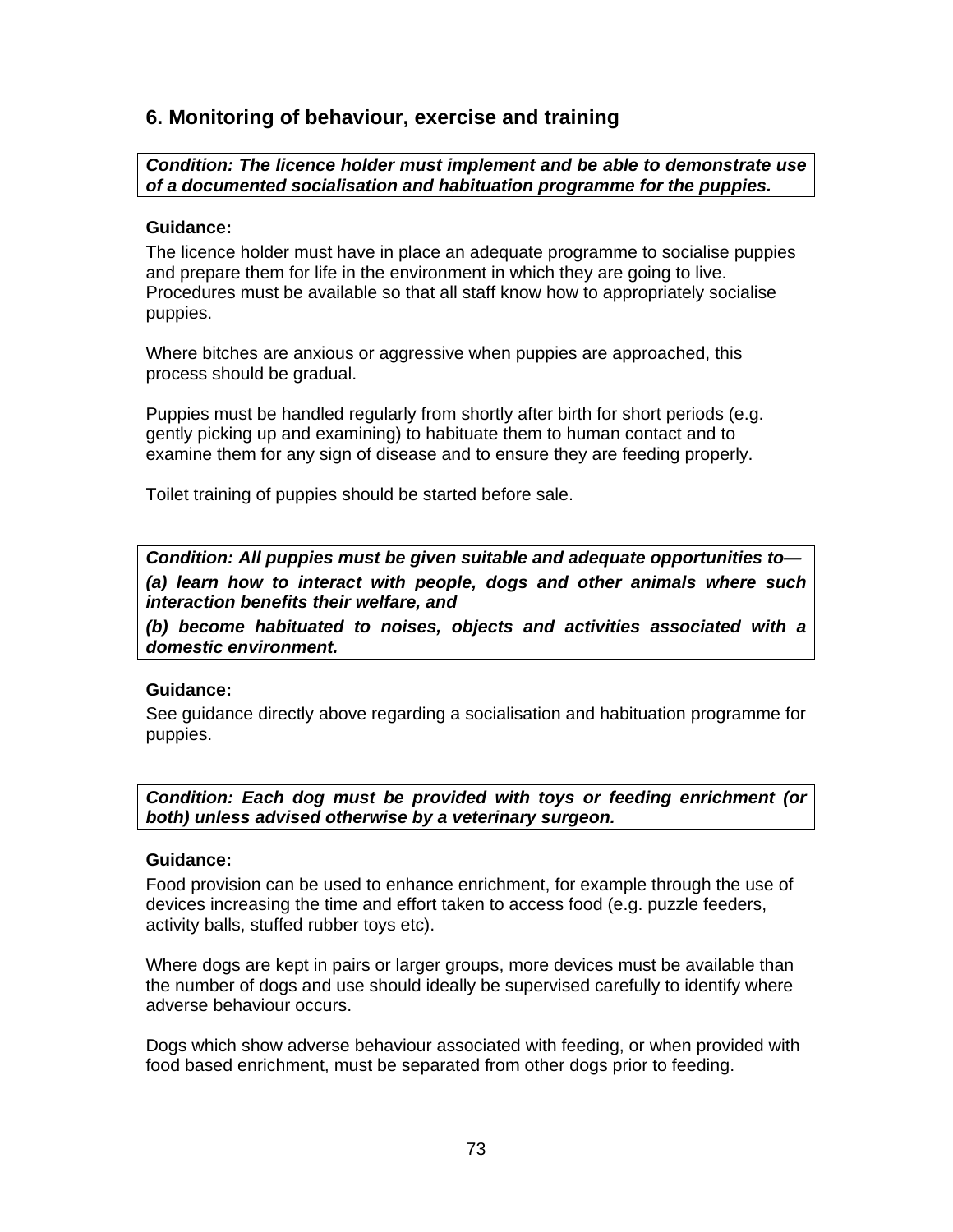*Condition: All adult dogs must be exercised at least twice daily away from their sleeping area unless advised otherwise by a veterinary surgeon.* 

#### **Guidance:**

There are various options for exercise – a secure exercise space, on-lead walks etc. Regardless of the approach taken to exercise, licence holders must ensure that dogs receive adequate exercise time.

Pregnant and lactating bitches will require frequent opportunity to toilet with short gentle exercise. Consideration must be given to bitches within 48 hours of birth to access short toilet breaks.

*Condition: Where a veterinary surgeon has advised against exercising a dog, the dog must be provided with alternative forms of mental stimulation or environmental enrichment.* 

### **Guidance:**

Walks must be replaced with two extra periods of human interaction during the day which may include grooming and/or toys/play. Ideally any toys used during this period should be rotated to prevent boredom, provide stimulation and minimise stress. Toys should be appropriate for the breed and size of dog and damaged toys must be replaced to protect the welfare of the animal.

*Condition: All adult dogs must have at least daily opportunities to interact with people where such interaction benefits their welfare.* 

# **Guidance:**

Licence holders must exercise, or provide dogs with opportunities for exercise, at least twice daily. These periods of exercise should also be used to interact with the dogs where such interaction is welcomed by the dog and benefits its overall welfare. Where possible, dogs should have the opportunity for interaction with more than one person where such opportunities arise. Ideally, further interaction will occur periodically throughout the day.

# **7. Housing with or apart from other dogs**

*Condition: Each adult dog must be provided with opportunities for social contact with other dogs where such contact benefits the dog's welfare.* 

# **Guidance:**

Dogs must not routinely be kept separate from other dogs where possible. Clearly where a particular dog is the target of more dominant dogs, steps must be taken to address the situation. Mothers and puppies, must be kept together in a kennel area of acceptable size (see Annex I) for their sole occupancy.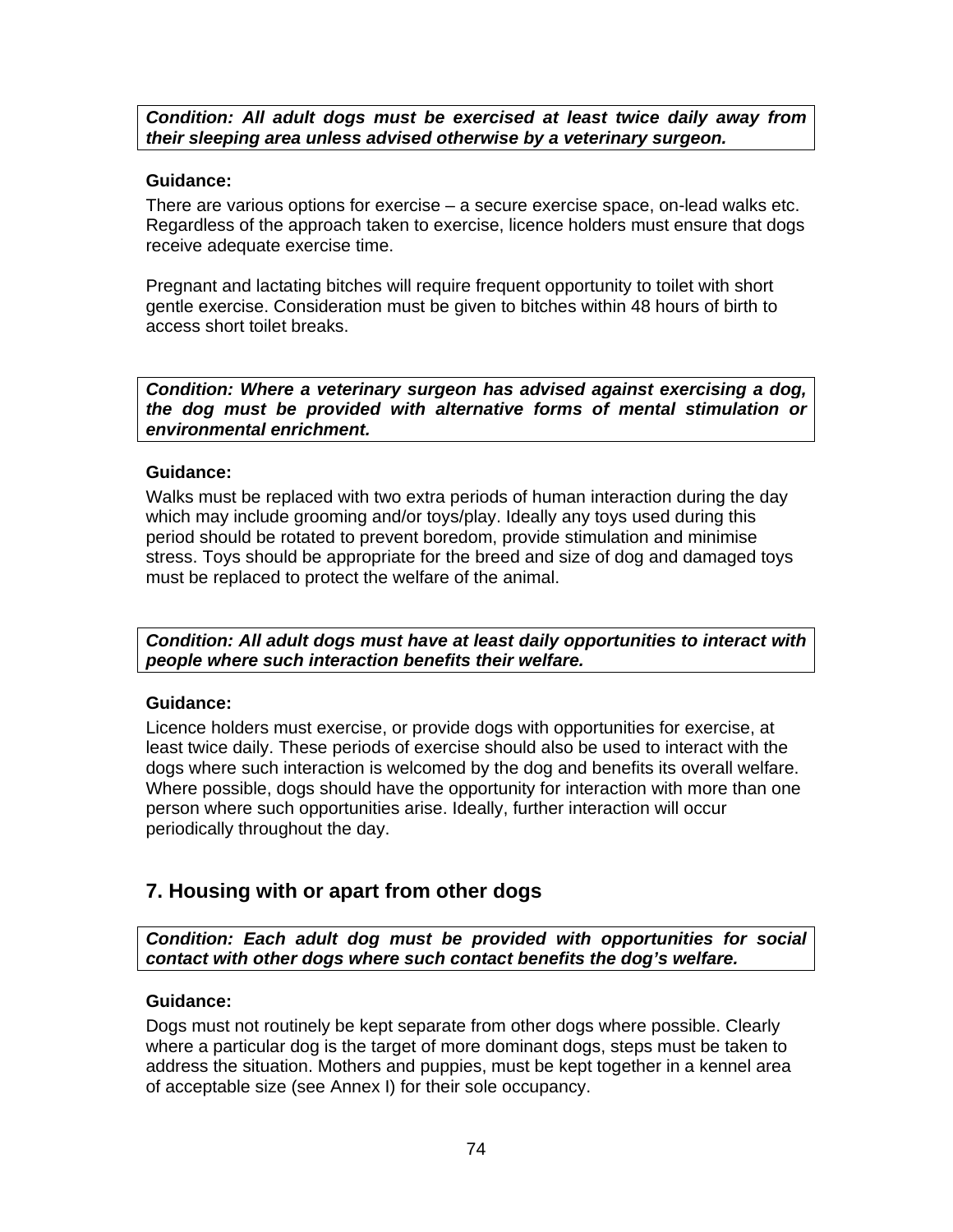Suitable facilities must be available to securely separate male dogs from bitches in season to avoid frustration.

*Condition: Each adult dog must be given suitable and adequate opportunities to become habituated to handling by people.* 

### **Guidance:**

See guidance notes above on socialisation and habituation.

*Condition: There must be an area within each sleeping area in which dogs can avoid seeing people and other dogs outside the sleeping area if they so choose.* 

### **Guidance:**

The design and layout of kennels must allow dogs to be able to control their visual access to surroundings and dogs in other kennels. Ideally, the layout should also minimise the number of dogs that staff disturb when removing any individual dog and ensure the safety of staff when passing other dogs.

There must be facility for a dog to be able to hide to avoid visual contact with other dogs.

# **8. Protection from suffering, injury and disease**

# *Condition: All dogs for sale must be in good health.*

# **Guidance:**

Licence holders must not knowingly sell any animal that is not fit, healthy or, where applicable, socialised. Where it is clear that an animal that is for sale is not in good physical or mental health it must be removed from sale and provided with appropriate care, including veterinary care where necessary, until it is considered fit for sale. In order to meet this licence obligation the licence holder and any staff employed must be adequately trained and experienced enough to identify when a puppy is unsuitable for sale due to ill-health, injury or another form of suffering. Local authorities should therefore be satisfied that the licence holder has sufficient experience and knowledge to identify such animals and know the remedial action that should be taken. Procedures should be in place to deal with ill and injured animals.

*Condition: Any dog with a condition which materially affects, or is likely to materially affect, its quality of life must not be—* 

*a) transferred in ownership, b) offered for sale, or*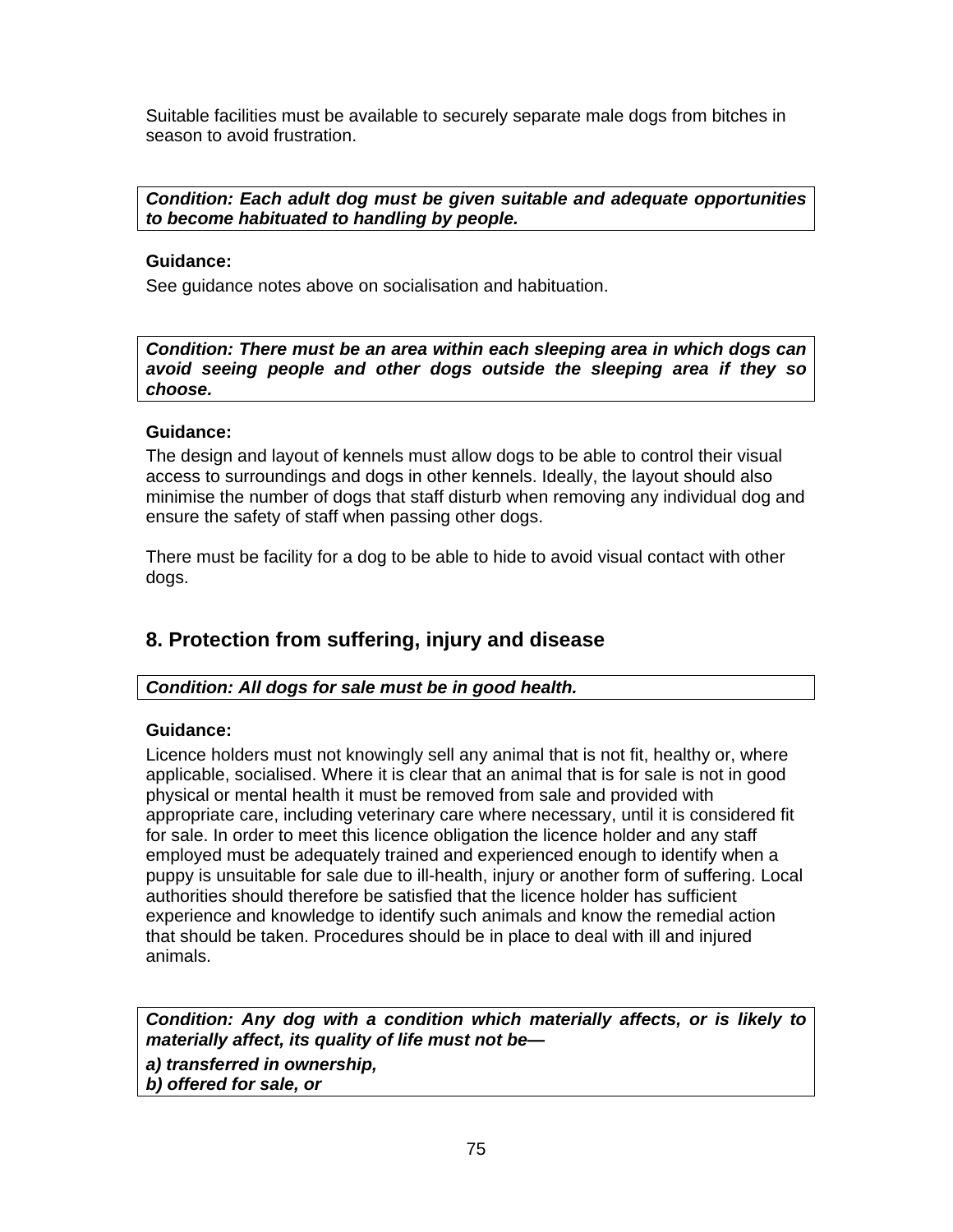*c) moved from the premises specified in the licence and on which the licensable activity is carried on, other than to an isolation facility or veterinary care facility where the animal is in need of isolation or treatment,* 

*until it has recovered, ceased to require isolation or, where there is no need for the animal to be isolated, been certified by a veterinary surgeon as being in a condition that is suitable for such transfer, sale or movement.*

### **Guidance:**

Local authorities should be satisfied that the licence holder has provision on the licenced premises or at another nearby suitable facility to isolate any animal with a condition that is likely to be affecting its quality of life, either short-term or long-term. If the animal is to remain on the licenced premises it should be located in a suitably quiet and safe part of the premises which is readily accessible to allow for regular monitoring of its condition. Veterinary opinion should be sought where necessary, and must be sought, where it is clear that the animals condition is long-term or unlikely to improve. If the animal requires to be transported to a veterinary facility then it should be done in a manner that minimises the stress on the animal.

*Condition: The licence holder must ensure that no bitch—* 

*a) is mated or undergoes a breeding procedure if aged less than 12 months,* 

*b) gives birth to more than one litter of puppies in a 12-month period,* 

*c) gives birth to more than 6 litters of puppies in her lifetime,* 

*d) is mated or undergoes a breeding procedure if she has had* 

 *- two litters delivered by caesarean section, or* 

 *- one litter delivered by caesarean section if the need for the caesarean section was due to the conformation of the bitch or her offspring.* 

*e) is mated or undergoes a breeding procedure if aged 8 or more years.* 

# **Guidance:**

Local authorities must be satisfied that any breeding programme implemented by the licence holder is fully compliant with the above conditions. The conditions set out above are particularly significant in terms of protecting the welfare of breeding bitches and local authorities should ensure that relevant records are thoroughly inspected during any inspection to confirm compliance.

*Condition: Each puppy must be microchipped and registered to the licence holder before it is sold.* 

# **Guidance:**

It is the responsibility of the breeder to get the dog microchipped by a suitably qualified person, as it must be done no later than eight weeks after birth and it is not possible to rehome before eight weeks. Any health exemptions from microchipping must be supported by a veterinary certificate. The microchip details must be recorded on a compliant database.

The breeder must be registered as the first keeper.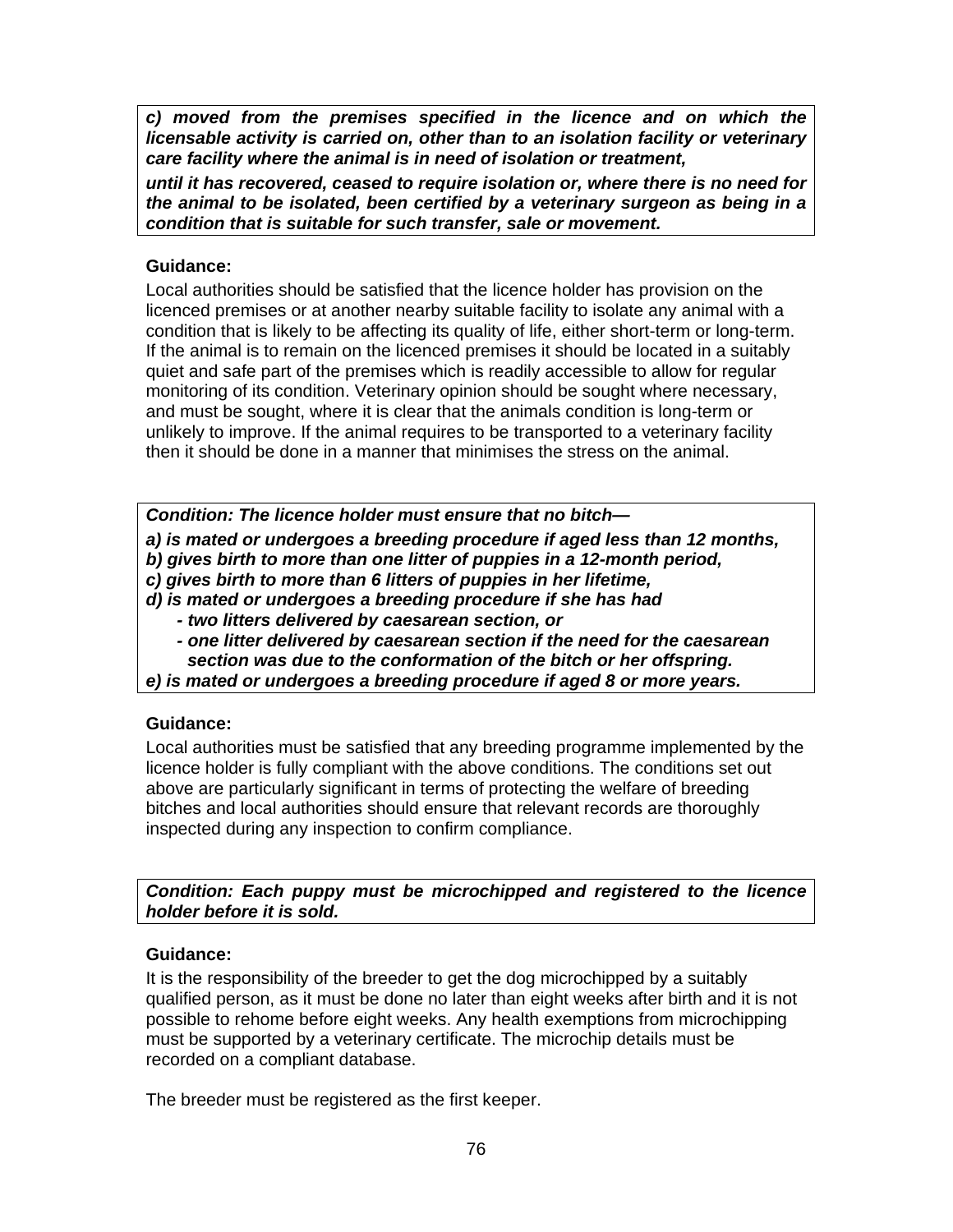*Condition: No dog may be kept for breeding if it can reasonably be expected, on the basis of its genotype, conformation, behaviour or state of health, that breeding from it could have a detrimental effect on its health or welfare or the health or welfare of its offspring.* 

### **Guidance:**

Licence holders should take all reasonable steps to ensure that dogs to be used for breeding are of good physical and genetic health, of acceptable temperament and fit for function (e.g. be able to see, breathe normally, and be physically fit and able to exercise freely). Appropriate health screening of breeding dogs, for example in accordance with Kennel Club recommendations, should be in place and be relevant to the breed.

The Kennel Club operate a scheme called "Breed Watch", which serves as an 'early warning system' to identify points of concern for individual breeds. Breed Watch provides information about specific health concerns to anyone involved in the world of dogs. The Breed Watch guidance can be found here:

https://www.thekennelclub.org.uk/events-and-activities/dog-showing/judging-dogshows/breed-watch/

All the breeds of dog recognised by the Kennel Club are placed into either category 1, 2 or 3. Breeds in category 3 are deemed to be of highest potential concern. The Kennel Club has highlighted a number of breeds as category 3 breeds on Breed Watch, as these breeds have been considered to be more susceptible to developing specific health conditions associated with exaggerated conformation: in particular problems that involve the eyes, skin, dentition, movement and respiratory function (breathing).

Where a local authority receives an application from a breeder wishing to breed a category 3 breed then it should take all reasonable steps to confirm that the applicant has demonstrable knowledge and experience of breeding the breed concerned. The local authority should also seek to confirm that the breeder implements robust selection and health screening procedures and that these are sufficient to minimise the risk of extreme conformations in any offspring produced. Local authorities should seek veterinary advice/input to confirm this where necessary.

Currently, the category 3 listed breeds are:

- Bloodhound
- Bulldog
- Dogue de Bordeaux
- German Shepherd Dog
- Mastiff
- Neapolitan Mastiff
- Pekingese
- Pug
- St. Bernard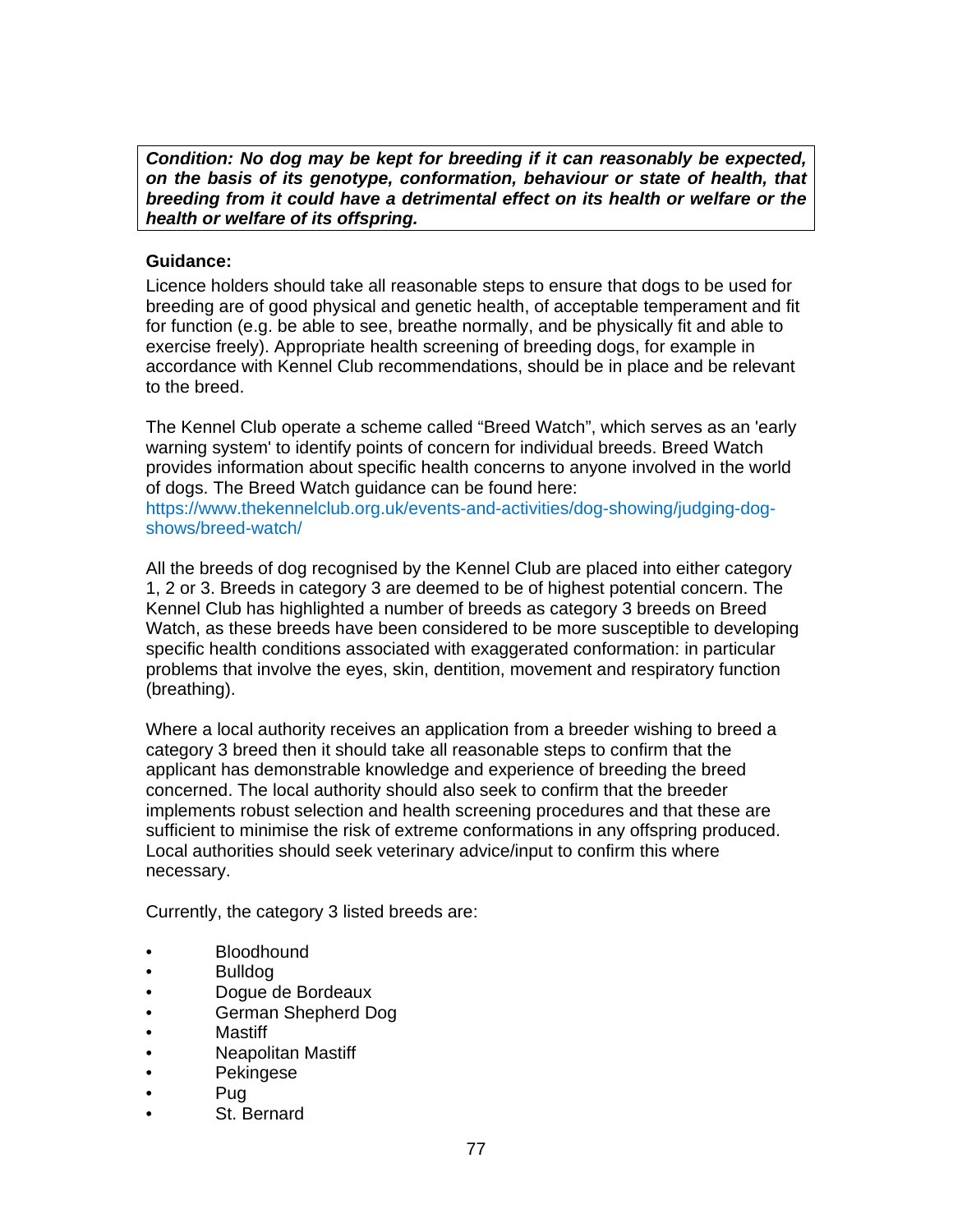Outside of Kennel Club recognised breeds, breeding of so called "Teacup" dogs is likely to amount to a breach of the above licence condition. The fact that an applicant is specifically seeking to breed such dogs may lead to the conclusion that the application should be refused on the basis that the above licence condition is unlikely to be met. The Kennel Club oppose the breeding of "Teacup" dogs as the pups produced have an increased risk of suffering serious health problems as they are generally bred from the runts of litters to produce a dog that is as small as possible. A breeder who genuinely cares for the welfare and health of the dogs they breed would be very unlikely to engage in such breeding practices and any application received from a breeder wishing to breed such dogs should be treated with caution.

Licence holders must be aware of any health risks that may be specific to the breed of dog they wish to breed. Where appropriate veterinary advice on the suitability of an animal for breeding must be sought. Licence holders must not breed from animals that show fear or aggression.

Dogs that have required surgery to rectify a conformation that has caused adverse welfare, or requires lifelong medication, **must not** be bred from.

The prospective purchaser of a puppy from a category 3 breed should ideally be provided with written guidance on any relevant conformation issues for the breed and how to manage them in the relevant literature handed over with each sale.

#### *Condition: Each dog must be checked in person at least two times per day.*

#### **Guidance:**

This may be undertaken by the licence holder when the dogs are being walked. However, the checks should be thorough and include checking ears, eyes and paws and the dogs overall condition and temperament.

*Condition: Breeding bitches must be adequately supervised during whelping and the licence holder must keep a record of—* 

*(a) the date of birth of each puppy,* 

*(b) each puppy's sex and colour,* 

*(c) the number of puppies in the litter, and* 

*(d) any other significant events.* 

#### **Guidance:**

During inspections, local authorities must ensure that the licence holder is recording all the required information required in respect to the birth of each puppy and the litter. Significant events could include whether any pups were stillborn, underdeveloped or human assistance being required during the birth due to the position of a puppy or the puppy's size. Any veterinary input required, be it advice or hands-on assistance, should be recorded.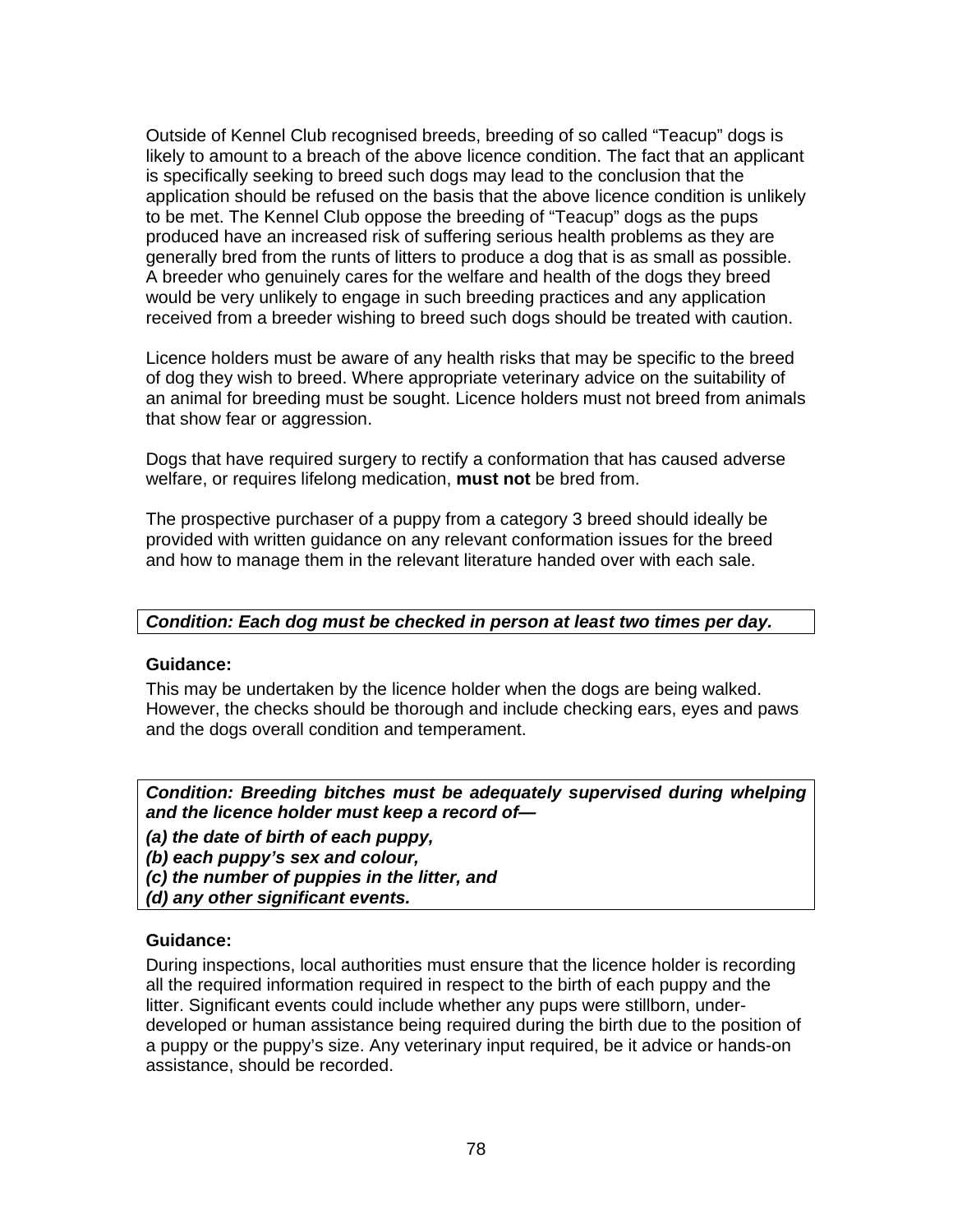*Condition: The licence holder must keep a record of each puppy sale including—* 

*(a) the microchip number of the puppy,* 

*(b) the date of the sale, and* 

*(c) the age of the puppy on that date.* 

### **Guidance:**

Local authorities during any inspection must ensure that the licence holder is accurately recording and retaining this information. Licence holders should be encouraged to also record any other information of significance for any puppy sold.

*Condition: The licence holder must keep a record of the following in relation to each breeding dog—* 

*(a) its name,* 

*(b) its sex,* 

*(c) its microchip and database details,* 

*(d) its date of birth,* 

*(e) the postal address where it normally resides,* 

*(f) its breed or type,* 

- *(g) the date or dates of any matings and breeding procedures (whether or not any such mating or procedure is successful),*
- *(h) details of its biological parents,*

*(i) details of any veterinary treatment it has received, and* 

*(j) the date and cause of its death (where applicable).* 

#### **Guidance:**

Local authorities must during any inspection undertaken confirm that this information is being accurately recorded by the licence holder. The records must be made available to an inspector upon request.

*Condition: The licence holder must also keep a record of the following in relation to each breeding bitch—* 

*(a) the number of matings and breeding procedures,* 

*(b) its age at the time of each mating and breeding procedure,* 

*(c) the total number of its litters,* 

*(d) the date or dates on which it has given birth, and* 

*(e) the caesarean sections it has had, if any, and their cause.* 

# **Guidance:**

Local authorities must during any inspection undertaken confirm that this information is being accurately recorded by the licence holder. The records must be made available to an inspector upon request.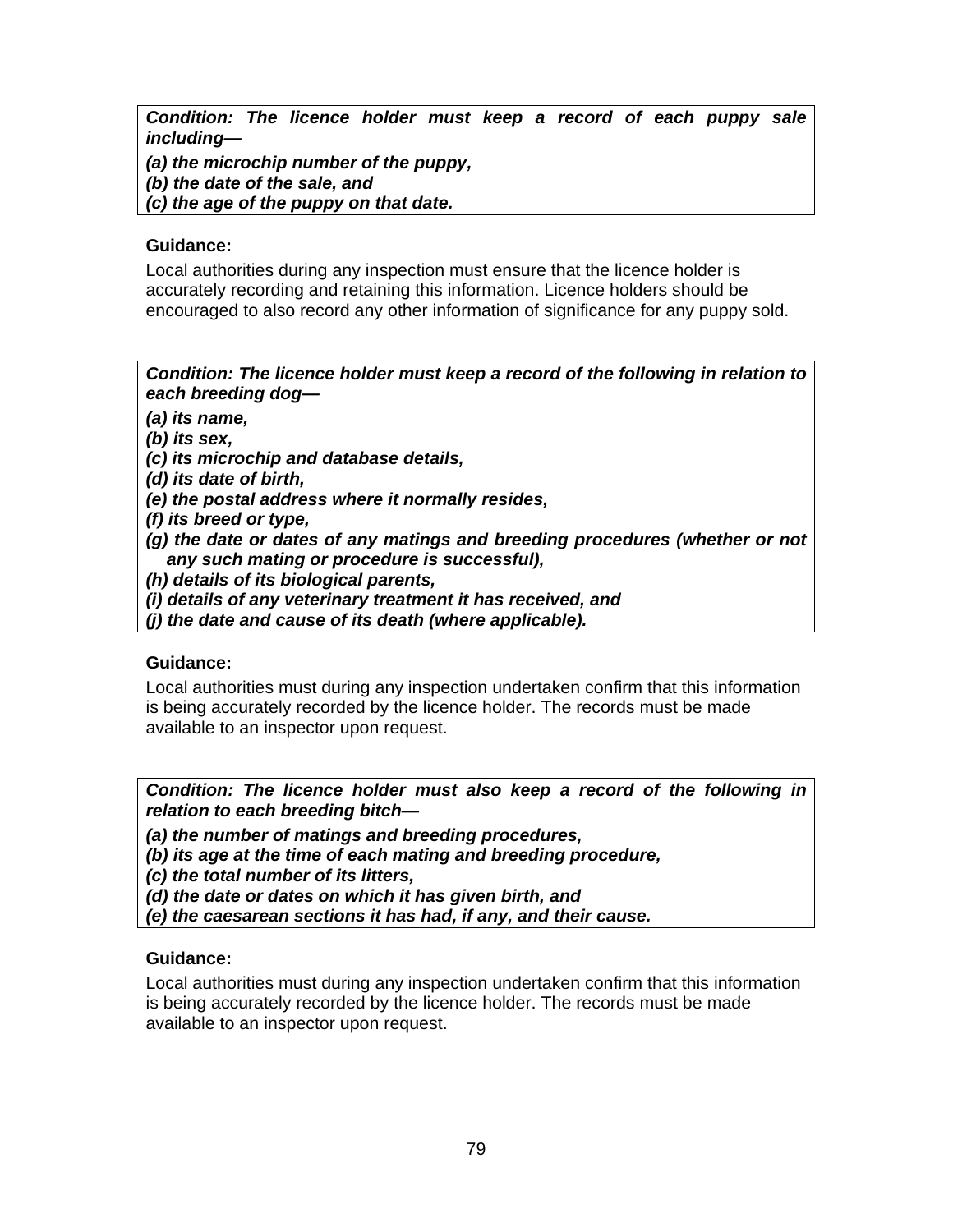*Condition: Any preventative healthcare plan agreed with the veterinary surgeon with whom the licence holder has registered under the condition specified in paragraph 9(8) of the general conditions must be implemented.* 

#### **Guidance:**

Local authorities must, as far as practicably possible, confirm that any preventative healthcare plan in place and that was agreed with the breeder's veterinary surgeon is being implemented. More generally, breeders should, as a minimum, be expected to have a healthcare plan that covers vaccinations, parasite control (internal and external) and body weight/conditioning monitoring.

*Condition: The licence holder must keep a record of any preventative or curative healthcare (or both) given to each dog.* 

#### **Guidance:**

Local authorities must during any inspection undertaken confirm that this information is being accurately recorded by the licence holder. The records must be made available to an inspector upon request.

*Condition: Where any other activity involving animals is undertaken on the premises on which the licensable activity of breeding dogs is carried on, it must be kept entirely separate from the area where that licensable activity is carried on.* 

#### **Guidance:**

Local authorities must be satisfied that where other activities involving animals are being conducted on the premises used for dog breeding they are undertaken in a separate area or building. Local authorities should, where possible, seek to confirm the nature of the other activity and whether it is an activity that requires to be undertaken under licence and, if so, whether the operator is licenced.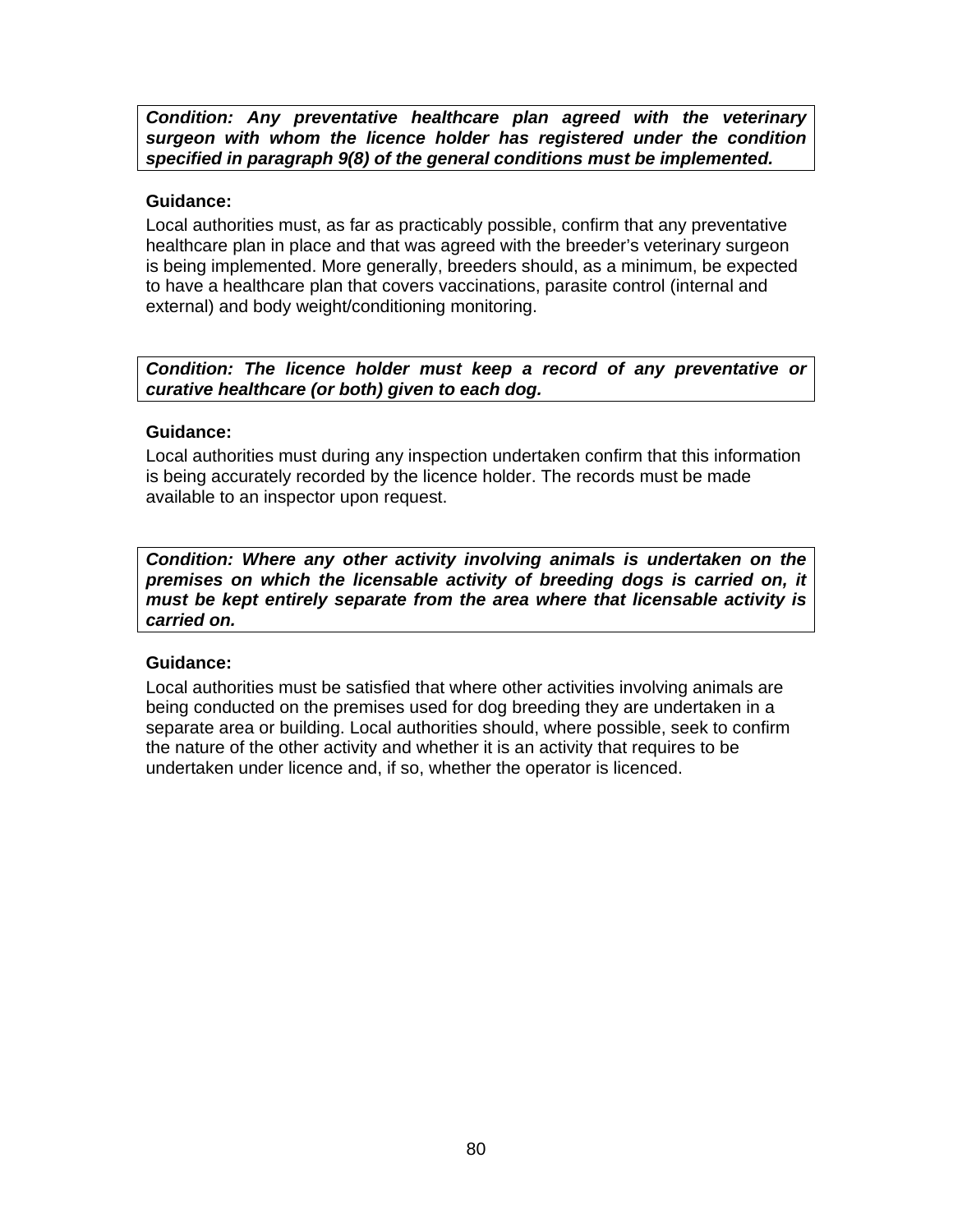# **Annex G**

# **Guidance on specific conditions – breeding cats**

# **1. Definitions**

*"adult cat"* means a cat aged 6 months or more,

*"sleeping area"* means a fully-enclosed indoor area in which a cat can rest and sleep,

*"exercise area"* means a secure area where cats may exercise and play,

*"breeding"* when used in the context of *"breeding cat"* means any adult cat intended to be used, being used or that has been used for the purposes of producing offspring.

# **2. Advertisements and sales**

*Condition: A cat must not be advertised or offered for sale—* 

- *which was not bred by the licence holder,*
- *from a place other than the premises where it was born and reared under the licence,*

*unless the cat is over the age of 12 months and was procured by the licence holder for breeding purposes.* 

#### **Guidance:**

The steps from birth to sale must be clear, and the licensing authority must be shown how and where kittens are bred, born, reared and kept until sale.

To demonstrate that they are the breeder, the licence holder's involvement in the complete reproductive process from conception and gestation to birth should be evident. Where requested, local authority inspectors must be shown details of the mating(s) and both parents (where known).

Licence holders may provide other supporting evidence such as photographs and veterinary records to show that they housed and cared for the kittens and their mother for the first 8 weeks of its life.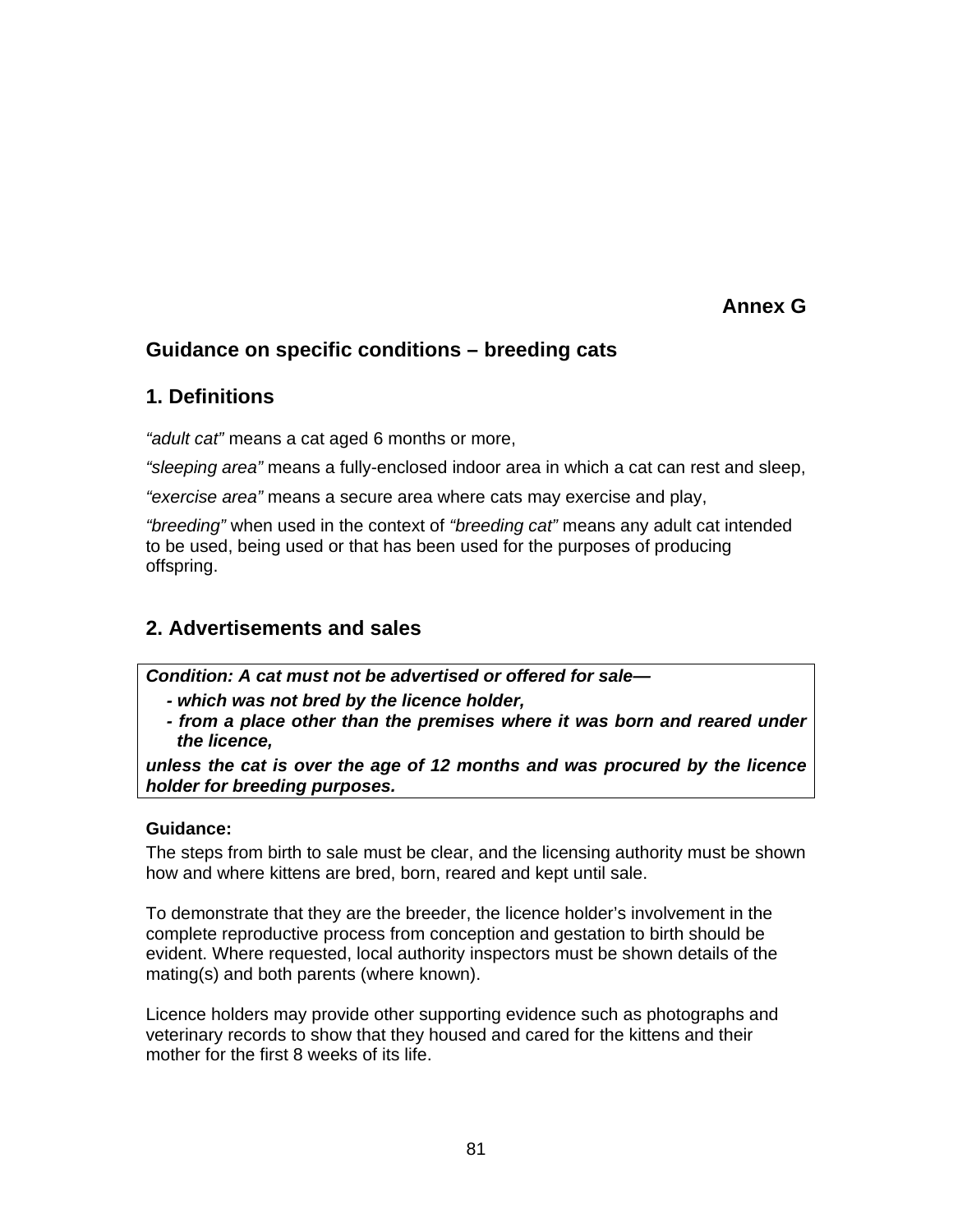*Condition: Any advertisement for the sale of a cat must—* 

- *include the number of the licence holder's licence,*
- *specify the local authority that issued the licence, and*
- *display the age of the cat being advertised.*

### **Guidance:**

Local authorities should ensure that the licence holder understands that "any advertisement" includes ads placed on social media platforms, ad sites like Gumtree, Pets4Homes etc., and any other web site on which the licence holder advertises animals for sale to the public.

Local authorities should, where practicable, verify that ads posted by the licence holder meet the above requirements and take steps to ensure compliance where it becomes clear that this condition of licence is not being met.

*Condition: Any equipment and accessories being sold with a cat must be suitable for it.* 

### **Guidance:**

Inspections undertaken by Local authorities should, as far as possible, confirm that licenced breeders only supply equipment and accessories that are designed for and are suitable for the kittens (or cats) being sold.

*Condition: The purchaser must be informed of the age, sex and veterinary record of the cat being sold.* 

# **Guidance:**

Local authorities should ensure that the licence holder provides this information as a minimum for any cat sold.

Ideally, breeders should also be providing new owners with information on how to properly care for their new cat. Such guidance could be in the form of care leaflets or through the provision of links to appropriate websites.

*Condition: No kitten aged under 8 weeks may be—* 

*(a) sold, or* 

*(b) permanently separated from its biological mother.* 

*Condition: The condition regarding permanent separation from the biological mother (para. 2(5)(b) of schedule 7) does not apply in relation to a kitten if separation is necessary for the health or welfare of the kitten, other kittens from the same litter or its biological mother or if the kittens biological mother is deceased.* 

**Guidance:**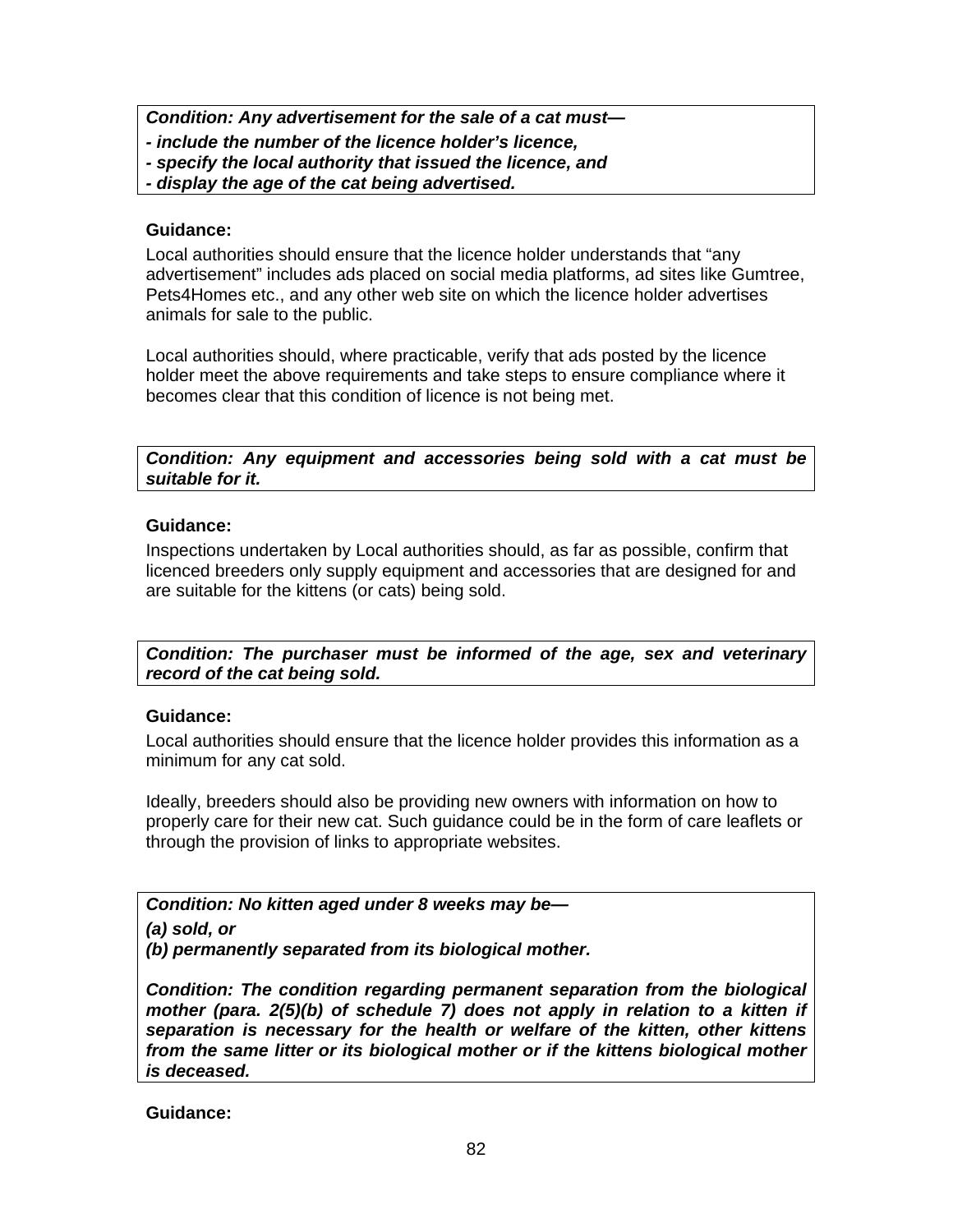Kittens must remain with their mother for the first eight weeks of life unless the mother dies or there is a health risk to the kitten or its littermates or the mother from remaining with her. Where necessary, a veterinarian may certify that it is in the best interests of the animal to be removed earlier, **but it must not be sold**. The local authority should be satisfied that licence holders retain records that are sufficient to demonstrate compliance with these conditions.

Where an inspector finds a kitten less than 8 weeks old that has been separated from its mother, they must take steps to determine why and any evidence provided to justify the separation should be supported by veterinary advice.

### *Condition: A cat may only be sold if the name, and an address, of the licence holder are disclosed to the purchaser.*

# **Guidance:**

Local authorities should ensure that the holder of a cat breeding licence understands this condition of licence. It is recommended that local authorities establish upfront with the breeder the address that will be used. Where this differs from the address on which the licensable activity is undertaken, the necessary steps should be taken to confirm that the address given is legitimate. Ideally, local authorities should seek to establish the association between the address given and the licence holder.

# **3. Number of breeding female cats and litters produced**

*Condition: The number of breeding female cats kept in relation to the licensable activity of breeding cats at any time on the premises specified in the licence and on which the licensable activity is carried on must not exceed the number specified by the local authority in the licence.* 

#### **Guidance:**

Regulation 6(6)(b) requires local authorities to specify in any breeding licence granted the maximum number of breeding queens that can be kept on the premises for the licensable activity. During any inspection local authorities should determine as far as possible that the licence holder is complying with this condition and where more queens are found on site than are permitted by licence action must be taken to establish the status of any additional queens and whether they are or have been used for breeding purposes (again as far as this is possible). Veterinary advice should be sought where this is considered necessary.

*Condition: The number of litters produced on the premises during each consecutive 12 month period commencing with the date on which the licence was granted or, as the case may be, renewed must not exceed twice the maximum number of breeding female cats specified in the licence.* 

**Guidance:**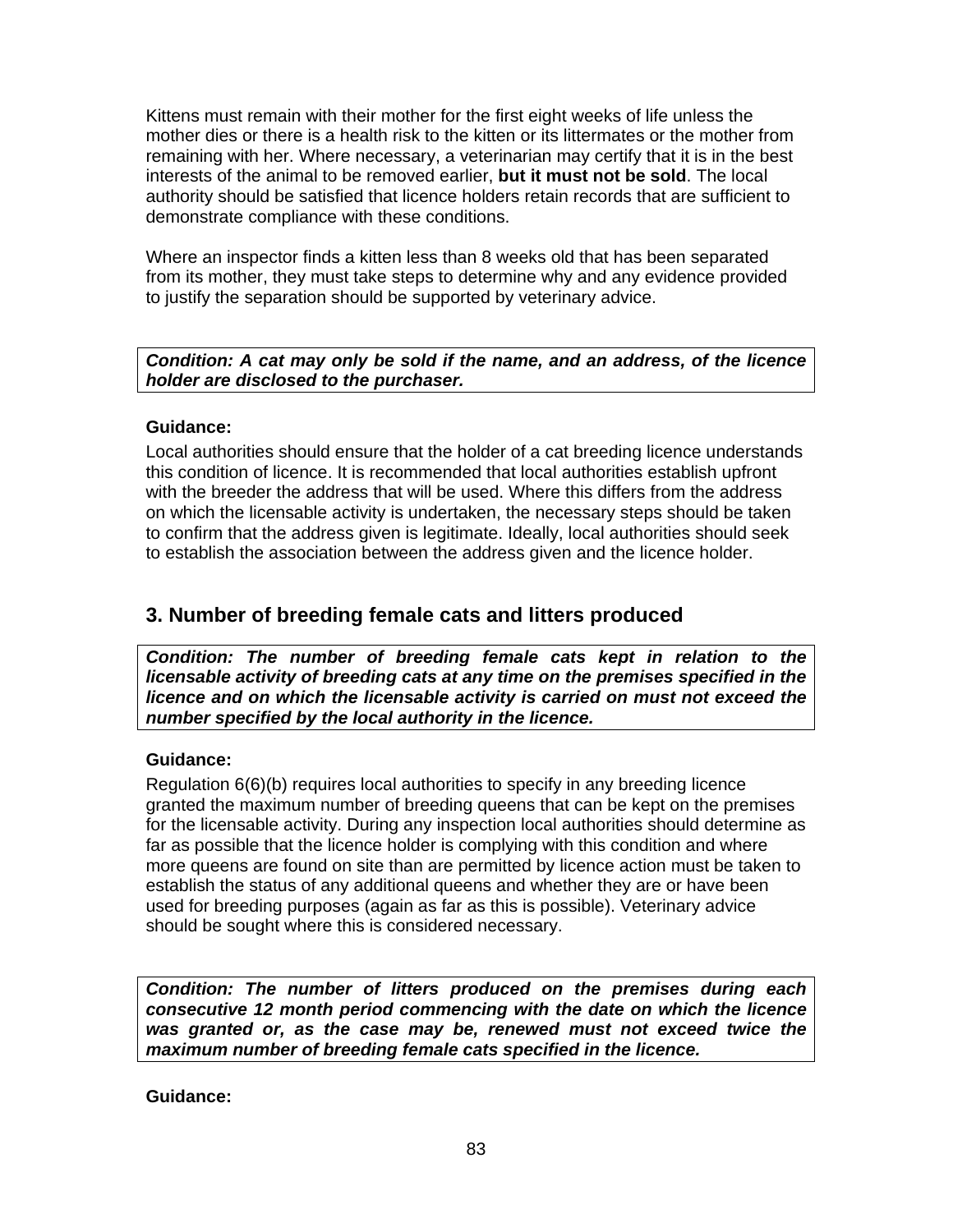Records should be thoroughly checked during any local authority inspection to ensure that the number of litters of kittens produced in the preceding 12 month period does not exceed 2 x the maximum number of breeding queens permitted under licence. Action must be taken where it is evident that more litters of kittens have been bred than is permitted based on queen numbers (remember, the breeder's licence restricts each queen to a maximum of two litters in a 12-month period).

# **4. Suitable environment**

*Condition: Each cat must have access to— (a) a clean, dry and warm sleeping area with comfortable bedding and which is free from draughts, and (b) an exercise area.* 

# **Guidance:**

Cats kept in domestic premises for the licensable activity must have access to more than one room, a separate sleeping location, outdoor access for toileting as needed and be permitted to exercise at least twice daily.

Cats kept by the licence holder in an enclosure style environment must have an adjoining run or be given access to an outside secure area where they can exercise. Enclosures must be secure, protect the cats from weather and provide a comfortable and warm sleeping area.

*Condition: Each cat must be provided with sufficient space to— (a) stand upright on its hind legs, (b) lie down fully stretched out, (c) walk, and (d) turn around, without touching another cat or the walls of the sleeping area.* 

#### **Guidance:**

The minimum acceptable enclosure sizes (where these are used) for breeding cats are as set out in Annex I. In circumstances where licence holders breed cats from their place of residence, local authorities must be satisfied that any queens kept for the licensable activity have sufficient space and freedom to perform the above behaviours in a safe and secure environment.

*Condition: The exercise area must not be used as a sleeping area unless the cat chooses to do so.* 

#### **Guidance:**

Local authorities need only confirm that both a separate sleeping area and exercise area are provided for each cat kept for the licensable activity and that these meet the needs of the cats.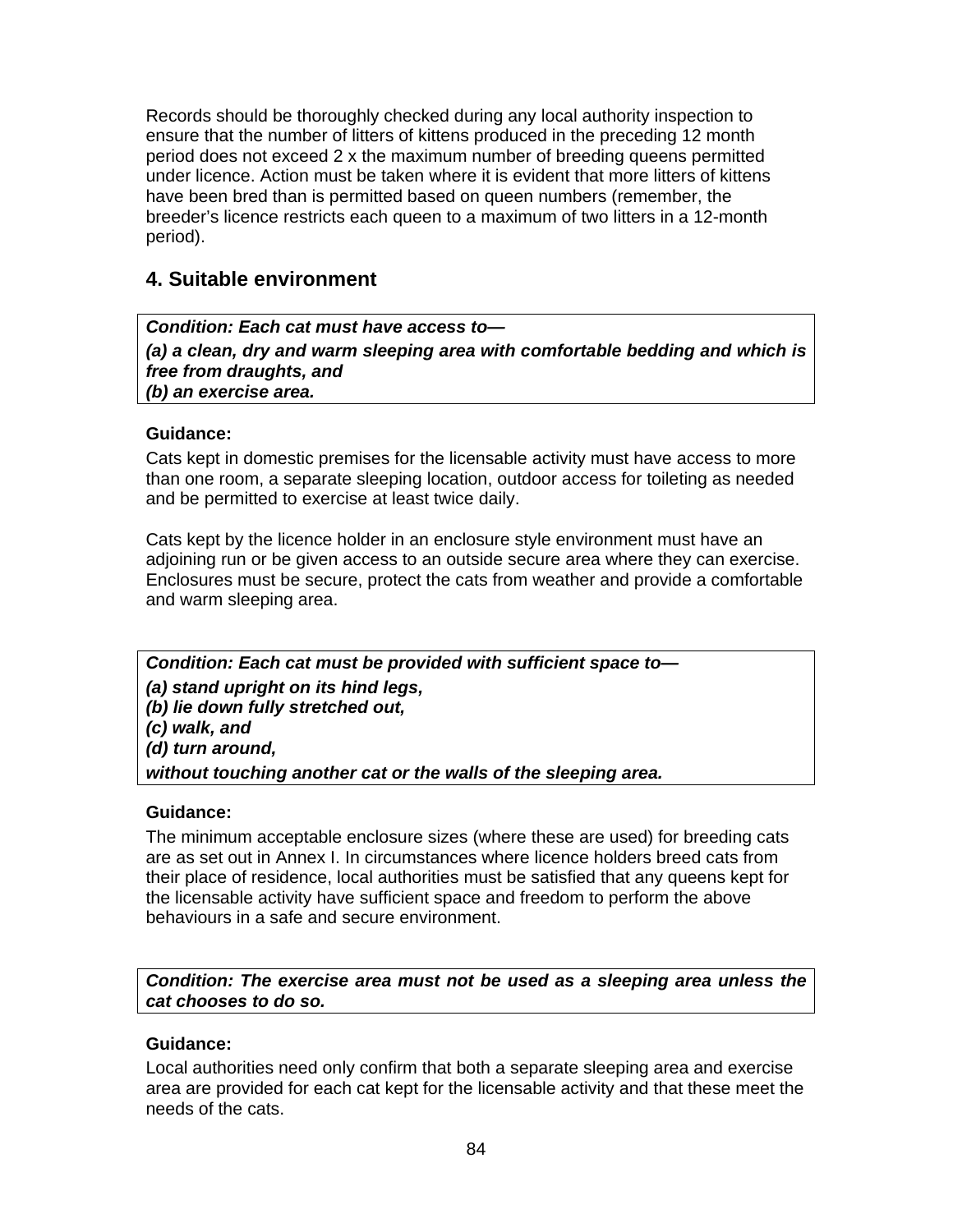*Condition: There must be a separate birthing area for each breeding female cat to give birth in and which contains a suitable bed for giving birth.* 

### **Guidance:**

Cats must be provided with a private, quiet and safe location in which to give birth. This area may be equipped with a suitable birthing bed or alternatively a suitable box lined with appropriate bedding material. There must be sufficient bedding to ensure a soft surface for the cat and to enable the absorption of mess resulting from birthing. The cat should have access to this location and to the bed 5 to 7 days prior to her due date to ensure she is comfortable accessing it. The breeder should be able to easily access the birthing area in case the cat needs assistance during the birth of her litter.

The bed must be constructed of easily cleanable impervious material and must be thoroughly cleaned and disinfected between litters. Where a queen is giving birth in a domestic environment it is acceptable for a temporary disposable covering to be used.

The birthing area should contain everything the cat may need including, some food, plenty of fresh drinking water and a litter tray.

In domestic premises cats may choose a birthing area somewhere other than that intended by the owner and should be allowed to do so.

*Condition: Each birthing area must be maintained at an appropriate temperature and include an area which allows the breeding female cat to move away from heat spots and from her young if she chooses to do so.* 

#### **Guidance:**

Licence holders must be able to demonstrate that any areas to be used for birthing are capable of being maintained within a temperature range of  $18^{\circ}$ C –  $24^{\circ}$ C. Monitoring of the temperature in the birthing area must be in place. The birthing area must be designed to allow the cat to move away from areas that are either too warm or too cold.

*Condition: Each cat must be provided with constant access to a sleeping area.* 

# **Guidance:**

Each cat kept for the licensable activity must have access to a safe and comfortable sleeping area where it can rest protected from the weather and temperature extremes.

*Condition: No kitten aged under 8 weeks may be transported without its biological mother except-*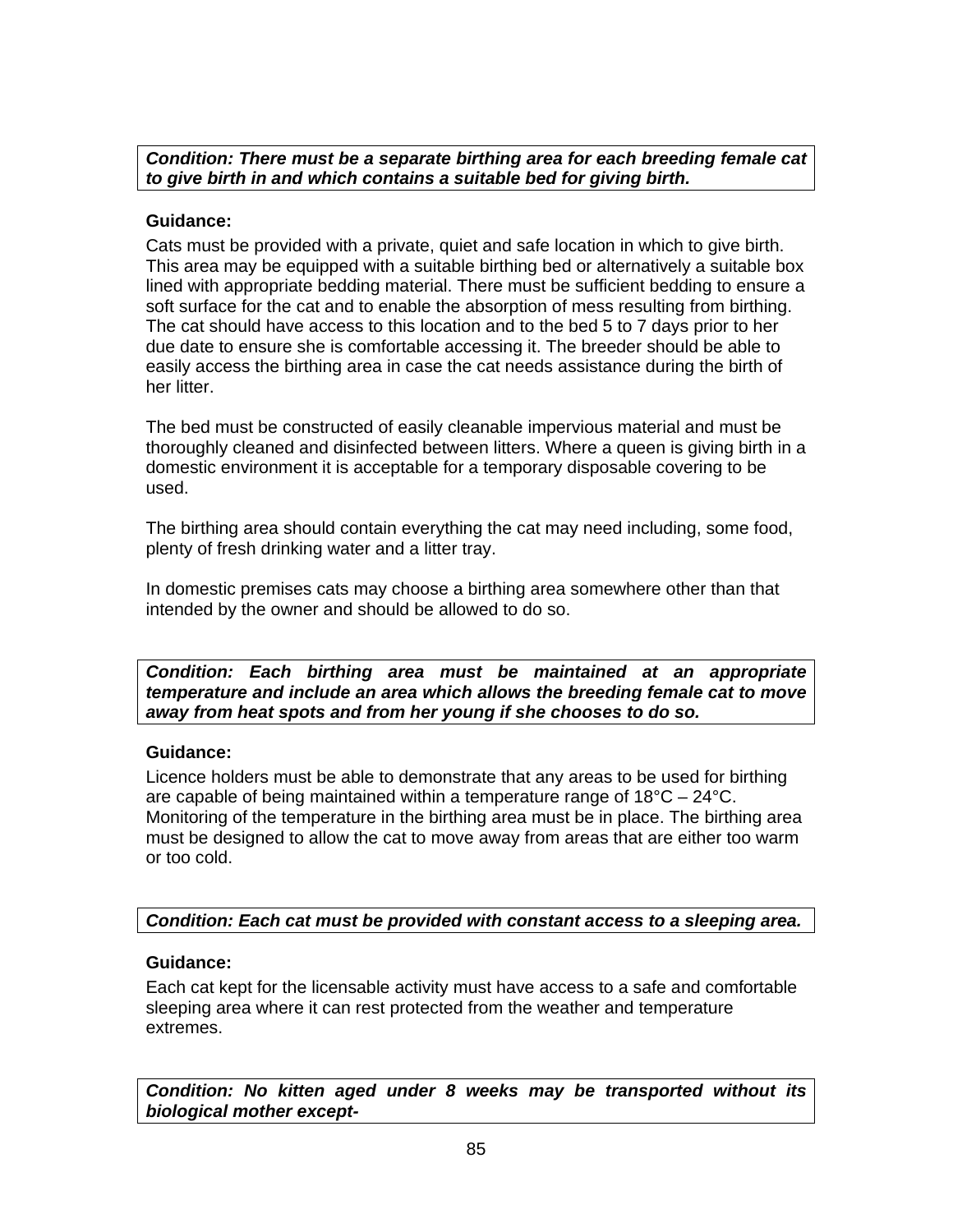#### *(a) if a veterinary surgeon agrees for health or welfare reasons that it may be so transported, or (b) in an emergency.*

### **Guidance:**

Local authorities should encourage licence holders to record the detail of any such instance where it is necessary to transport a kitten under 8 weeks old without its mother, including any agreement from a veterinary surgeon that such transportation should take place. For the avoidance of doubt, the term emergency includes transporting or moving a kitten to a place of safety due to it being seized due to welfare concerns and to protect its welfare.

*Condition: No pregnant breeding female cat may be transported later than 54 days after the date of successful mating or artificial insemination except to a veterinary surgeon.* 

#### **Guidance:**

Licence holders should make all reasonable efforts to ensure that where veterinary advice is needed the vet visits the premises on which the pregnant cat is kept rather than transporting the cat to the vet.

A pregnant breeding cat can of course still be transported if it has been seized due to welfare concerns and in order to safeguard its welfare.

*Condition: No breeding female cat may be transported earlier than 48 hours after giving birth except to a veterinary surgeon where it is not otherwise practicable or appropriate for that person to attend to the female cat.* 

# **Guidance:**

All efforts must be made to have the veterinary surgeon attend the premises where the cat is located rather than transporting the cat to the veterinary surgery, unless the circumstances require urgent transportation to a veterinarian.

A breeding cat can of course still be transported earlier than 48 hours after whelping if it has been seized due to welfare concerns and in order to safeguard its welfare.

# **5. Suitable diet**

*Condition: Each kitten must be provided with the opportunity to start weaning as soon as it is capable of ingesting feed on its own.* 

*Condition: Each adult cat must be provided with feed appropriate to its needs.* 

**Guidance:**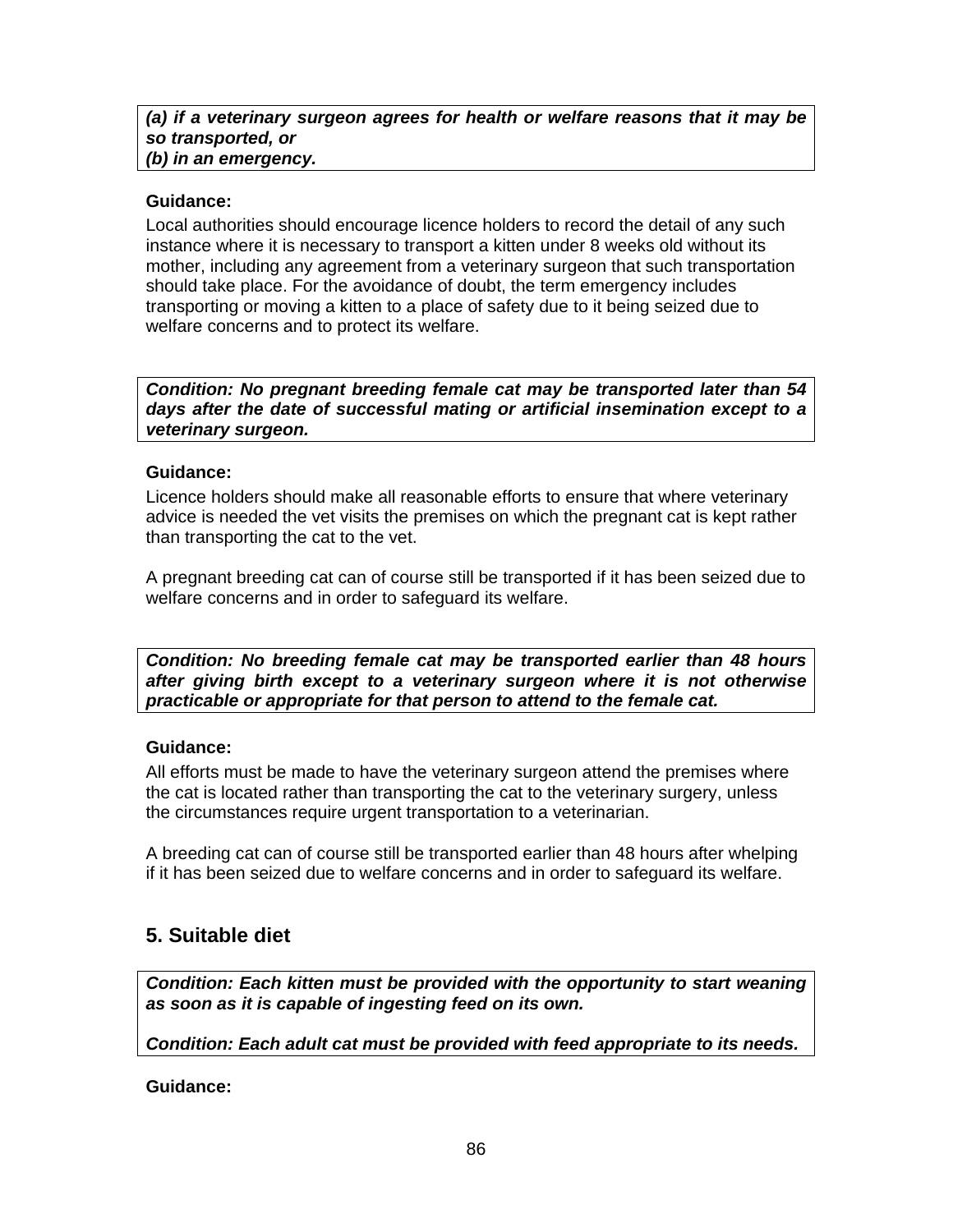Licence holders should have appropriate feeding plans in place for breeding queens and any kittens produced. Where advised by a veterinary surgeon, dietary supplements should be given. A supply of clean, fresh drinking water must always be made available as this is vital for milk production.

*Condition: Each kitten must be provided with feed appropriate for its stage of development.* 

*Condition: Reasonable efforts must be made so that each kitten ingests the correct share of the feed provided.* 

Licence holders must have a feeding plan in place that ensures kittens are being fed a high quality diet appropriate for their age. All reasonable efforts should be made to supervise feeding to ensure that less dominant or smaller kittens get their allocated share of the food. Where it is evident that a kitten is not eating as expected or is struggling to compete for its share, the licence holder must take steps to address this. Kittens should be weighed regularly in order to monitor their growth rate.

# **6. Training and exercise**

*Condition: Opportunities to exercise which benefit the cats' physical and mental health must be provided, unless advice from a veterinarian suggests otherwise.* 

#### **Guidance:**

Cats kept in enclosed areas should be allowed opportunities to climb or jump onto different levels within the enclosure and be able to use scratching posts and play with cat toys or other forms of environmental enrichment which should be changed sufficiently often to reduce boredom.

*Condition: All kittens must be given suitable and adequate opportunities to— (a) learn how to interact with people, cats and other animals where such interaction benefits their welfare, and* 

*(b) become habituated to noises, objects and activities associated with a domestic environment.* 

#### **Guidance:**

The licence holder must have in place an adequate programme to socialise kittens and prepare them for life in the environment in which they are going to live. This is particularly important where a breeder keeps a large number of breeding cats in facilities separate from domestic dwellings where regular interaction is much more likely to occur. Procedures must be available so that all staff know how to appropriately socialise kittens.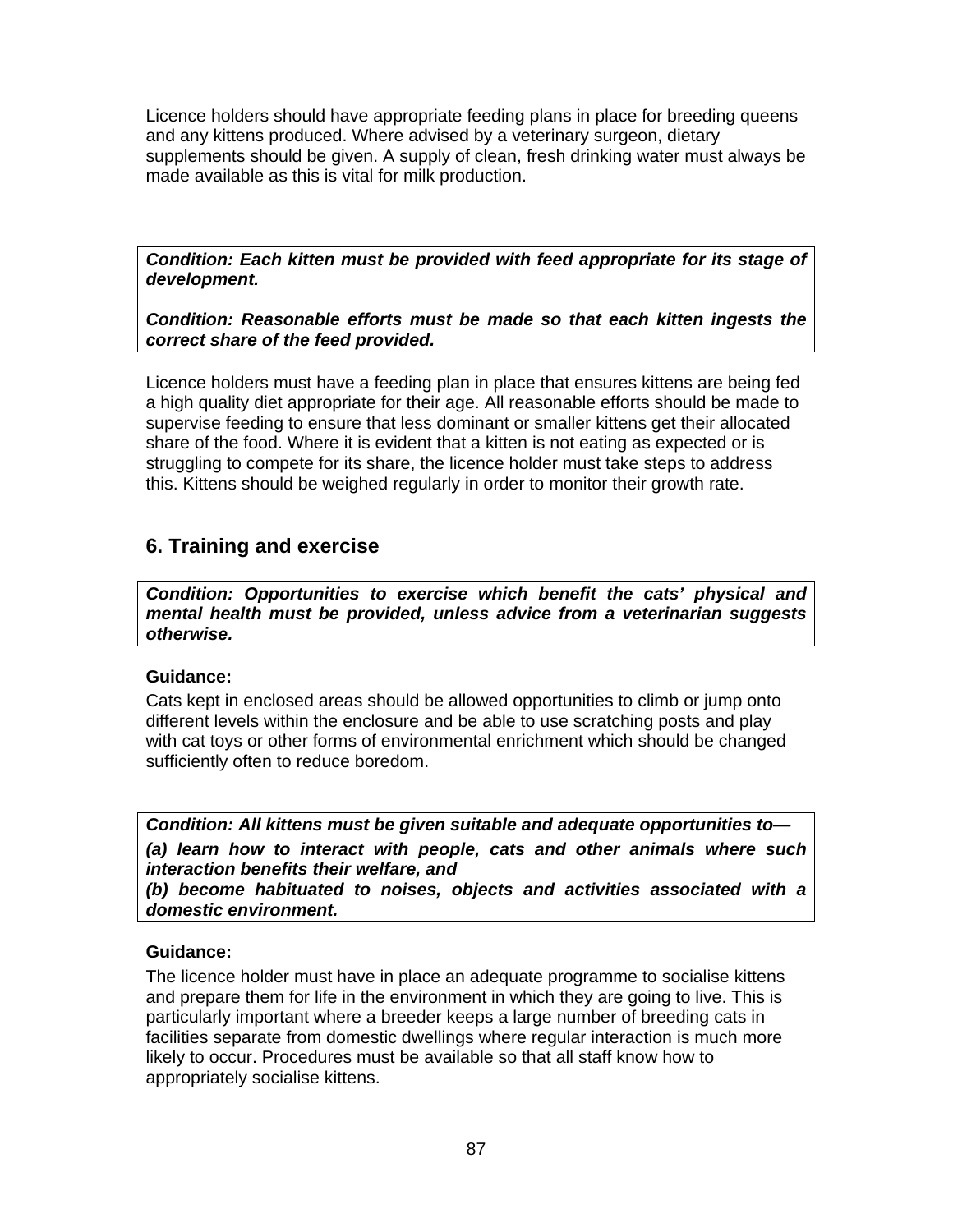Where queens are anxious or aggressive when kittens are approached and handled, this process must be gradual.

Kittens must be handled regularly from shortly after birth for short periods (e.g. gently picking up and examining) to habituate them to human contact and to examine them for any sign of disease and to ensure they are feeding properly. The window of opportunity for socialising kittens is short so habituating kittens to humans and the human environment must start early.

### *Condition: All adult cats must have at least daily opportunities to interact with people where such interaction benefits their welfare.*

### **Guidance:**

Licence holders must make time to interact with all adult cats kept for the licensable activity on a daily basis where such interaction is welcomed by the cat and benefits its overall welfare. Where possible, cats should have the opportunity for interaction with more than one person where such opportunities arise. Ideally, further interaction will occur naturally and periodically throughout the day.

### *Condition: Each adult cat must be given suitable and adequate opportunities to become habituated to handling by people.*

### **Guidance:**

Cats to be used for breeding should be carefully selected to ensure they have the right temperament and confidence to live with people and are comfortable with regular handling. To determine their suitability and to ensure they become habituated, regular interaction and handling needs to occur. Breeders should therefore be able to demonstrate that they understand the importance of habituation and the steps they implement to ensure it.

# **7. Protection from suffering, injury and disease**

# *Condition: All cats for sale must be in good health.*

#### **Guidance:**

Licence holders must not knowingly sell any kitten or cat that is not fit, healthy or, where applicable, socialised. Where it is clear that an animal that is for sale is not in good physical or mental health it must be removed from sale and provided with appropriate care, including veterinary care where necessary, until it is considered fit for sale. In order to meet this licence obligation the licence holder and any staff employed should be adequately trained and experienced enough to identify when a kitten or cat is unsuitable for sale due to ill-health, injury or another form of suffering. Local authorities should therefore be satisfied that the licence holder has sufficient experience and knowledge to identify such animals and know the remedial action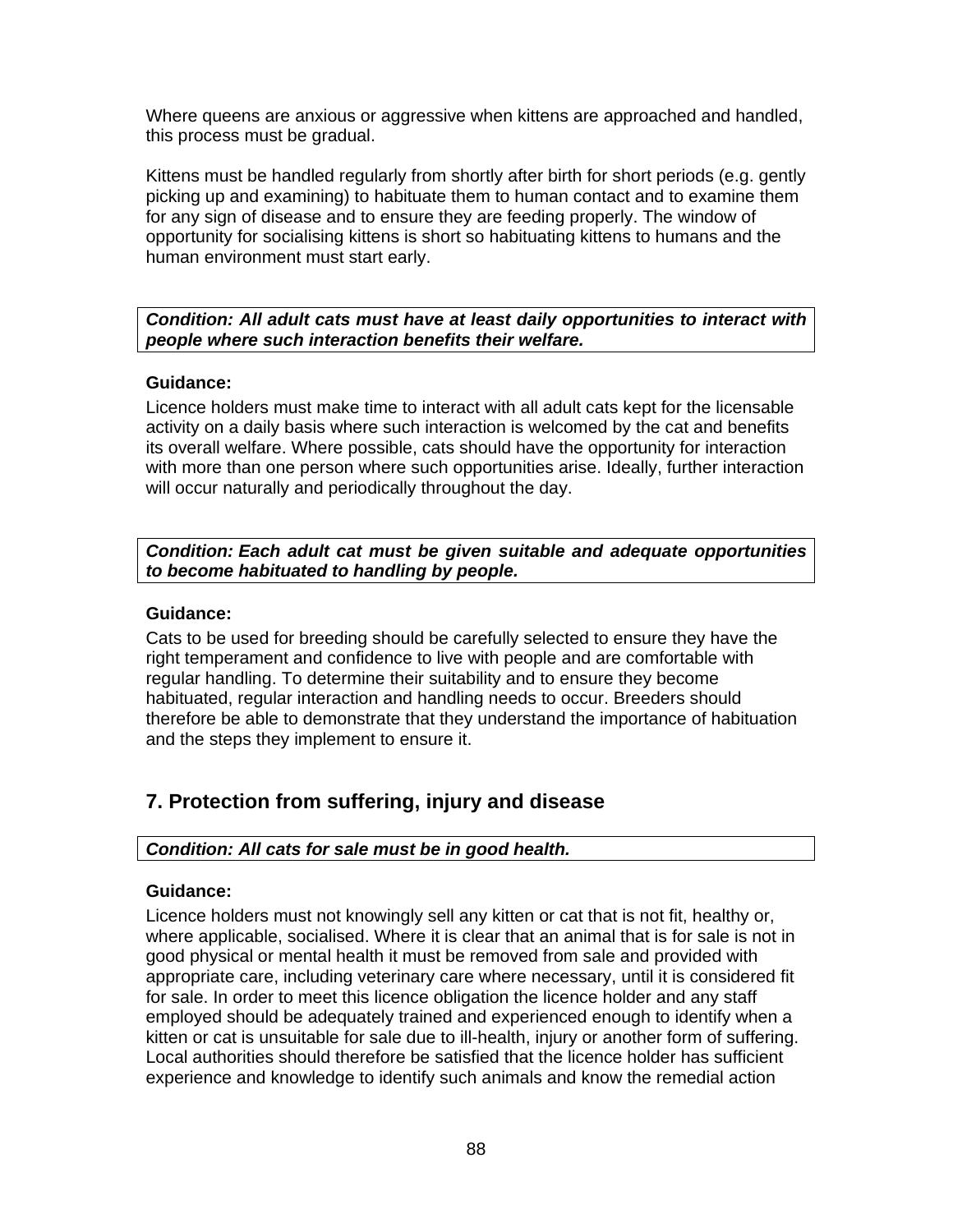that should be taken. Procedures should be in place to deal with ill and injured animals.

*Condition: Any cat with a condition which materially affects, or is likely to materially affect, its quality of life must not be—* 

*a) transferred in ownership,* 

*b) offered for sale, or* 

*c) moved from the premises specified in the licence and on which the licensable activity is carried on, other than to an isolation facility or veterinary care facility where the animal is in need of isolation or treatment,* 

*until it has recovered, ceased to require isolation or, where there is no need for the cat to be isolated, been certified by a veterinary surgeon as being in a condition that is suitable for such transfer, sale or movement.* 

### **Guidance:**

Local authorities should be satisfied that the licence holder has provision on the licenced premises or at another nearby suitable facility to isolate any animal with a condition that is likely to be affecting its quality of life, either short-term or long-term. If the animal is to remain on the licenced premises it should be located in a suitably quiet and safe part of the premises which is readily accessible to allow for regular monitoring of its condition. Veterinary opinion should be sought where necessary, and must be sought, where it is clear that the animals condition is long-term or unlikely to improve. If the animal requires to be transported to a veterinary facility then it should be done in a manner that minimises the stress on the animal.

*Condition: The licence holder must ensure that no female cat—* 

*a) is mated or artificially inseminated if aged less than 10 months,* 

*b) gives birth to more than two litters of kittens within 12 months,* 

*c) gives birth to more than 8 litters of kittens in its lifetime,* 

*d) is mated or artificially inseminated if aged 8 or more years,* 

*e) is mated or artificially inseminated after she has delivered one litter of kittens by caesarean section.* 

# **Guidance:**

Local authorities must be satisfied that any breeding programme implemented by the licence holder is fully compliant with the above conditions. The conditions set out above are particularly significant in terms of protecting the welfare of breeding queens and local authorities should ensure that relevant records are inspected during any inspection to confirm compliance.

*Condition: No cat may be kept for breeding if it can reasonably be expected, on the basis of its genotype, conformation, behaviour or state of health, that*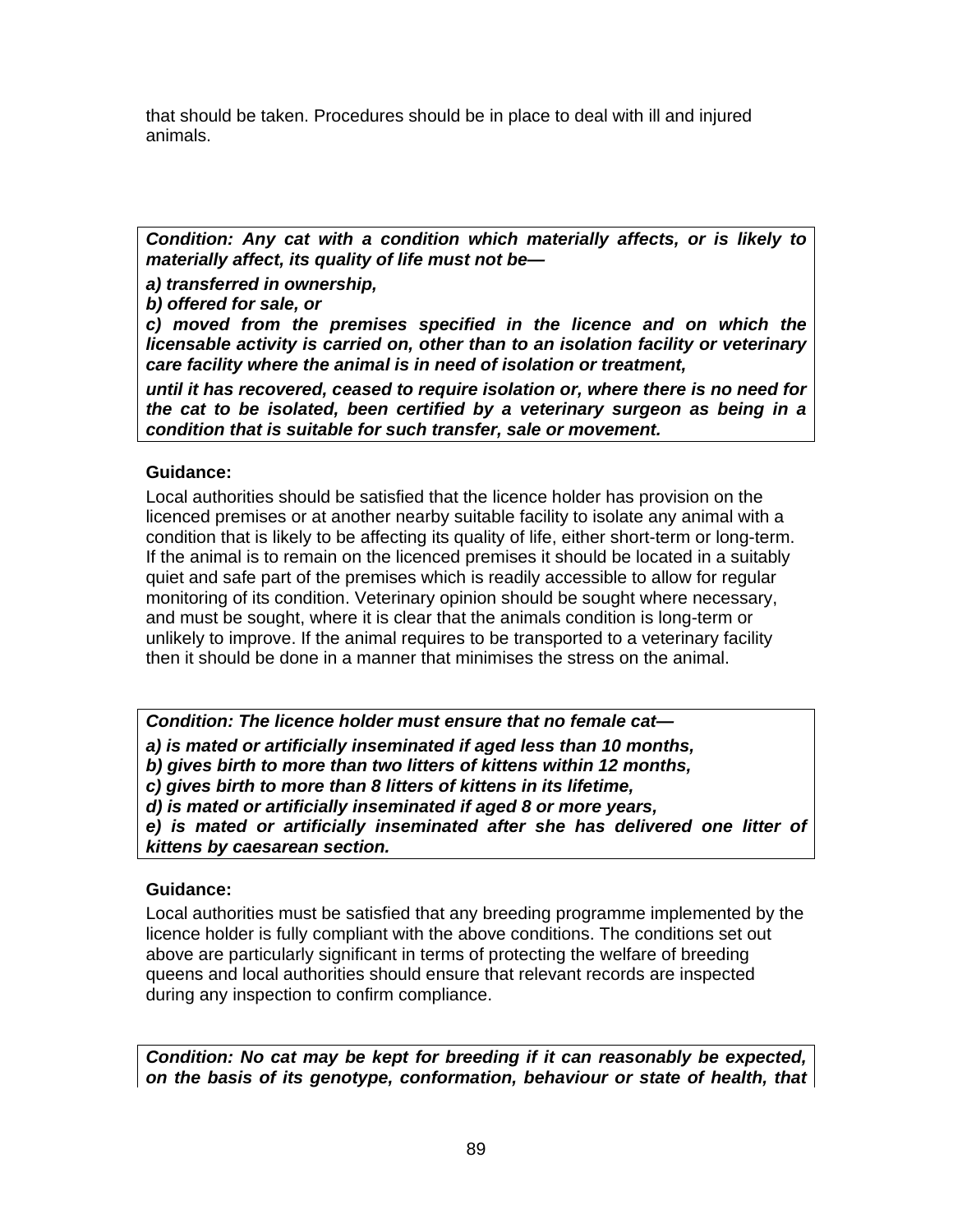# **Guidance:**

It is the view of the Scottish Government that the breeding of two particular breeds of cats would likely represent a breach of the above licence condition. These are the Munchkin and the Scottish Fold. The breeding of these breeds is not supported by cat welfare organisations and the veterinary profession. These two breeds are also not accepted by the Governing Council of the Cat Fancy (GCCF) for registration, so are seen as unacceptable by many in pedigree and showing circles. A local authority should refuse to grant a licence if it is not entirely satisfied that the above licence condition is likely to be met by the applicant.

The table below lists a number of cat breeds, the key characteristics of those breeds and the health issues specific to each breed. The table does not list all breeds of cats, only those breeds in which regular health issues arise. A person who intends to breed cats other than the Scottish Fold and the Munchkin will not necessarily be likely to breach the above licence condition. Before granting a licence to such a person, the local authority should be satisfied that the licence applicant has sufficient knowledge of and experience with the breed in question. Demonstration of a history of successfully breeding a particular breed may be relevant to any assessment of whether the above licence condition will be met.

Breeders must screen and select both parents carefully in order to avoid conformational extremes, inherited diseases or negative behavioural traits. In cases where such experience cannot be demonstrated, a local authority can of course decide to issue a licence to the applicant, but where it does it is recommended that the licence be issued initially for a period of 1 year.

| <b>Breed characteristic</b> | <b>Health problem</b>                                                                                                                                                                                                                       | <b>Breed examples</b>                                                                                                                                                                  |
|-----------------------------|---------------------------------------------------------------------------------------------------------------------------------------------------------------------------------------------------------------------------------------------|----------------------------------------------------------------------------------------------------------------------------------------------------------------------------------------|
| Flat-faced (brachycephalic) | Breathing difficulties due<br>$\bullet$<br>to short muzzle and small<br>nostrils. Nose may be<br>positioned between eyes<br>Tear duct abnormalities<br>and tear overflow<br>Eye problems<br>٠<br>Skin problems due to skin<br>folds on face | <b>Most Persians</b><br>$\bullet$<br><b>Exotic Shorthairs</b><br>$\bullet$<br><b>British Longhair</b><br>٠<br><b>British Shorthair</b><br>$\bullet$<br>American Shorthair<br>Himalayan |
|                             | Dental problems<br>Difficulty eating<br>Difficulty grooming                                                                                                                                                                                 |                                                                                                                                                                                        |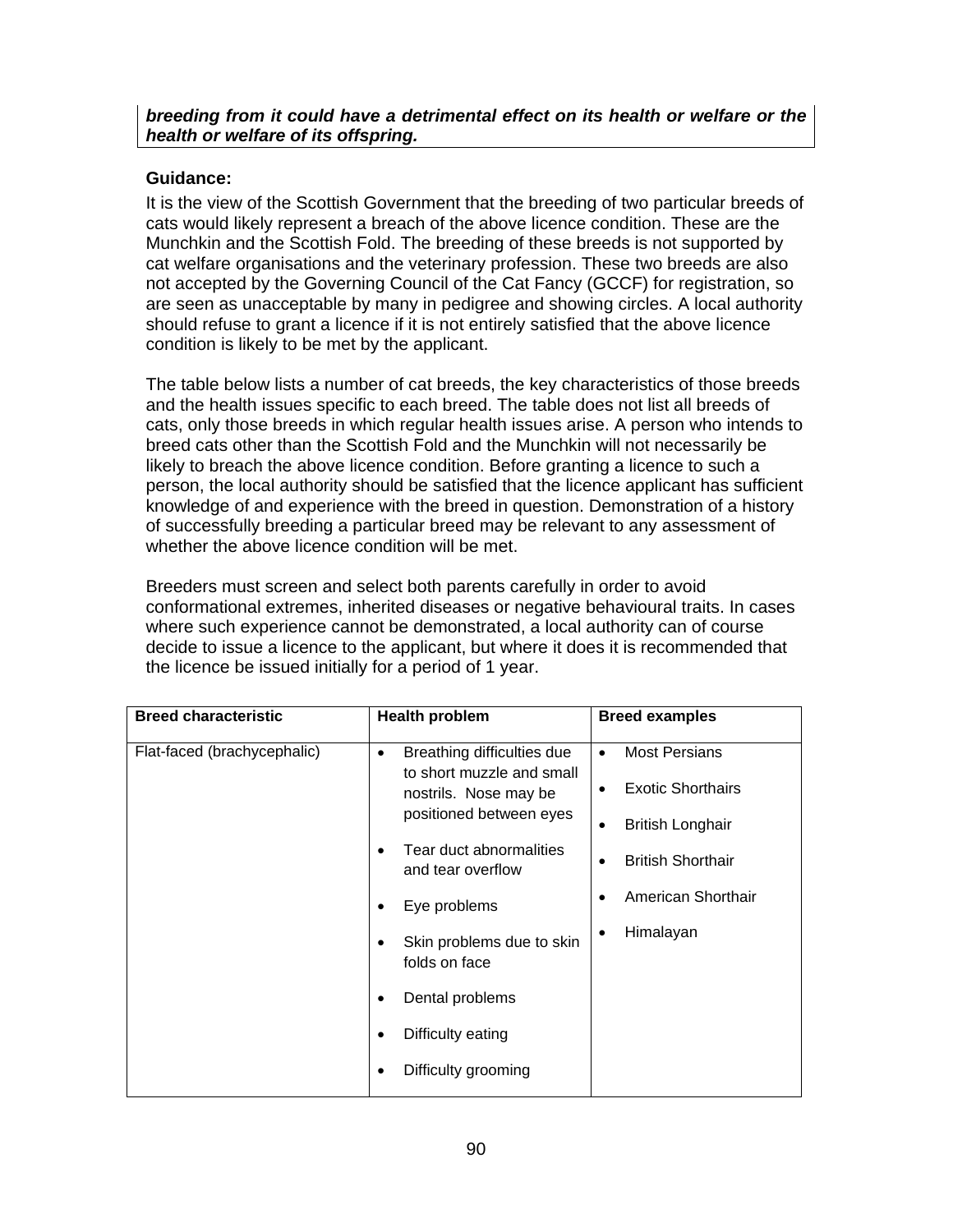| Short limbs/dwarfism              | Abnormal joints and limb<br>$\bullet$<br>deformities<br>Reduced mobility and<br>$\bullet$<br>difficulty jumping<br>Increased risk of spinal<br>$\bullet$<br>problems<br><b>Arthritis</b><br>$\bullet$<br>Unable to groom properly<br>$\bullet$<br>due to reduced flexibility | <b>Munchkin</b><br>$\bullet$<br>Bambino<br>$\bullet$                                                                                                                                                                                                                                 |
|-----------------------------------|------------------------------------------------------------------------------------------------------------------------------------------------------------------------------------------------------------------------------------------------------------------------------|--------------------------------------------------------------------------------------------------------------------------------------------------------------------------------------------------------------------------------------------------------------------------------------|
| No tails or short (bobbed) tails  | Spinal deformities or<br>$\bullet$<br>Spina bifida<br>Incontinence<br>$\bullet$<br>Mobility problems due to<br>$\bullet$<br>weakness or paralysis<br>Arthritis<br>$\bullet$<br>Unable to display normal<br>$\bullet$<br>cat body language due to<br>lack of tail             | Manx<br>$\bullet$<br>Pixie Bobs<br>$\bullet$<br>American Bobtail<br>$\bullet$<br>American Bobtail<br>$\bullet$<br>Shorthair<br>Japanese Bobtail<br>$\bullet$<br>Japanese Bobtail<br>$\bullet$<br>Longhair<br>Kurilian Bobtail<br>$\bullet$<br>Kurilian Bobtail Longhair<br>$\bullet$ |
| Curled or folded ears<br>Hairless | Cartilage deformity<br>$\bullet$<br>throughout body<br>Joint and mobility<br>problems<br>Arthritis<br>Unable to display normal<br>$\bullet$<br>cat body language<br>Behavioural problems as<br>$\bullet$                                                                     | <b>Scottish Fold</b><br>$\bullet$<br><b>Scottish Fold Longhair</b><br>$\bullet$<br>American Curl<br>$\bullet$<br>American Curl Longhair<br>Sphynx<br>$\bullet$                                                                                                                       |
|                                   | no coat to groom<br>Skin problems due to<br>$\bullet$<br>excessive skin oils or<br>damage from grooming<br>hairless skin<br>Reduced insulation<br>٠                                                                                                                          | Peterbald<br>$\bullet$                                                                                                                                                                                                                                                               |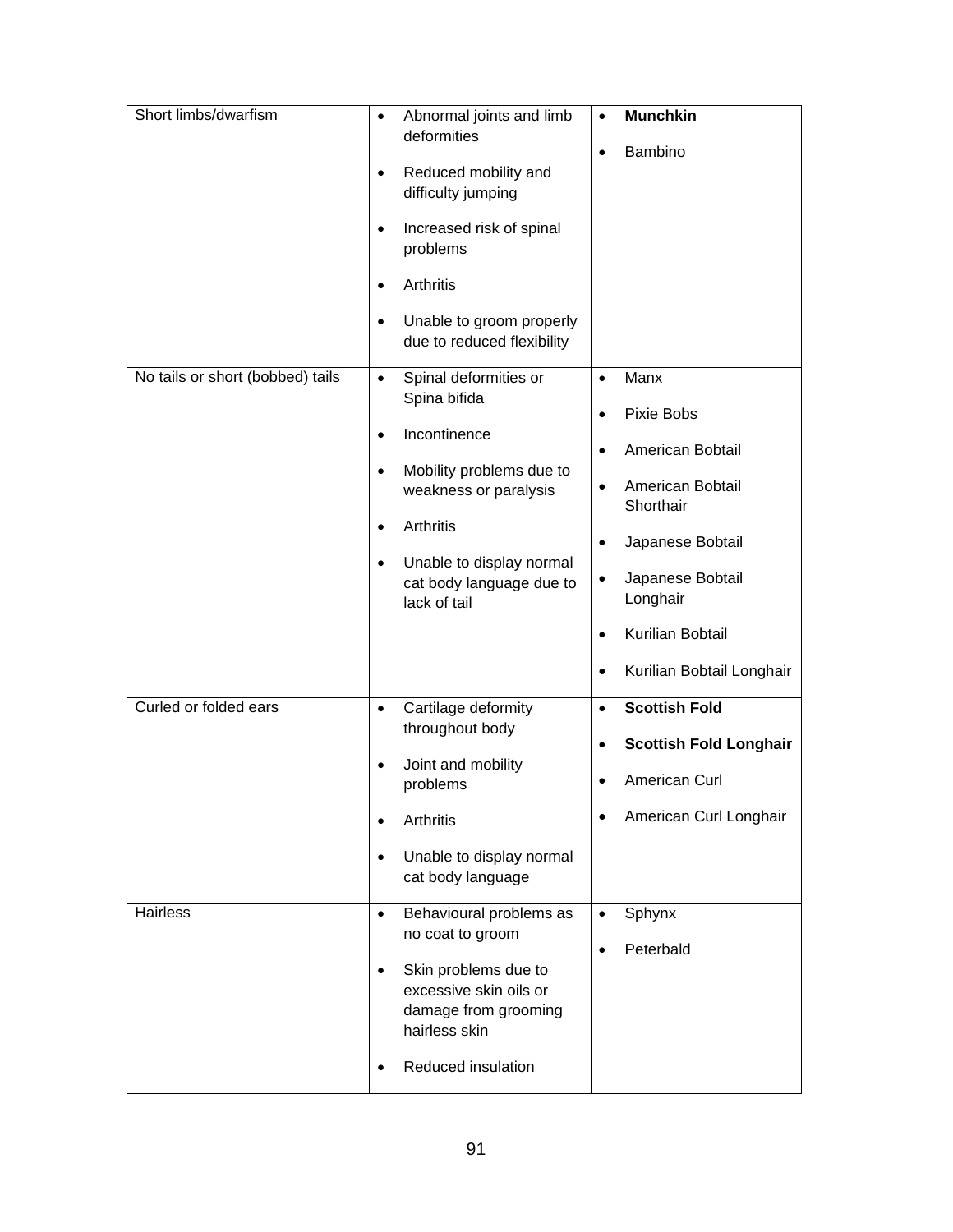|                       | Sunburn<br>$\bullet$                                                                                                                                                                         |                                                                                                                                                                                                                  |
|-----------------------|----------------------------------------------------------------------------------------------------------------------------------------------------------------------------------------------|------------------------------------------------------------------------------------------------------------------------------------------------------------------------------------------------------------------|
|                       | No whiskers limit<br>$\bullet$<br>navigational skills                                                                                                                                        |                                                                                                                                                                                                                  |
| Deformed coats        | Increased risk of skin<br>$\bullet$<br>problems                                                                                                                                              | <b>Cornish Rex</b><br>$\bullet$<br>Devon Rex<br>$\bullet$<br>American Wirehair<br>$\bullet$<br>La Perm<br>$\bullet$<br>La Perm Shorthair<br><b>Selkirk Rex</b><br>$\bullet$<br>Selkirk rex Longhair<br>$\bullet$ |
| Very long, fine coats | Matt easily<br>$\bullet$<br>Difficult for cat to groom<br>$\bullet$<br>easily                                                                                                                | Himalayan<br>$\bullet$                                                                                                                                                                                           |
| Wild cat hybrids      | Wild cat characteristics<br>$\bullet$<br>Aggressive to people or<br>$\bullet$<br>animals<br>Injury or death of<br>$\bullet$<br>domestic female during<br>mating<br>Behavioural problems<br>٠ | Bengal<br>$\bullet$<br>Savannah<br>$\bullet$<br>Chausie<br>$\bullet$<br>Cheetoh                                                                                                                                  |

*Condition: Breeding female cats must be supervised with minimal disturbance during birthing and the licence holder must keep a record of—* 

- *a) the date of birth of each kitten,*
- *b) each kitten's sex and colour,*
- *c) the number of kittens in the litter, and*
- *d) any other significant events.*

#### **Guidance:**

During inspections, local authorities must ensure that the licence holder is recording all the required information required in respect to the birth of each kitten and the litter. Significant events could include whether any kittens were stillborn, under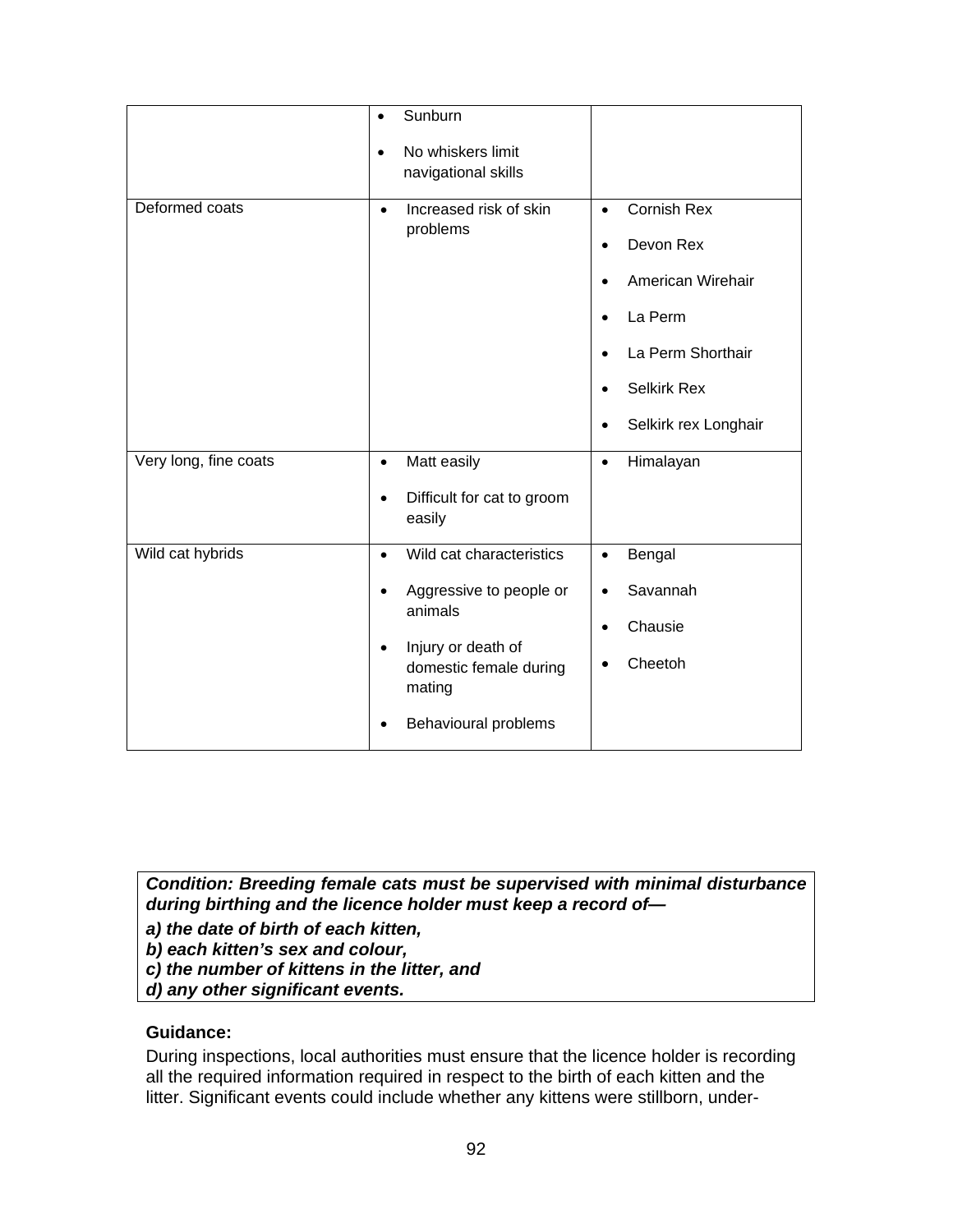developed or human assistance being required during the birth due to the position of a kitten or the kitten's size. Any veterinary input required, be it advice or hands-on assistance, should be fully recorded.

*Condition: The licence holder must keep a record of each kitten sale including—* 

*a) the microchip number of the kitten (if any), b) the date of the sale, and c) the age of the kitten on that date.* 

### **Guidance:**

Local authorities during any inspection must ensure that the licence holder is accurately recording and retaining this information. Licence holders should be encouraged to also record any other information of significance for any kittens sold.

*Condition: The licence holder must keep a record of the following in relation to each breeding cat—* 

*a) its name,* 

*b) its sex,* 

*c) its microchip and database details (if any),* 

*d) its date of birth (if known),* 

*e) the postal address where it normally resides,* 

*f) its breed or type,* 

*g) its description,* 

*h) details of its biological parents (to the extent known),* 

*i) details of any veterinary treatment it has received, and* 

*j) the date and cause of its death (where applicable).* 

# **Guidance:**

Local authorities must during any inspection undertaken confirm that this information is being accurately recorded by the licence holder. The records must be made available to an inspector upon request.

*Condition: The licence holder must also keep a record of the following in relation to each breeding female cat—* 

*a) the number of any known pregnancies,* 

*b) the number of its litters,* 

*c) the date or dates on which it has given birth, and* 

*d) the number of caesarean sections it has had, if any.* 

#### **Guidance:**

Local authorities must during any inspection undertaken confirm that this information is being accurately recorded by the licence holder. The records must be made available to an inspector upon request.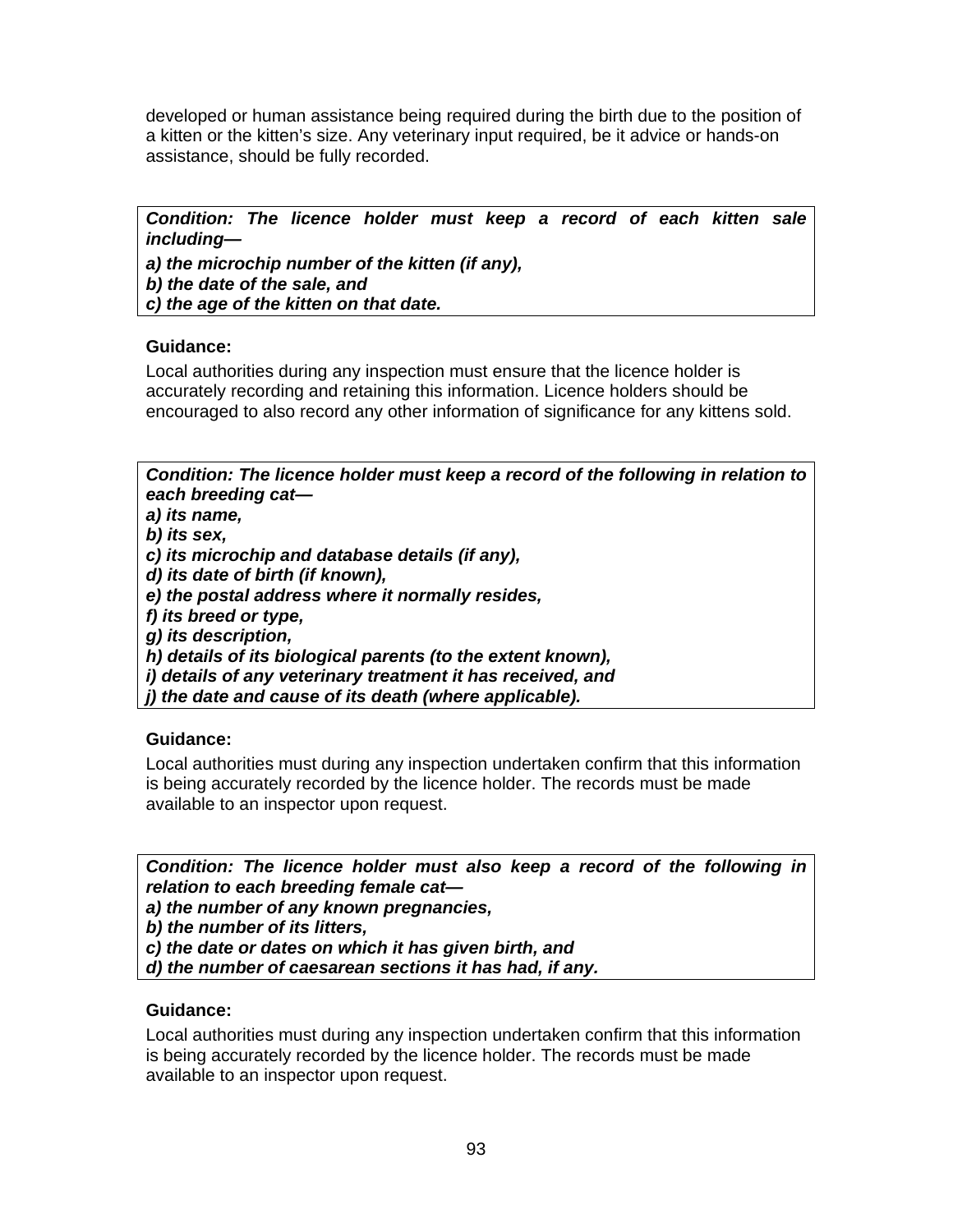*Condition: Any preventative healthcare plan agreed with the veterinary surgeon with whom the licence holder has registered (under the condition in paragraph 9(8) of the general conditions) must be implemented.* 

#### **Guidance:**

Local authorities must, as far as practicably possible, confirm that any preventative healthcare plan in place and that was agreed with the breeder's veterinary surgeon is being implemented. More generally, breeder's should, as a minimum, be expected to have a healthcare plan for all breeding cats that covers vaccinations, parasite control (internal and external), body weight/conditioning monitoring and screening for feline leukaemia (FeLV) and feline immunodeficiency virus (FIV).

*Condition: The licence holder must keep a record of any preventative or curative healthcare (or both) given to each cat.* 

#### **Guidance:**

Local authorities must during any inspection undertaken confirm that this information is being accurately recorded by the licence holder. The records must be made available to an inspector upon request.

*Condition: Where any other activity involving animals is undertaken on the premises on which the licensable activity of breeding cats is carried on, it must be kept entirely separate from the area where that licensable activity is carried on.* 

#### **Guidance:**

Local authorities must be satisfied that where other activities involving animals are being conducted on the premises used for cat breeding they are undertaken in a separate area or building. Local authorities should, where possible, seek to confirm the nature of the other activity and whether it is an activity that requires to be licenced and, if so, whether the operator is so licenced.

**Annex H** 

# **Guidance on specific conditions – breeding rabbits**

# **1. Definitions**

*"adult rabbit"* means a rabbit aged 3 months or more,

*"kit"* means a rabbit aged less than 3 months,

*"nesting box"* means a fully-enclosed indoor area in which a rabbit can rest and sleep,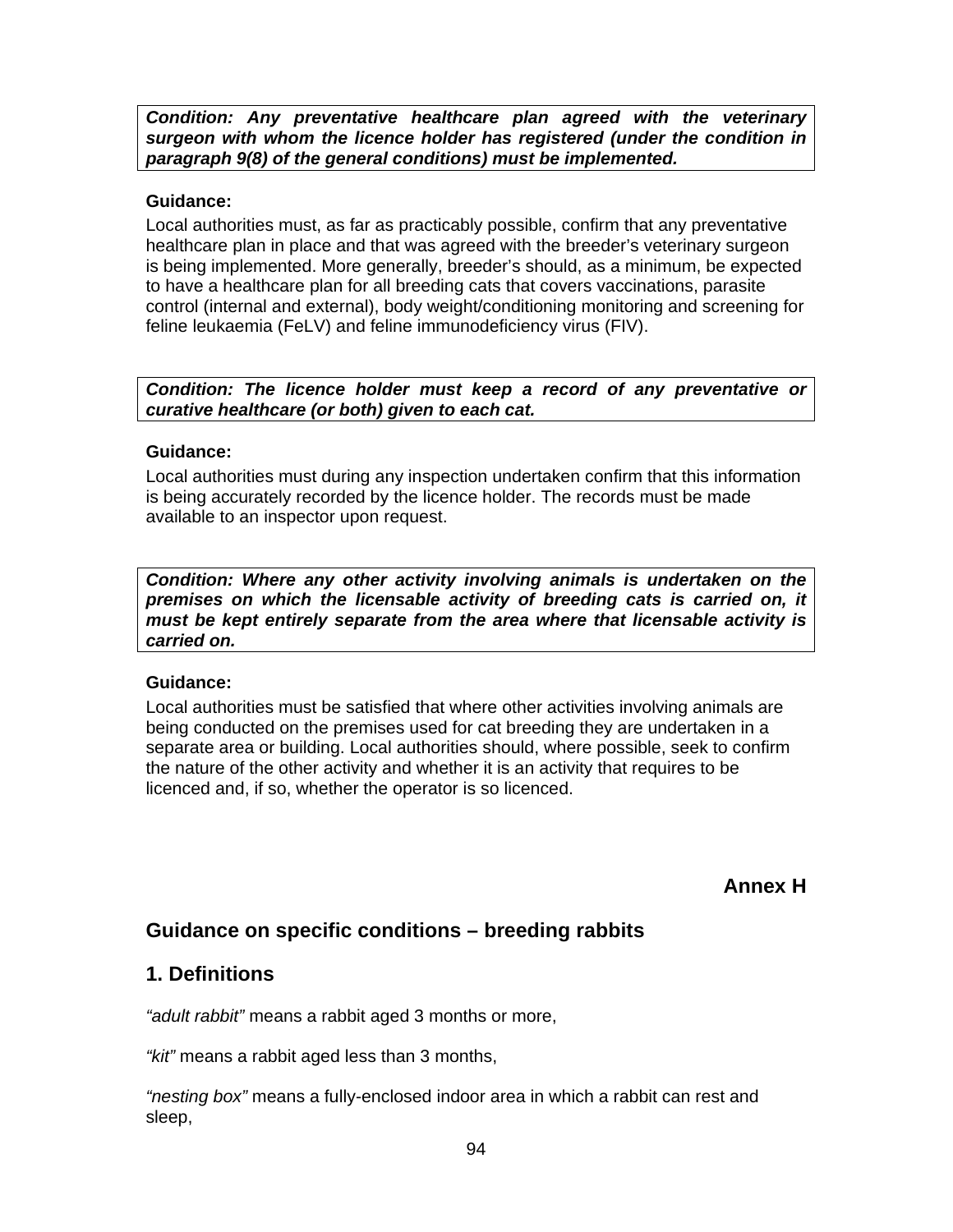*"exercise area"* means a secure area where rabbits can hop, scratch, forage and stretch to their full height,

*"breeding"* when used in the context of *"breeding rabbit"* means any adult rabbit intended to be used, being used or that has been used for the purposes of producing offspring.

# **2. Advertisements and sales**

*Condition: No kit aged under 8 weeks may be—* 

*(a) sold, or* 

*(b) permanently separated from its biological mother.* 

*Condition: The condition regarding permanent separation from the biological*  mother (para. 2(b) of schedule 8) does not apply in relation to a kit if *separation is necessary for the health or welfare of the kit, other kits from the same litter or its biological mother, or if the kit's biological mother is deceased.* 

#### **Guidance:**

Kits must remain with their mother for the first eight weeks of life unless the mother dies or there is a health risk to the kit or its littermates or the mother from remaining with her. Where necessary, a veterinarian may certify that it is in the best interests of the animal to be removed earlier, **but it must not be sold**. The local authority should be satisfied that licence holders retain records that are sufficient to demonstrate compliance with these conditions.

Where an inspector finds a kit less than 8 weeks old that has been separated from its mother, they must take steps to determine why and any evidence provided to justify the separation should be supported by veterinary advice.

*Condition: Any advertisement for the sale of a rabbit must— (a) include the number of the licence holder's licence, and (b) specify the local authority that issued the licence.* 

#### **Guidance:**

Local authorities should ensure that the licence holder understands that "any advertisement" includes ads placed on social media platforms, ad sites like Gumtree, Pets4Homes etc., and any other web site on which the licence holder advertises animals for sale to the public.

Local authorities should, where practicable, verify that ads posted by the licence holder meet the above requirements and take steps to ensure compliance where it becomes clear that this condition of licence is not being met.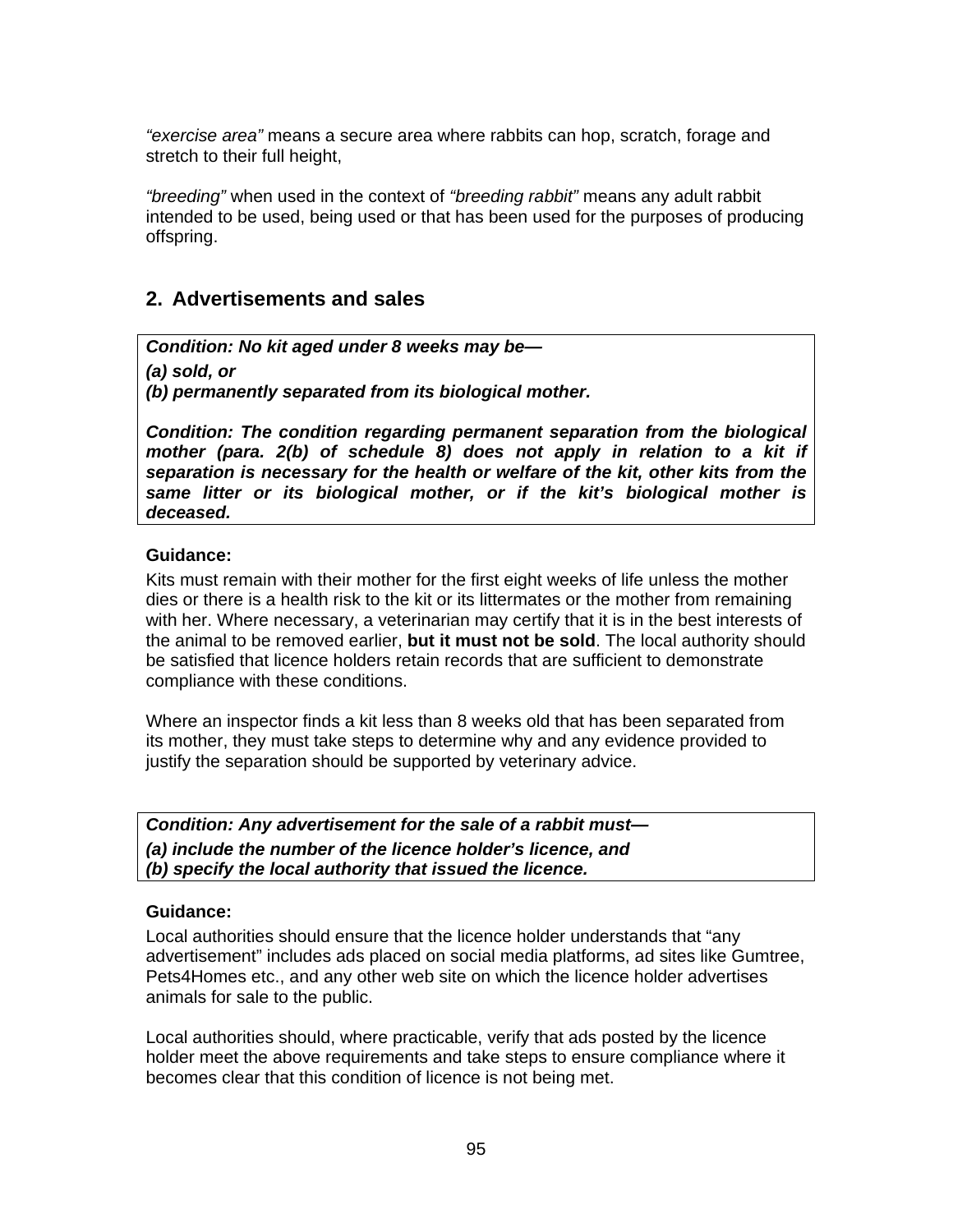# **3. Number of breeding female rabbits**

*Condition: The number of breeding female rabbits kept in relation to the licensable activity of breeding rabbits at any time on the premises specified in the licence and on which the licensable activity is carried on must not exceed the number specified by the local authority in the licence.* 

### **Guidance:**

Regulation 6(6)(b) of the Regulations requires local authorities to specify in any breeding licence granted the maximum number of breeding does that can be kept on the premises for the licensable activity. During any inspection local authorities should determine as far as possible that the licence holder is complying with this condition and where more does are found on site than are permitted by licence action must be taken to establish the status of any additional does and whether they are or have been used for breeding purposes (again as far as this is possible). Veterinary advice should be sought where this is considered necessary.

# **4. Suitable environment**

*Condition: Each rabbit must have access to—* 

*(a) a clean, dry and warm sleeping area which is free from draughts, and (b) an exercise area.* 

# **Guidance:**

Rabbits kept for the licensable activity must be kept in housing that ideally has two separate areas- a larger general area where the rabbit can stretch out, play, hop and stand on their hind legs fully stretched out and generally relax. The second area should be the sleeping area which must protect the rabbit from the weather, draughts etc. Sleeping and exercise areas do not however need to be separated by a physical barrier if rabbits are housed inside in pens of suitable design and sufficient size to allow a clean, dry, warm and draught free area for sleeping to be available at all times.

Ideally, the rabbit's enclosure will have an outdoor run directly attached to it to allow the rabbits to exercise and engage in normal activity. Runs must be secure and protect the rabbits from weather. If an attached run is not possible then ideally a freestanding run of appropriate size should be made available where it is practical to do so. If rabbits are not able to access an outdoor run then additional forms of environmental enrichment should be provided.

*Condition: Each rabbit must be provided with sufficient space in the sleeping area to—* 

*a) lie down fully stretched out, b) hop, and c) turn around*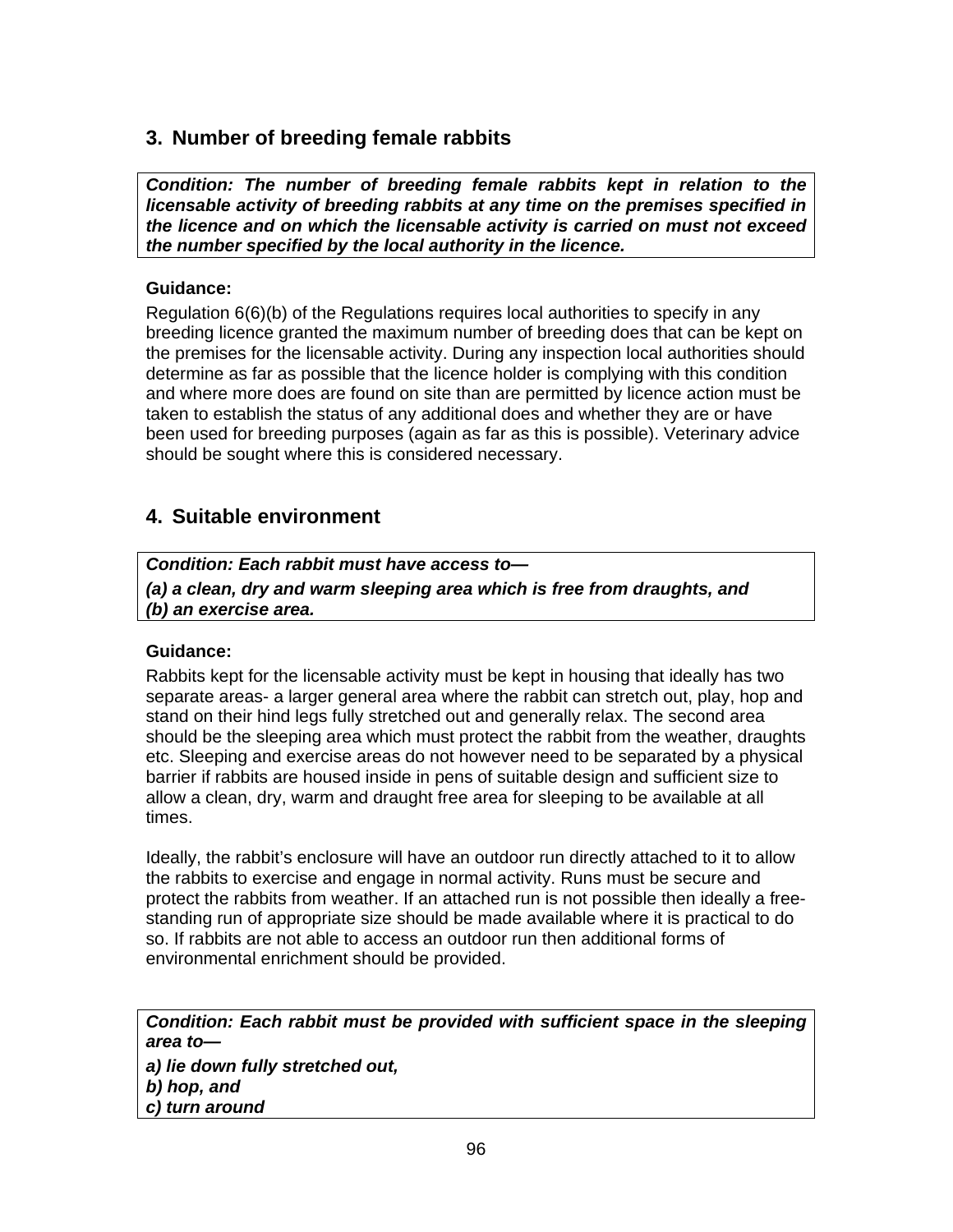*without touching another rabbit or the walls of the sleeping area.* 

#### **Guidance:**

The minimum acceptable kennel/enclosure sizes are as set out in Annex I.

#### *Condition: The exercise area must not be used as a sleeping area unless the rabbit chooses to do so.*

#### **Guidance:**

Local authorities need only confirm that both a separate sleeping area and exercise area are provided for each rabbit kept for the licensable activity and that these meet the needs of the rabbits. Where it is not practical to provide each rabbit with its own dedicated exercise area it is acceptable for licence holders to have an allocated exercise area which rabbits are provided with daily access to on a rotational basis.

If rabbits are kept in indoors pens where the sleeping and exercise areas are not separated by a physical barrier they must be of suitable design and sufficient size to allow a clean, dry, warm and draught free area for sleeping to be available at all times.

*Condition: For each breeding female rabbit, there must be—*  (a) a nesting box to give birth in and which is lined with suitable nesting *material such as dust-free wood shavings or grass hay, or (b) a plentiful supply of such nesting material available to the rabbit.* 

#### **Guidance:**

Pregnant does should be given access to a nesting box (where used) around 5 to 7 days before the kits are expected to allow the doe to start to prepare her nest. Nest boxes should not be too large, it only needs to allow for the doe to stand up and comfortably turn around. The doe must be provided with suitable nesting material such as dry wood shavings and she should have a fresh supply of grass hay, water and her regular feed. The nest box should be located in a quiet location away from other rabbits and sources of disturbance. Where a breeder's preference is not to use nest boxes they must ensure that a plentiful supply of good quality nesting material is made available to the doe so that she can prepare her nest prior to birthing.

*Condition: The nesting box must not be accessible to other rabbits when being used by a breeding female rabbit to give birth in.* 

#### **Guidance:**

Does must be provided with a nest box (or good quality nesting material) that is in a quiet area, separate from other rabbits to ensure that she can give birth in peace and without any unnecessary disturbance. Sudden loud noises can spook a doe during the period of birthing, causing the doe to accidently injure or kill the new born kits. Breeders should be aware of this and take all practical steps to minimise such risk.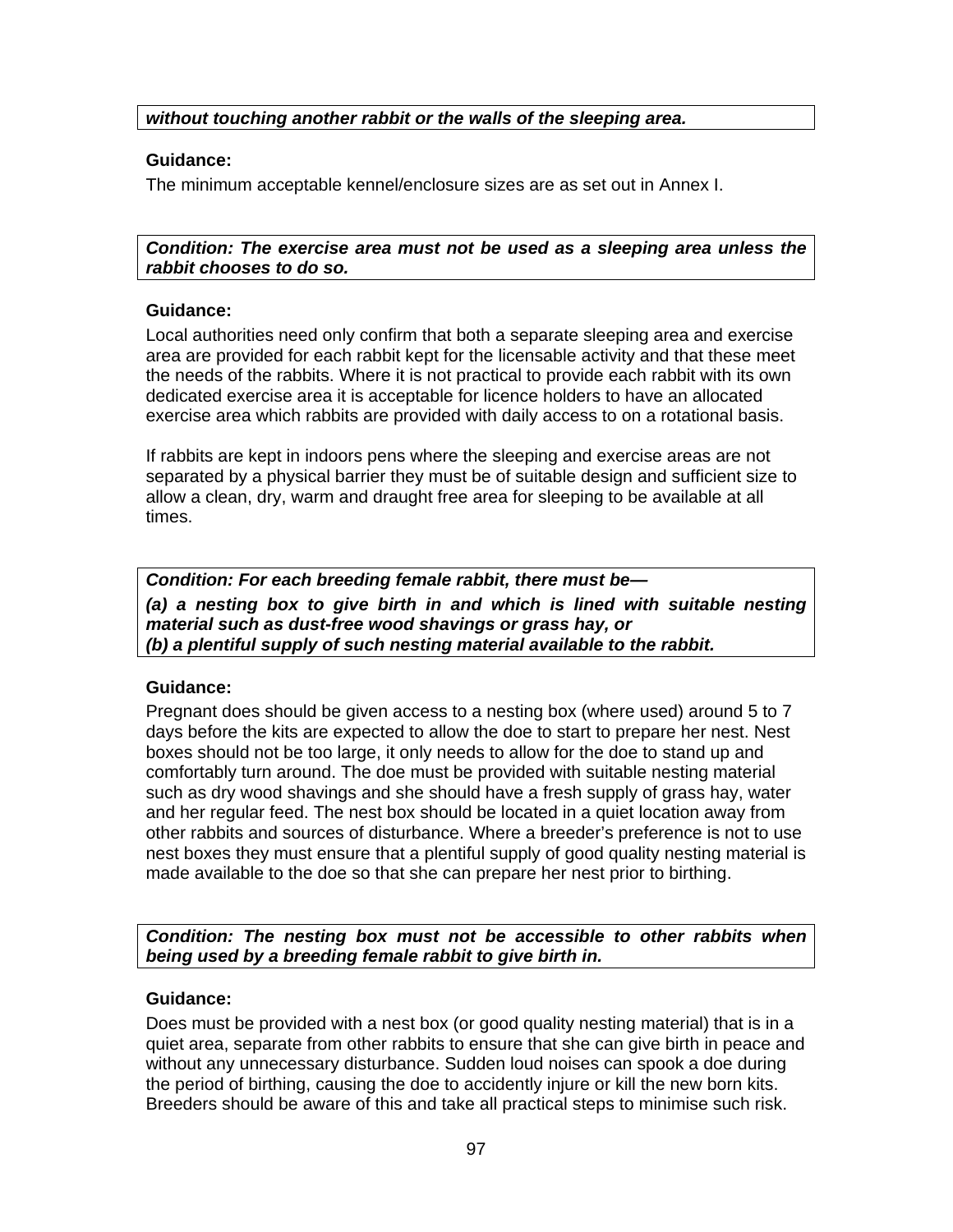# **5. Training and exercise**

*Condition: Opportunities to exercise which benefit the rabbits' physical and mental health must be provided, unless advice from a veterinarian suggests otherwise.* 

#### **Guidance:**

Rabbit enclosures should ideally have an exercise area adjoining that is of appropriate size for the size and numbers of rabbits housed. Alternatively, a separate suitably sized exercise run must be provided to permit the rabbits to exercise and exhibit natural behaviours, or, where rabbits are kept in pens indoors, they should be provided with additional forms of environmental enrichment, following veterinary advice as appropriate.

Where it is clear that either opportunities to exercise or appropriate environmental enrichment are not being provided, the local authority should seek to find out why this is. Proof of veterinary advice against exercising a rabbit or a group of rabbits or against providing environmental enrichment should be provided by the breeder if so requested by the local authority.

*Condition: All kits must be given suitable and adequate opportunities to— (a) learn how to interact with people, rabbits and other animals where such interaction benefits their welfare, and (b) become habituated to noises, objects and activities associated with a domestic environment.* 

#### **Guidance:**

The licence holder must have in place an adequate programme to socialise kits and prepare them for life in the environment in which they are going to live. Procedures must be in place so that all staff know how to appropriately socialise kits.

Ideally, kits should be handled regularly from shortly after birth for short periods (e.g. gently picking up and examining) to habituate them to human contact and to examine them for any sign of disease and to ensure they are feeding properly. The window of opportunity for habituating kits to human touch is short, so habituating kits to humans and the human environment must start early, ideally between 7 to 21 days old. Interaction should be gradual, frequent and gentle and needs to continue as the kit matures to ensure they become confident and relaxed adults.

*Condition: All rabbits must have at least daily opportunities to interact with people where such interaction benefits their welfare.* 

#### **Guidance:**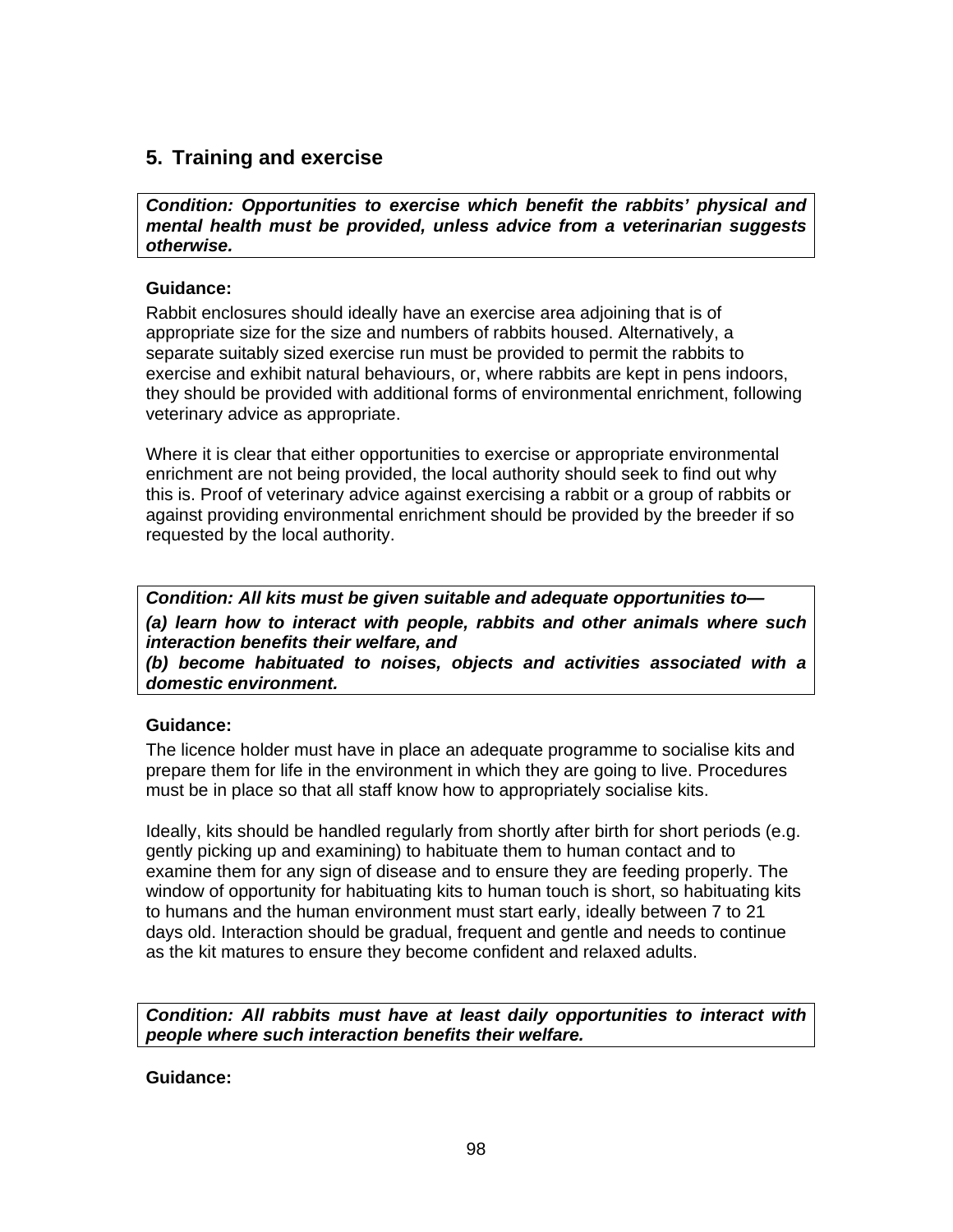Licence holders must make time to interact with adult rabbits kept for the licensable activity on a daily basis where such interaction is welcomed by the rabbits and benefits its overall welfare. Where possible, rabbits should have the opportunity for interaction with more than one person where such opportunities arise. Ideally, further interaction will occur naturally and periodically throughout the day.

# **6. Suitable diet**

*Condition: All adult rabbits must have continuous access to clean and safe drinking water.* 

*Condition: Each adult rabbit must be provided with feed appropriate to its needs.* 

*Condition: Each kit must be provided with feed appropriate for its stage of development***.**

### **Guidance:**

Licence holders must have appropriate feeding plans in place for bucks, breeding does and any kits produced. Where advised by a veterinary surgeon, dietary supplements should be given. A supply of clean, fresh drinking water must always be made available.

Licence holders must have a feeding plan in place that ensures kits are being fed a high quality diet appropriate for their age. All reasonable efforts should be made to supervise feeding to ensure that less dominant or smaller kits get their allocated share of the food. Where it is evident that a kit is not eating as expected or is struggling to compete for its share, the licence holder must take steps to address this.

# **7. Protection from suffering, injury and disease**

# *Condition: All rabbits for sale must be in good health.*

#### **Guidance:**

Licence holders must not knowingly sell any animal that is not fit, healthy or, where applicable, socialised. Where it is clear that an animal that is for sale is not in good physical or mental health it must be removed from sale and provided with appropriate care, including veterinary care where necessary, until it is considered fit for sale.

In order to meet this licence obligation the licence holder and any staff employed must be adequately trained and experienced enough to identify when a kit or rabbit is unsuitable for sale due to ill-health, injury or another form of suffering. Local authorities should therefore be satisfied that the licence holder has sufficient experience and knowledge to identify such animals and know the remedial action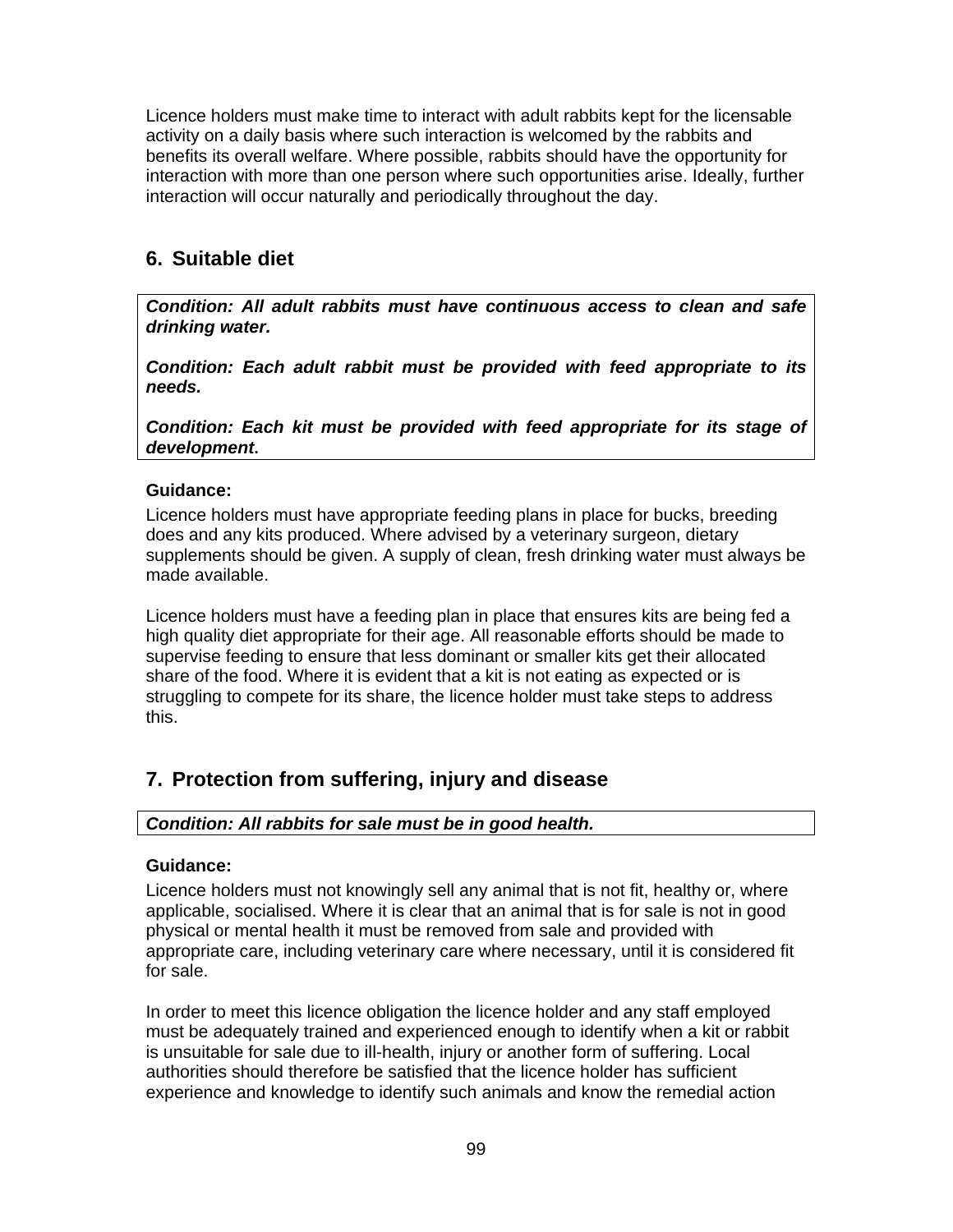that should be taken. Appropriate procedures should be in place to deal with ill and injured animals.

*Condition: Any rabbit with a condition which materially affects, or is likely to materially affect, its quality of life must not be—* 

*a) transferred in ownership,* 

*b) offered for sale, or* 

*c) moved from the premises specified in the licence and on which the licensable activity is carried on, other than to an isolation facility or veterinary care facility where the animal is in need of isolation or treatment,* 

*until it has recovered, ceased to require isolation or, where there is no need for the rabbit to be isolated, been certified by a veterinary surgeon as being in a condition that is suitable for such transfer, sale or movement.*

### **Guidance:**

Local authorities should be satisfied that the licence holder has provision on the licenced premises or at another nearby suitable facility to isolate any animal with a condition that is likely to be affecting its quality of life, either short-term or long-term. If the animal is to remain on the licenced premises it should be located in a suitably quiet and safe part of the premises which is readily accessible to allow for regular monitoring of its condition. Veterinary opinion should be sought where necessary, and must be sought, where it is clear that the animals condition is long-term or unlikely to improve. If the animal requires to be transported to a veterinary facility then it should be done in a manner that minimises the stress on the animal.

*Condition: The licence holder must ensure that no female rabbit—* 

*a) is mated or artificially inseminated if aged less than 5 months,* 

*b) gives birth to more than 4 litters of kits within 12 months,* 

*c) gives birth to more than 16 litters of kits in its lifetime,* 

*d) is mated or artificially inseminated if aged 6 or more years.* 

# **Guidance:**

Local authorities must be satisfied that any breeding programme implemented by the licence holder is fully compliant with the above conditions. The conditions set out above are particularly significant in terms of protecting the welfare of breeding does and local authorities should ensure that relevant records are inspected during any inspection to confirm compliance.

*Condition: No rabbit may be kept for breeding if it can reasonably be expected, on the basis of its genotype, conformation, behaviour or state of health, that breeding from it could have a detrimental effect on its health or welfare or the health or welfare of its offspring.* 

#### **Guidance:**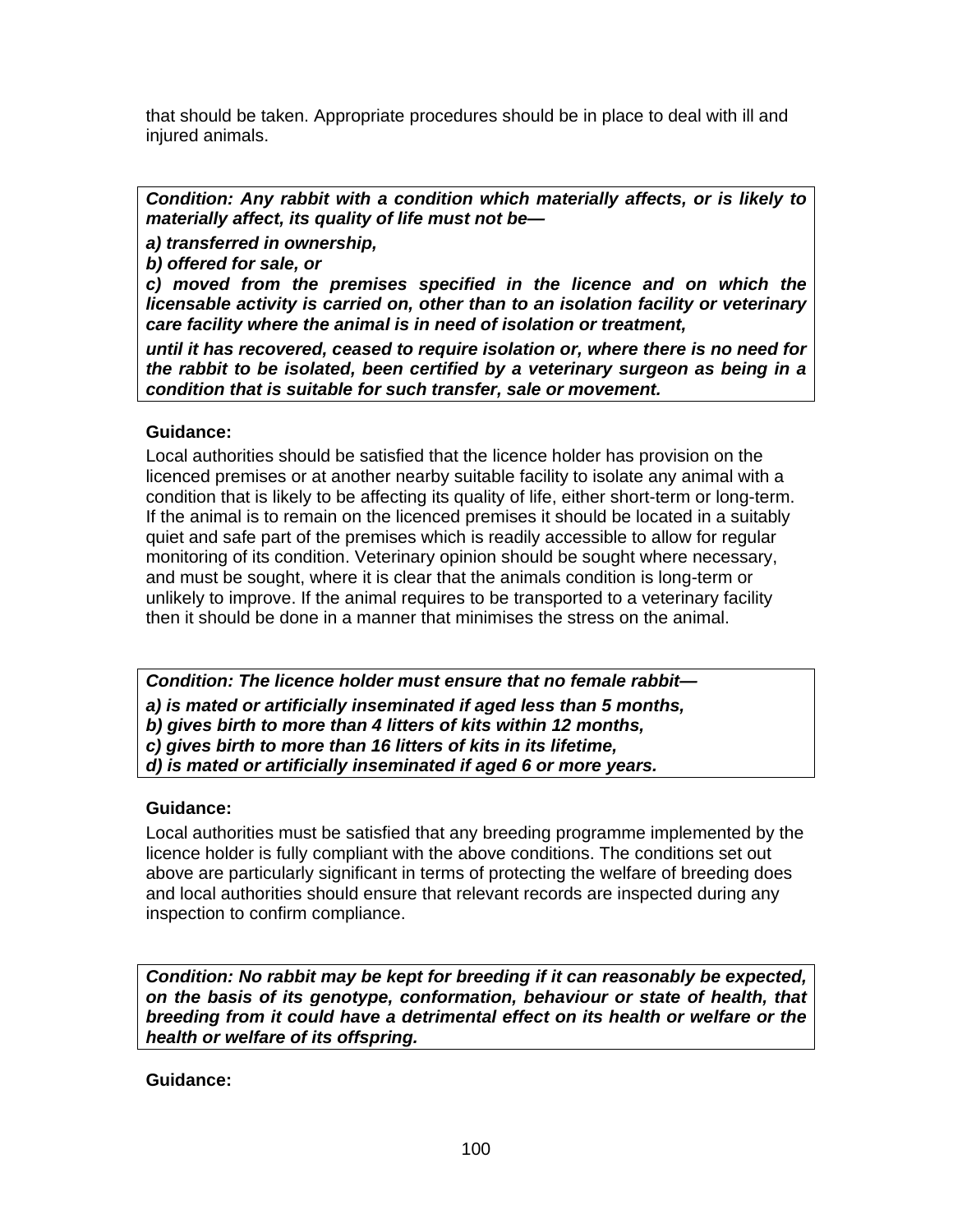Certain breeds of rabbit show exaggerated conformations such as brachycephaly (flat faces) which can result in chronic health problems associated with jaw misalignments and overgrown teeth causing chronic pain and mouth injuries. Distortion of the tear duct can also cause chronic overflow of tears onto their faces. Breeds such as the Netherland Dwarf and the Lionhead have become increasingly brachycephalic.

Lop ears are associated with a higher incidence of ear infections than normal upright ears.

Before issuing a licence for rabbit breeding local authorities should be satisfied that the applicant has sufficient knowledge of the breeds they propose to breed and the risks of exaggerated conformations. Breeders should select both parents carefully in order to avoid conformational extremes, inherited diseases or negative behavioural traits. In cases where such knowledge or experience cannot be demonstrated, a local authority can still decide to issue a licence to the applicant, but where it does it is recommended that the licence be issued initially for a period of 1 year.

Veterinary advice should be sought where appropriate.

*Condition: Where any other activity involving animals is undertaken on the premises on which the licensable activity of breeding rabbits is carried on, it must be kept entirely separate from the area where that licensable activity is carried on.* 

#### **Guidance:**

Local authorities must be satisfied that where other activities involving animals are being conducted on the premises used for rabbit breeding they are undertaken in a separate area or building. Local authorities should, where possible, seek to confirm the nature of the other activity and whether it is an activity that requires to be licenced and, if so, whether the operator is so licenced.

### *Condition: No adult rabbit may be isolated or separated from others rabbits for longer than is necessary.*

#### **Guidance:**

Rabbits are naturally social creatures that have evolved to live in large social groups. Accordingly, licence holders must only completely isolate a rabbit when strictly necessary. Isolated rabbits can suffer stress when housed alone and this can lead to negative behaviours that are detrimental to the animal's welfare.

Physical separation of unneutered rabbits is necessary at times to control breeding, avoid fighting and to allow females to nest and rear their young without disturbance but this can be done with individual pens which still allow sight of other rabbits in adjacent pens thereby avoiding feelings of isolation and stress.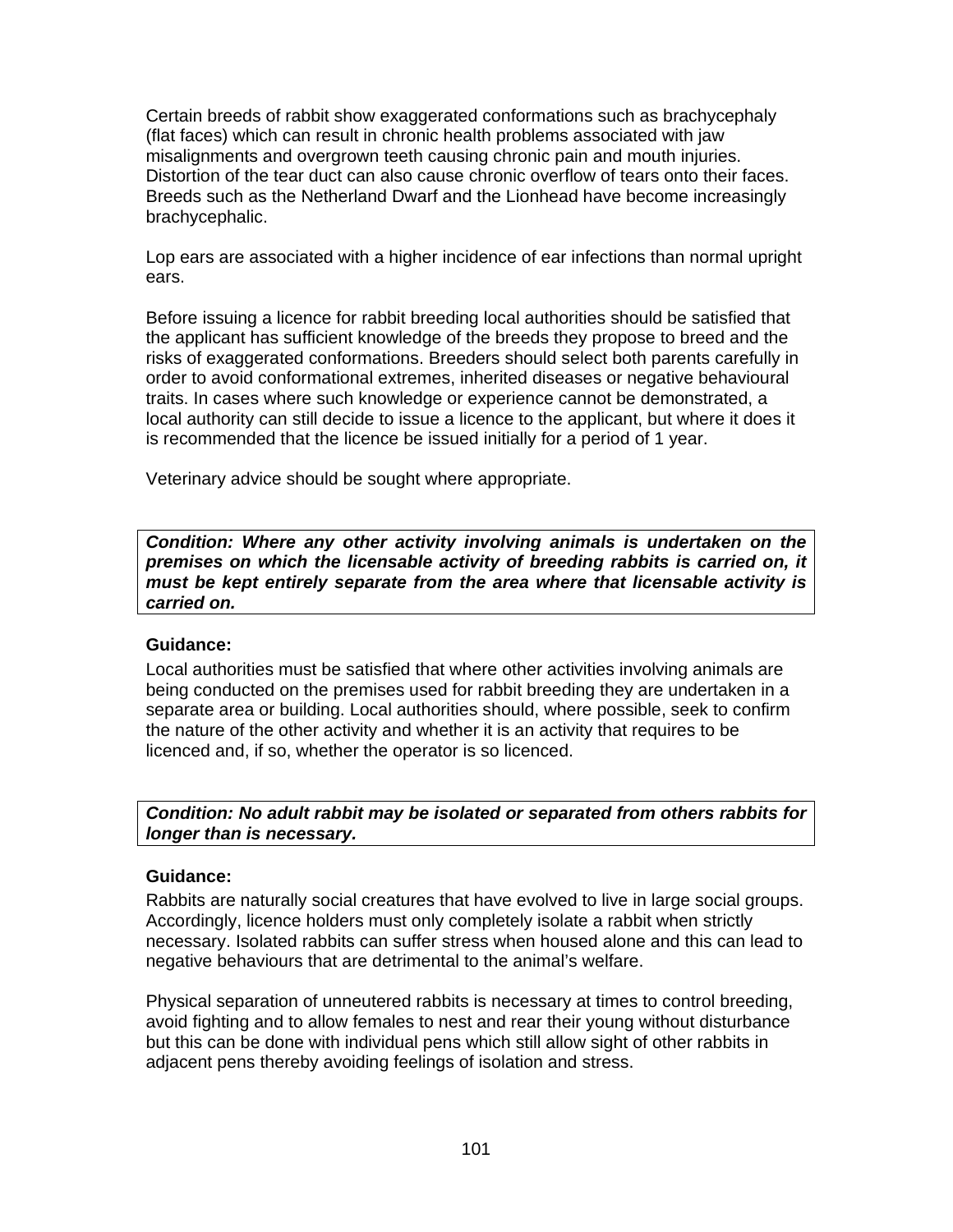**Annex I**

# **Minimum cage/enclosure sizes (where used) applicable to all licensable activities**

*Dogs: Minimum enclosure/kennel size:* 

| Dog weight | <b>Minimum</b><br>Kennel area $(m2)$<br>(per dog) | Kennel example<br>dimensions<br>$(LxW)$ (m) | Minimum area<br>per additional<br>$\log(m^2)$ | <b>Minimum height</b><br>of kennel (m) |
|------------|---------------------------------------------------|---------------------------------------------|-----------------------------------------------|----------------------------------------|
|------------|---------------------------------------------------|---------------------------------------------|-----------------------------------------------|----------------------------------------|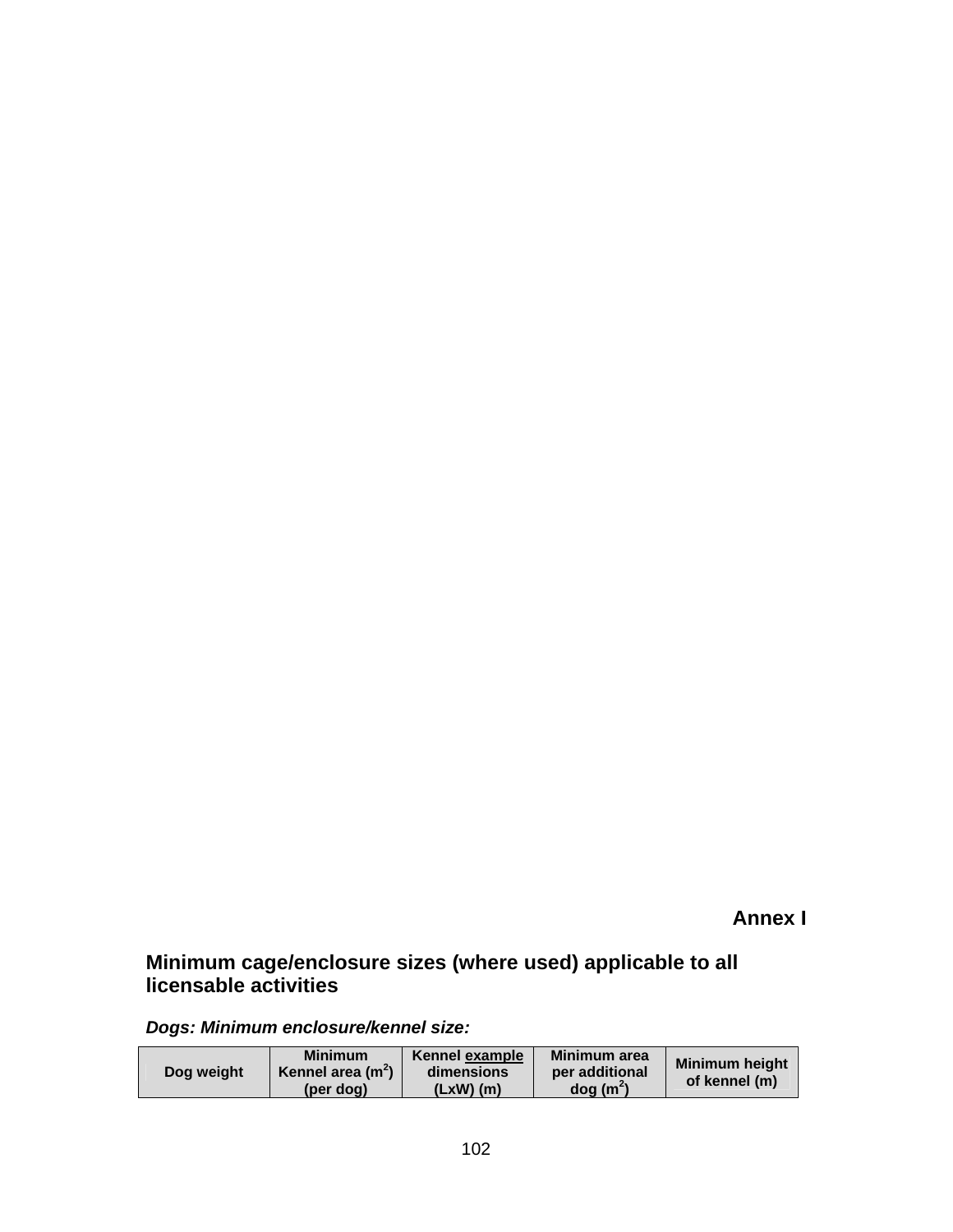| <5kg (incl.<br>puppies) |                                     | 2x2                                 | 0.5                                 |  |
|-------------------------|-------------------------------------|-------------------------------------|-------------------------------------|--|
| 5 to 10kg               |                                     | 2x2                                 | 1.0                                 |  |
| 10 to 15kg              |                                     | 2x2                                 | 1.5                                 |  |
| 15 to 20kg              |                                     | 2x2                                 |                                     |  |
| 20 to 30kg              |                                     | $4 \times 2$                        |                                     |  |
| Over 30kg               | Must be scaled<br>up as appropriate | Must be scaled<br>up as appropriate | Must be scaled<br>up as appropriate |  |

The kennel area should be large enough to allow separate sleeping and activity areas. The activity area must not be used (designated) as a sleeping area or part of the sleeping area. The kennel should allow each dog to be able to walk, turn around and wag its tail without touching the sides of the kennel. The dogs should have sufficient room to play, stand on their hind limbs and to lie down fully stretched out without touching another individual. The kennel size required will increase in relation to the size and number of dogs housed at any one time. **Bitches with a litter of pups should have an enclosure size double that stated for its normal weight range.**

The length and the width should be sufficient to allow all the dogs to lie outstretched without their noses or tails touching the walls or other individuals. Where the exercise area is physically separate from the dogs resting/sleeping area dogs must be given access to the exercise area at least four times a day. Part or all of the exercise area should be outdoors. Any separate exercise area should be fully cleaned and disinfected between its use by different batches of dogs to minimise the risk of disease transmission.

#### *Cats: Minimum enclosure size for adult cats (older than 26 weeks old):*

The size of a cat unit includes the sleeping area plus the exercise area. These sizes are outlined below.

The sleeping area may be full height or penthouse sleeping accommodation (an enclosed boxed sleeping area or pod raised off the ground). The pod needs to be high enough off the ground to be able to clean underneath but not too high as to make cleaning inside the box difficult. The height of the pod must be between 75cm and 1.5m and the total height of the sleep area must be a minimum of 1.8m whether full height or a pod. The area under the pod cannot be considered as part of the exercise area.

In some catteries that are completely indoors, it is not necessary to have completely separate sleeping and exercise areas. The floor area must be equal to the sum of the above sleeping and exercise areas and the cat needs a unit to sleep on.

| <b>Size</b>  | Min area for the<br>sleeping area | <b>Minimum total</b><br>Min area for the<br>area if single<br>exercise area<br>indoor unit |                   | <b>Min height</b> |
|--------------|-----------------------------------|--------------------------------------------------------------------------------------------|-------------------|-------------------|
| One cat      | 0.85m2                            | 1.65m2                                                                                     | 2.5m2             | 1.8 <sub>m</sub>  |
| Up to 2 cats | 1.1 <sub>m2</sub>                 | 2.2 <sub>m2</sub>                                                                          | 3.3 <sub>m2</sub> | 1.8 <sub>m</sub>  |
| Up to 4 cats | $1.7 \text{ m2}$                  | 2.8m2                                                                                      | 4.5m2             | 1.8 <sub>m</sub>  |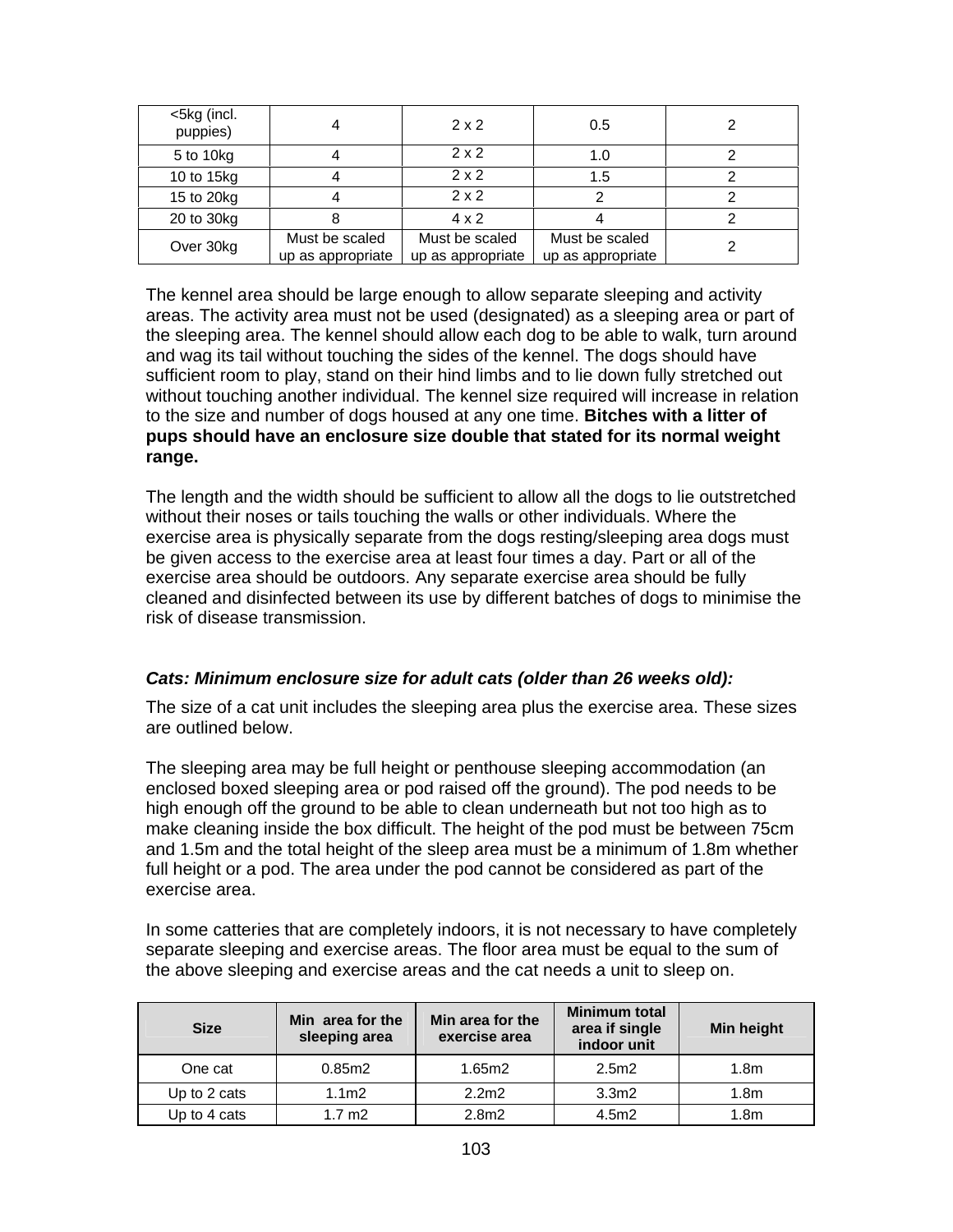| Cats                               | <b>Minimum floor</b><br>area $(m^2)$ | <b>Example</b><br>dimensions (m)<br>WxL |     | <b>Additional</b><br>space |
|------------------------------------|--------------------------------------|-----------------------------------------|-----|----------------------------|
| 4 Kittens $<$ 12-<br>weeks old     |                                      | $1 \times 1$                            | 0.6 | $0.25m2$ / kitten          |
| Single cat $12 - 26$<br>weeks old  | 0.85                                 | $0.9 \times 0.95$                       | 1.8 |                            |
| 2 cats $12 - 26$<br>weeks old      | 1.5                                  |                                         | 1.8 |                            |
| 3 to 4 cats $12 - 26$<br>weeks old | 1.9                                  | $0.9 \times 2.1$                        | 1.8 |                            |

#### *Minimum enclosure sizes for kittens up to 26 weeks old*

Kittens require adequate space to play together and to have space for a litter tray and bed. Where practical, varying floor heights to enable climbing should also be provided. There should be adequate space for feeding, drinking, sleeping and litter tray to be kept separate.

| <b>Weight of</b><br>rabbit | <b>Maximum</b><br>stocking<br>density | <b>Minimum</b><br>floor area<br>(m <sup>2</sup> ) | <b>Example</b><br>dimensions<br>$(m)$ W x L        | <b>Minimum</b><br>cage height<br>(m) | <b>Additional</b><br>floor area for<br>each<br>additional<br>rabbit $(m^2)$ |      |
|----------------------------|---------------------------------------|---------------------------------------------------|----------------------------------------------------|--------------------------------------|-----------------------------------------------------------------------------|------|
| Up to 4kg                  | 4                                     | 0.75                                              | $1.5 \times 0.5$<br>or<br>$1.0 \times 0.75$        | 0.45                                 | 0.25                                                                        |      |
| $4-6kg$                    | 2                                     | 0.75                                              | $1.5 \times 0.5$<br>or<br>$1.0 \times 0.75$        | 0.5                                  | 0.25                                                                        |      |
| >6kg                       | $\overline{2}$<br>1.08                |                                                   | $1.8 \times 0.6$<br>0.8<br>or<br>$1.5 \times 0.72$ |                                      |                                                                             | 0.54 |

#### *Rabbits: Minimum enclosure sizes (excluding exercise run/area)*

Enclosures should be large enough for rabbits to be able to stand fully upright on their haunches without their ears touching the roof and lie fully outstretched (without touching the sides of the enclosure or another rabbit). Slatted, grid or wire mesh floors must not be used in rabbit accommodation. Where exercise runs are attached to enclosures these must be of sufficient size to allow rabbits to hop, jump and generally enjoy total freedom of movement.

#### *Ferrets: Minimum enclosure sizes*

| Age of<br>ferret | <b>Maximum</b><br>stocking<br>densitv | <b>Minimum</b><br>floor area<br>(m <sup>2</sup> ) | <b>Dimensions</b><br>$(m)$ W x L | <b>Minimum</b><br>dimensions<br>(m) | <b>Minimum</b><br>cage<br>height (m) | <b>Additional</b><br>floor area<br>for each |
|------------------|---------------------------------------|---------------------------------------------------|----------------------------------|-------------------------------------|--------------------------------------|---------------------------------------------|
|------------------|---------------------------------------|---------------------------------------------------|----------------------------------|-------------------------------------|--------------------------------------|---------------------------------------------|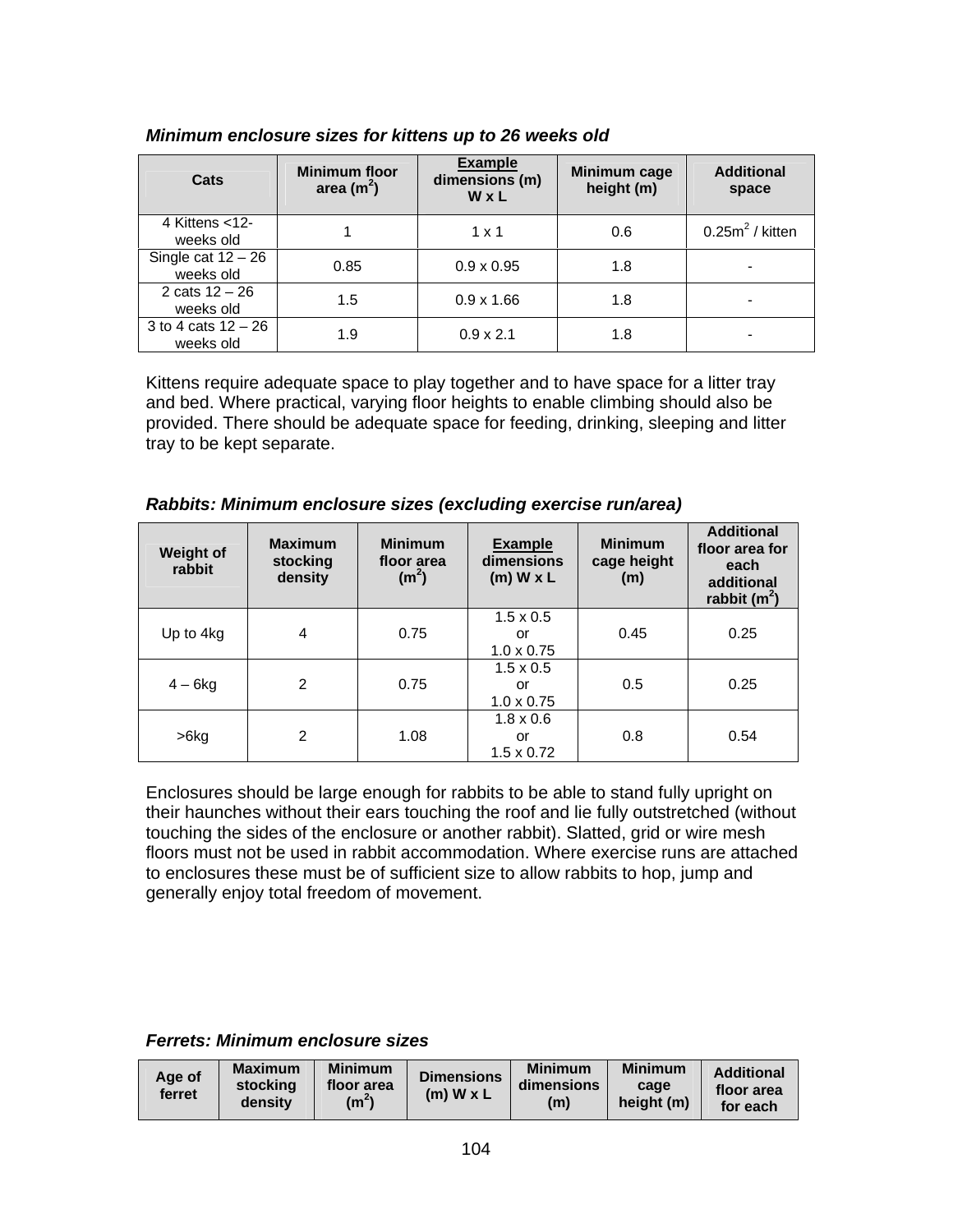|                    |         |     |                                            |     |     | additional<br>ferret $(m2)$ |
|--------------------|---------|-----|--------------------------------------------|-----|-----|-----------------------------|
| <12<br>weeks old   | $1 - 4$ |     | $1 \times 1$<br>or<br>$1.66 \times 0.6$    | 0.6 | 0.6 | 0.25                        |
| $>12$<br>weeks old |         | 0.6 | $1 \times 0.6$<br>or<br>$0.77 \times 0.77$ | 0.6 | 0.6 | 0.6                         |

Accommodation needs to be of sufficient size to allow all the ferrets housed to be able to lie fully outstretched in any direction, run, forage, explore or play, as well as to stand fully upright without touching the roof of the enclosure. Ferrets must be provided with constant access to places to hide. As a minimum, each hiding place must be large enough to allow one ferret to rest alone.

#### *Guinea Pigs: Minimum enclosure sizes*

| Type       | <b>Stocking</b><br>density | <b>Minimum</b><br>floor area<br>(m <sup>2</sup> ) | <b>Example</b><br>dimensions<br>(m)<br>WxL  | <b>Minimum</b><br>cage height<br>(m) | <b>Additional</b><br>floor area for<br>each<br>additional<br>animal $(m^2)$ |
|------------|----------------------------|---------------------------------------------------|---------------------------------------------|--------------------------------------|-----------------------------------------------------------------------------|
| Guinea pig | $1 - 4$                    | 0.23                                              | $1 \times 0.23$<br>or<br>$0.52 \times 0.52$ | 0.3                                  | 0.09                                                                        |

Accommodation needs to be of sufficient size to allow all the guinea pigs housed to be able to lie fully outstretched (without touching the sides of the enclosure or another guinea pig), run, play, tunnel and stand without touching the roof of the enclosure. Ramps within enclosures must be no steeper than 45° as guinea pigs are poor climbers.

Where guinea pigs are housed in hutches, provision must be made for regular exercise in a secure area outside of the hutch.

Guinea pigs must be provided with constant access to places to hide, which may include hay piles, in addition to their sleeping area. At a minimum each hiding place is to be large enough to allow one guinea pig to rest alone.

#### **Area per number of animals (cm<sup>2</sup> ) No. of Animals 1 – 4 5 6 7 8 9 10 Minimum Cage Height (cm) Minimum Cage Depth (cm)**  Mice and hamsters 680 | 790 | 900 | 1000 | 1113 | 1240 | 1350 | 25 | 25 Gerbils | 680 | 790 | 900 | 1000 | 1113 | 1240 | 1350 | 30 | 25

#### *Small Rodents: Minimum enclosure sizes*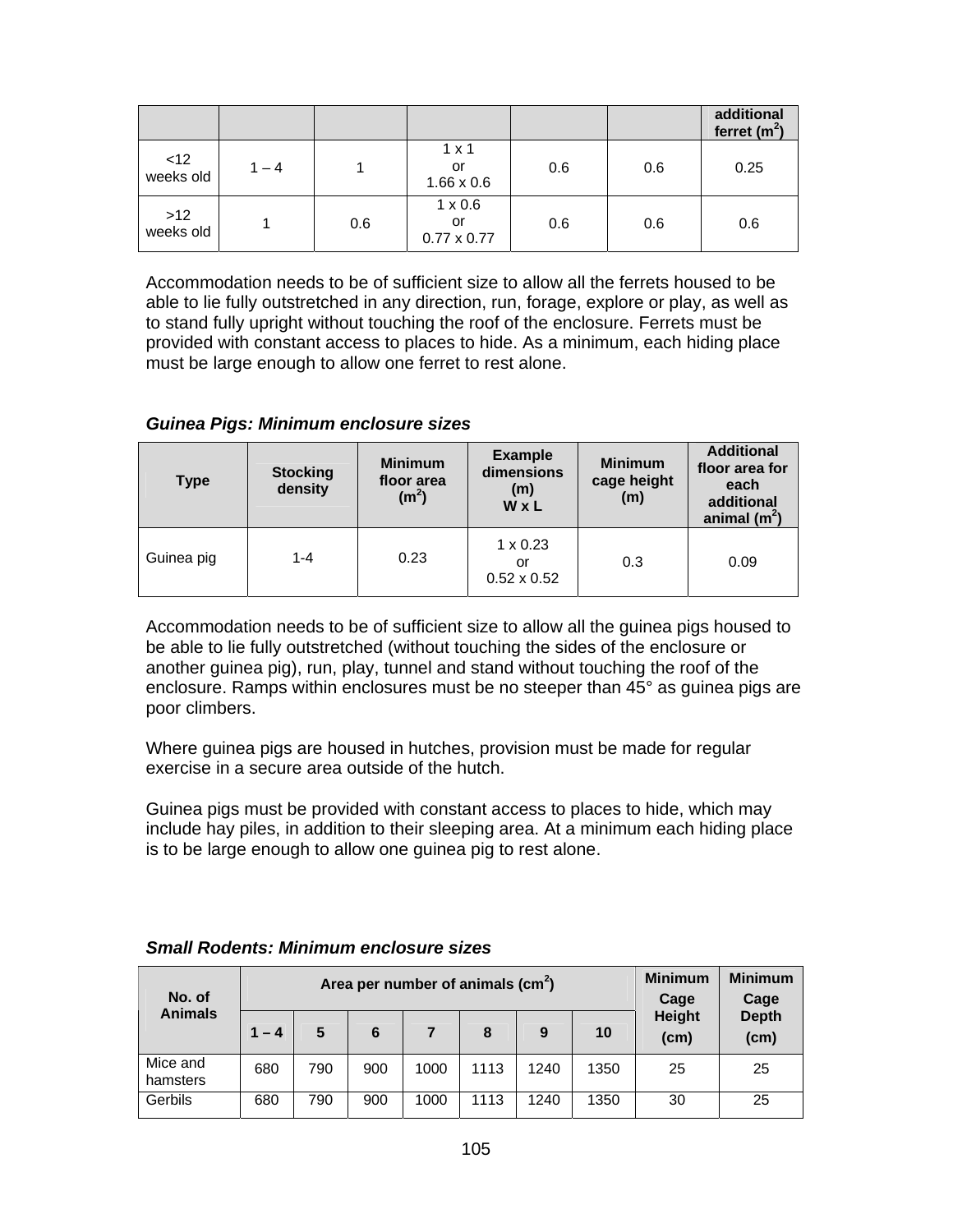| Rats        | 1350 | 1570 | 1800 | 2020 | 2225 | 2470 | 2700  | 30 | 28 |
|-------------|------|------|------|------|------|------|-------|----|----|
| Degus       | 2250 | 2630 | 3000 | 3380 | 3750 | 4130 | 4500  | 30 | 30 |
| Chinchillas | 2500 | 3750 | 5000 | 6250 | 7500 | 8750 | 10000 | 45 | 45 |

Every animal should be able to lie fully outstretched, turn around unimpeded, stand fully upright without touching the cage roof, hide, dig, and play.

Sleeping areas need to be dry, draught-free, well ventilated and clean as well as large enough to allow all the small rodents housed to rest together fully outstretched, turn around unimpeded and move around comfortably.

| <b>Species</b>                               | Approx.<br>length of<br>bird<br>(head to<br>tip of<br>tail)<br>(cm) | Average<br>length of<br>flying<br>wingspan<br>(cm) | Minimum cage<br>dimensions (cm)<br>(L= 2 x wingspan, D<br>$= 1.5$ x wingspan, H<br>$= 1.5 x$ wingspan) |       |       | <b>Suggested</b><br>%<br>enclosure<br>size<br>increase<br>per |
|----------------------------------------------|---------------------------------------------------------------------|----------------------------------------------------|--------------------------------------------------------------------------------------------------------|-------|-------|---------------------------------------------------------------|
|                                              |                                                                     |                                                    | L                                                                                                      | D     | H     | additional<br>bird.                                           |
| <b>Budgerigar</b>                            | 18                                                                  | 30                                                 | 60                                                                                                     | 45    | 45    | 5                                                             |
| Cockatiel                                    | 30                                                                  | 48                                                 | 96                                                                                                     | 72    | 72    | 10                                                            |
| Love bird                                    | 15                                                                  | 28                                                 | 56                                                                                                     | 42    | 42    | 10                                                            |
| Small parakeets and conures                  | 20                                                                  | 35                                                 | 70                                                                                                     | 52.5  | 52.5  | 10                                                            |
| Large parakeets, conures and<br>small macaws | 34                                                                  | 70                                                 | 140                                                                                                    | 105   | 105   | 20                                                            |
| Amazon parrots                               | 30                                                                  | 60                                                 | 120                                                                                                    | 90    | 90    | 20                                                            |
| African grey                                 | 34                                                                  | 70                                                 | 140                                                                                                    | 105   | 105   | 20                                                            |
| Cockatoo (small - medium)                    | 35                                                                  | 75                                                 | 150                                                                                                    | 112.5 | 112.5 | 20                                                            |
| Large cockatoos and macaws                   | 85                                                                  | 110                                                | 220                                                                                                    | 165   | 165   | 20                                                            |
| Canary                                       | $10 - 12$                                                           | 22                                                 | 44                                                                                                     | 33    | 33    | 5                                                             |
| Zebra finch                                  | $10 - 12$                                                           | 22                                                 | 44                                                                                                     | 33    | 33    | 5                                                             |
| Pigeon                                       | 35                                                                  | 70                                                 | 140                                                                                                    | 105   | 105   | 10                                                            |
| Turaco                                       | 40-50                                                               | 50                                                 | 100                                                                                                    | 75    | 75    | 20                                                            |

#### *Birds: Minimum enclosure/cage sizes*

Care must be taken where aviaries or cages are constructed of newly galvanised mesh to prevent heavy metal poisoning, particularly in psittacines which will often chew the metal. If wire mesh is used in the construction of an enclosure the mesh hole size must be small enough that birds housed within cannot put their head or wing through it. The mesh gauge must be stout enough that the birds cannot break or bend it. The licence holder must be able to demonstrate the steps taken to minimise or prevent any poisoning.

Birds should not have to compete for drinkers/feeders and risk exclusion. Passerines should have food available at all times. Enrichment and feeding devices need to be provided for larger psittacids. For parrots, it is preferable to use swinging systems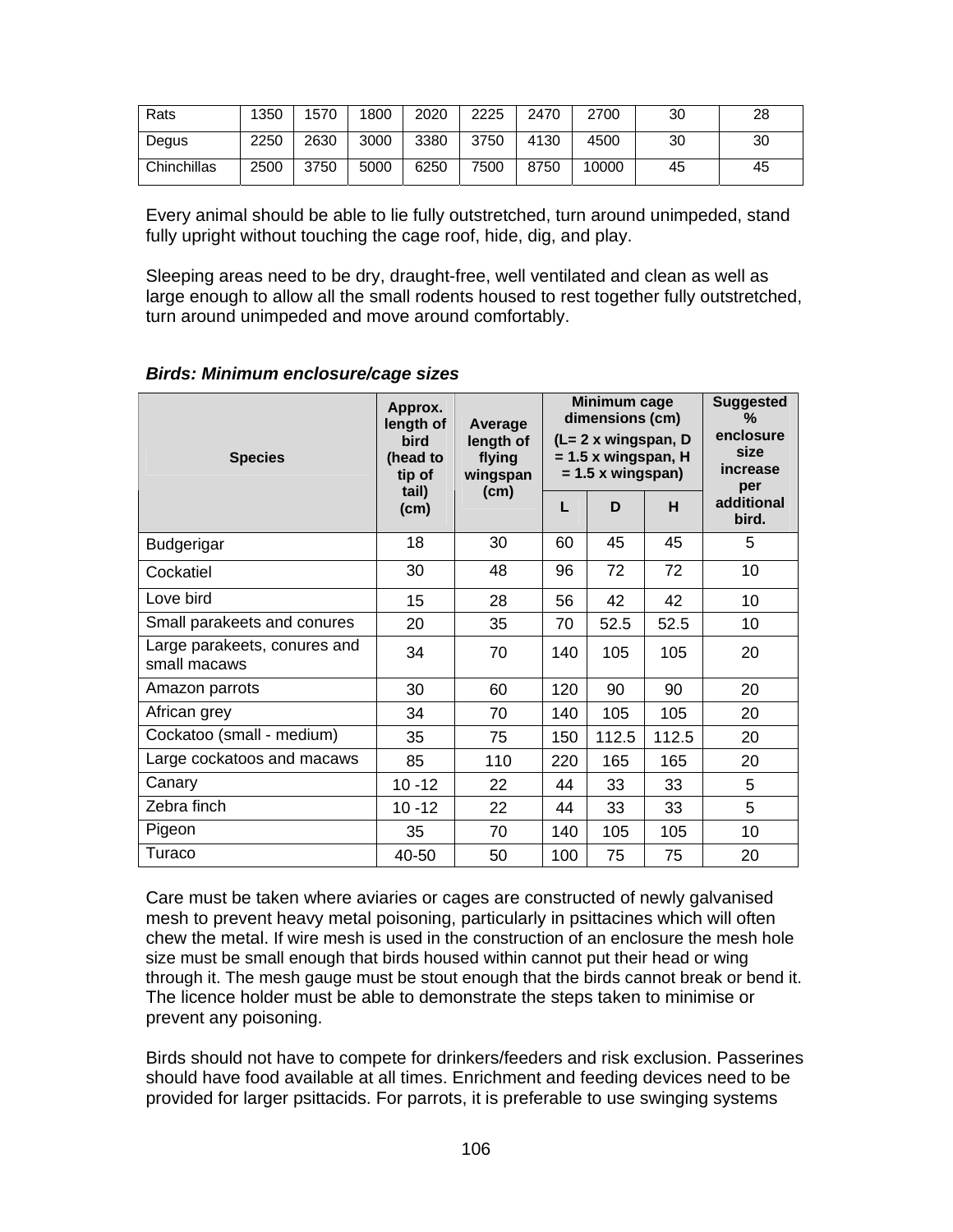such that the keeper does not need to enter the cage in order to change food/water. Bowls should not be able to be removed from holders by the parrot.

There must be adequate perching space for all birds at the same time. Perches must be positioned so that birds do not defecate on each other and must be of appropriate size and shape for each species. Outdoor aviaries must include sufficient sheltered and non-sheltered space. Cage size must be adequate to allow birds to open their wings fully in all directions. Cages must include appropriate environmental enrichment.

#### *Reptiles and amphibians: minimum acceptable enclosure sizes*

*SVL: Snout-to-vent length (distance from nose to cloaca).*

*STL: Snout-to-tail length (distance from nose to tip of tail).*

SCL: Straight-carapace-length (straight length of the curved part of the shell of a tortoise). Carapace is the curved *top part of the tortoise or terrapin shell, as opposed to the flat bottom part which is the plastron.*

| Group                                                                      | Length                                                     | <b>Width</b>                                               | <b>Height</b>                                         | <b>Water depth</b><br>(where<br>appropriate) |
|----------------------------------------------------------------------------|------------------------------------------------------------|------------------------------------------------------------|-------------------------------------------------------|----------------------------------------------|
| Frogs and toads                                                            | $30cm$ or $3x$<br>SVL<br>(whichever<br>is larger)          | 30cm or 3 x<br>SVL<br>(whichever<br>is larger)             | 30cm or 3 x<br><b>SVL</b><br>(whichever<br>is larger) | $2 \times$ SVL                               |
| Newts and salamanders                                                      | $30cm$ or $3x$<br><b>SVL</b><br>(whichever<br>is larger)   | 30 $cm$ or 2 $x$<br><b>SVL</b><br>(whichever<br>is larger) | 30cm or 3x<br><b>SVL</b><br>(whichever<br>is larger)  | $2 \times$ SVL                               |
| Snakes (currently subject to<br>review by UK Animal Welfare<br>Commission) | No less<br>than $2/3$<br>length STL                        | No less<br>than $1/3$<br>length STL                        |                                                       |                                              |
| Lizards                                                                    | $4 \times$ SVL                                             | $2.5 \times$ SVL                                           | ۰                                                     |                                              |
| Terrapins and turtles                                                      | 90 $cm$ or 5 $x$<br><b>SCL</b><br>(whichever<br>is larger) | 3x SCL                                                     |                                                       | 4 x carapace<br>height*                      |
| <b>Tortoises</b>                                                           | 90 $cm$ or 5 $x$<br><b>SCL</b><br>(whichever<br>is larger) | $5 \times$ SCL                                             | $2 \times$ SCL                                        |                                              |

Height and Width of the enclosure must be appropriate to the species, with arboreal species requiring more height than terrestrial species. When considering vivarium size for arboreal species the licence holder should look to increase the heights outlined above. Where this is the case it is acceptable to reduce the length of the vivarium dimensions by a maximum of 30%. Any reduction in length must, at least, equal the additional height.

Most amphibians and reptiles are not social and may, therefore, be kept individually. Decisions to pair- or group-house amphibian or reptile species must be made by suitably trained and competent staff. Compatible species-specific sex ratios and